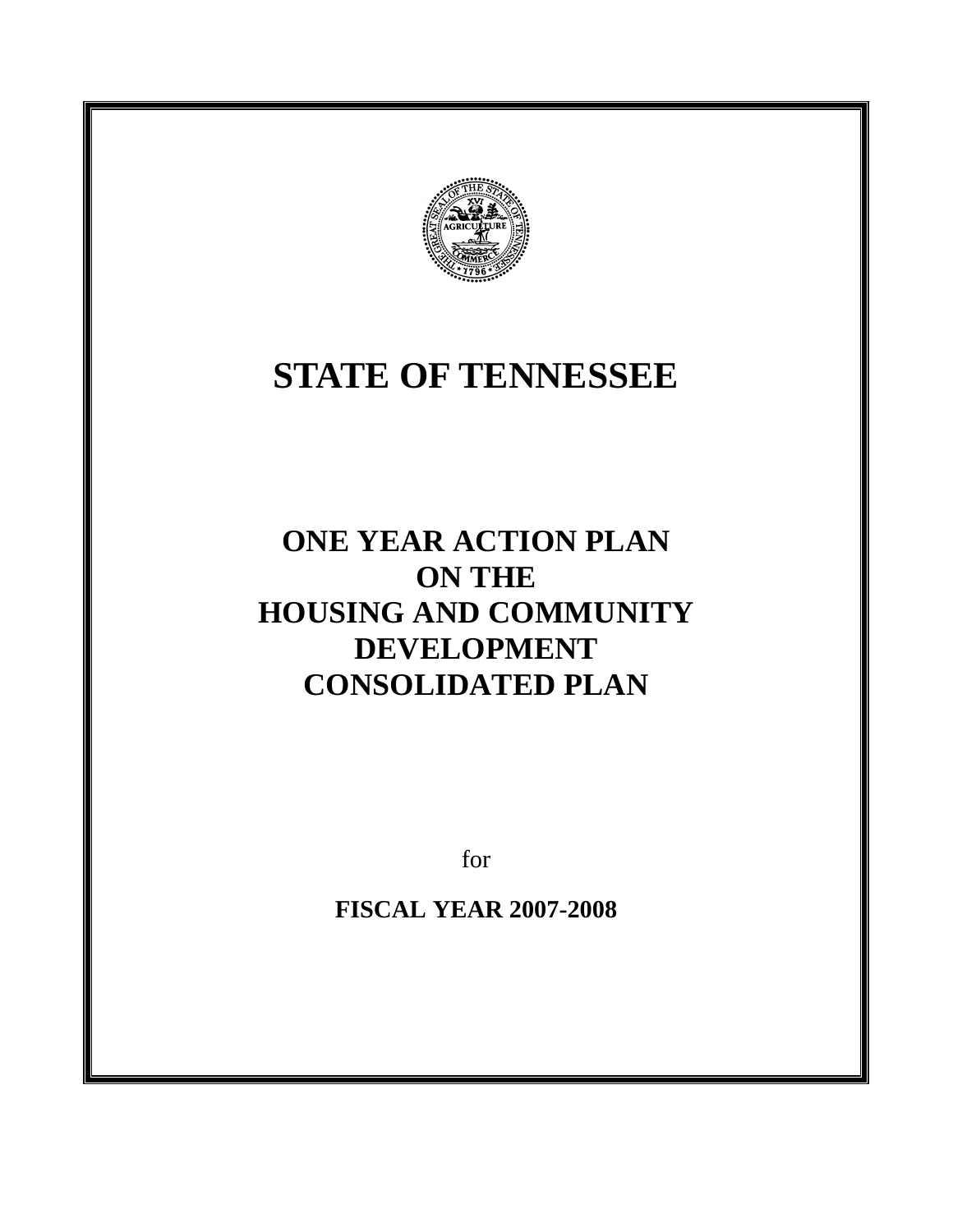# **TABLE OF CONTENTS**

| and Specific Objectives Described in the Consolidated Plan |
|------------------------------------------------------------|
|                                                            |
|                                                            |
| <b>Other Actions</b>                                       |
|                                                            |
|                                                            |
|                                                            |
|                                                            |
|                                                            |
|                                                            |
| Social Service Agencies                                    |
|                                                            |
|                                                            |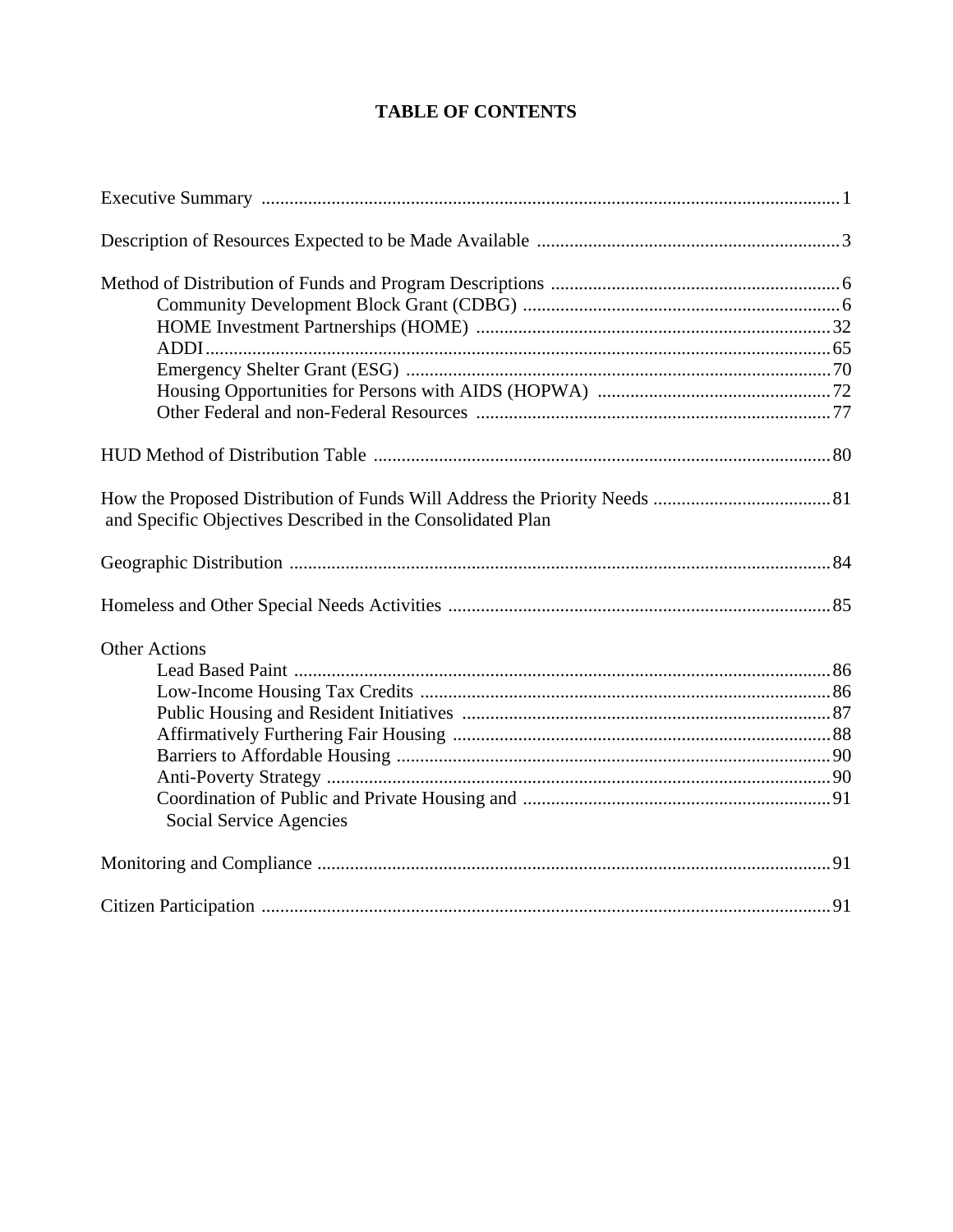#### **STATE OF TENNESSEE Fiscal Year 2008 Action Plan Executive Summary**

The Fiscal Year 2007-2008 Action Plan describes actions on the part of the State of Tennessee to administer and implement the four United States Department of Housing and Urban Development (HUD) Consolidated Plan grant programs. The period covered by this Action Plan is the State Fiscal Year, July 1, 2007 to June 30, 2008.

The four departments of state government which have administrative responsibility for these four programs and the expected HUD allocations are as follows:

The Tennessee Department of Economic and Community Development has responsibility for the Community Development Block Grant (CDBG) Small Cities program. This year the department expects to receive \$26,736,998 in CDBG Small Cities funds from HUD and anticipates receiving approximately \$1,000,000 in program income, for a total of \$27,736,998 that may be available through a competitive application process.

The Tennessee Housing Development Agency has responsibility for the HOME Investment Partnerships Program. This year the agency expects to receive \$16,158,053 in HOME funds from HUD, as well as \$234,005 in funds for the American Dream Downpayment Initiative (ADDI).

The Tennessee Department of Human Services manages the Emergency Shelter Grant (ESG) Program and expects \$1,428,306 in HUD funding.

The Tennessee Department of Health manages the Housing Opportunities for Persons with AIDS (HOPWA) Program and expects HUD funds in the amount of \$756,000.

This fiscal year we will continue our HUD Outcome Measures initiative. We believe that the objectives of our Consolidated Plan fit precisely into the new Outcome System. The specific objectives of the State Consolidated Plan 2005-2010 are: 1. increase the amount of affordable housing and preserve the affordable housing stock; 2. provide for the viability of communities through insuring infrastructure, community livability, health and safety, and economic development; 3. provide for the housing and supportive services needs of homeless individuals and other special needs populations; and 4. affirmatively further fair housing.

Each of the above named programs, CDBG, HOME, ESG, and HOPWA, addresses one or more of the objectives of the Consolidated Plan.

Also contained within this Action Plan are the Methods of Distribution which present the ways in which the aboved named agencies make the funds available to eligible applicants, either throught a competitive grant program, or through a formula basis, or, in some cases, both.

Citizens of the state interested in learning more about the programs and how their communities might take advantage of them should notice the Geographic Distributions described in the program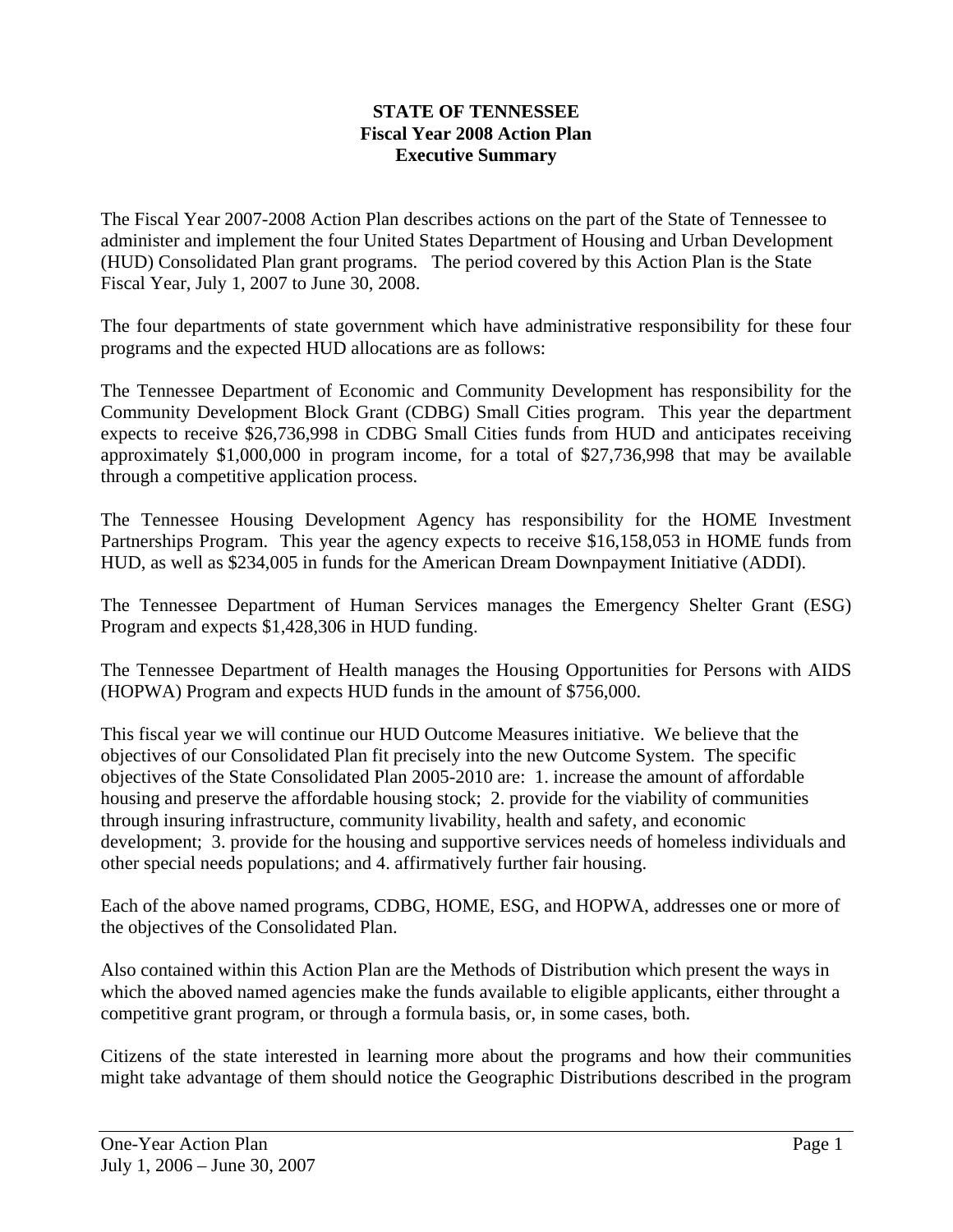descriptions. A number of larger cities and some counties in Tennessee are designated by HUD as entitlement or local participating jurisdictions, and as such receive funds directly from HUD.

The Action Plan contains descriptions of other Federal and non-Federal resources which are administered by THDA: Section 8 Rental Assistance and Contract Administration programs, the Low Income Housing Tax Credit program, the BUILD Loan program, the Community Investment Tax Credit (CITC) program and the Homeownership Programs.

This year we include one new program. The Emergency Repair Program for the Elderly provides grants to low income, elderly homeowners who are 60 years or older to correct, repair, or replace essential systems and/or a critical structural problem. This program will be administered through Tennessee's nine Development Districts to help insure that the program is available state-wide. Each Development District will receive a total allocation of \$222,222: \$200,000 for emergency repairs and \$22,222 for administration. The maximum grant to an eligible homeowner from THDA funds is \$10,000. Since the program requires a 50% match of the THDA funds from another source, the maximum contract amount cannot exceed \$15,000 (\$10,000 from THDA and \$5,000 as the 50% match). The assistance the program beneficiaries receive will be in the form of a grant. The Emergency Repair Program will not require a compliance period secured by a lien on the property.

Finally, the action plan presents the ways in which these programs propose to address the priority needs and objectives described in the Consolidated Plan, as well as homeless and other special needs activities, the anti-poverty strategy, and other actions taken by the respective agencies to further affordable housing and community development.

While Tennessee Housing Development Agency is the designated lead agency, all of the above named state agencies participate in and have responsibility for the development of this Action Plan and the implementation of their respective programs. The Action Plan represents the cooperation of these agencies in working together to further affordable housing and community development in the State of Tennessee.

Our Action Plan is developed in consultation with the citizens of our state. The draft plan is made available for review and comment according to the guidelines of our Consolidated Plan, and described within this plan. This year we received no comments.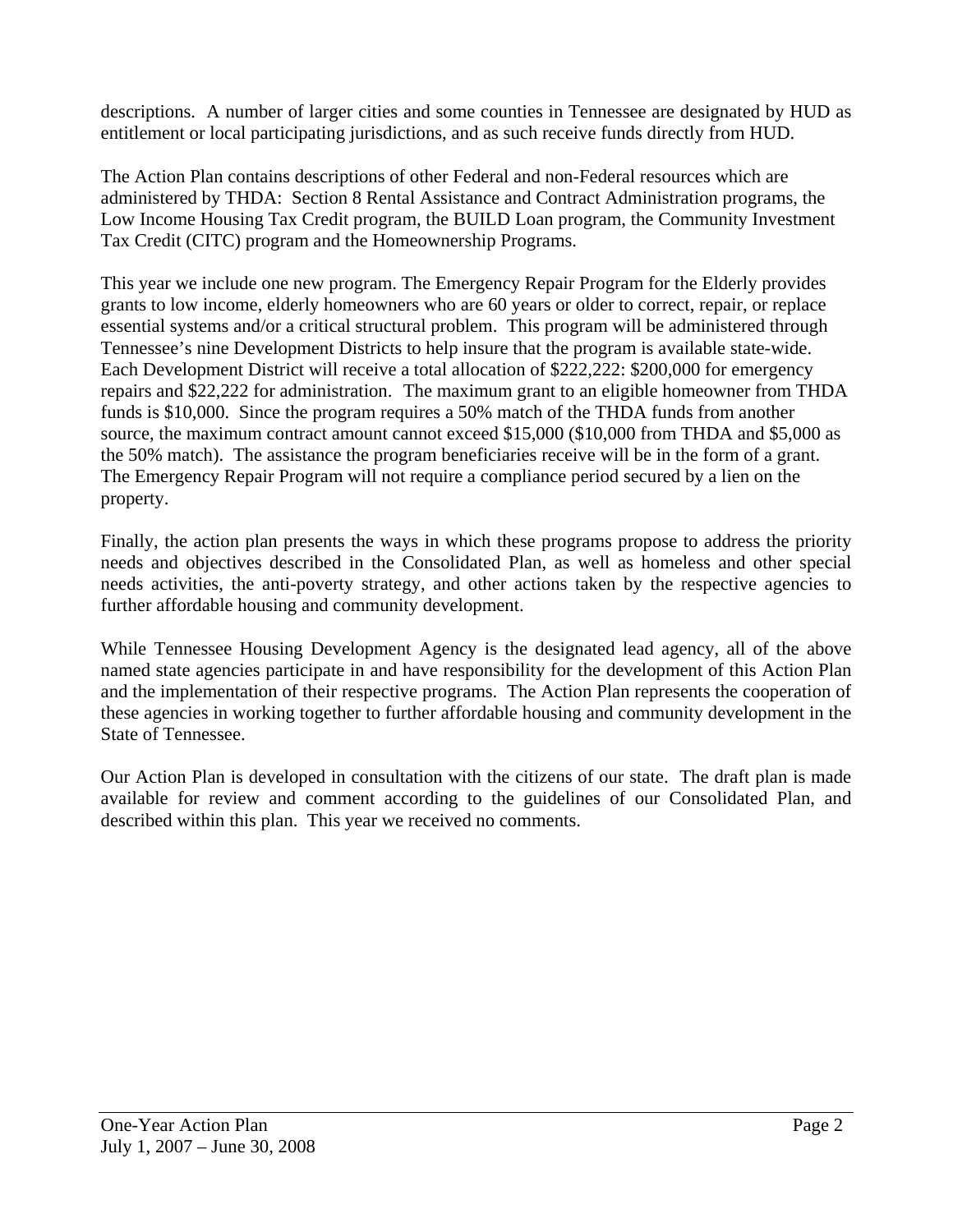#### **DESCRIPTION OF RESOURCES EXPECTED TO BE MADE AVAILABLE**

#### **I. HUD Resources Required Under Consolidated Planning**

#### **A. Community Development Block Grant (CDBG) Small Cities Program**

The State of Tennessee, Department of Economic and Community Development, Office of Program Management, administers the Small Cities program for all those jurisdictions not designated by HUD as entitlement. In Tennessee thirteen cities and/or counties are designated as entitlement to receive direct CDBG funding. During State Fiscal Year 2008, the State of Tennessee will receive \$26,736,998 in CDBG Small Cities funds from HUD and anticipates receiving approximately \$1,000,000 in program income, for a total of \$27,736,998 that may be available through a competitive application process.

#### **B. HOME Investments Partnership (HOME)**

The State of Tennessee, through the Community Programs Division of Tennessee Housing Development Agency (THDA), administers the HOME program for those jurisdictions in the State not designated by HUD as a local Participating Jurisdictions (PJ). During the state fiscal year 2008, the State of Tennessee will receive \$16,158,053 in HOME funds from HUD, as well as \$234,005 in funds for the American Dream Downpayment Initiative (ADDI), which is administered as part of the HOME program. ADDI funds will be made available for first time homebuyers across the state in a fair, equitable manner. Special consideration may be given to persons moving from public housing to homeownership, Section 8 to homeownership, minorities and special needs clients.

#### **C. Emergency Shelter Grants (ESG)**

The State of Tennessee, through the Department of Human Services (DHS) administers the ESG program. Funds are available through a competitive grant process to local government and nonprofit service providers to assist homeless persons in Tennessee. The State expects to receive \$1,428,306 for the ESG program.

#### **D. Housing Opportunities for Persons with AIDS (HOPWA)**

The Tennessee Department of Health, which administers the state HOPWA program, will receive \$756,000 in HOPWA funds from HUD. The Department of Health will provide funds to nonprofit service providers to assist HIV-infected individuals and their family members threatened with homelessness. State HOPWA funds are available on a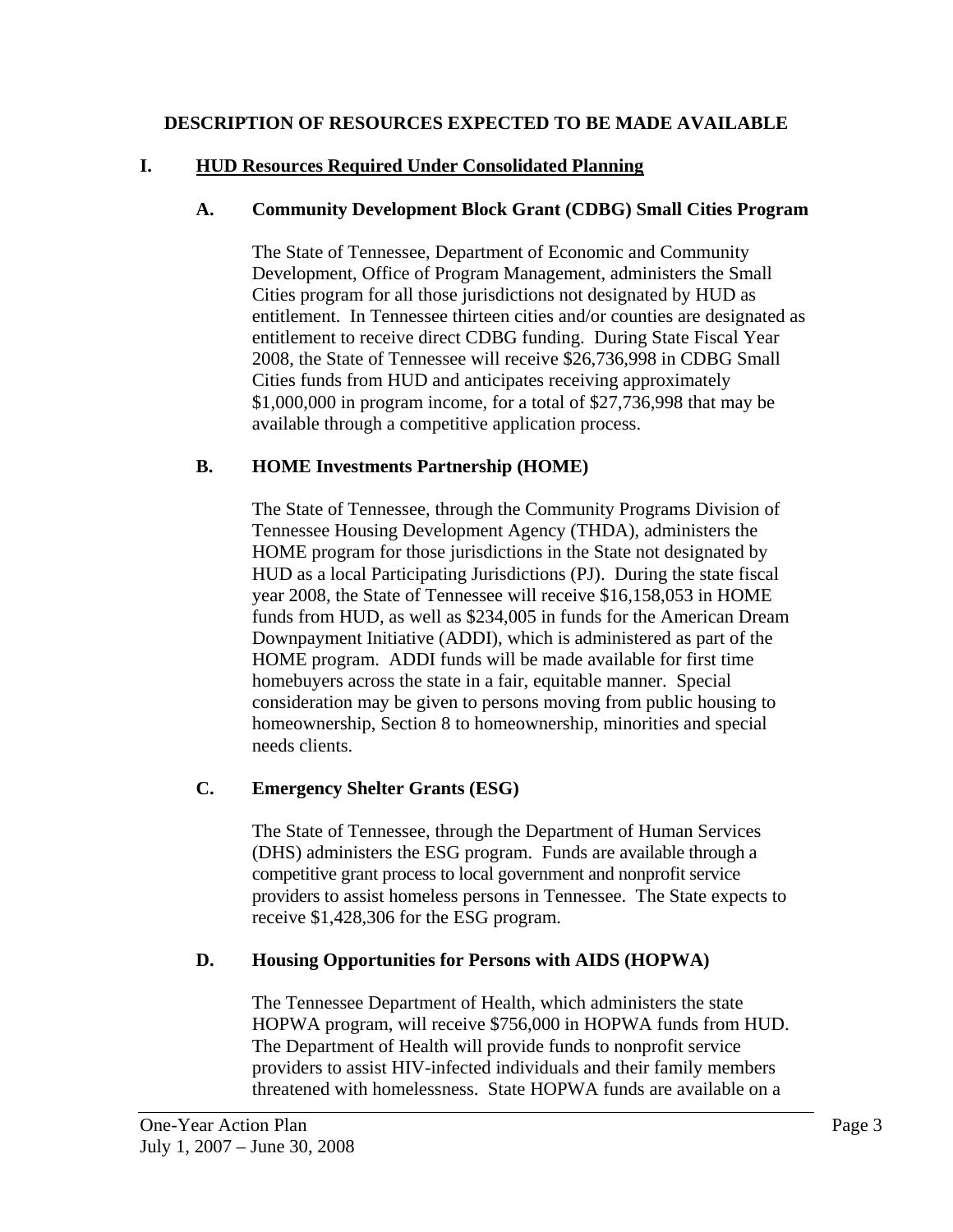formula basis to seven regional service providers outside of the two entitlement cities that receive HOPWA funds directly from HUD.

#### **II. Other Federal Resources to be Made Available**

#### **A. HUD Section 8 Tenant-Based and Project-Based Assistance Programs**

The State of Tennessee, Tennessee Housing Development Agency, administers both Section 8 Rental Assistance and Section 8 Contract Administration. The Rental Assistance Division of THDA, which administers the Section 8 Tenant-Based Rental Assistance program, is authorized to operate in all 95 counties in Tennessee. During Fiscal Year 2008, it is anticipated that approximately \$30,000,000 will be made available for this program. The Contract Administration Division of THDA, which administers Section 8 Project Based contracts, is responsible for the monthly Housing Assistance Payments (HAP) to Section 8 Project base properties throughout the state.

#### **B. Low Income Housing Tax Credit Program (LIHTC)**

The State, through Tennessee Housing Development Agency, administers the Low- Income Housing Tax Credit (LIHTC) program, which is authorized under Section 42 of the Internal Revenue Code, as amended. The program offers owners of and investors in low-income rental housing a reduction in federal income tax liability over a period of ten years. The Internal Revenue Service allocates tax credit authority to states on a calendar year basis. The State of Tennessee anticipates receiving approximately \$12.5 million in tax credit authority in calendar year 2007 to be issued to nonprofit and for-profit developers of low-income housing.

#### **III. Other Non-Federal Resources Expected to be Made Available**

#### **A. THDA Homeownership Programs**

The State of Tennessee, through the Homeownership Division of Tennessee Housing Development Agency, administers homeownership programs designed to provide opportunities for low- and moderate-income persons to purchase their first home. Funds are made available through the issuance of tax-exempt mortgage revenue bonds. Each program requires limitations on eligibility based on household income and acquisition costs.

THDA is not a direct lender to borrowers but works with approximately 95 approved mortgage lenders across the State to originate the loans. THDA either provides funds to approved mortgage lenders to close preapproved THDA loans, or purchases pre-approved loans from the lenders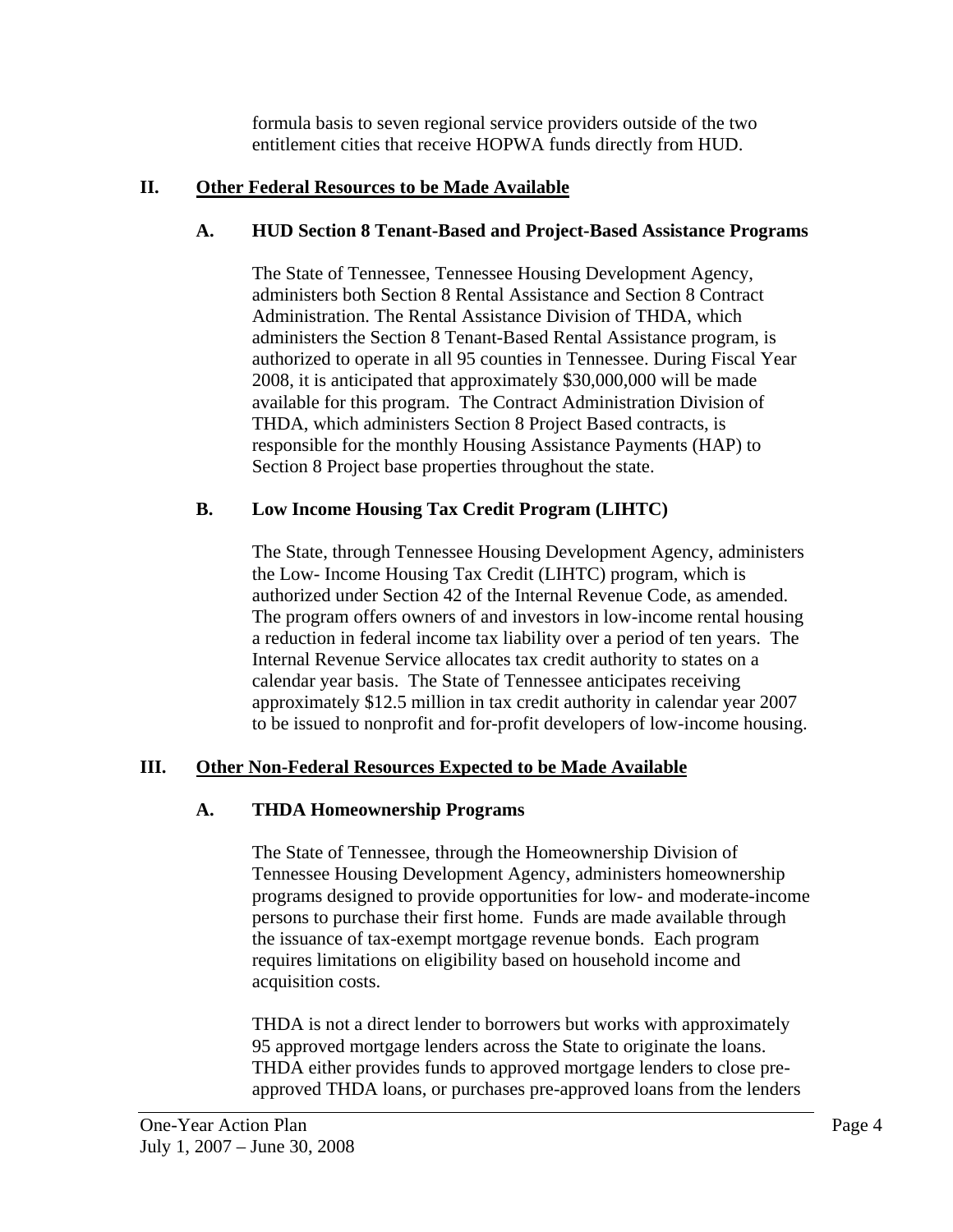after the loans are closed. During Fiscal Year 2007-2008, THDA anticipates that approximately **\$**400,000,000 in mortgage funds will be available for this program.

#### **B. Community Investment Tax Credit**

The Community Investment Tax Credit (CITC) was authorized by a bill signed into law by Governor Phil Bredesen in June 2005. The program is administered by THDA in cooperation with the Tennessee Department of Revenue. The Law allows any financial institution a credit against franchise and excise tax liability when that institution makes a qualified loan, investment, grant or contribution to an eligible housing entity that engages in activities which are eligible low income housing activities. Qualified housing entities include Tennessee nonprofit organizations, development districts, public housing authorities, and THDA. Qualified activities include those that create or preserve affordable housing, activities that assist in obtaining affordable housing, activities that help build the capacity of a nonprofit to provide affordable housing, and any other activity as approved the THDA Executive Director and the Commissioner of the Department of Revenue.

# **C. BUILD Loan Program**

In November 2005, THDA initiated the BUILD Loan Program to develop the capacity of nonprofit organizations to provide affordable housing to low income Tennesseans. The \$5.0 million loan program supports the production of affordable housing by providing low interest short term loans to eligible nonprofit organizations. BUILD loan funds may be used for new construction or rehabilitation of units for homeownership or rental housing, land acquisition, pre-development activities, site preparation, program or operating expenses.

# **D. Emergency Repair Program for the Elderly**

In January 2007, THDA combined \$1 million appropriated by the State Legislature with \$1 million in Agency funds to create a \$2 million statewide Emergency Repair Program for the Elderly. The program will provide grants to low income, elderly homeowners who are 60 years or older to correct, repair, or replace an essential system and/or a critical structural problem. The purpose of the program is to stabilize the elderly homeowner's residence by making rapid, essential repairs to make the home livable. This is not a comprehensive homeowner rehabilitation program.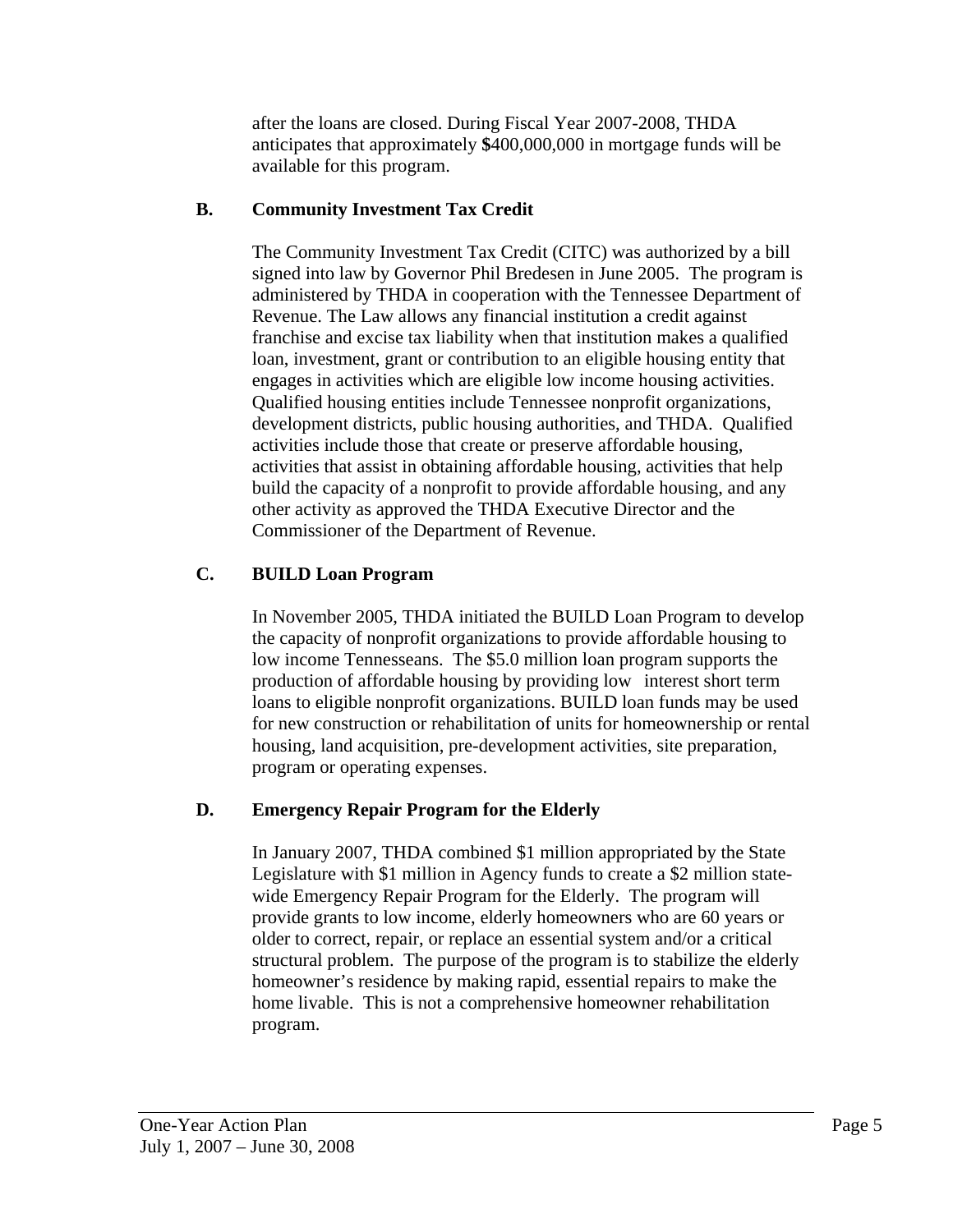#### **Method of Distribution of Funds and Program Description Community Development Block Grant (CDBG) Program State Fiscal Year 2008**

#### **I. Introduction**

The State of Tennessee has been allocated \$26,736,998 in CDBG funds for Fiscal Year 2008. In addition, the State anticipates receipt of approximately \$1,000,000 in program income for a total operating budget of \$27,736,998. The purpose of this section is to describe the method of distribution of small cities Community Development Block Grant (CDBG) funds within Tennessee for meeting housing and community development policies and objectives. This section will describe all criteria used to select applications for funding, including the relative importance of the criteria. This section will also describe how CDBG funds will be allocated among all funding categories, any threshold factors, and grant size limits.

#### **II. National Objectives**

The federal authorizing legislation for the CDBG program requires that the program activities be used to accomplish at least one of three national objectives, these being:

- A. Activities benefiting low and moderate income (LMI) persons;
- B. Activities which aid in the prevention or elimination of slums or blight;
- C. Activities designed to meet community development needs having a particular urgency. These have been defined as activities designed to alleviate existing conditions that pose a serious and immediate threat to the health or welfare of the community which are of recent origin or which recently became urgent, that the recipient is unable to finance the activity on its own, and that other sources of funding are not available. This condition is sometimes called an "imminent threat".

#### **III. Community Development Objectives**

The objectives of the Tennessee CDBG program are the following:

- A. Human Resources Development to develop a human resource base that is healthy and capable of working at full capacity and that has the skills and education that enable them to do so.
- B. Physical Infrastructure Development to create the base of infrastructure that will provide for a high quality of life for individuals and productive capacity for communities.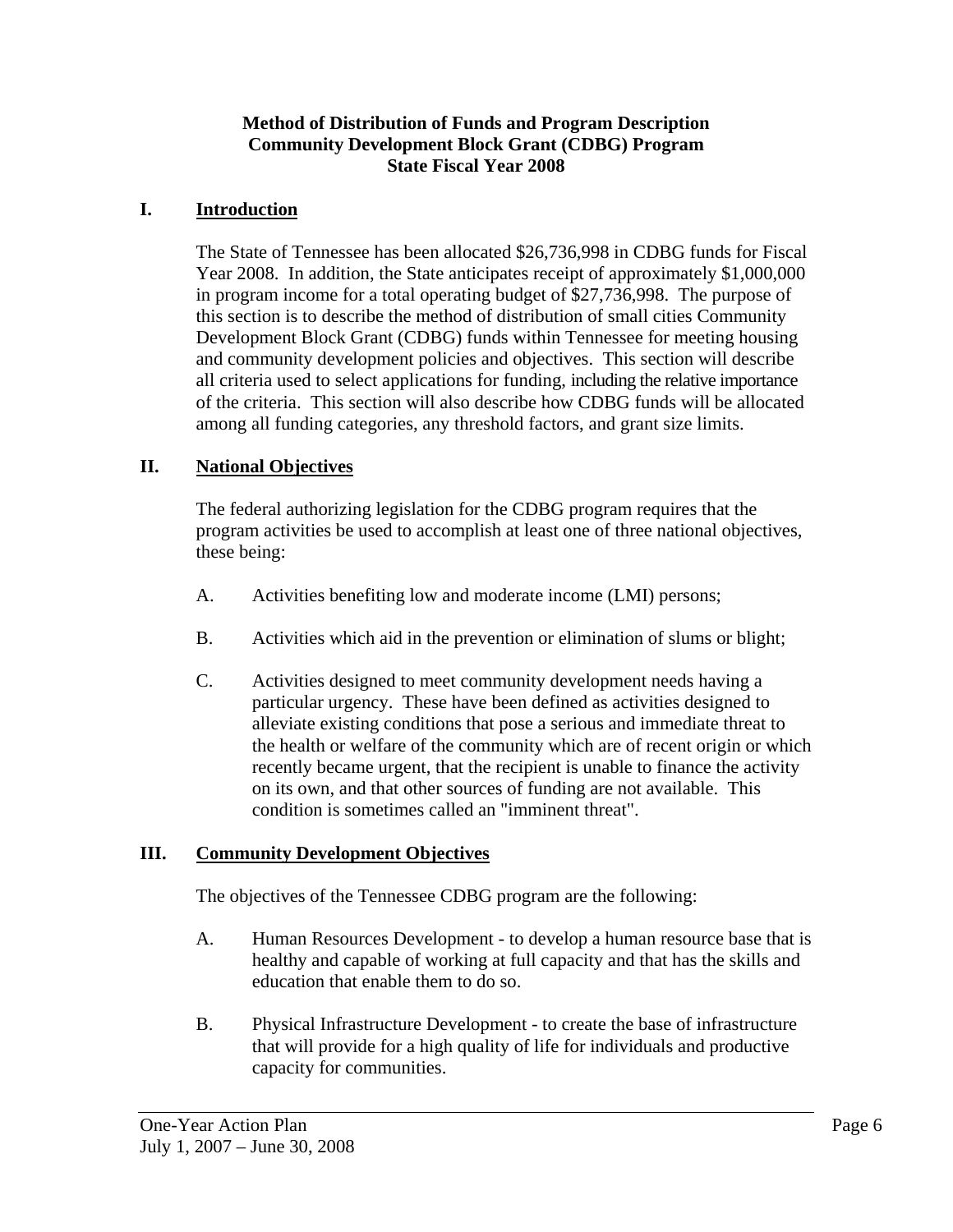- C. Job Opportunity Development to implement programs that will create a climate that is receptive to and encourages the growth of private sector jobs.
- D. Target on Economic Distress to deliver community development programs in a manner that provides maximum assistance not only to economically disadvantaged individuals, but also to economically disadvantaged areas of the state.
- E. Maximize Grantees to use the resources available to the state in a manner which will maximize the number of grantees and, therefore, beneficiaries of the programs.

# **IV. Eligible Recipients of Funds**

Eligible applicants shall be city and county governments in Tennessee, except those cities of over 50,000 population and all principal cities of Metropolitan Statistical Areas (MSA). Local governments excluded from the stateadministered CDBG program include: the cities of Bristol, Chattanooga, Clarksville, Cleveland, Jackson, Johnson City, Kingsport, Knoxville, Memphis, Morristown, Murfreesboro, Oak Ridge, the Metropolitan Government of Nashville-Davidson County, and the counties of Knox and Shelby.

# **V. Eligible Activities**

Local governments may undertake a wide range of activities under the CDBG program. Eligible activities include:

- A. Acquisition of real property;
- B. Acquisition, construction, reconstruction, or installation of public works facilities (except for buildings for the general conduct of government), and site or other improvements;
- C. Code enforcement in deteriorated or deteriorating areas;
- D. Clearance, demolition, removal, and rehabilitation (including rehabilitation which promotes energy efficiency) of buildings and improvements;
- E. Disposition (through sale, lease, donation, or otherwise) of any real property acquired pursuant to Title I or its retention for public purposes;
- F. Special projects directed to the removal of material and architectural barriers which restrict the mobility and accessibility of elderly and handicapped persons;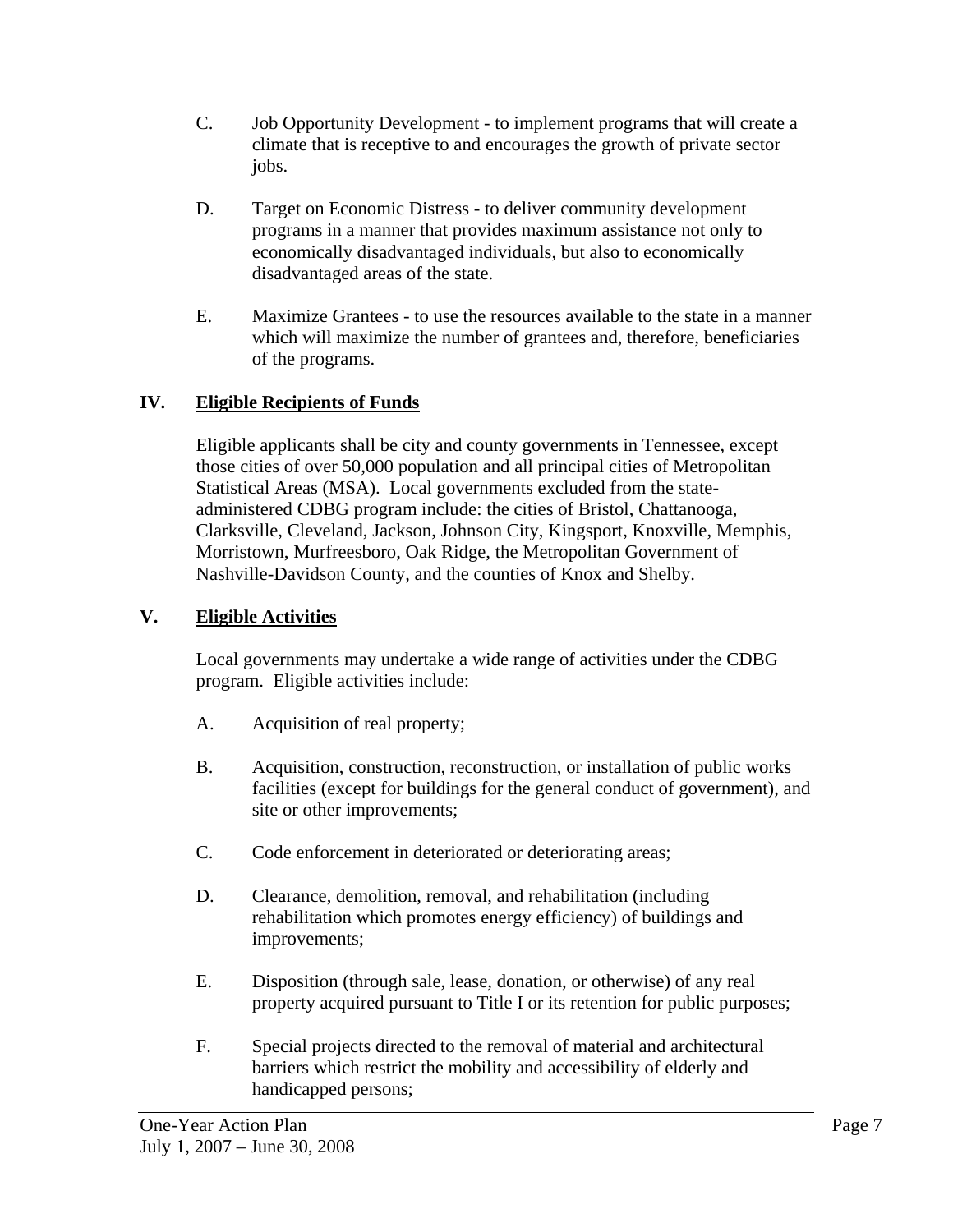- G. Payments to housing owners for losses of rental income incurred in holding for temporary periods housing units to be utilized for the relocation of individuals and families displaced by activities under Title I;
- H. Provisions of public services;
- I. Payment of the non-Federal share required in connection with a Federal grant-in-aid program undertaken as part of activities under Title I;
- J. Payment of the cost of completing a project funded under Title I of the Housing Act of 1949;
- K. Relocation payments and assistance for displaced individuals, families, businesses, organizations, and farm operations, when determined by the grantee to be appropriate;
- L. Activities necessary to develop a comprehensive community development plan;
- M. Payment of reasonable administrative costs and carrying charges related to the planning and execution of community development and housing activities;
- N. Activities which are carried out by public or private non-profit entities;
- O. Assistance to neighborhood-based non-profit organizations, local development corporations, or entities organized under Section 301(d) of the Small Business Investment Act of 1958;
- P. Activities necessary to the development of a comprehensive communitywide energy use strategy;
- Q. Provision of assistance to private, for-profit entities, when the assistance is necessary or appropriate to carry out an economic development project;
- R. Rehabilitation or development of housing assistance under Section 17 of the United States Housing Act of 1937;
- S. Provision of assistance to facilitate substantial reconstruction of housing owned and occupied by LMI persons (1) where the need for the reconstruction was not determinable until after rehabilitation had already commenced, or (2) where the reconstruction is part of a neighborhood rehabilitation effort and the grantee (a) determines the housing is not suitable for rehabilitation, and (b) demonstrates that the cost of substantial reconstruction is significantly less than the cost of new construction and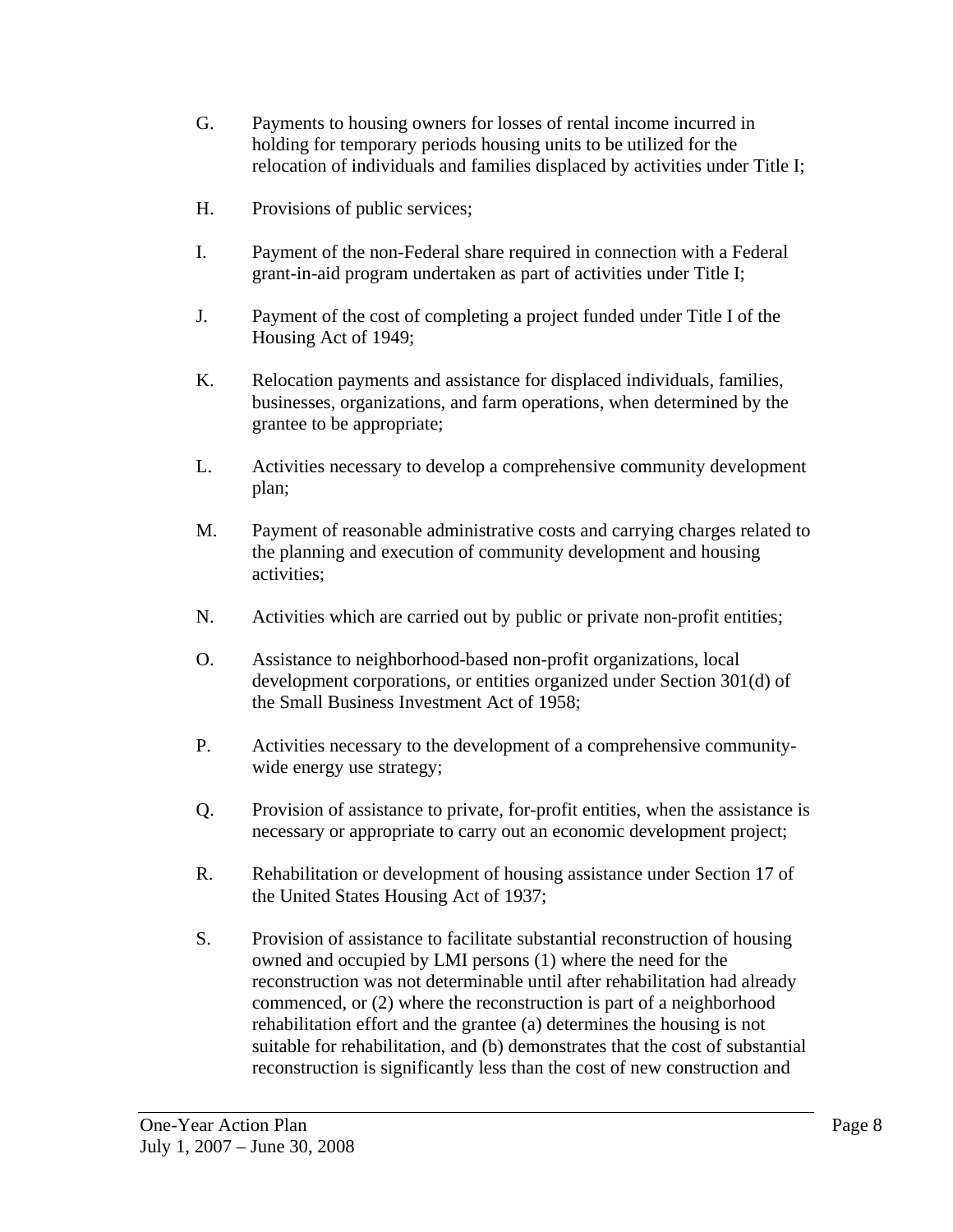less than the fair market value of the property after substantial reconstruction;

- T. Assistance for the development, establishment, and operation for not to exceed two years after its establishment of a uniform emergency telephone number system if: (1) such system will contribute substantially to the safety of the residents of the area served by such system, (2) not less than 51 percent of the use of the system will be by persons of low and moderate income, and (3) other Federal funds received by the grantee are not available for the development, establishment, and operation of such system due to the insufficiency of the amount of such funds, the restrictions of the use of such funds, or the prior commitment of such funds for other purposes by the grantee;
- U. Homeownership assistance.

#### **VI. Grant Categories**

For State Fiscal Year 2007, applicants may apply for funding under four different program categories: Economic Development, Community Livability, Water/Sewer, and Housing Rehabilitation.

Economic Development projects include activities where a majority of funds are used to promote the creation or retention of jobs and enhance income through industrial locations and expansions where the funds are used as loans, and also to provide needed infrastructure to industries where funds are used as grants.

Water/Sewer project funds will be targeted at improving and extending water and sewer line systems, expanding water and wastewater treatment plant capacities, and addressing conditions detrimental to health, safety, or public welfare.

Housing Rehabilitation funds are targeted in communities with areas of substandard or dilapidated housing and community facilities in LMI neighborhoods.

Community Livability projects are activities designed to provide other community development services, particularly to benefit persons of low and moderate income.

Set-Aside funds may be used for projects with high project need scores but with other scores so low that the project did not rank high enough to be funded.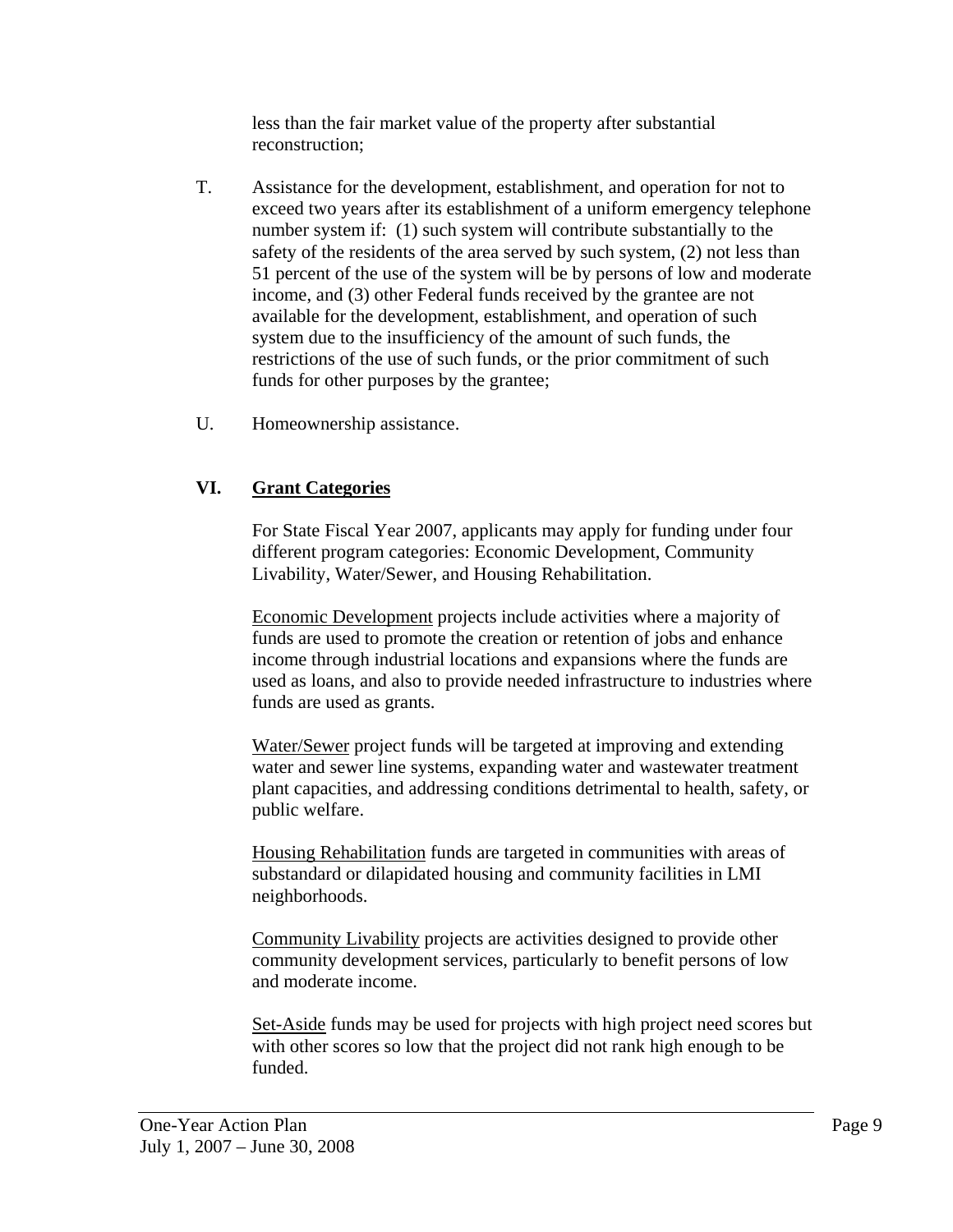All funds awarded under the categories of Community Livability, Water/Sewer, and Housing Rehabilitation qualifying under the LMI objective must be spent in LMI target areas identified by the applicant unless the community is 100 percent eligible (51% or more LMI).

# **VII. Funding Levels**

**Shown below are the CDBG allocation and funding categories for the fiscal year.** 

| Acquisition                                                               | \$<br>250,000 |
|---------------------------------------------------------------------------|---------------|
| <b>Public Facilities</b>                                                  | 19,998,757    |
| Clearance/Demolition                                                      | 50,000        |
| Relocation                                                                | 500,000       |
| <b>Housing Rehabilitation</b>                                             | 1,400,000     |
| <b>Economic Development For-Profits</b>                                   | 2,500,000     |
| <b>Project Administration - Local Governments</b>                         | 1,400,000     |
| General Administration & Technical<br><b>Assistance- State Government</b> | 638,241       |
| Set-Aside Funds                                                           | 1,000,000     |
| TOTAL                                                                     | \$27,736,998  |

The Set-Aside is designed to permit funding for meritorious community livability, water, sewer, solid waste, or housing rehabilitation projects (those with high project need scores) but where other scores in the selection criteria are low and the total points earned are lower than required for funding. Set-Aside projects must meet all program requirements. Funds not utilized from the Set-Aside will be returned to other categories.

If approvable projects are not available in Economic Development in sufficient quantities to utilize the target allocation, the amounts not so utilized will be allocated to the other categories. A 50 percent reduction in any category will also be permitted to facilitate proper program management and allow administrative flexibility, and the funds so reduced shall be allocated to other categories.

For all years, program recoveries of both recaptured and reallocated funds shall be re-appropriated to any categories and distributed in accordance with the 2008 Final Statement.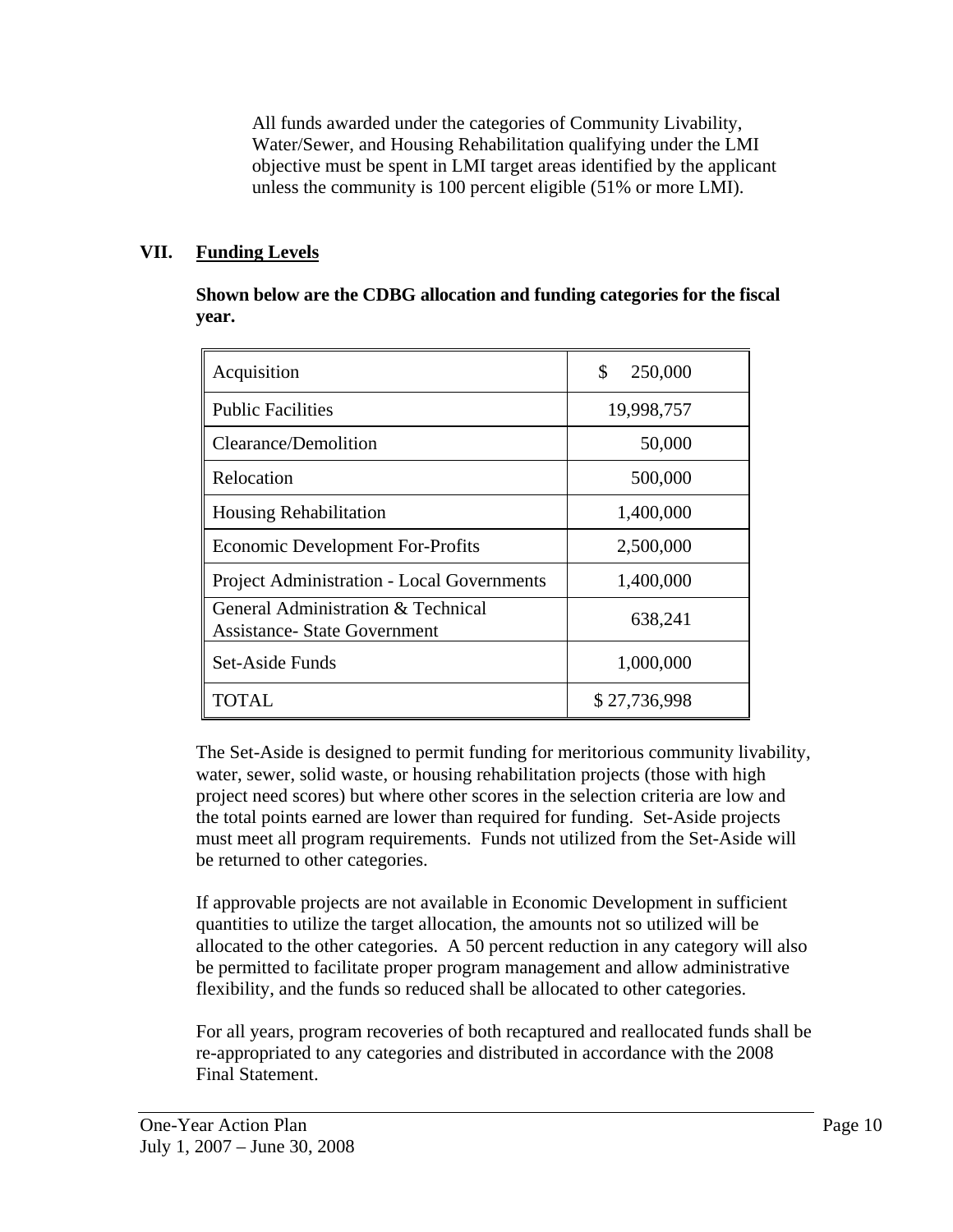If additional funds become available, they will be allocated using the same percentages outlined above, with the State reserving the right to apply this 50 percent flexibility to any of the categories.

Under certain circumstances, the State may increase funding on economic development projects previously funded in order to protect the State's investment in the project.

Where grants to local governments are loaned to private for-profit business, the State requires loan repayments. These repayments will be returned to the State and will be used for CDBG eligible activities. Up to 2 percent of this program income can be used by the State for administration. In the event that program income is generated in a non-economic development project, the income will remain at the local level to be used for the same activity.

#### **VIII. Project Eligibility Criteria for Community Development Projects in the Annual Competition**

- A. Grant categories in the annual competition are the following:
	- 1. Water/Sewer;
	- 2. Housing Rehabilitation;
	- 3. Community Livability.
- B. Applications are due in the Program Management Office on February 28, 2007**.** If hand-delivered to the office, they must be brought in no later than February 28, 2007, 4:30 p.m. (CST). A postmark of February 28, 2007, is not acceptable. They must be in the program management office on February 28, 2007. Applications should be complete as no additional required application material will be accepted after the deadline. However, additional information may be requested.
- C. All projects through 2006 must have their final budget revisions and change orders to ECD by February 2, 2007. The economic development projects will not count against the draw down restrictions.
- D. All projects through 2006 must have their final request for payment including supporting documentation and final budget revision to ECD by February 9, 2007. All projects through 2006 must have closeouts to ECD by February 16, 2007.
- E Only one application may be submitted by each governmental unit except metro governments.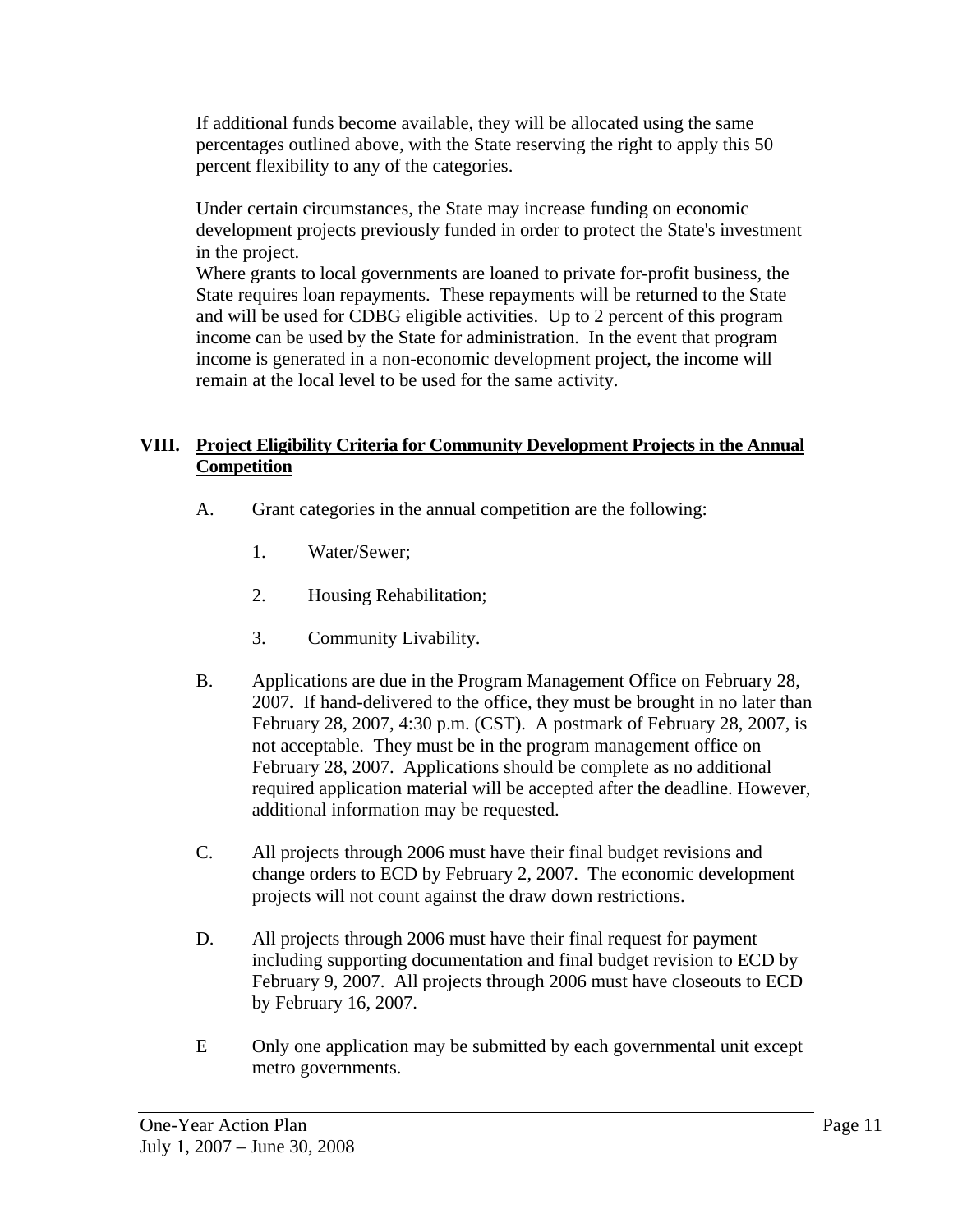- F. The level of CDBG assistance for individual projects shall be limited by the following factors:
	- 1. The grant ceiling for all applicants is \$500,000, except for the following: Economic development projects may exceed \$500,000 but not be more than \$750,000 provided the county meets the economically distressed county criteria as described in part IX of this section.
	- 2. Community livability projects have a maximum grant of \$300,000.
	- 3. Maximum grants to any applicant of \$750,000 in two successive years, except for economic development projects.
	- 4. The grantee's ability-to-pay (see Section XII for a description of ability-to-pay).
	- 5. Higher grant levels (up to \$1,000,000) may be approved for regional projects.
- G. Funds are not available to cover cost overruns. Estimate project costs carefully.
- H. Local governments are required to hold two public meetings. These meetings must be advertised in the local newspaper at least one week prior to the date of the meeting. The advertisement must contain a statement of nondiscrimination and the name of a contact person for special accommodation required for persons with disabilities. All meeting places must be accessible to persons with disabilities.

 The first meeting is designed to solicit information about community needs and how CDBG funds can best address those needs. Communities are required to present information about how much money is available, what kinds of projects are being considered, and what activities are eligible. To ensure compliance with Title VI of the Civil Rights Act of 1964, applicants must make an additional effort to secure minority participation in this process. This meeting must be conducted 30 days before the application due date. The final date to have is January 26, 2007. The second meeting occurs after the project is completed and is to discuss the accomplishments of the project.

I. The target area survey documenting the low- and moderate-income benefit must be random in order to have an eligible application under the LMI National Objective. Surveys conducted for 2005 and 2006 applications are acceptable for system wide projects. They must be compared to the new LMI threshold figures. Water line, sewer lines and housing projects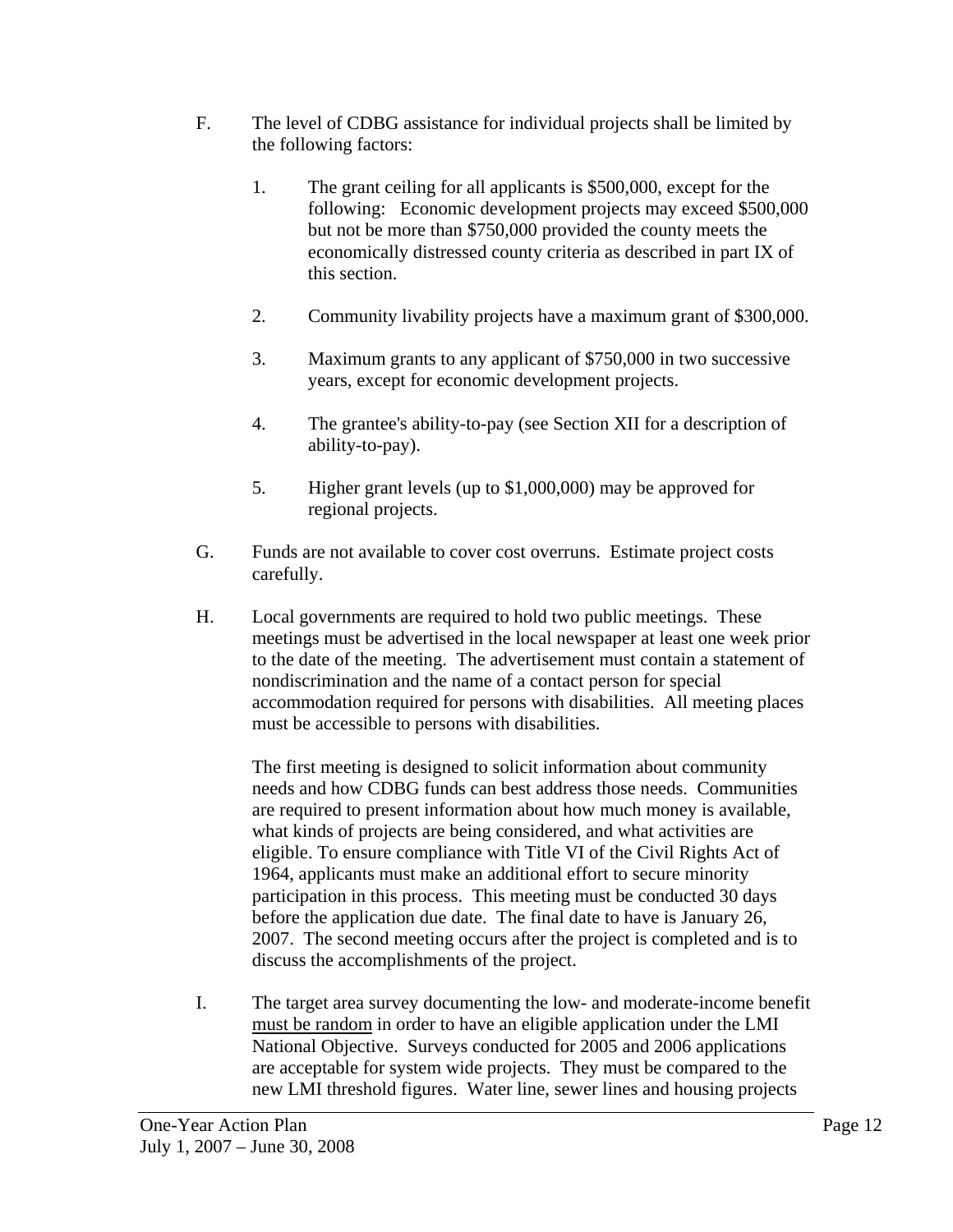can use the surveys conducted for 2006 applications if it is the exact application and no changes in the target area are proposed. The ECD form and randomness information distributed at the Application Workshop must be used. If another survey method is not specifically discussed in the survey procedure information presented in the application packet, please call Paula Lovett to discuss the survey method being proposed. Survey methods that are not described in the application information or are not pre-approved by Program Management may be considered unacceptable for the application process.

 Census data is acceptable. It may be obtained from Program Management.

 The LMI threshold figures dated March 8, 2006, must be used to determine LMI%. These figures were distributed at the public hearings and at the Application Workshop. Additional copies may be obtained from Program Management. Appropriate response rates for communities/target areas are in the application package. A 100% survey is required for line extension projects.

- J. Multi-target areas (line extension projects) must each meet the 51% LMI threshold.
- K. For line extension projects where a household indicates that they do not want the service, that household should not be calculated as a beneficiary. The house should be shown on the map and on the Map/Survey Form. Please code it as a household that does not want the service.
- L. The target area survey should be used to calculate target area per capita income for the community-need score. Instructions for calculating per capita income from the target area survey were explained at the Application Workshop and are included in the application.
- M. To submit a project under the national objective of Slums/Blight on an area basis, an activity must meet all of the following criteria:
	- 1. The area must be designated by the grantee and must meet a definition of a slum, blighted, deteriorated or deteriorating area under State or local law;
	- 2. There must be a substantial number of deteriorated or deteriorating buildings or public improvements throughout the area. As a "safe harbor," ECD will consider this criteria to have been met if either of the following conditions prevails in the area: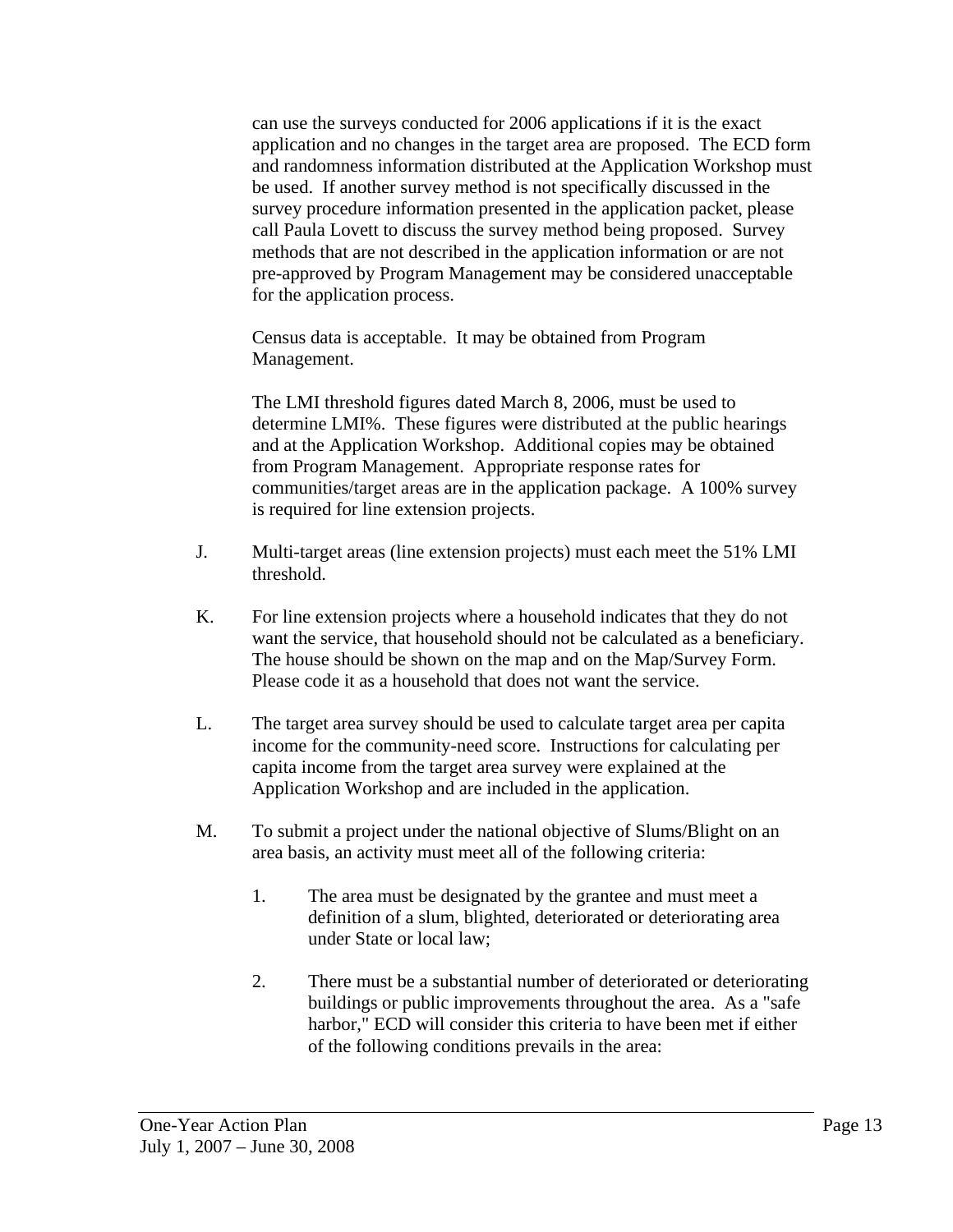- a. If State law does not specifically indicate the percentage of deteriorated or deteriorating buildings required to qualify the area, then at least one quarter of all the buildings in the area must be in a state of deterioration; or,
- b. Public improvements throughout the area are in a general state of deterioration.

 It is insufficient for only one type of public improvement, such as a sewer system, to be in a state of deterioration; rather, the public improvements taken as a whole must clearly exhibit signs of deterioration.

- 3. Documentation must be maintained by the grantee on the boundaries of the area and the condition that qualified the area at the time of its designation;
- 4. The activity must address one or more of the conditions that contributed to the deterioration of the area.

If submitting a project under Slums/Blight, this information should be submitted to ECD by December 6, 2006, so that, if Slums/Blight is not approved, sufficient time remains to complete a target area survey.

- N. To submit a project under the national objective of urgent need (or imminent threat), the following information must be provided:
	- 1. Nature of problem/documentation;
	- 2. How long problem has existed;
	- 3. Explanation of why this problem is now so critical;
	- 4. Any previous measures undertaken to correct problem;
	- 5. Alternatives;
	- 6. Projected date that problem must be corrected;
	- 7. Why local and other funds are not available to correct the problem.

Imminent threat problems must be unique, unforeseen, and have developed to a critical stage in the last 18 months. Its continuation must represent a serious threat of loss of life.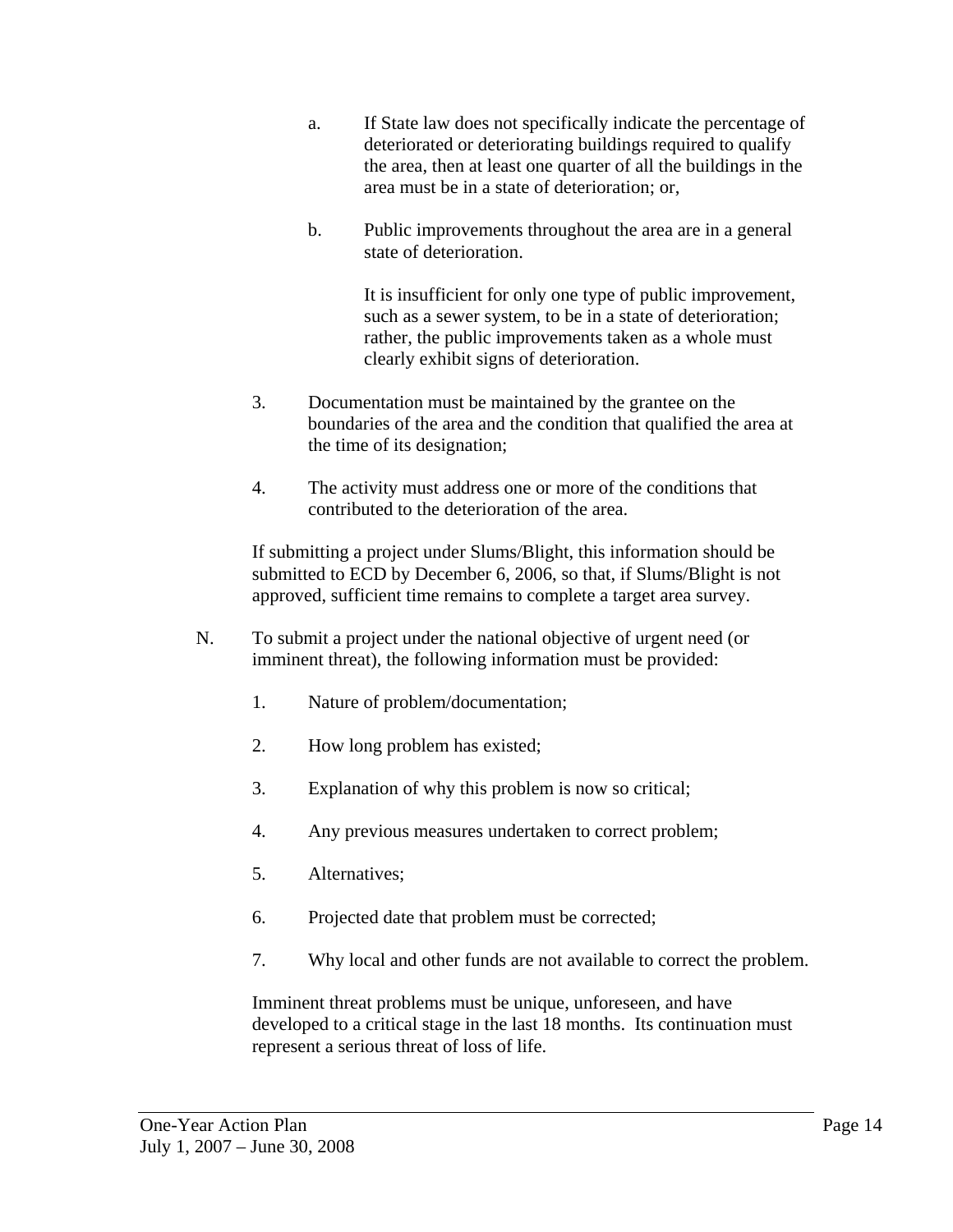The information will be reviewed and a determination will be made as to whether it meets the imminent threat national objective. A written determination will be provided.

Imminent threat projects will be received at any time. Threshold requirements will not count against the submittal of an application.

- O. Line Extension Projects
	- 1. A 100 percent survey is required including owners and current tenants of rental houses in the target area.
	- 2. All low and moderate income households must be provided free water/ sewer service. This includes tap fees, service lines and connection charges.
	- 3. If the property is rental and the homeowner is low and moderateincome then free service lines, taps and connections must be provided. The renter counts as the beneficiary.
	- 4. If the property is rental and the property owner is high income and pays for the service, then the renter can be counted as the beneficiary.
	- 5. People who only live in their house seasonally and receive service will count as a beneficiary. A survey or household verification form must be on file for them.
	- 6. If the seasonal homeowner is a low and moderate-income person, they are still entitled to free service. This includes tap fees, service lines and connection charges.
	- 7. If a household does not request the service, do not count as beneficiaries. If hook-up to the sewer system is mandatory, include a signed statement from the chief elected official plus a copy of the local ordinance and count all as beneficiaries.
	- 8. Dry taps for purposes other than household use are not counted as beneficiaries. Dry taps for LMI are not paid for by CDBG funds.
	- 9. The service must be run to the interior of the house, and must be utilized for domestic purposes. If service is not in the house, then they are not counted as beneficiaries.
	- 10. If the service lines and connection charges are to be part of the construction bid then they must be included on the bid form.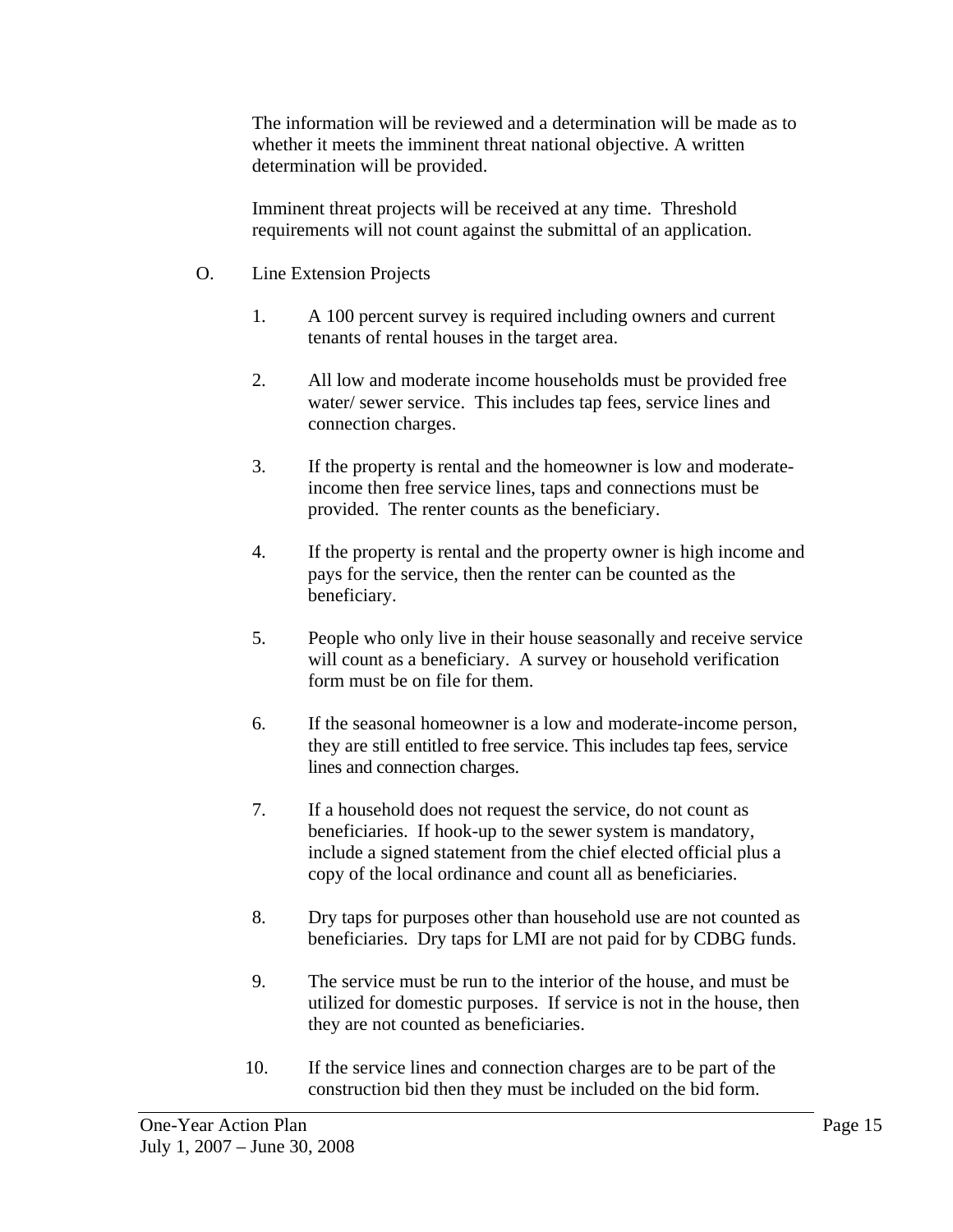- 11. If the service lines and connection charges for LMI are not going to be part of the construction bid, then approval from ECD must be obtained for the method of installation.
- P. Water Line Extensions
	- 1. All water quality sample collections for bacteria and minerals must be done by a qualified person. A qualified person is defined as anyone certified by the Tennessee Department of Environment and Conservation Board of Certification as a water operator, a local environmental specialist or a person employed by a water utility that has at least one year of experience in collecting water samples. A letter from the person collecting the water quality samples must include:
		- a. Number of samples collected for bacteria and/or mineral testing;
		- b. Date collected;
		- c. Date delivered to lab;
		- d. Name of testing lab;
		- e. Signature and title of sample collector.
		- f. License Number
	- 2. The samples must be sent to the lab within 24 hours of collection.
	- 3. All water quality testing must be done by a State approved lab. A list of approved labs is available from Program Management and was distributed at the Application Workshop.
	- 4. If the collection and testing for bacteria and minerals are not done by a qualified person and approved lab, the applicant will receive zero points in project need in the water category for bacteria and minerals.
	- 5. Requirement for the maximum number of mineral tests is 10% of the number of houses in the target area. The minimum sampling is 2% of the houses in the target area. The tests must be random within the target area.
	- 6. Requirements for the maximum number of bacteria tests are 35% of the number of houses in the target area. The minimum sampling is 10% of the

 houses in the target area. The tests must be random within the target area.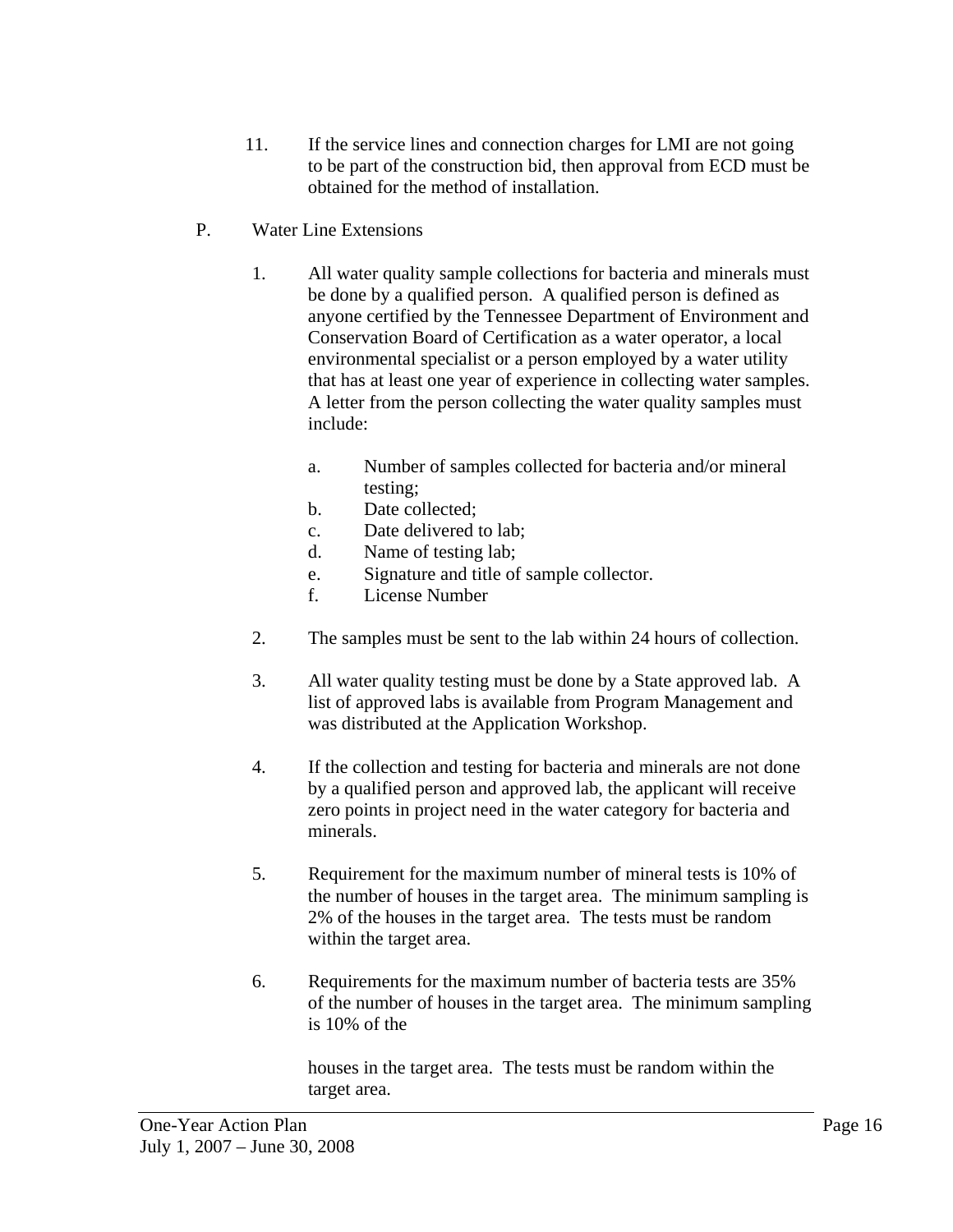- 7. If your project involves a supply problem, then questions 15 and 16 of the target area survey must be completed.
- 8. The applicant will receive zero points in project need in the water category for bacteria and minerals if the test results are not submitted with the application on February 28, 2007**.**
- 9. Sampling must be random or applicant will receive zero (0) project need points.
- 10. Test results completed for 2006 applications are acceptable. Test results older than a year will not be acceptable.
- 11. Bacteria sampling must occur at the house.
- 12. Mineral sampling must occur at the source.
- 13. You must choose one problem to document for the project.
- Q. For water distribution projects documenting inadequate pressure, project need will be evaluated in terms of the percentage of residential hookups with measured pressures below 20 PSI. All pressure readings must be taken by a qualified person (as defined in 16a) or an engineer. The readings must be made at residential meters and recorded in static readings. The tests must be random within the target area or system. A letter from the person conducting the pressure readings must include:
	- 1. Address, date, and time of each pressure reading;
	- 2. Statement that pressure readings were taken under normal system operating conditions;
	- 3. Signature, title, and if certified, the certification status including license number of person conducting the pressure readings.
- R. Sewer Projects: The testing for septic tank failure rates for sewer line extension projects must be done by the Tennessee Department of Environment and Conservation. TDEC have requested that they be given at least two months in which to do the test. It must be a 100 percent survey and form RDA 2403 must be used. Use the RDA 2403 form handed out at the application workshop. Gray water alone does not count as a failure. If the community has a sewer use ordinance, it should be included in the application appendix along with written assurance from the chief elected official that the ordinance is and will be enforced.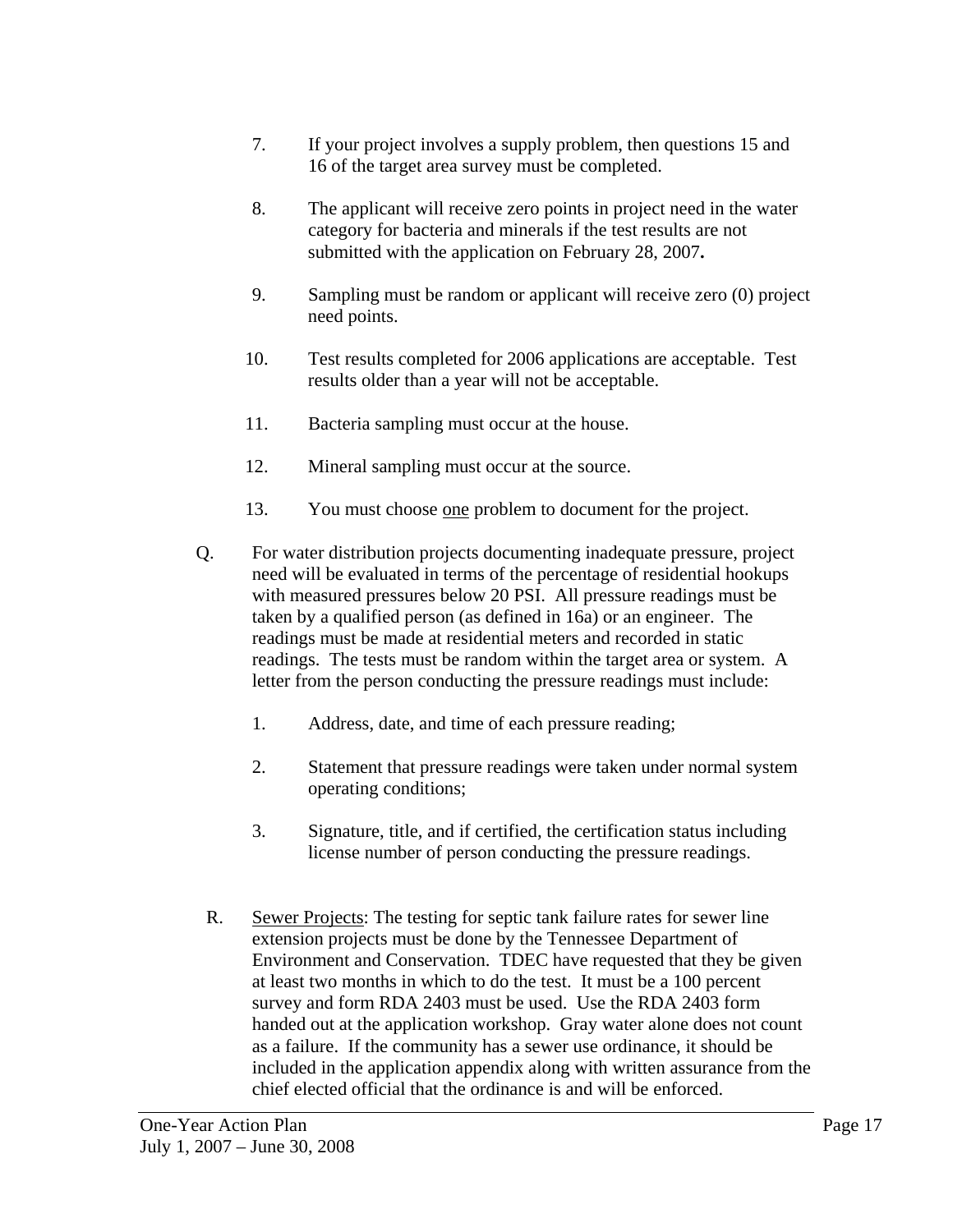Community sewer system projects must be listed on the TN. Dept. of Environment and Conservation, Division of Community Service 2006- 2007 priority list. Requests should be submitted to that department no later than January 26, 2007, to meet the CDBG deadline. For more information contact the Tenn. Department Environment and Conservation, Division of Community Services, 401 Church St., Nashville, Tenn. 37243-1533, 615-532-0445.

- S. Housing Rehabilitation
	- 1. In order for an application to be considered under "Housing," all activities in the application should be directly related to housing.
	- 2. CDBG funds will be limited to the renovation of owner occupied dwellings.
	- 3. CDBG funds will be limited to grants.
	- 4. CDBG funds used for rehabilitation will be dispersed only through competitive bids to private contractors, not through force account city work.
	- 5. The CDBG program is not to be used primarily as a new construction program or a relocation program. New construction should be minimal.
- T. Appropriate Applicant
	- 1. A county may apply for any project within the county.
	- 2. City applicants must provide the services or have a majority of the beneficiaries.

The objective is that the applicant should bear some logical relationship to the service area. If the project deviates from 1 or 2, contact Program Management for a determination of eligibility.

#### **IX. Project Eligibility Criteria for Economic Development Projects**

A. The only purpose of the CDBG economic development program is to generate employment opportunities for Low-Moderate Income persons. Each application must contain a commitment by a private business that it will locate or expand as a result of the CDBG assistance, and that at least 51 percent of the jobs to be created or retained will be taken by LMI persons.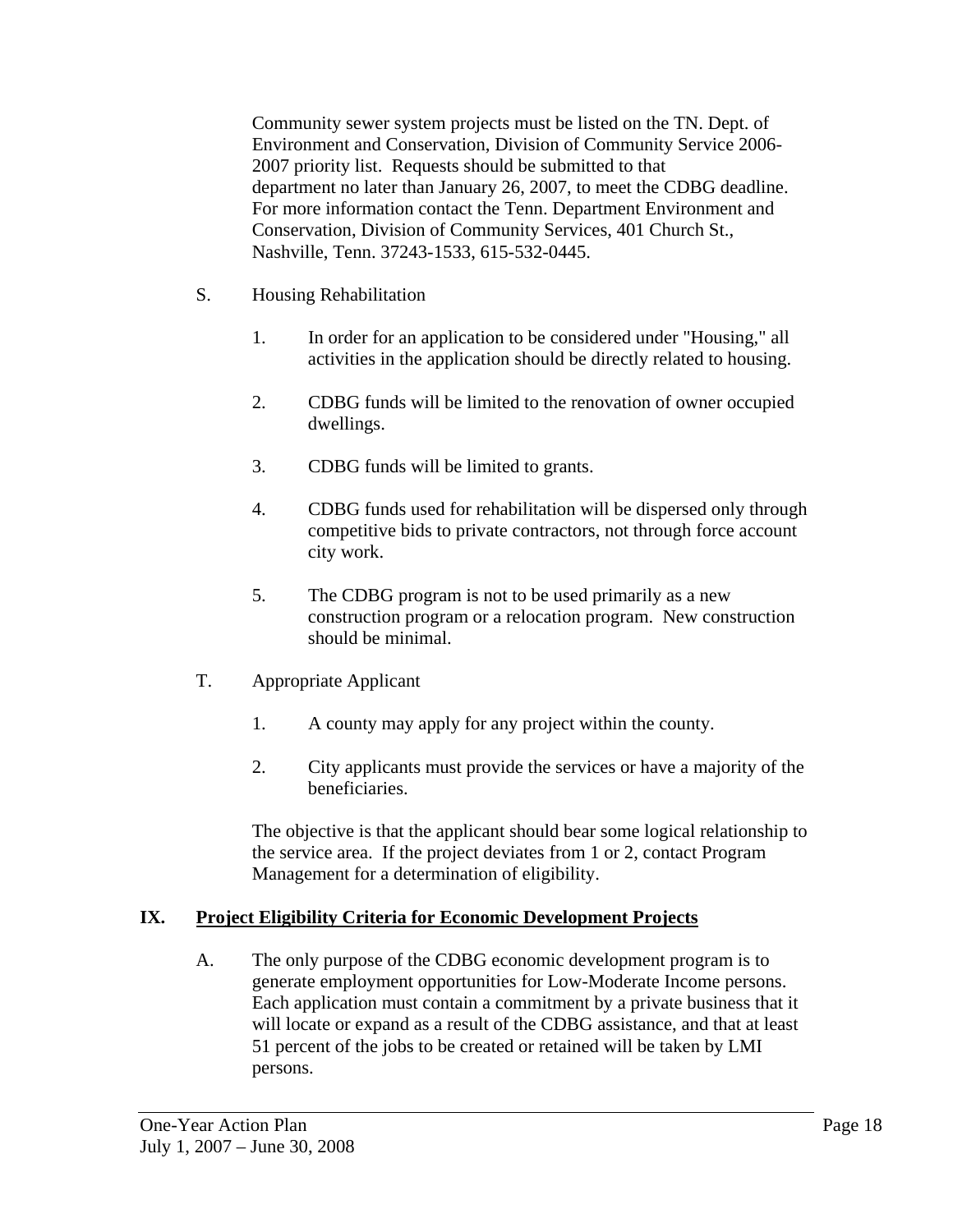- B. Only basic-type economic activities will be supported. These are businesses which export more than half of their products or services outside of Tennessee, generating income that supports the growth of the non-basic sector (retail, local services, etc.). Manufacturing is the classic basic economic activity, but businesses other than manufacturing will be considered if they can meet the test for a basic economic activity.
- C. Applications are reviewed on a first-come, first-serve basis and need not be submitted on any particular date. *Applications submitted must be complete.* Incomplete applications will be returned to the applicant community with a copy of the transmittal letter to the company and the application preparer. Once the complete application is received, it will be reviewed as a new application and will not assume its former position in the order of review.
- D. Local governments are required to hold two public meetings. The first meeting, which must be advertised in a local public paper at least one week prior to the date of the meeting, is designed to solicit information about the community needs and how CDBG funds can best be used to address these needs. Communities are required to present information about how much money is available, what types of projects are being considered, and what activities are eligible. After the grant is awarded, a second public hearing must be held to discuss the impact/accomplishments of the project.
- E. The maximum loan or grant any community/company may receive is \$500,000, except in Economically Distressed Counties which meet threshold tests for income, unemployment, and poverty and therefore may receive up to \$750,000. The amount of financing is negotiated with the company and is usually less than the maximum amounts available depending on the location of the project. The maximum term of a loan for equipment is seven years for any project. Special economic development incentives are provided for economically distressed counties. These are increasing the loan amount limits, extending the term of industrial buildings, and reducing the interest rates in economically distressed counties. Economically Distressed Counties (EDC) are those which are among the 10 worst counties for each of the following: unemployment, income, and poverty. The Commissioner of Economic and Community Development may designate additional counties as EDC if they exhibit substantial characteristics of economic distress such as major loss of employment, recent high unemployment rates, traditionally low levels of family incomes, high levels of poverty, and high concentrations of employment in declining industries.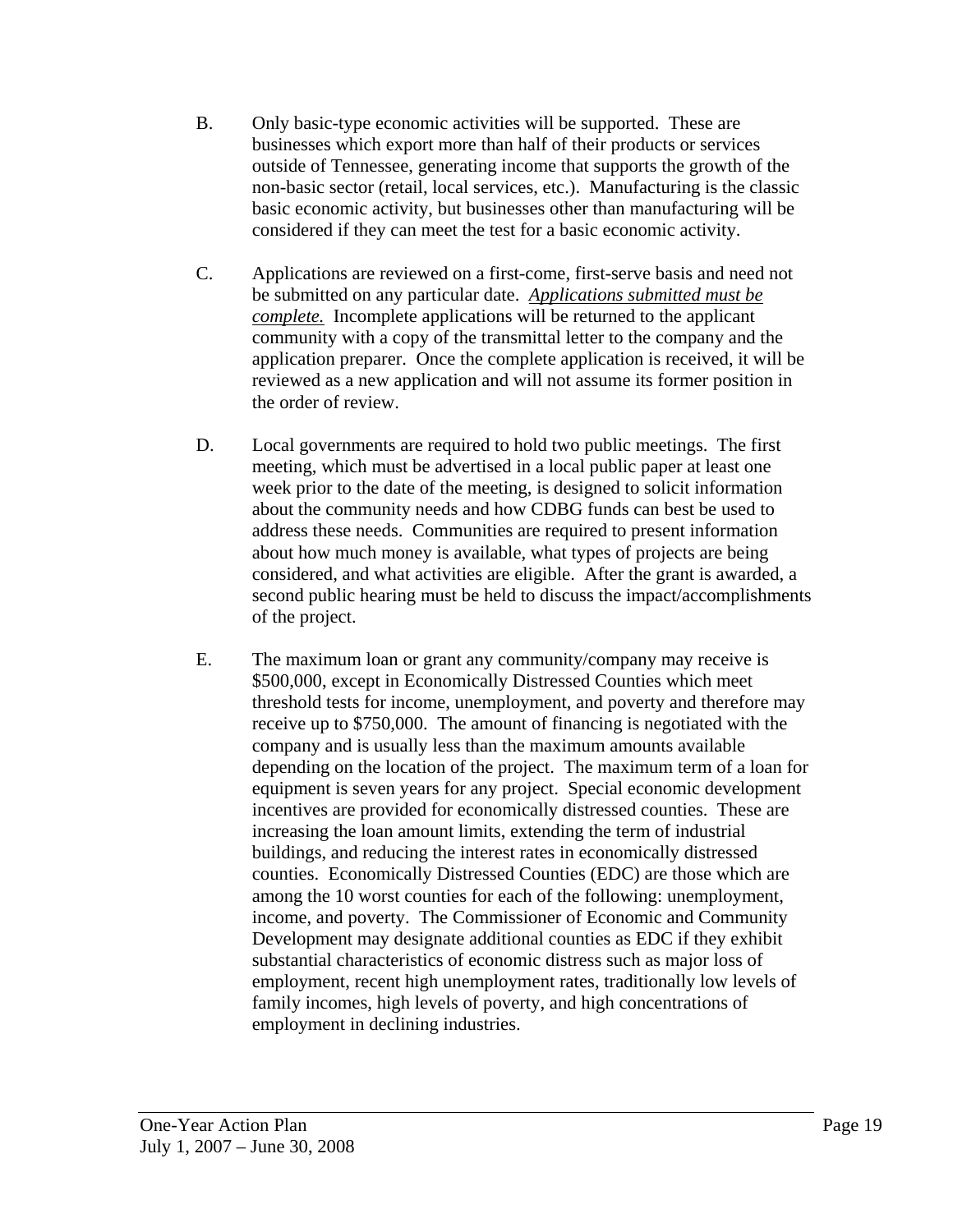- F. All federal requirements that apply to the community development projects in the annual competition apply to the economic development program.
- G. Interest rates have been established which fluctuate as the prime rate fluctuates. The prime rate will be established quarterly on the first day of the following months: January, April, July and October as quoted in the Wall Street Journal. The base prime rate will be for the quarter in which the loan is approved by ECD Loan and Grant Committee. Once the base prime rate is established, it will be in effect for the life of the loan. The only adjustments to the loan's interest rate will be the adjustment made every five years, but this will not change the base rate set at the time the loan was approved by ECD Loan and Grant Committee, only the points below the set prime rate.

Loan terms and rates are presented on the following chart. Note that in no case shall the effective rate of interest charged on CDBG loans be less than One Percent.

| <b>PROVISION</b>                         | <b>Economically</b><br><b>Distressed</b> | <b>Other</b><br><b>Counties</b> |  |
|------------------------------------------|------------------------------------------|---------------------------------|--|
| Maximum Loan/Grant                       | \$750,000                                | \$500,000                       |  |
| Maximum Term on Building                 | 20 Years                                 | 15 Years                        |  |
| Maximum Term on Equipment                | 7 Years                                  | 7 Years                         |  |
| Minimum Interest Rate:                   |                                          |                                 |  |
| Years 1-5                                | 5 PBP                                    | 3 PBP                           |  |
| Years $6-10$                             | 4 PBP                                    | 2 PBP                           |  |
| <b>Years</b> 11-20                       | 3 PBP                                    | 1 PBP                           |  |
| PBP means percentage points below prime. |                                          |                                 |  |

H. Applicants for start-up funding must have 20 percent equity and at least 30 percent of project financing must come from private sources. Any start-up applicant must have not only adequate working capital based on reasonable project success, but the potential for a second line of working capital should business conditions require it. Applications for start-up businesses will take approximately one month longer than other applications to review and make recommendations.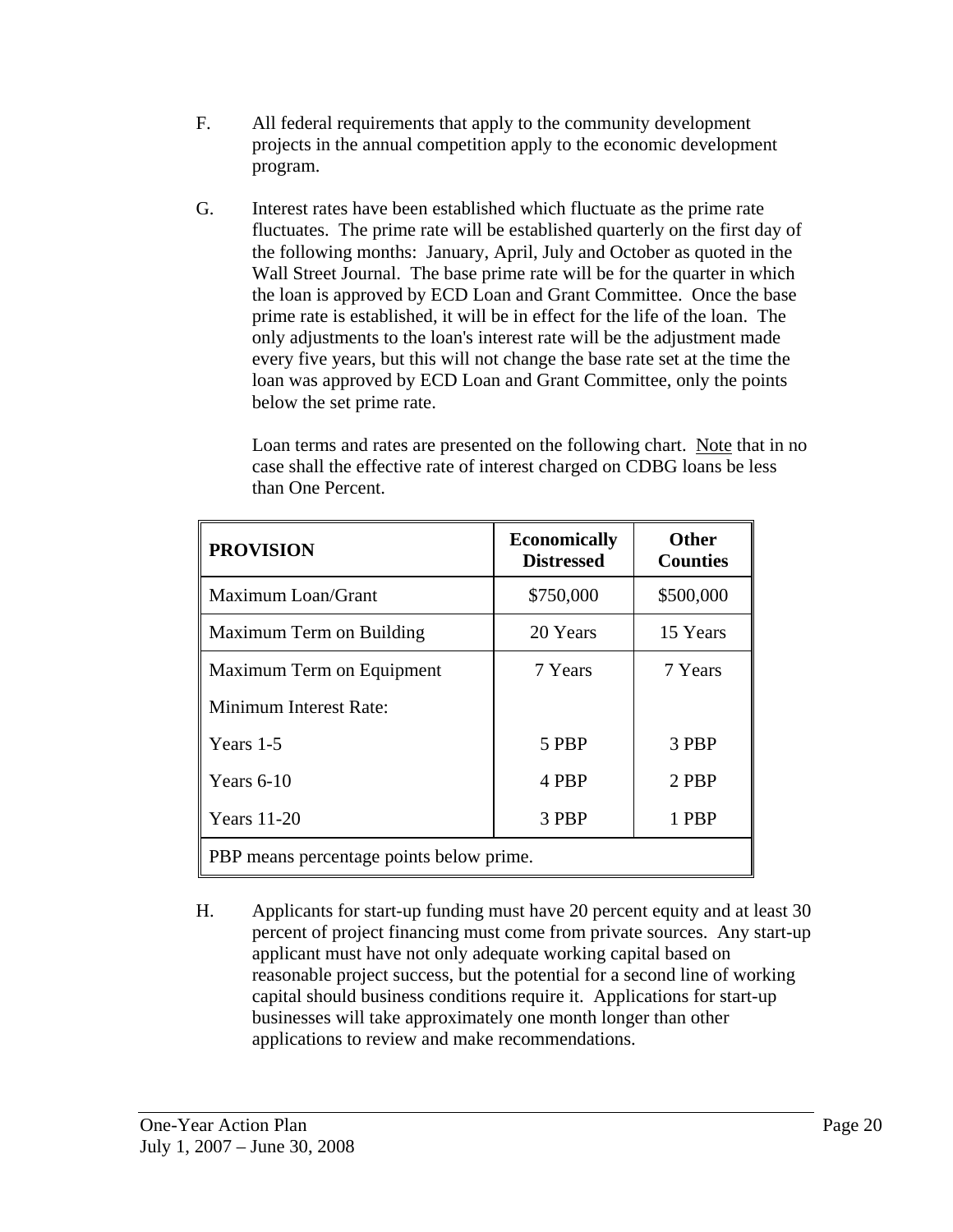- I. A pre-application meeting is required for all economic development projects. This is to provide advice and give companies and communities the opportunity to ask questions.
- J. Companies applying for CDBG loan assistance must demonstrate their ability to ensure loan repayment. The state will determine the adequacy of public benefit by comparing the amount of loan funds requested, the number of jobs being generated, and the economic conditions in the country in which the loan will be made.

#### **X. Project Selection Criteria for Community Development Projects in the Annual Competition**

A. The allocation of funds for community development projects in the annual competition will be on a competitive basis because the demand for funds far exceeds the amounts available. ECD will utilize an annual grant cycle for Community Livability, Water/Sewer and Housing Rehabilitation grants. Units of local government will submit applications to ECD by the aforementioned deadline using the CDBG application package made available to them.

Selection Criteria for projects in the annual competition shall be objective and quantitative, and shall be based on project need, project feasibility, project impact, community need and project essentialness (for Community Livability only).

Points for projects in the annual competition in various categories will be rated by staff evaluation with maximum points as shown below:

|                              | Community<br>Need | Project<br>Need | Project<br>Feasibility | Project<br>Impact | Project<br>Essentialness |
|------------------------------|-------------------|-----------------|------------------------|-------------------|--------------------------|
| Water, Sewer,<br>Solid Waste | 100               | 100             | Threshold              | 100               | 0                        |
| Community<br>Livability      | 100               | 50              | 50                     | 50                | 50                       |
| Housing<br>Rehabilitation    | 100               | 50              | 50                     | 50                | 0                        |

The points for each criteria (community need, project need, etc.) will be totaled and the individual projects will be ranked from highest to lowest based on the total number of points earned. Projects in one category will not compete against projects in another category (water/sewer projects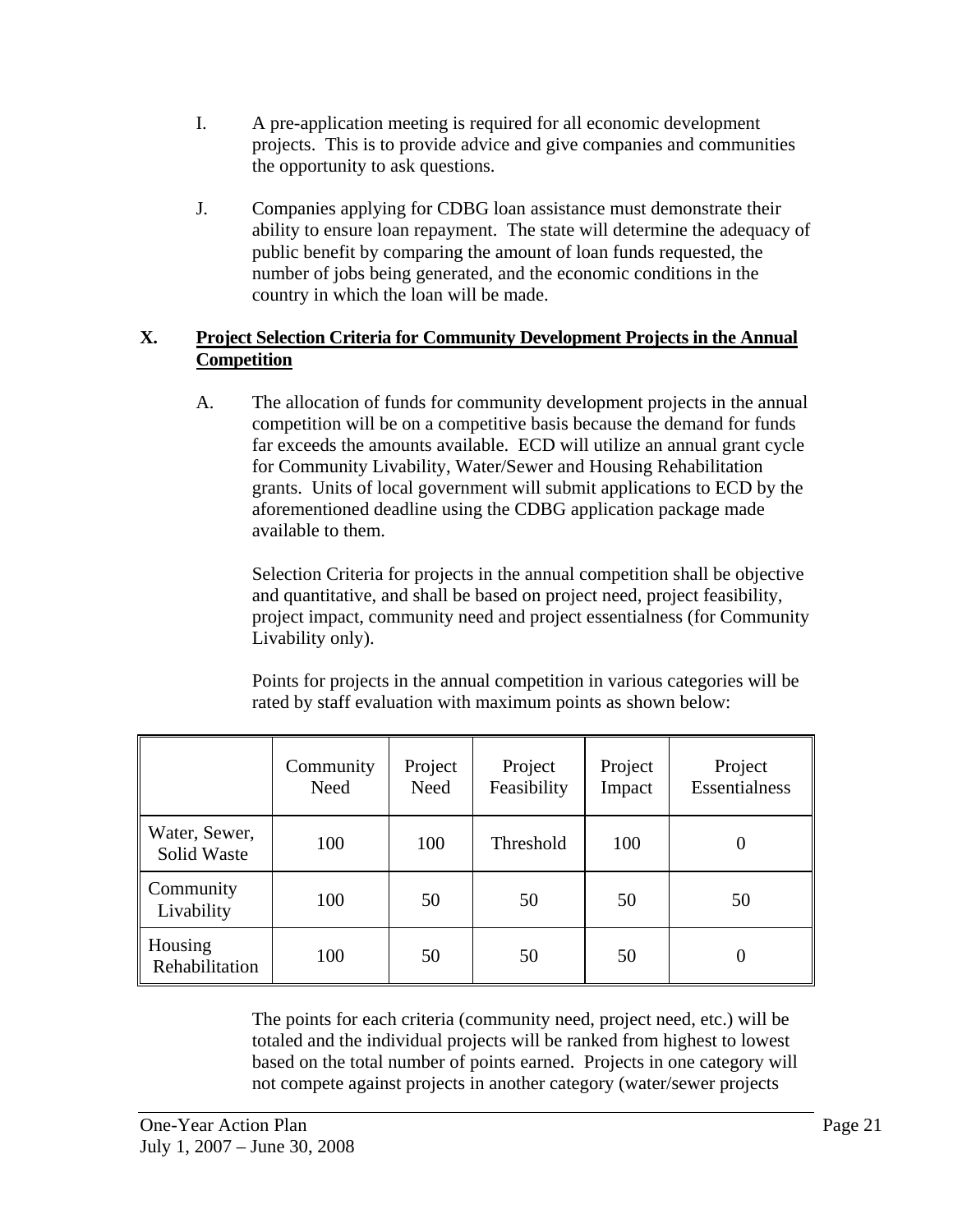will not compete in the housing category). Projects will be approved in each category based on the total number of points earned, subject to the amount of money allocated to that category.

The selection criteria for Set-Aside projects will not be quantitative. The Set-Aside category was established to allow the state the flexibility to address situations where the selection criteria failed to operate as envisioned, and meritorious projects did not score enough total points to be approved. Therefore, the approval of Set-Aside projects must necessarily be subjective. Nevertheless, there are certain factors that will be considered when approving projects under the Set-Aside category.

Principal among these is the following:

- The project need points earned;
- The ability of the applicant to finance the project locally;
- The potential loss of other funding that has been committed;
- The number and percentage of LMI residents.

Project application materials will be supplemented, as appropriate, by site visits and by informed opinions of state agencies knowledgeable about particular projects.

- B. Imminent threat projects (those meeting the national objective of imminent threat) will be automatically approved if all selection criteria and thresholds are met. Applications are accepted any time.
- C. Community Need Points

Community need is a measure of economic distress based on unemployment and income, and is calculated as follows:

- Latest annual county unemployment rate
- Target area per capita income
- <sup>1996-2005</sup> average county unemployment rate
- 1999 per capita income
- D. Project Need Points

Project need points measure the degree to which there is a need for the project (no existing facilities or existing facilities are inadequate). Because of the different types of projects, project need points must be structured differently for different types of projects. Listed below are the methods of calculating project need points for water, wastewater, and community livability projects.

1. Water Line Extensions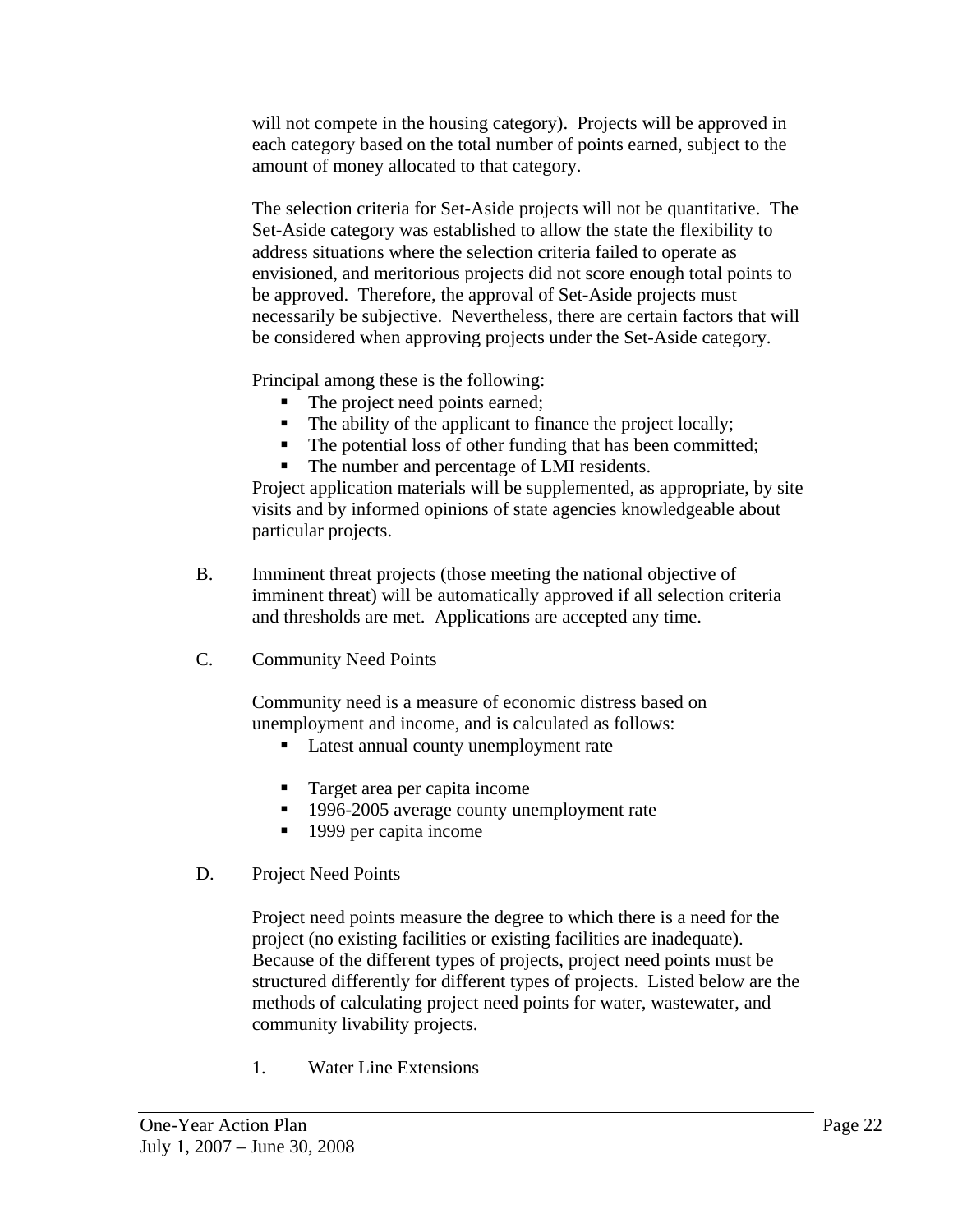Project need for water line extensions relates to deficiencies with private sources (wells, springs, etc.) and is based upon a) water quantity problems which are measured by days of water shortage or b) water quality problems as measured by bacteria content or c) water quality problems as measured by mineral content. Water testing is required to document bacteria and mineral problems.

2. Water Treatment Plants

Project need for water treatment plants is based on the ability of the existing plant to provide the quantity and quality of water required to meet customer needs and standards of TDEC. Quantity problems are evaluated based on the percent of the existing capacity being utilized. Quality problems are evaluated by engineers in TDEC.

3. Water Distribution Facilities

Water distribution problems relate to deficiencies in existing distribution facilities and are based upon a) lack of water storage, b) pressure problems, c) water loss. The adequacy of storage is measured against TDEC's requirement for storage capacity equal to 24 hours average usage. Pressure problems are documented by pressure tests. Water loss is calculated based on the difference between water produced and water sold.

4. Water Source Development

Water source problems are documented by the ability of the current source to meet projected demands for quantity or quality of water.

5. Sewer System Projects

Sewer system projects are those eligible for Federal funding from the Environmental Protection Agency (EPA). The CDBG evaluation system is based upon the points assigned by the TDEC for the EPA priority list plus 100 points for new treatment plants, SAWS and innovative alternatives, 75 points for sewer plant rehabilitation, upgrade, and/or additional plant, 50 points for line rehabilitation, and 25 points for interceptors.

6. Sewer Line Extensions

Project need for sewer line extensions is based upon septic tank failure rates. Testing of all septic tanks in the target area is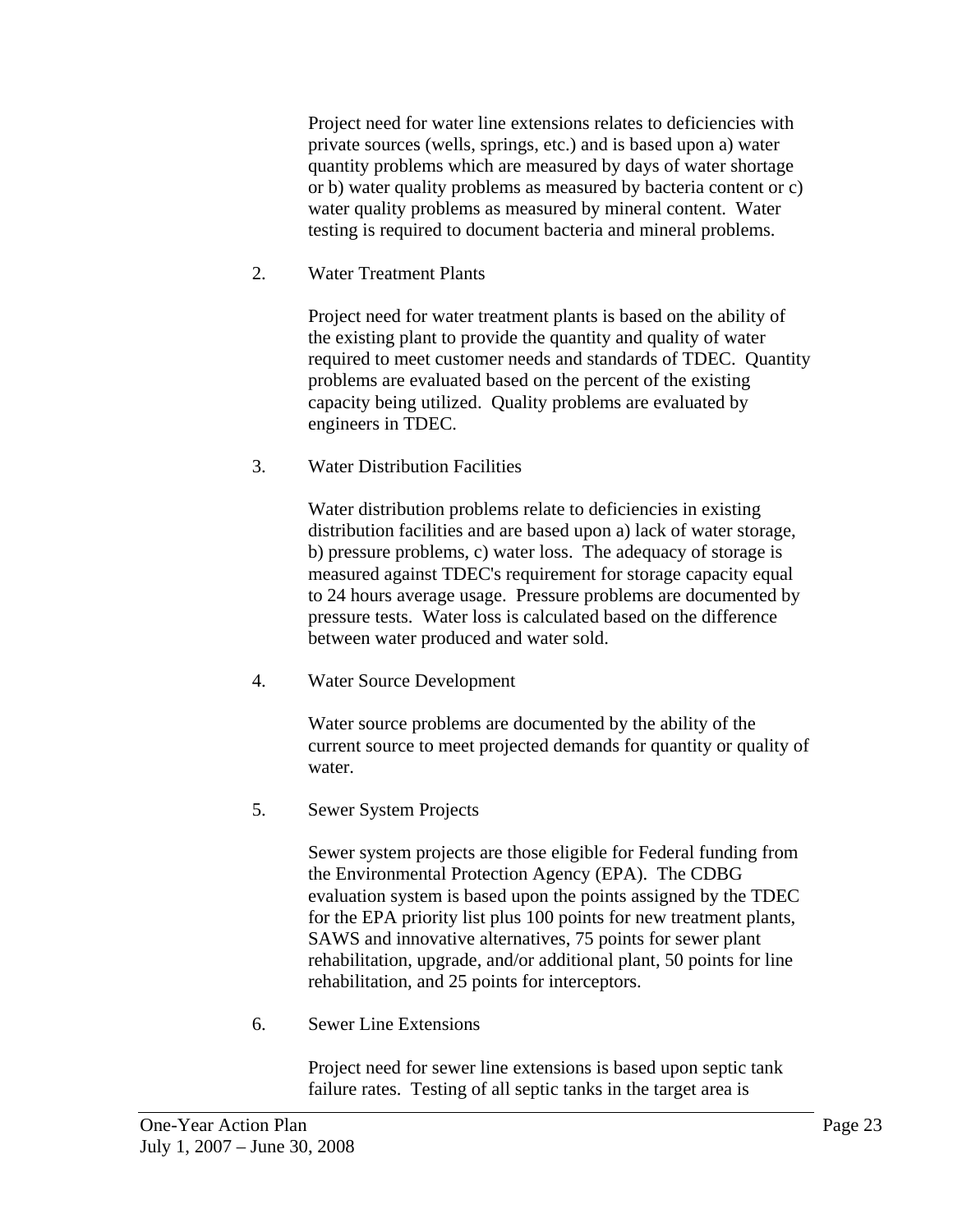required. Gray water problems alone do not count as septic tank failures.

7. Community Livability

Project need points for community livability projects are subjective because of the wide variety of projects that may be submitted under the community livability category. Project need points reflect the degree to which there is a need for the project. The adequacy of documentation to substantiate the nature and magnitude of the problem is very important.

8. Housing Rehabilitation

Project need points for housing applications will be based on two factors as follows:

- a. Percent of substandard houses to be rehabilitated with CDBG funds in the target area;
- b. Percentage of residents who are 62 years of age or above, and/or female head of household, and/or handicapped.
- E. Project Feasibility
	- 1. Water/Sewer

Project feasibility for water and sewer projects is a threshold. All projects will be reviewed for technical feasibility by the Department of Environment and Conservation engineers. If they do not meet this threshold, they will not be allowed to compete for funding.

2. Community Livability

Project feasibility points for community livability projects will be based upon the following considerations:

- a. Quality of design compared to accepted standards;
- b. Cost effectiveness, designed to create greatest benefit for least cost;
- c. Alternatives examined;
- d. Adequacy of operating budget;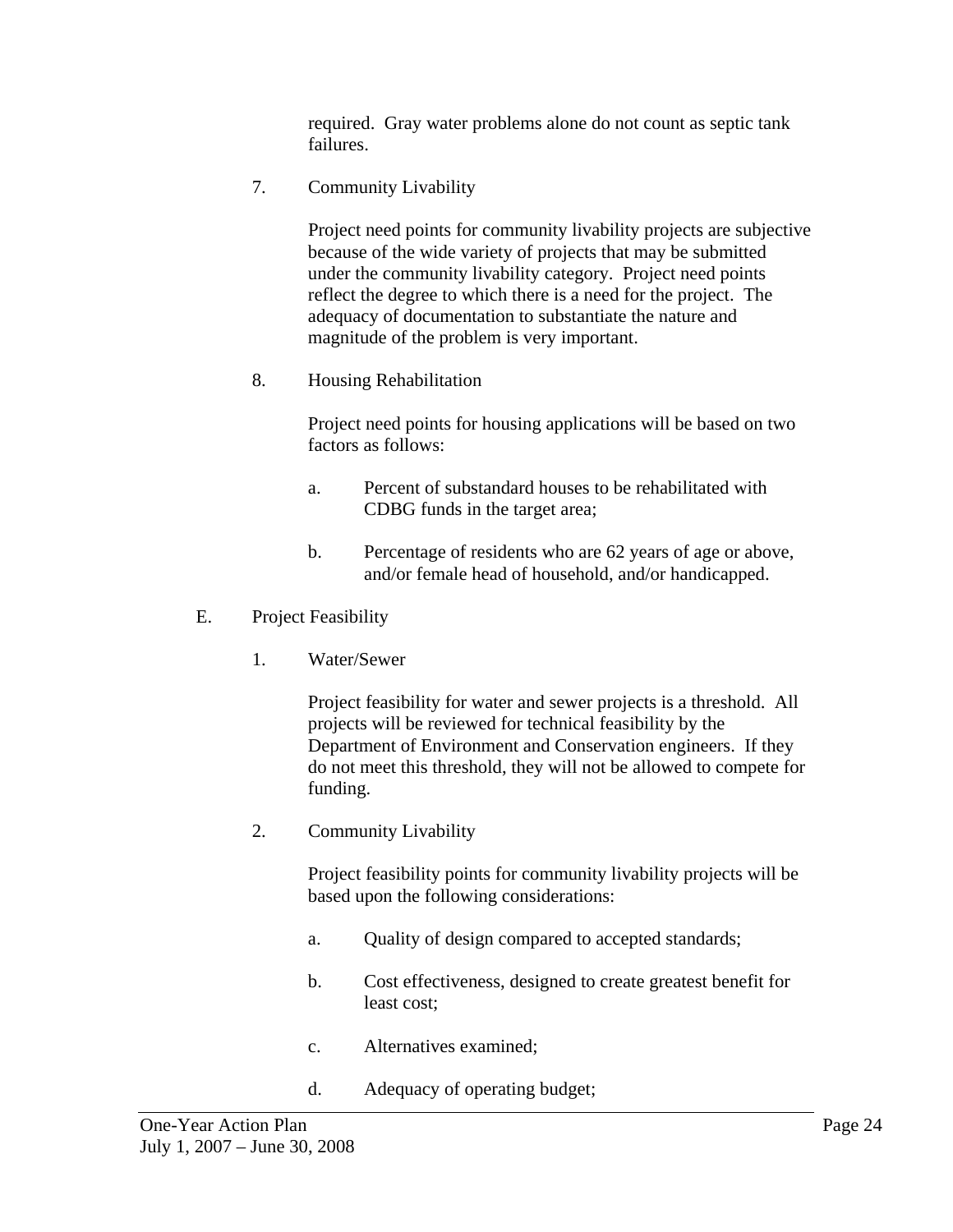- e. Quality of documentation that the project will solve the problem.
- 3. Housing Rehabilitation

Project feasibility points for housing applications will be based on the following considerations:

- a. A total of 25 points based on an assessment of whether the work proposed in the application can be accomplished with the funds available (including CDBG and other funds);
- b. A total of 25 points based on the relative magnitude of the problems identified in each application based on observations made on site visits.
- F. Project Impact
	- 1. Water/Sewer

Project impact points for water and sewer projects will be calculated as follows:

| a.             | CDBG cost per person;     | 25 Points  |
|----------------|---------------------------|------------|
| $\mathbf{b}$ . | CDBG cost per LMI person; | 25 Points  |
| $\mathbf{c}$ . | LMI percent;              | 30 Points  |
| $d$ .          | Rate factor;              | 20 Points  |
|                | Monthly bill 5000 gals.   |            |
|                | <b>TAS PCI</b>            |            |
|                |                           | 100 Points |

#### 2. Community Livability

Again, because of the variety of community livability projects that may be submitted, the calculation of project impact points must be able to be used for a variety of projects. Therefore, project impact points will be assigned as follows:

| a. | CDBG cost per LMI person; | 25 Points |
|----|---------------------------|-----------|
|    | CDBG cost per LMI person; | 25 Points |
|    |                           | 50 Points |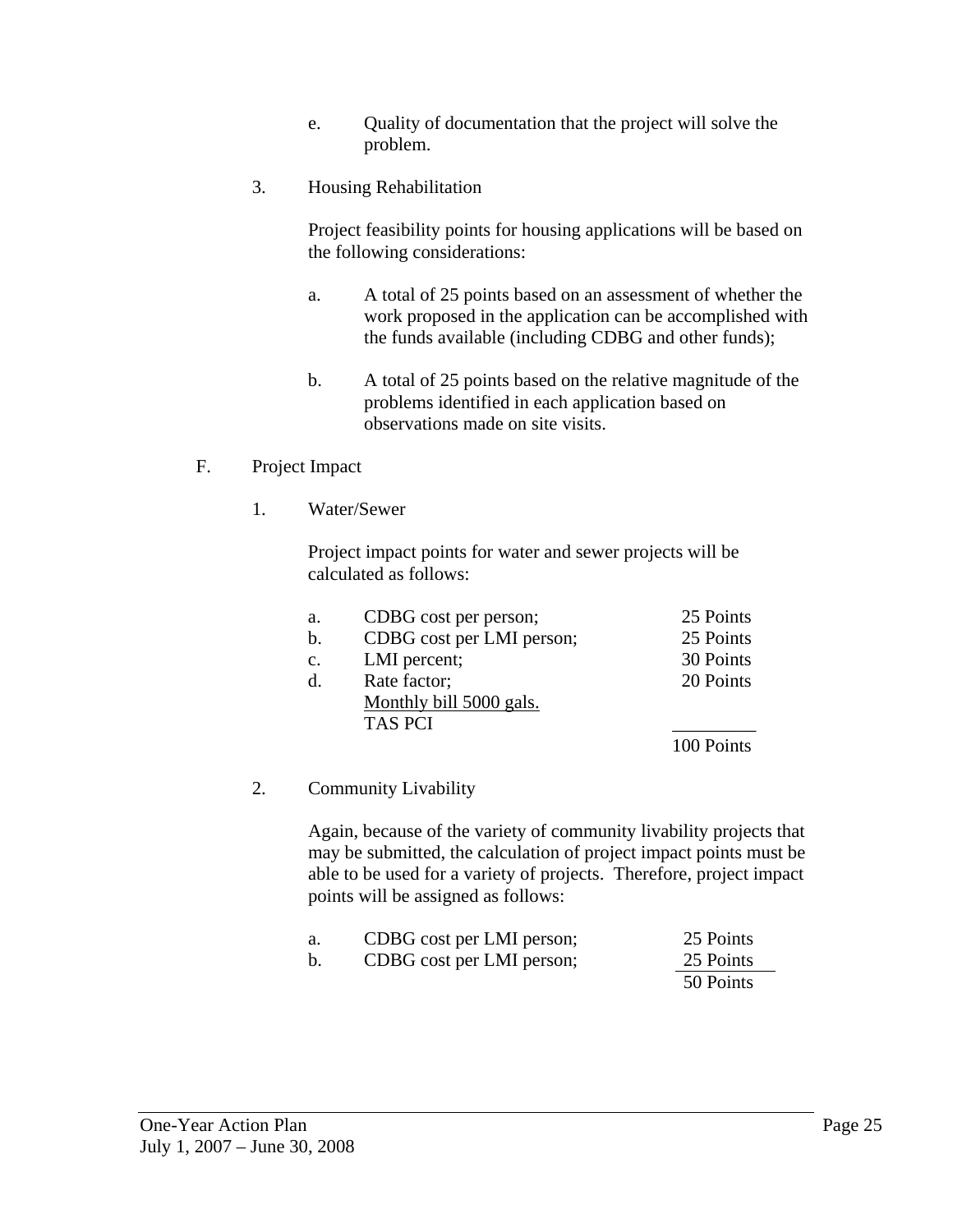3. Housing Rehabilitation

Project impact points for housing applications will be based on the following considerations:

| a. | LMI Percentage;      | 25 Points |
|----|----------------------|-----------|
| b. | Cost per LMI person; | 25 Points |
|    |                      | 50 Points |

#### G. Project Essentialness

Project essentialness points apply only to community livability projects, and are designed to assess the degree to which the project is essential for the maintenance of safe and tolerable living conditions. Project essentialness points are subjective and are assigned as follows:

- 1. Extremely critical restricted to life threatening situations; 50 Points
- 2. Critical related to solving health and safety problems; 30 Points
- 3. Important improves living conditions, quality of life; 20 Points
- 4. Needed removes inconvenience, improves quantity or 10 Points quality of public services;
- 5. Not Needed does not address current problem 0 Points

#### **XI. Project Selection Process for Economic Development Projects**

Unlike the community development projects in the annual competition, it is not possible to use a point system to select economic development projects for funding. Because of this, the economic development program operates very much like a bank, with loan officers gathering as much information about a project as possible, analyzing this information and making a recommendation regarding funding, with the final decision regarding funding being the responsibility of the Department of Economic and Community Development's Loan/Grant Committee.

In making a funding decision on economic development projects, the Loan/Grant Committee shall give consideration to the following:

A. Economic development projects must create and/or retain jobs. The creation of private investment without the creation and/or retention of jobs will not qualify a project for CDBG assistance. Of the jobs created and/or retained, 51 percent must go to individuals who, prior to employment in the assisted business, were classified as having low or moderate income. Subsection I provides additional information regarding public benefit issues related to jobs created and/or retained compared to CDBG investments.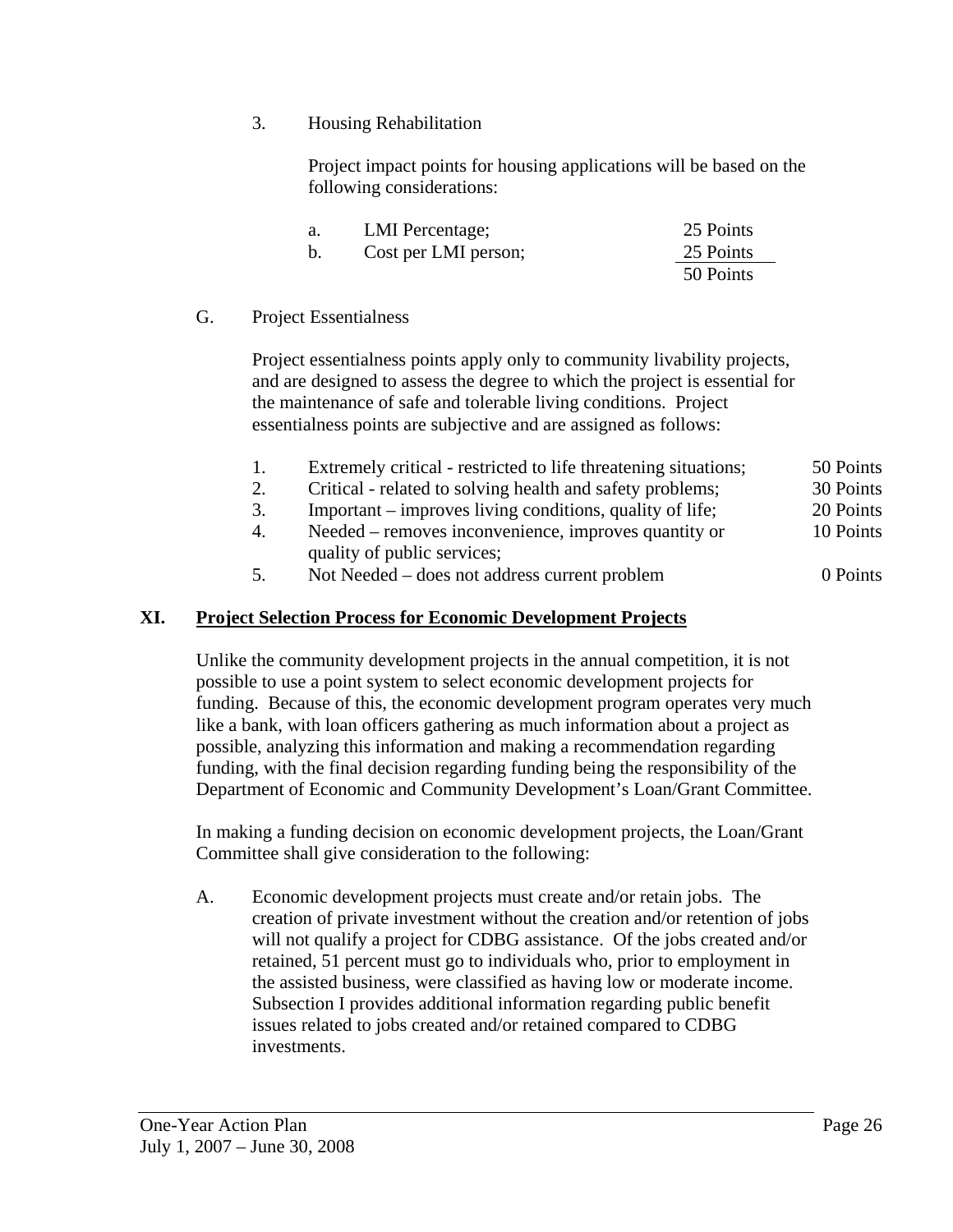- B. The project costs of activities assisted with CDBG funds must be reasonable. For construction projects, reasonableness will be determined by competitive bidding, including the use of Davis-Bacon wage rates. For the acquisition of equipment, reasonableness will be determined by industry standards. For the acquisition of used equipment, industry standards will be determined through the appraisal of equipment to be purchased, with the asking price of the equipment being compared to the appraisal. For new equipment, industry standards will be based on recent experience with similar equipment. The borrower also has a vested interest in obtaining reasonable costs since the equipment loan must be repaid. The state will retain the final determination of reasonableness which will be based on cost comparison with recently funded similar projects.
- C. To the extent practicable, reasonable financial support must be committed for project activities from non-federal sources prior to the disbursement of federal funds.
- D. To the extent practicable, any grant funds to be provided for project activities must not substantially reduce the amount of non-federal financial support for the activities.
- E. Project activities must be financially feasible. Non-CDBG funds in a project must be sufficient to complete the project as proposed. When an infrastructure grant is involved, the assisted business must demonstrate a high expectation of success and long-term employment of low and moderate income individuals. When a building or equipment loan is involved, the business must demonstrate a high expectation of success and repayment of the federal funds.
- F. In determining a high expectation of success which includes the long-term employment of low and moderate income individuals and the repayment of federal funds, the Committee will consider the following:
	- 1. Historical financial statements.
	- 2. Projected financial statements.
	- 3. Dun and Bradstreet and/or business credit reports on the company.
	- 4. Marketing plan.
	- 5. Resumes of management to document operational expertise of the company.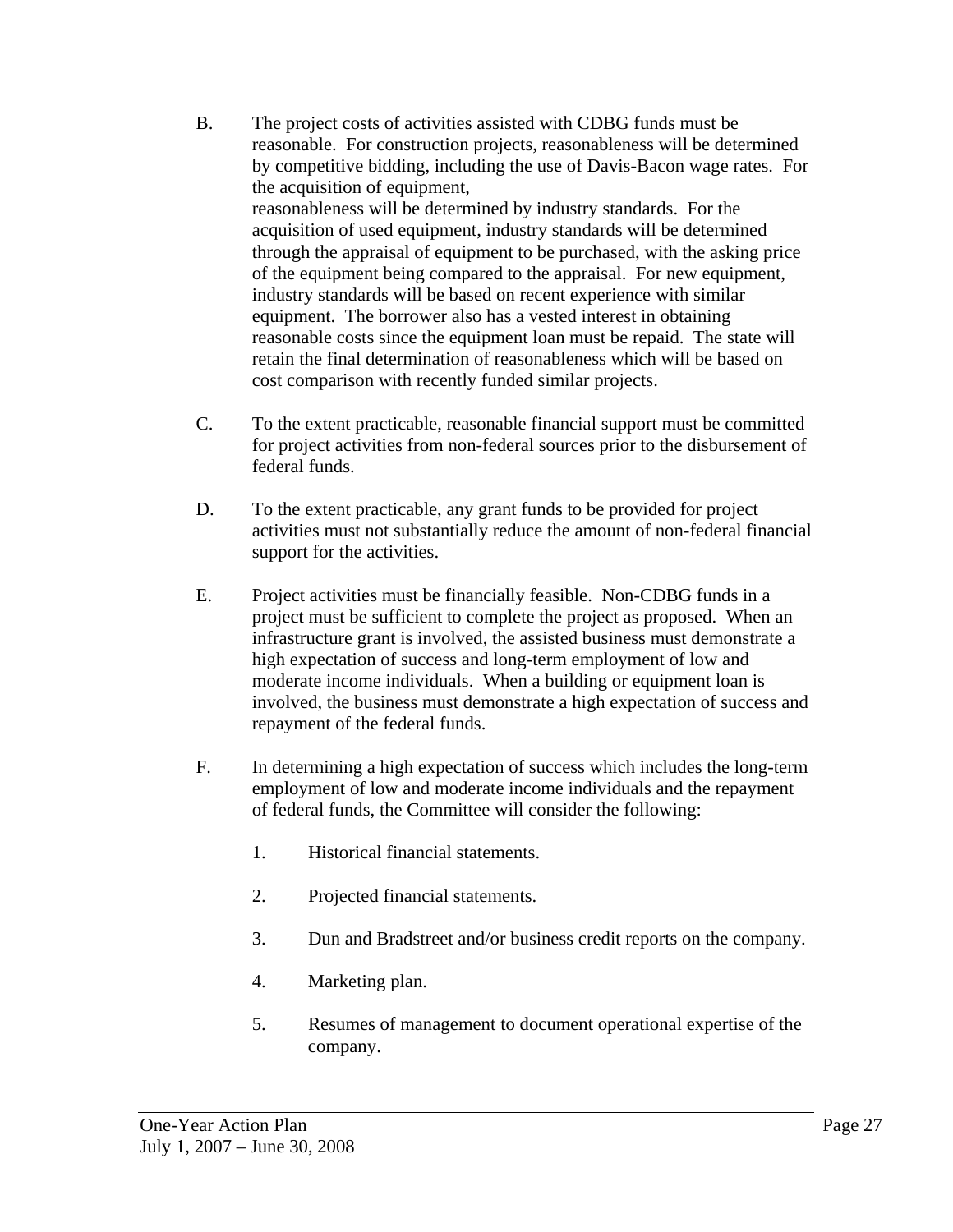6. Financial strength of the owner(s) of the company, including personal credit bureau reports.

 In analyzing the historical and projected financial statements, comparisons are made to industry standards such as those contained in the Robert Morris Associates Annual Statement Studies (including debt to assets, profit to assets, profit to net worth, receivables, inventory, payables, etc.). Significant deviations from industry standards will result in a more indepth review.

 Dun and Bradstreet and business credit bureau reports are reviewed to identify any recent problems the company may have had.

 Marketing plans are reviewed to assess current and future customers, and their continued interest in purchasing goods and services from the company.

 Management expertise is reviewed to determine the level of experience in the industry and the management skills of who will operate the company.

 The financial strength of the owner(s) of the company is assessed to ensure their ability to provide additional funding to the company if necessary. This may include discussion and verification of personal assets with owners' bankers.

- G. To the extent practicable, project activities assisted with CDBG funds must not provide more than a reasonable return on investment to the owner. The reasonableness of return on investment will take into consideration industry standards such as those contained in the Robert Morris Associates Annual Statement Studies. Projects which, as a result of the CDBG assistance, will have an unreasonably high return on investment will not be considered for assistance.
- H. To the extent practicable, grant amounts used for the costs of project activities will be disbursed on a pro-rata basis with the amounts of other sources.
- I. The public benefit provided by the project activities must be appropriate relative to the amount of assistance provided by grant funds. In determining appropriateness, the Committee will consider such factors as the number of jobs being created, the number of jobs being created for low and moderate income individuals, unemployment rates, income levels, poverty rates, recent plant closings, reliance on declining industries, isolation from centers of population and inadequate transportation facilities, labor force characteristics, and the amount of CDBG funds per full time equivalent job to be created or retained. HUD's threshold test of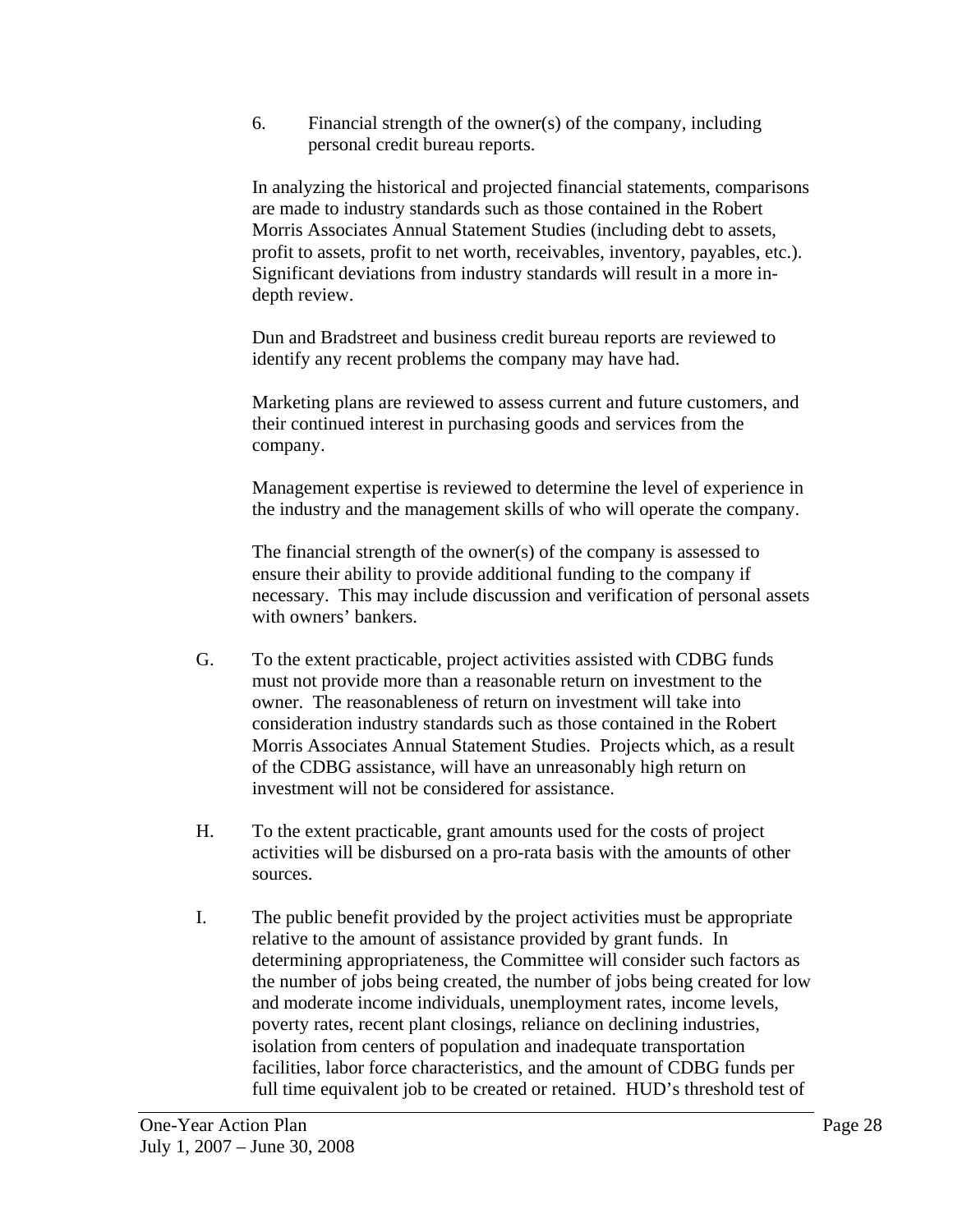public benefit regardless of location is the creation or retention of at least one full-time equivalent permanent job per \$35,000 of CDBG funds used. Historically, Tennessee grants have created one job for each \$7,500, and rarely have exceeded one job per \$15,000, and the state would expect that trend to continue. There may be exceptional cases, however, where it is appropriate for the cost per job to exceed \$15,000. These grants will be looked at on a case by case basis, considering the factors listed above that determine the appropriateness of the funding level. However, in no case will the state fund a project in excess of the HUD threshold of \$35,000 per job.

Grant and loan requests are presented to the ECD Loan/Grant Committee which consists of 1) the Commissioner of ECD, 2) the Deputy Commissioner of ECD; 3) the Assistant Commissioner of Community Development in ECD, 4) the Assistant Commissioner of Business Development in ECD, and 5) the Assistant Commissioner for Communications in ECD. The final disposition of the grant or loan request may be approval, denial, approval with conditions, or renegotiation based on these same criteria.

The final decision on the loan or grant will be made by the Committee based on the following considerations:

- A. Does the project meet the basic federal requirements (especially LMI and public benefit test)?
- B. Is the level of risk acceptable? Based on the analysis of the business plan, marketing plan, historical and projected financial statements, and the organizational structure and expertise of the management of the company, does it appear that the company will remain in production for a significant period of time meeting its employment obligations, and if a loan is involved that the loan will be repaid.

The funding decision for economic development is necessarily subjective by the Committee, but it is based on specific criteria which are designed to identify those companies which hold promise for long-term success and continued employment of LMI persons.

Unlike the community development projects in the annual competition, it is not possible to use a point system to select economic development projects for funding. Because of this, the economic development program operates very much like a bank, with loan officers gathering as much information about a project as possible, analyzing this information and making a recommendation regarding funding, with the final decision regarding funding being the responsibility of a Loan/Grant Committee.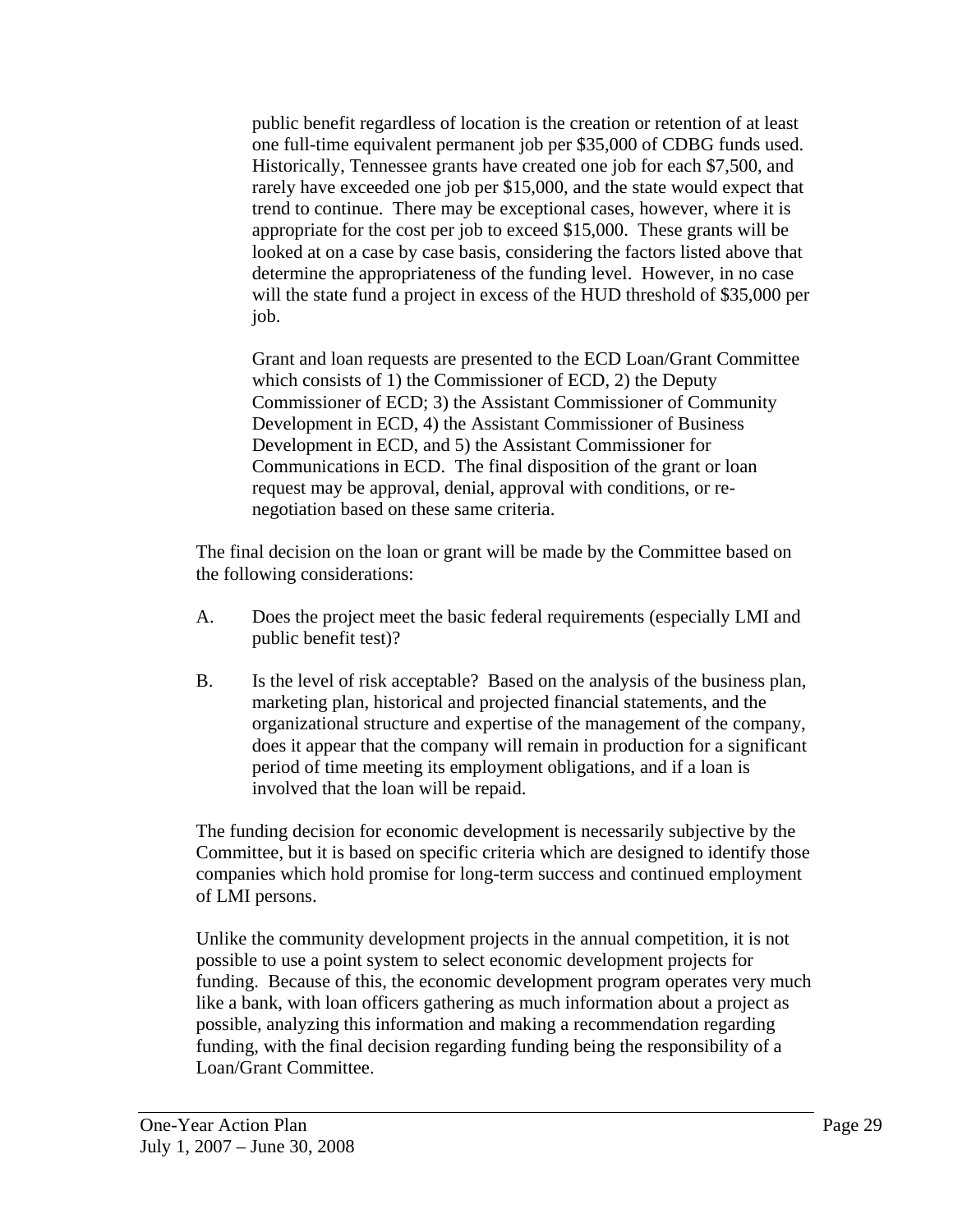Each business requesting CDBG assistance is required to provide the following information:

Business plan; Marketing plan; Historical financial statements; Projections; Resumes.

This information is thoroughly analyzed and verified. This involves checking with customers, suppliers, banking references, and others that may provide information on the business and the principals in the business.

The grant or loan request is presented to a Loan/Grant Committee which consists of the Commissioner of ECD, the Deputy Commissioner of ECD, and the Assistant Commissioners of the Department as described above in Part XI. The final disposition of the grant or loan request may be approval, denial, approval with conditions, or re-negotiation based on these same criteria. The final decision on the loan or grant request is based on the following:

- 1. Does the project meet the federal requirements of LMI especially and public benefit?
- 2. Are the number and type of jobs to be generated appropriate for the amount of assistance being requested?
- 3. Is the level of risk acceptable?

# **XII. Ability to Pay**

Each CDBG grant (not loan), except for housing, is based upon an ability-to-pay calculation that determines the level of local financial contribution that is required. This ability-to-pay determination includes per capita income, the value of taxable property, and the value of taxable sales.

User-financed projects are based on per capita income only. Tax financed projects are based on per capita income, property values, and sales.

Depending on the service area of the project, ability-to-pay is calculated for municipalities only, rural county only, and the county as a whole. The correct application of these different indices is as follows:

A. For county applications where 75 percent of the beneficiaries are located in the county, use the county rural rate;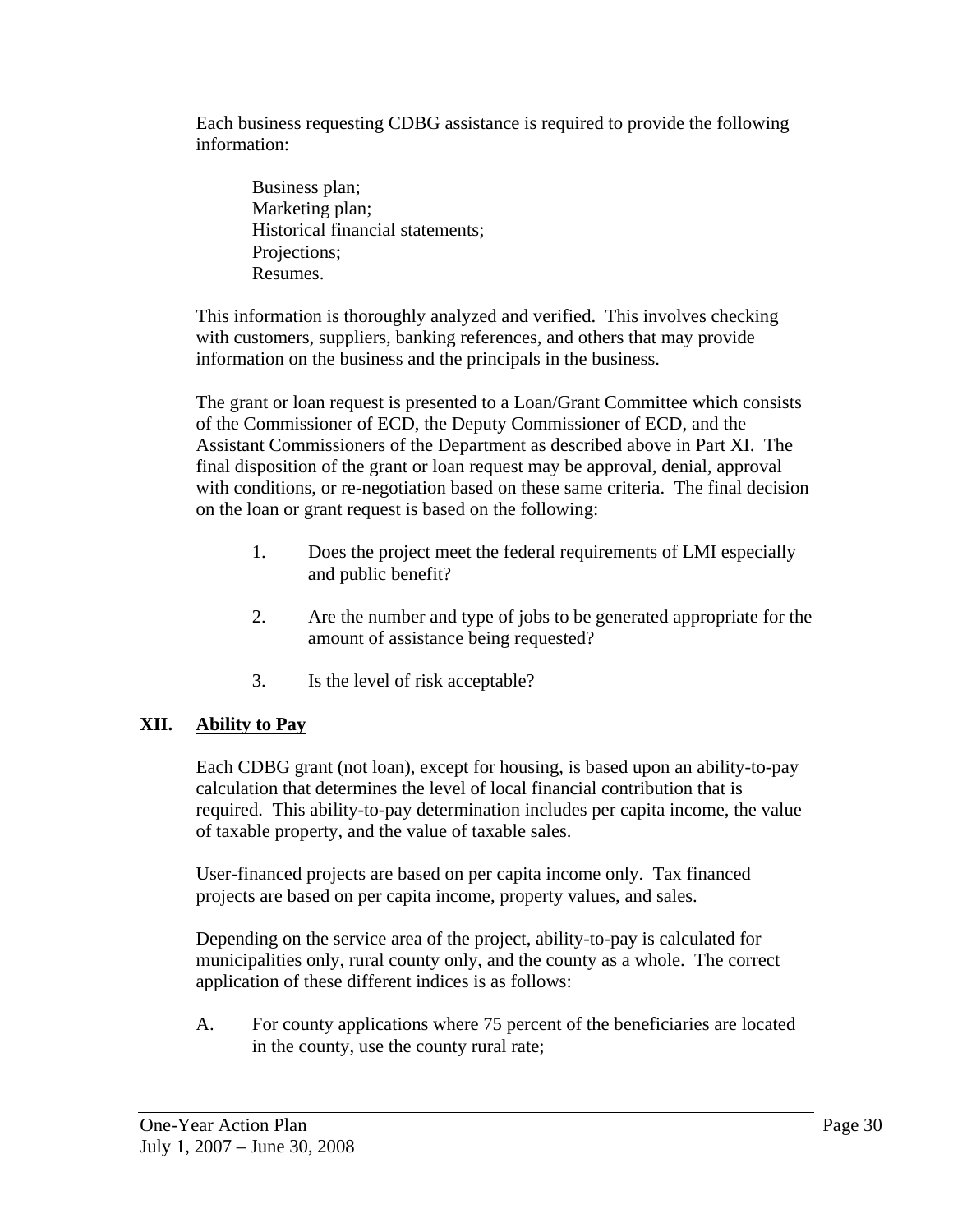- B. For county applications where 75 percent of the beneficiaries are located in an incorporated area, use the city rate;
- C. For county applications that do not have 75 percent of the beneficiaries located in either the county or city, use the county aggregate rate;
- D. For city applications, use the city rate;
- E. For economic development applications, use the tax financed rate;
- F. For county economic development applications, use the county aggregate rate. Grant rates range from 60 to 100 percent for economic development projects and 70 to 100 percent for community development projects.

#### **XIII. Three Star Bonus**

The following will be used for the Three Star bonus points and incentives:

|                                     | Level I        | Level II       | Level III      |
|-------------------------------------|----------------|----------------|----------------|
|                                     |                |                |                |
| <b>CDBG</b> Points (Regular Round): |                |                |                |
| City                                | $\overline{2}$ | $\overline{2}$ | $\overline{2}$ |
| County                              | 5              | 5              | 5              |
|                                     |                |                |                |
| Local Match (CDBG):                 |                |                |                |
| City (Ability-to-Pay)               | $-1\%$         | $-2\%$         | $-3%$          |
| County (Ability-to-Pay)             | $-3%$          | $-4%$          | $-5%$          |
|                                     |                |                |                |
| <b>CDBG</b> Loan Limits:            |                |                |                |
| City                                | \$550,000      | \$575,000      | \$600,000      |
| County                              | \$600,000      | \$625,000      | \$650,000      |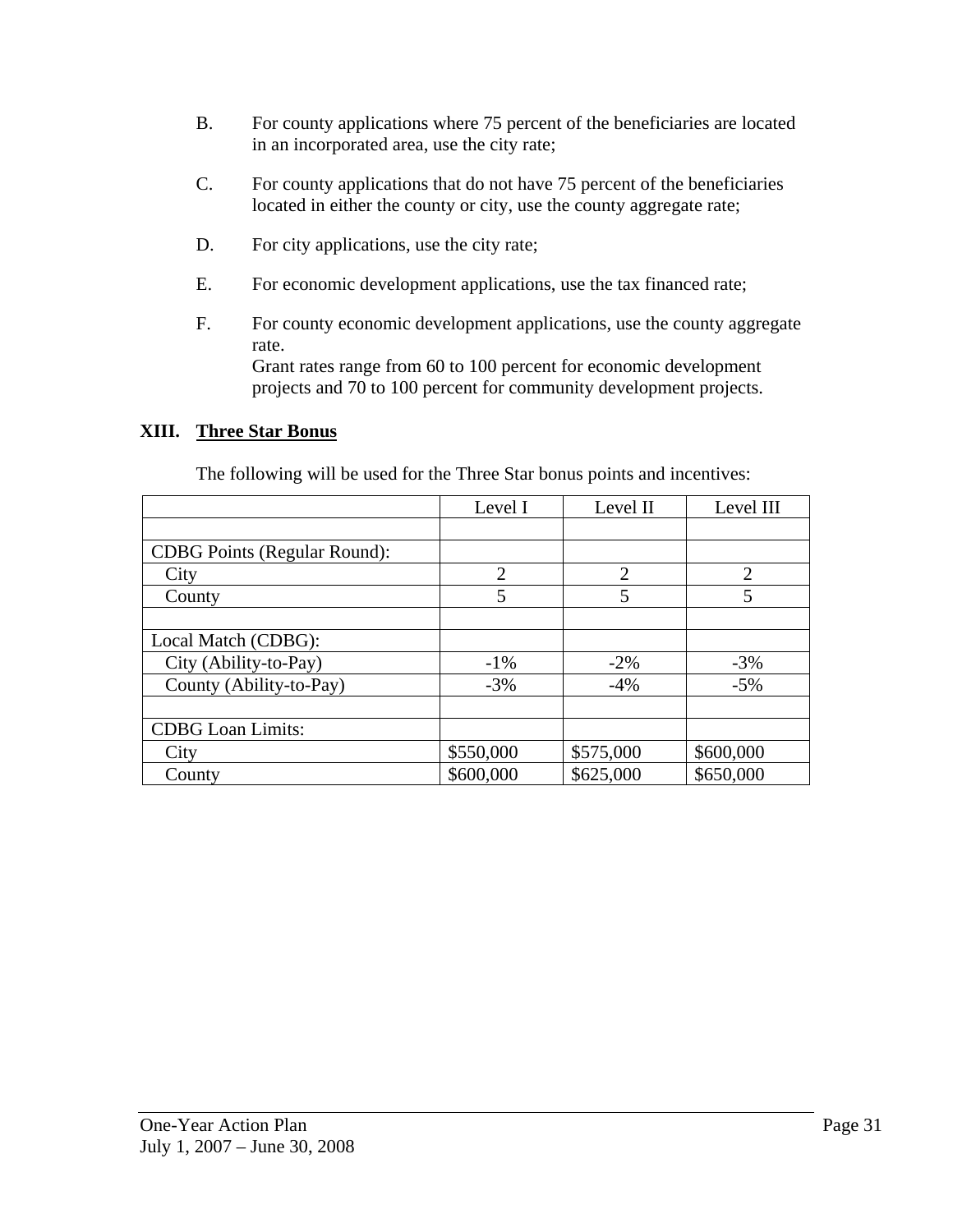# **Method of Distribution HOME Program for Fiscal Year 2007-2008**

The Tennessee Housing Development Agency (THDA) administers the federally funded HOME program to promote the production, preservation and rehabilitation of housing for low-income households. The purpose of this Program Description is to explain the requirements and the application process of the HOME program.

HOME funds are awarded through a competitive application process to cities, counties and non-profit organizations outside local participating jurisdictions. Local participating jurisdictions (PJs) are those local governments in Tennessee that receive HOME funds directly from the Department of Housing and Urban Development. The Local PJs are Clarksville, Chattanooga, Jackson, Knoxville, Memphis, Nashville-Davidson County, Knox County, Shelby County and the Northeast Tennessee/Virginia Consortium (the cities of Bristol, Kingsport, Johnson City, Bluff City, and Sullivan and Washington counties). CHDOs and non-profit organizations located in a local participating jurisdiction may apply for projects located outside the local participating jurisdictions. An applicant must apply for at least \$100,000 and may apply for a maximum HOME grant of \$500,000. There is a \$750,000 limit on the amount of HOME funds that can be awarded to any one county.

Applications for the HOME program must be received by THDA on or before Friday, March 16, 2007. THDA anticipates notifying successful applicants by the end of May, 2007. HOME contracts will begin July 1, 2007 and will end June 30, 2010.

The program description is followed by the application package. The program description and pdf-fillable application is available at www.tennessee.gov/thda.

# **The HOME Program**

This program is governed by Title 24 Code of Federal Regulations, Part 92. Those regulations are incorporated by reference in this Program Description. The federal regulations take precedence over this program description in cases of conflicting requirements.

# **A. ELIGIBLE APPLICANTS**

The State of Tennessee, through THDA, will accept applications for the HOME program from cities, counties, and private, non-profit organizations.

To be eligible the non-profit organization must:

1. Be organized under Tennessee law, as evidenced by a Certificate of Existence from the Tennessee Secretary of State dated within twelve months of the application due date;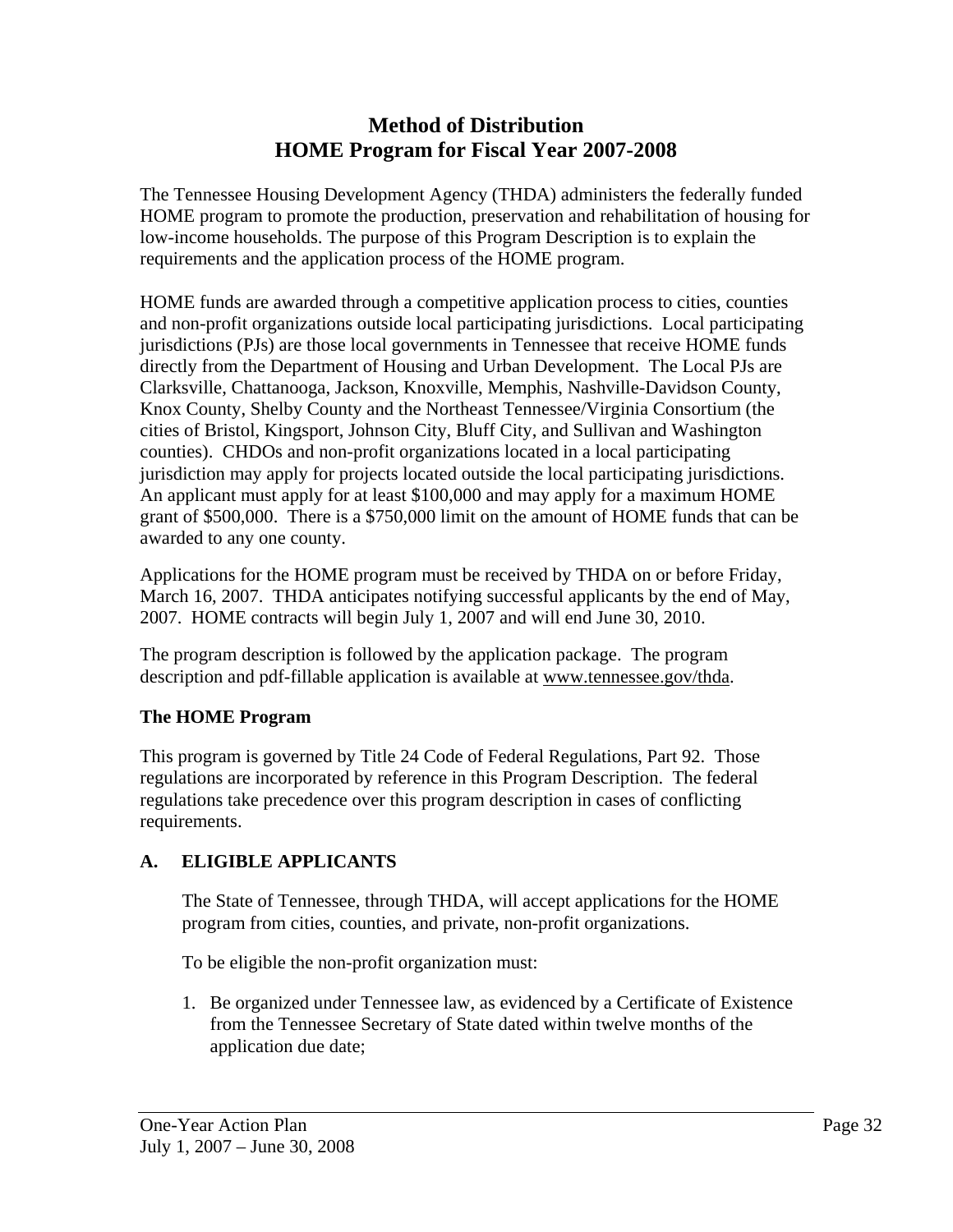- 2. Have no part of its net earnings inuring to the benefit of any member, founder, contributor or individual;
- 3. Have among its purposes the provision of decent housing that is affordable to low-income and moderate-income persons, as evidenced in its charter, articles of incorporation, resolutions or by-laws, and experience in the provision of housing to low income households;
- 4. Have standards of financial accountability that conform to 24 CFR 84.21, *Standards of Financial Management Systems*; and
- 5. Have an IRS designation under Section 501(c)(3) of the tax code. *Non-profit applicants may not submit an application until they have received their 501(c)(3) designation from the IRS.*

THDA will also accept HOME applications from community housing development organizations (CHDOs). A CHDO is a private, non-profit organization that meets all the requirements for a non-profit listed above, plus the following additional requirements:

- 1. Is neither controlled by, or under the direction of, individuals or entities seeking to derive profit or gain from the organization. A CHDO may be sponsored or created by for-profit entity, but
	- a. The for-profit entity may not be an entity whose primary purpose is the development or management of housing, such as a builder, developer or real estate management firm;
	- b. The for-profit entity may not have the right to appoint more than one-third of the membership of the organization's governing body. Board members appointed by the for-profit entity may not appoint the remaining twothirds of the board members; and
	- c. The CHDO must be free to contract for goods and services from vendors of its own choosing.
- 2. Does not include a public body (including the participating jurisdiction). An organization that is State or locally chartered may qualify as a CHDO; however, the State or local government may not have the right to appoint more than onethird of the membership of the organization's governing body and no more than one-third of the board members may be public officials or employees of the participating jurisdiction or State Recipient. Board members appointed by the State or local government may not appoint the remaining two thirds of the board members;
- 3. Maintains accountability to low income community residents by:
	- a. Maintaining at least one-third of its governing board's membership for residents of low-income neighborhoods, other low-income community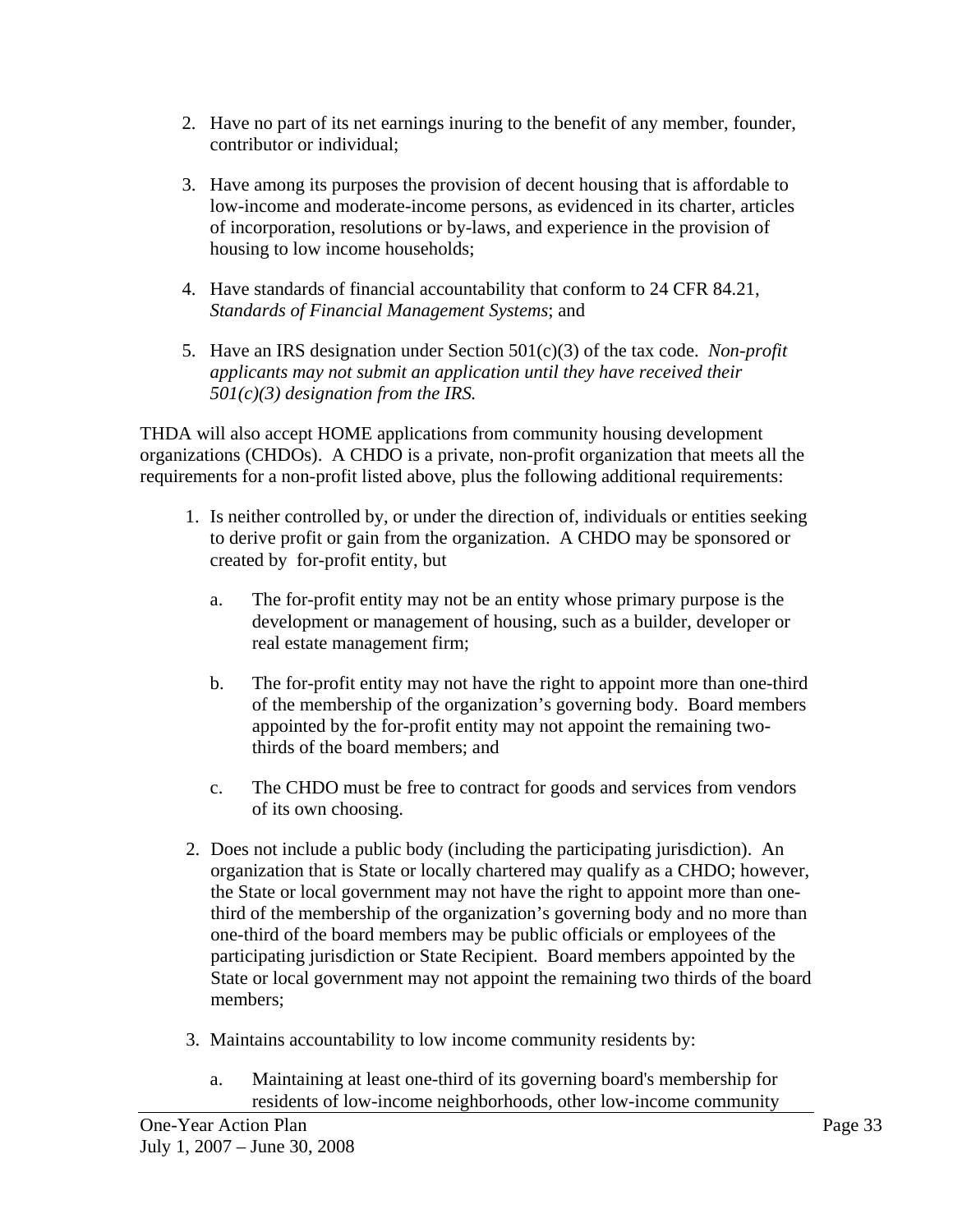residents, or elected representatives of low-income neighborhood organizations. For urban areas, "community" may be a neighborhood or neighborhoods, city, county or metropolitan area; for rural areas, it may be a neighborhood or neighborhoods, town, village, county, or multicounty area (but not the entire State); and

- b. Providing a formal process for low-income program beneficiaries to advise the organization in its decisions regarding the design, site selection, development, and management of affordable housing.
- 4. Has a demonstrated capacity for carrying out activities assisted with HOME funds. An organization may satisfy this requirement by hiring experienced key staff members who have successfully completed similar projects, or a consultant with the same type of experience and a plan to train appropriate key staff members of the organization; and
- 5. Has a history of serving the community within which the housing to be assisted with HOME funds is to be located. In general, an organization must be able to show one year of serving the community before HOME funds are reserved for the organization. However, a newly created CHDO formed by local churches, service organizations, or neighborhood organizations may meet this requirement by demonstrating that its parent organization has at least a year of serving the community.

CHDOs may only apply for HOME funding for projects in which the CHDO is the owner, sponsor or developer. CHDO applicants must submit the Non-Profit Checklist/CHDO Designation with supporting documentation signed by the applicant's counsel. With their permission, unsuccessful CHDO applicants will be referred to the HUD Technical Assistance provider to develop capacity.

Applicants with prior HOME grants must also have *requested* (submitted an official Request for Payment Form with supporting documentation) the following percentages of their grants by February 28, 2007 to be eligible for the 2007 HOME program:

| <b>HOME GRANT YEAR</b> | <b>SPEND DOWN REQUIREMENT</b> |
|------------------------|-------------------------------|
| $1992 - 2003$          | 100%                          |
| 2004                   | 75%                           |
| 2005                   | 50%                           |
| 2006                   | 25%                           |

These spending requirements also apply to applications from CHDOs. In addition, CHDOs that were funded for homeownership programs that generate CHDO proceeds will have to demonstrate a need for additional HOME funds to be eligible for the 2007 HOME program.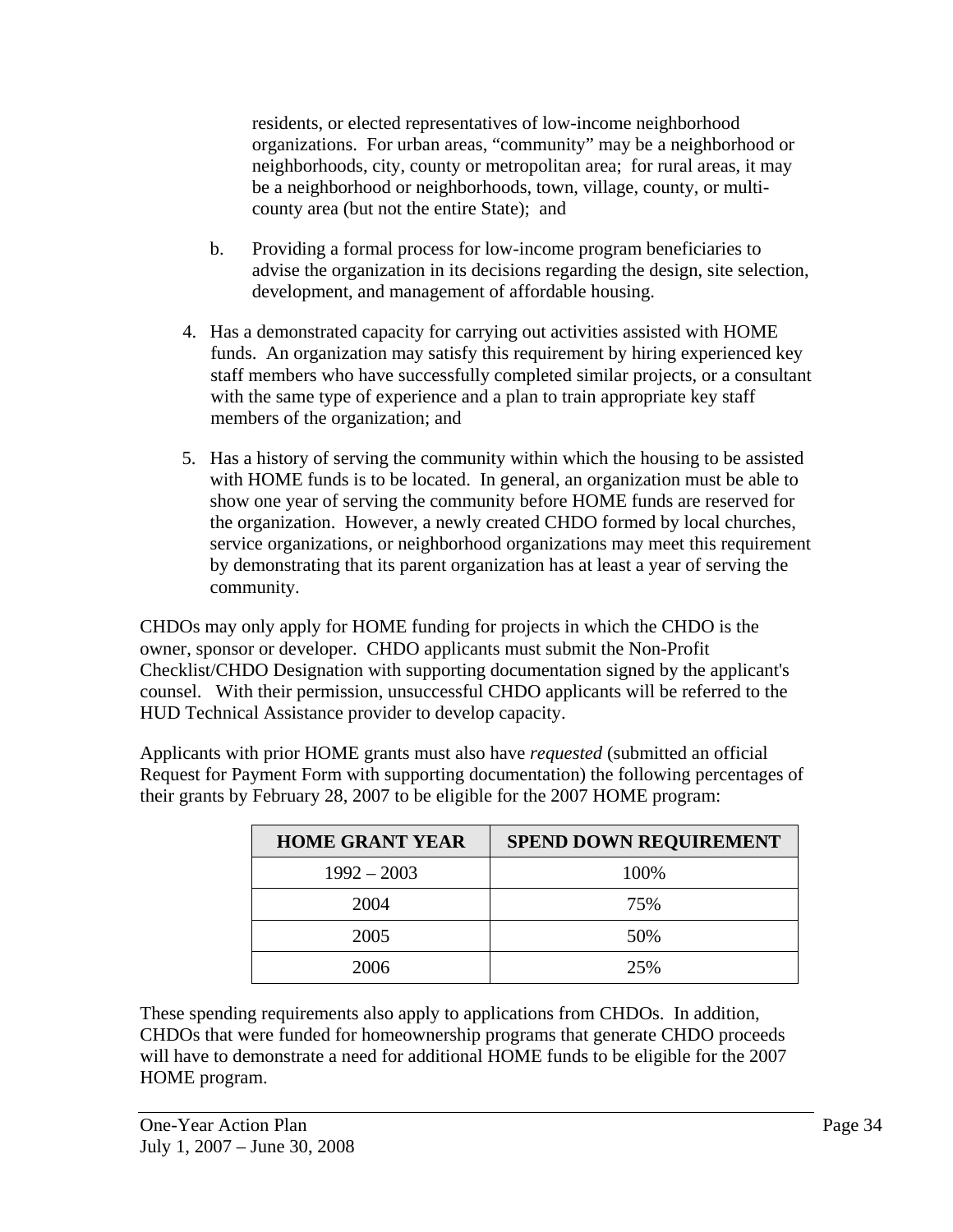Subject to review by the Grants Committee of the THDA Board of Directors, applicants who have not submitted required documentation to close a prior grant or applicants found in material non-compliance with THDA rules are disqualified.

# **B. ALLOCATION OF FUNDS**

HOME funds committed to the State of Tennessee, through THDA, will be allocated as promulgated in the State of Tennessee's Consolidated Plan, as amended. THDA will spend up to ten percent of its HOME allocation for administrative and planning expenses. THDA will use three percent of these funds for its own administrative expenses. The remaining seven-percent is available to pay the administrative costs of local governments and non-profit grant recipients. The balance of the THDA FY 2007 HOME allocation will be divided as follows:

**CHDO Set-aside**. Fifteen percent (15%) of the total allocation will be reserved for eligible applications from CHDOs outside the local participating jurisdictions or from CHDOs located in local participating jurisdictions, but proposing projects outside the local participating jurisdictions. Beginning with the 2007 grant year, THDA will accept applications for the CHDO set-aside for projects in Clarksville, Jackson, Knox County and Shelby County. The THDA HOME funding to successful applicants for projects in these four jurisdictions will be reduced by the amount of funding the CHDO receives from the local participating jurisdiction to keep within the \$500,000 maximum grant. THDA may spend up to seven percent of the CHDO set-aside for CHDO operating expenses. Funds not committed to CHDOs within 24 months will be recaptured by HUD. If in the opinion of THDA, the applications submitted do not represent CHDOs with viable proposals or with the organizational potential to comply with all HOME affordability requirements, THDA may choose not to award all of the FY 2007 CHDO funds in the current application round.

**Special Needs Set-aside**. Ten percent (10%) of the total allocation will be reserved for eligible applicants proposing special needs projects. Special needs projects include, but are not limited to, housing designed for persons with an unusual need due to a condition that can be either a permanent or temporary disability. In a mixed project, over one half of the units must be targeted to special needs households to be considered a special needs project. Projects targeted to the elderly are not considered special needs projects. Special needs projects will be scored and ranked on a separate special needs matrix. See Eligible Activities,-Section C, Special Needs-Housing for additional information. If there are not enough applicants for the Special Needs Set-aside, the remaining funds will be combined with the funds in the Regional Allocation.

**Regional Allocation**. The remaining 65% of the HOME funds will be allocated regionally, based upon the percentage of low-income households outside the local participating jurisdictions. See **Attachment Two: Regional Allocation Plan**. Counties will be grouped in regions that correspond to the existing nine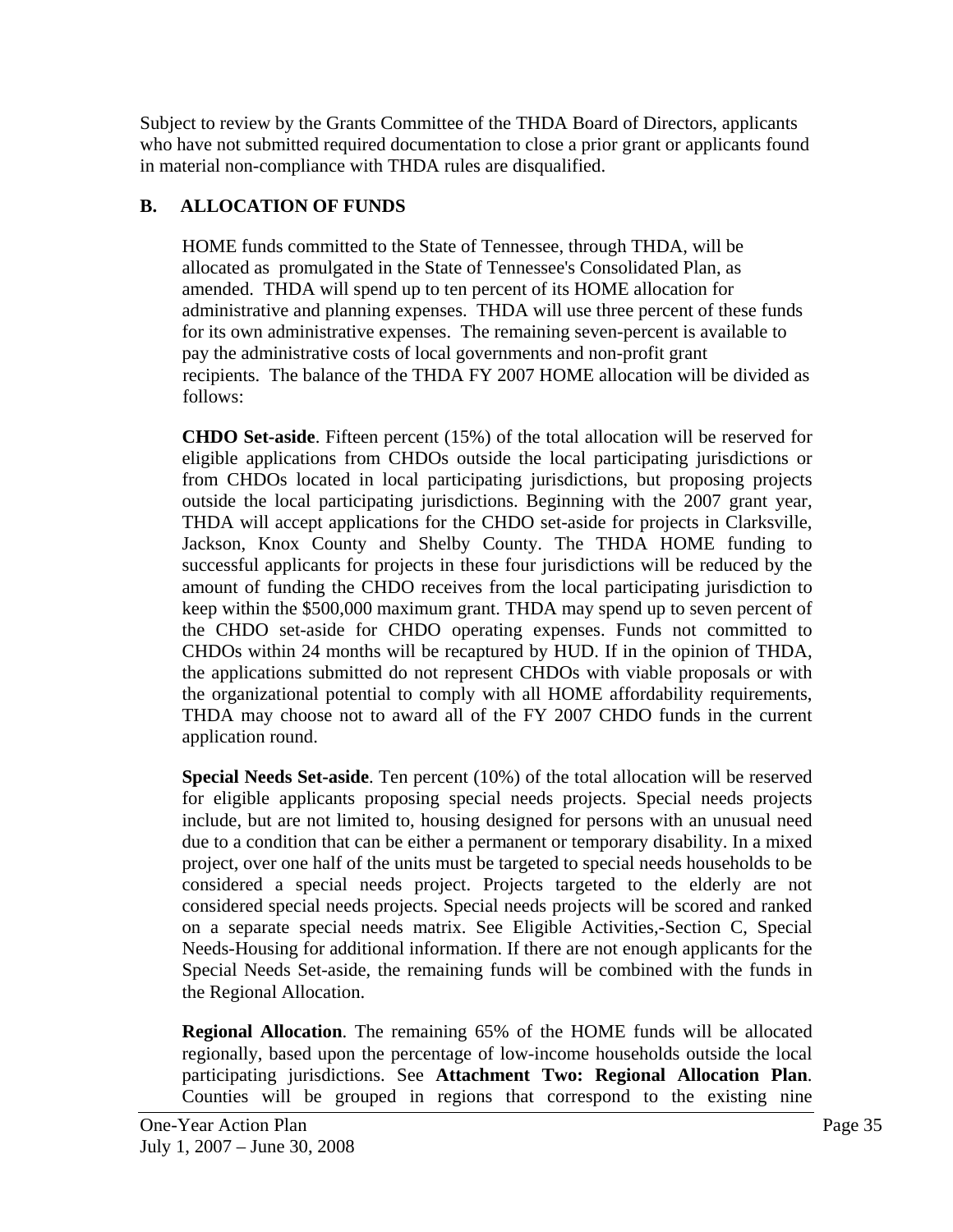development districts across the state with three regions in each Grand Division. There will be a matrix for each region and the applicants will be scored, ranked and funded until the funds are used. There will be a \$750,000 maximum grant per county in each region, and grants will be reduced proportionately should there be multiple successful applicants from the same county with a minimum grant of \$250,000. In the event that a region is not able to utilize its total allocation, the funds would be reallocated within the Grand Division, and the unfunded applicants from the other two regions would compete for the remaining funds in a Grand Division matrix.

The Regional Allocation Plan is presented on the following page.

HOME awards will be in the form of a grant. There is, however, an exception for rental housing projects. For small rental projects (those with less than 12 units) the HOME funds awarded to a successful applicant can be in the form of a loan or grant. For rental projects of 12 or more units, HOME funds will be awarded to successful applicants only in the form of a loan, subject to terms and conditions approved by THDA.

| <b>REGION</b><br>(Excluding Local PJs)                                                                                                                     | 2007<br><b>ALLOCATION</b> | <b>GRAND</b><br><b>DIVISION</b> | \$PER<br><b>GRAND</b><br><b>DIVISION</b> |
|------------------------------------------------------------------------------------------------------------------------------------------------------------|---------------------------|---------------------------------|------------------------------------------|
| <b>FIRST TN</b><br>Carter, Greene, Johnson, Hancock, Hawkins,<br>Unicoi                                                                                    | \$800,319                 |                                 |                                          |
| <b>EAST TN</b><br>Anderson, Blount, Campbell, Claiborne,<br>Cocke, Grainger, Hamblen, Jefferson,<br>Loudon, Monroe, Morgan, Roane, Scott,<br>Sevier, Union | \$2,374,427               | <b>EAST</b>                     | \$4,421,651                              |
| <b>SOUTHEAST TN</b><br>Bledsoe, Bradley, Grundy, Hamilton, Marion,<br>McMinn, Meigs, Polk, Rhea, Sequatchie                                                | \$1,246,905               |                                 |                                          |
| <b>UPPER CUMBERLAND</b><br>Cannon, Clay, Cumberland, DeKalb,<br>Fentress, Jackson, Macon, Overton, Pickett,<br>Putnam, Smith, Van Buren, Warren, White     | \$1,070,292               |                                 |                                          |

# **2007 REGIONAL ALLOCATION PLAN**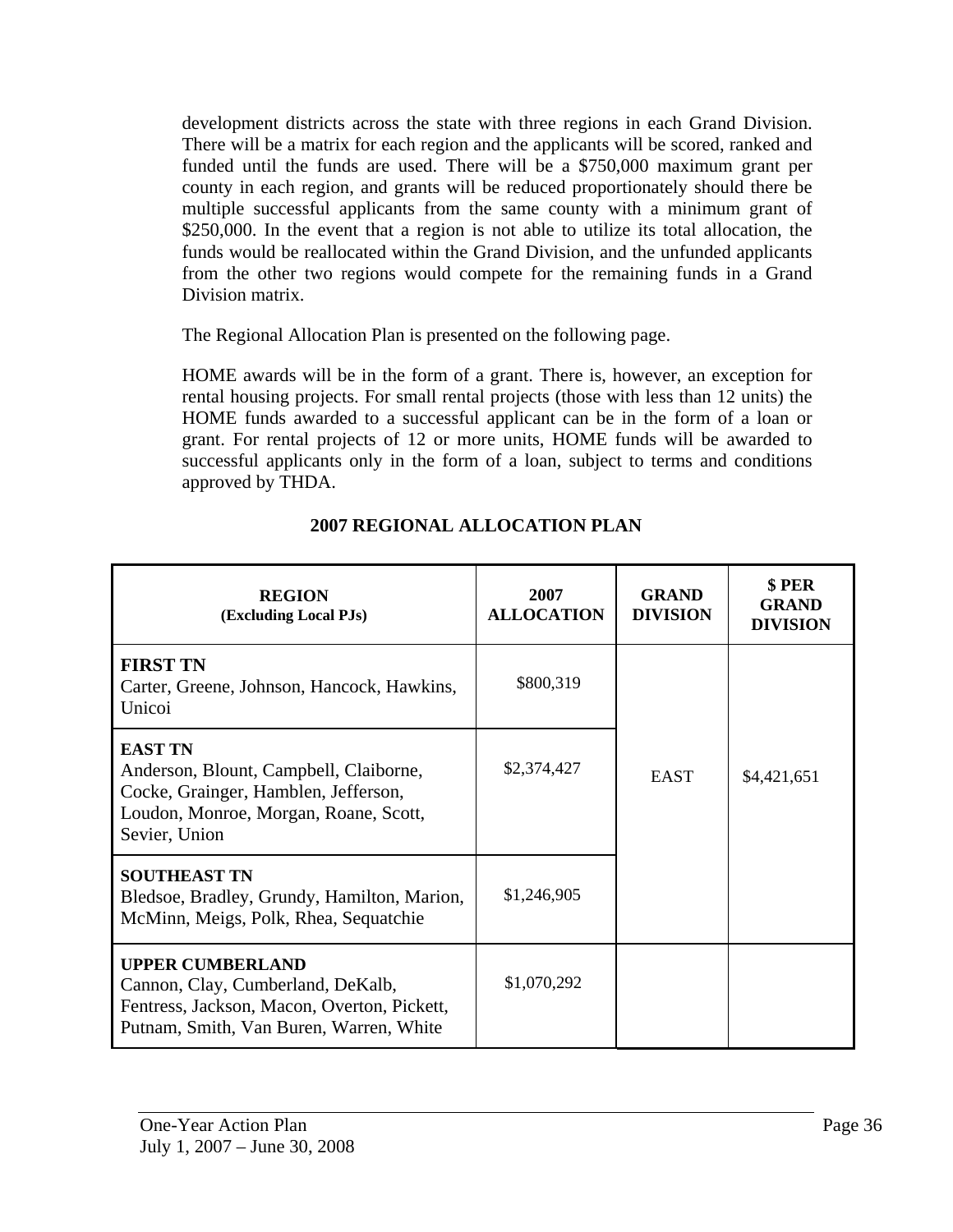| <b>GREATER NASHVILLE</b><br>Cheatham, Dickson, Houston, Humphreys,<br>Montgomery, Robertson, Rutherford, Stewart,<br>Sumner, Trousdale, Williamson, Wilson | \$1,978,547 |             |             |
|------------------------------------------------------------------------------------------------------------------------------------------------------------|-------------|-------------|-------------|
| <b>SOUTH CENTRAL TN</b><br>Bedford, Coffee, Franklin, Giles, Hickman,<br>Lawrence, Lewis, Lincoln, Marshall, Maury,<br>Moore, Perry, Wayne                 | \$1,215,272 |             |             |
| <b>NORTHWEST TN</b><br>Benton, Carroll, Crockett, Dyer, Gibson,<br>Henry, Lake, Obion, Weakley                                                             | \$872,147   |             |             |
| <b>SOUTHWEST TN</b><br>Chester, Decatur, Hardeman, Hardin,<br>Haywood, Henderson, Madison, McNairy                                                         | \$619,588   | <b>WEST</b> | \$1,816,973 |
| <b>MEMPHIS-DELTA</b><br>Fayette, Lauderdale, Tipton                                                                                                        | \$325,238   |             |             |

<sup>1</sup> Allocations as of 03/26/2007. The 2007 HOME allocation for Tennessee is \$16,158,053. The amount available for the regional allocation is \$10,502,735. This is the total HOME allocation less the 15% CHDO set-aside (\$2,423,708), the 10% Administrative set-aside (\$1,615,805) and the 10% Special Needs set-aside (\$1,615,805).

# **C. ELIGIBLE ACTIVITIES**

There are specific eligible activities under the HOME Program that must address the housing needs of low-income households. Housing includes manufactured housing and manufactured housing lots, permanent housing for disabled homeless persons, transitional housing, single-room occupancy housing and group homes. Housing does not include emergency shelters (including shelters for disaster victims) or facilities such as nursing homes, convalescent homes, hospitals, residential treatment facilities, correctional facilities and student dormitories. Eligible housing activities include: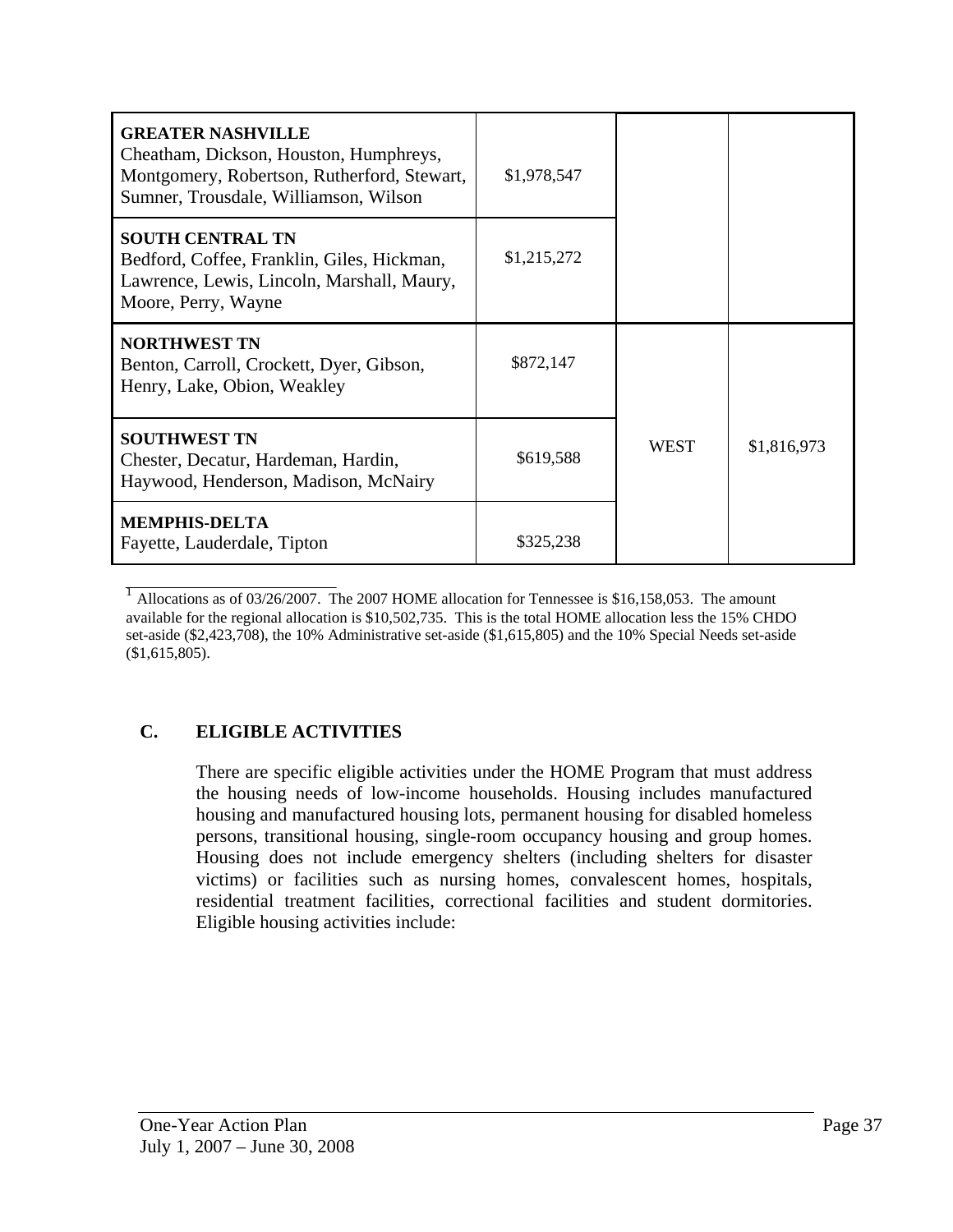#### **1. Homeowner rehabilitation programs.**

*Reconstruction.* For the purposes of the HOME program, rehabilitation includes the demolition and rebuilding or reconstruction of substandard housing. Reconstruction is defined as the rebuilding, on the same lot, of housing standing on a site at the time of project commitment. The number of housing units on the lot may not be decreased or increased as part of a reconstruction project. However, the number of rooms per unit may be increased or decreased depending upon the needs and the size of the household. The reconstructed housing must be substantially similar (i.e., single- or multi-family housing) to the original housing. Reconstruction also includes replacing an existing substandard unit of manufactured housing with a new or standard unit of manufactured housing. All reconstructed units will have a compliance period of 15 years.

*New Construction without acquisition.* Based upon approval by THDA, replacement of a manufactured housing unit with a stick-built unit is considered new construction. It can be considered an eligible activity as long as all of the requirements for homeownership, including the affordability period and the resale/recapture provisions, are met.

*Conversion*. Under the HOME program, rehabilitation also includes the conversion of an existing structure from an alternative use to affordable, residential housing. If conversion involves additional units beyond the walls of an existing structure, the project will be deemed new construction. Conversion of a structure to commercial use is not an eligible use of HOME funds.

*Manufactured Housing*. For purposes of this program description, the definition of manufactured housing contained in the Code of Federal Regulations and used by HUD is adopted. Manufactured housing is transportable in one or more sections, which in the traveling mode is eight feet or more in width, or forty feet or more in length, or when erected on site, is 320 or more square feet in size; is built on a permanent chassis to assure the initial and continued transportability of the structure; and is designed to be used as a dwelling with or without a permanent foundation.

Under limited circumstances, HOME funds may be used to renovate existing manufactured housing, but the HOME assistance will be limited to a maximum of \$10,000 for single-wide units. Multiple-width units will be evaluated and pre-approved by THDA on a case by case basis. The \$10,000 limit does not apply to the replacement of substandard manufactured housing units under reconstruction; however, replacement must also be pre-approved by THDA.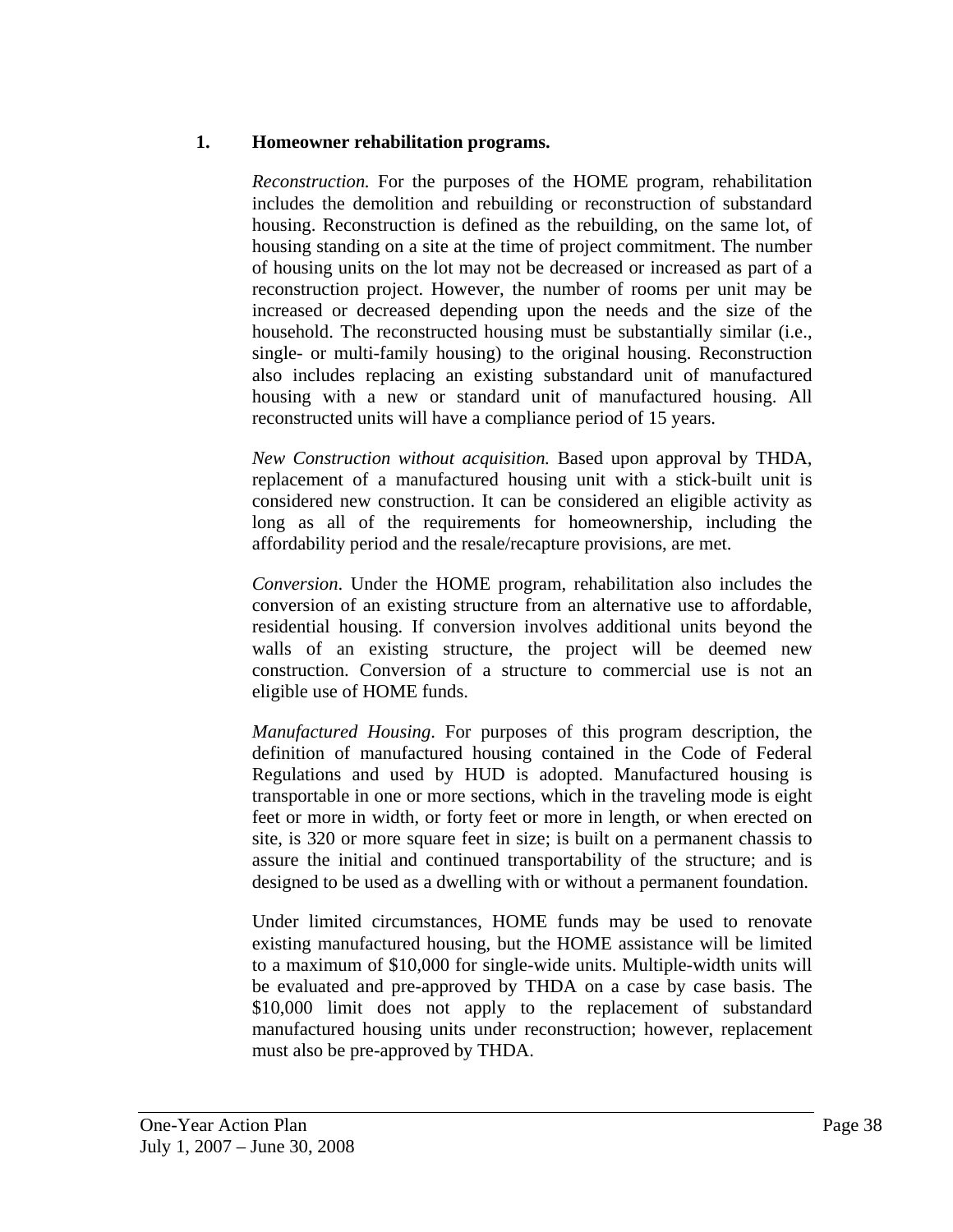To receive assistance, the owner of the manufactured home must also own the land on which the home is located or have a 99-year lease.

*Housing Rehabilitation and Lead-based Paint*. Rehabilitation subsidies are capped at \$25,000 per unit for all rehabilitation hard costs. The \$25,000 cap does not include the hard costs required to treat lead paint hazards. The costs for lead-based paint inspections, risk assessments and clearance testing are project soft costs, as are the costs for work write-ups and inspections. Soft costs are not included in the \$25,000 cap on rehabilitation. The cap does not apply to instances of reconstruction.

If a risk assessment indicates that there is no lead present in a given house, THDA will consider a request to exceed the \$25,000 limit on the cost of the rehabilitation of the unit. If a risk assessment indicates the presence of lead, THDA will consider a request on a case by case basis to exceed the \$25,000 limit which will require abatement.

## **2. Homeownership Programs.**

*CHDOS*. Construction financing or acquisition/rehabilitation to provide applicants an up front source of funds (without interest costs) to build affordable new single-family units. The CHDO must be the owner, sponsor or developer of the project. At the time of permanent financing the HOME funds are repaid to the CHDO as CHDO proceeds and are used for additional single-family units under homeownership. A CHDO must allow up to \$14,999 of HOME funds to remain with the unit as a soft second mortgage necessary to qualify the family for permanent financing. THDA requires that a subsidy remain in the financing when the unit is sold so affordability is based on the less restrictive recapture provision of the HOME rule.

*Cities, counties and non-profit organizations (non-CHDO*). Homeownership programs are restricted to a soft second mortgage necessary to qualify the family for permanent financing.

*Soft second mortgages*. Any HOME funds used for a soft second mortgage in homeownership programs are limited to a maximum subsidy of \$14,999 per household with a five-year affordability period forgiven at the end of the fifth year.

Under homeownership programs, THDA encourages the use of THDA mortgages or comparable financing whenever possible. The proposed permanent financing must be at an interest rate which does not exceed the prevailing THDA Great Rate by more than two percentage points. All loans must have a fixed interest rate fully amortizing over the term of the loan. There can be no pre-payment penalty for early payoffs.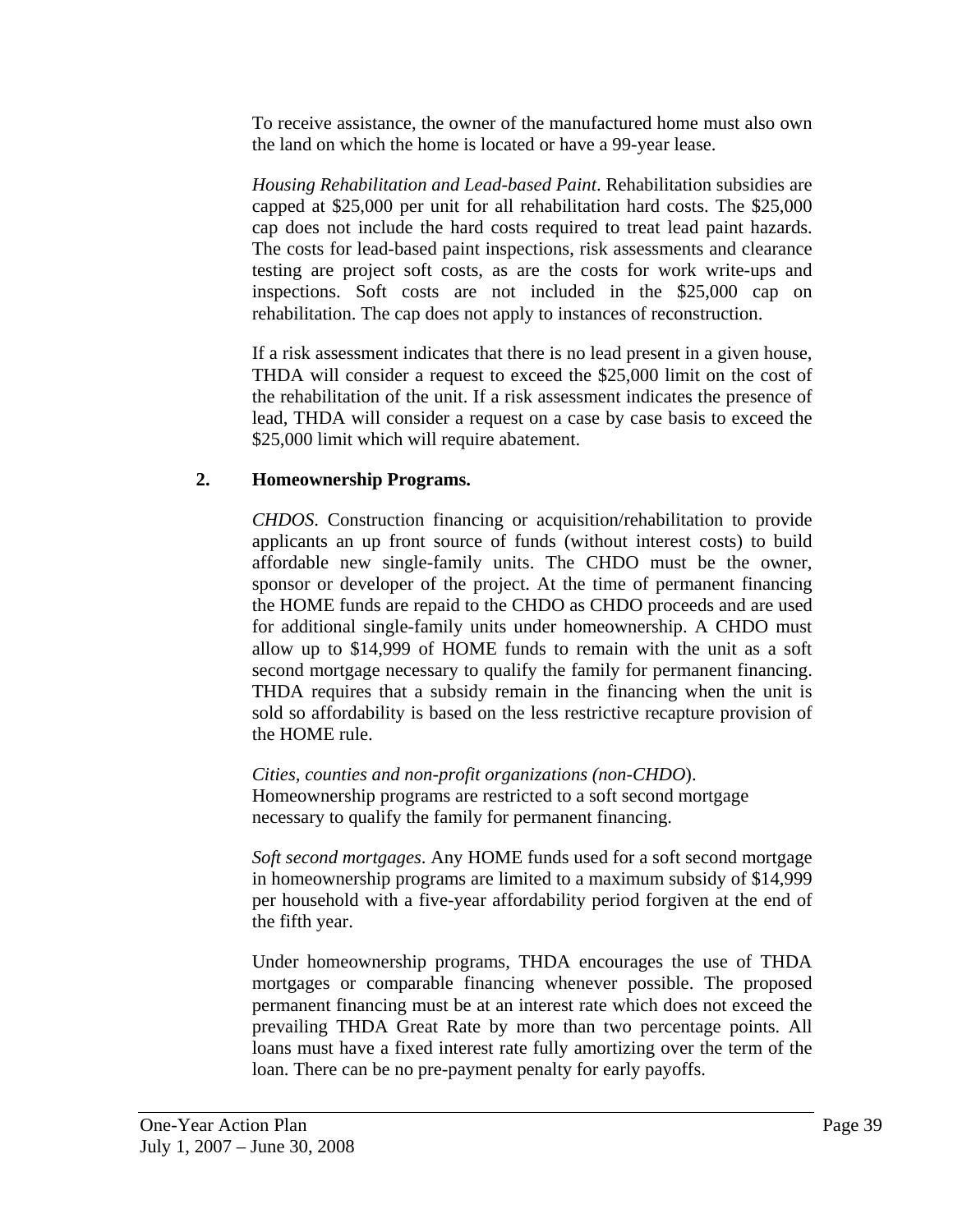Before construction or acquisition and rehabilitation can begin under homeownership, all units must have qualified buyers pre-approved for a permanent loan. No speculative construction or acquisition is allowed. However, lease purchase is permitted if necessary. In addition, all buyers must complete a homebuyer education program prior to purchase. The sales price limits for homeownership programs are the same as the property value limits for homeowner rehabilitation programs.

### **3. Rental Housing Programs.**

New construction of rental housing units.

Acquisition and/or rehabilitation of rental housing units.

*Special Needs Housing*. New Construction, acquisition and/or rehabilitation of special needs housing, including transitional housing, single-room occupancy housing and group homes, for persons with a physical, emotional or mental disability.

*A person with disabilities* means a household composed of one or more persons, at least one of who is an adult, who has a disability. A person is considered to have a disability if the person has a physical, mental or emotional impairment that is expected to be of long-continued and indefinite duration; substantially impedes his or her ability to live independently; and is of such a nature that such ability could be improved by more suitable housing.

A person will also be considered to have a disability if he or she has a developmental disability, which is a severe, chronic disability that is attributable to a mental or physical impairment or combination of mental and physical impairments; is manifested before the person attains age 22; is likely to continue indefinitely; results in substantial functional limitations in three or more of the following areas of major life activity: self-care, receptive and expressive language, learning, mobility, selfdirection, capacity for independent living, and economic self-sufficiency; and reflects the person's need for a combination and sequence of special interdisciplinary, or generic care, treatment, or other services that are of lifelong or extended duration and are individually planned and coordinated.

*Transitional housing* means housing that is designed to provide housing and appropriate support services to persons, including (but not limited to) deinstitutionalized individuals with disabilities, homeless individuals with disabilities, and homeless families with children; and has as its purpose facilitating the movement of individuals and families to independent living within a time period that is set by the grantee or project owner before occupancy.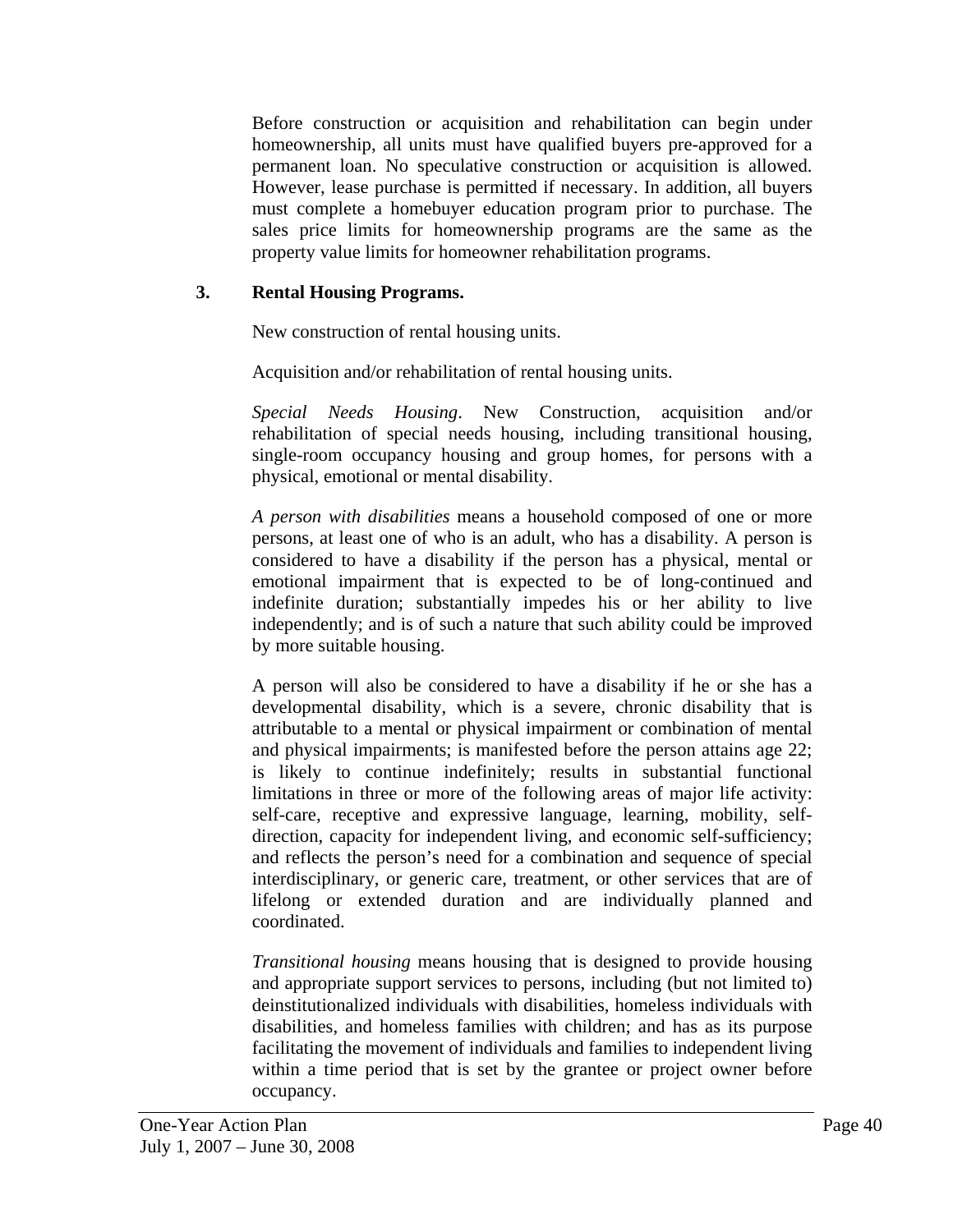*Group Home* means housing occupied by two or more single persons or families consisting of common space and/or facilities for group use by the occupants of the unit, and (except in the case of shared one-bedroom units) separate private space for each household. Supportive services may be provided. A group home is generally a large single-family unit, and is considered a one-unit project.

The subsidy limit is based upon the number of bedrooms in the unit, including bedrooms occupied by resident support service providers.

Rents for HOME-assisted group homes are based upon the number of bedrooms in the unit, excluding bedrooms occupied by live-in support service providers, with each household paying its proportionate share of the total unit rent.

*Single Room Occupancy (SRO)* housing means housing consisting of clearly identifiable separate dwelling units that is the primary residence of its occupant or occupants. The unit must contain either food preparation or sanitary facilities (and may contain both) if the project consists of new construction, conversion of non-residential space, or reconstruction. For acquisition or rehabilitation of an existing residential structure or hotel, neither food preparation nor sanitary facilities are required to be in the unit. If the units do not contain sanitary facilities, the building must contain sanitary facilities that are shared by the tenants.

The maximum per unit subsidy is the subsidy for zero-bedroom units times the number of HOME-assisted units in the structure. However, in no event may the maximum subsidy exceed the actual development cost of the HOME-assisted units based on their proportionate share of the total development cost.

If the HOME-assisted SRO unit has neither food preparation nor sanitary facilities, or only one, the rent may not exceed 75% of the FMR for a zero bedroom unit.

If the HOME-assisted SRO unit has both food preparation and sanitary facilities in the unit, the High and Low HOME rent requirements of the HOME program apply. See Section H- Additional Requirements for HOME Rental Housing Programs.

Applicants proposing rental housing programs will need to complete **Attachment Four: Rental Housing Feasibility Worksheet**. HOME funds are used as gap financing, and the applicant must demonstrate a need for the HOME funds. If the project development costs require additional financing, documentation must be provided that the other financing has been secured. If the project can support a debt, other financing will be a threshold requirement. Projects which propose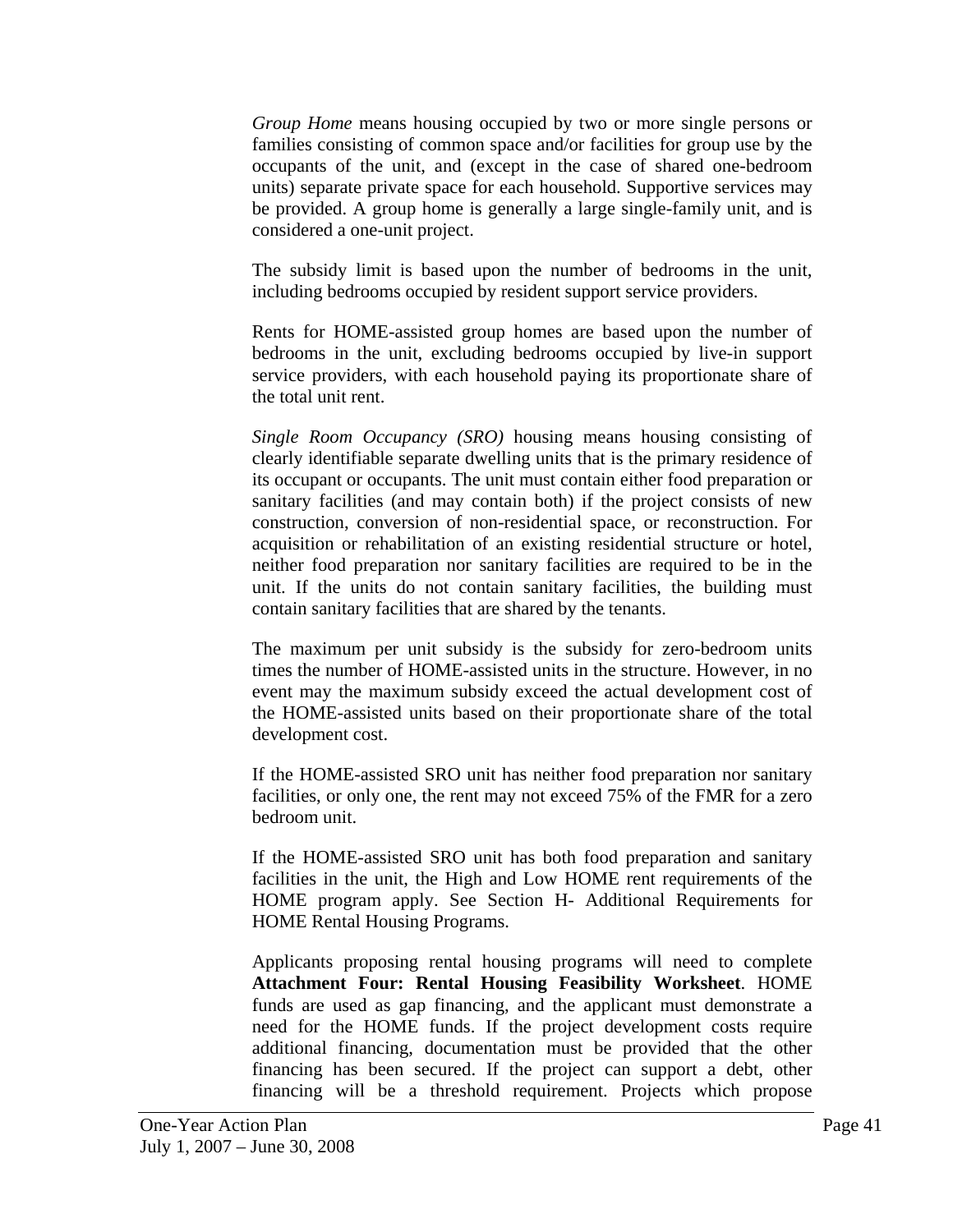assistance to private, for-profit rental property owners will be required to provide a one to one match for the HOME dollars as a threshold requirement.

## **4. CHDO Operating Expenses, Developer's Fees and CHDO Proceeds.**

*CHDO Operating Expenses*. CHDO may request up to 7% of the grant as CHDO operating expenses to help with the administrative costs of operating a housing program. Operating expenses are separate from project funds.

*Developers Fees*. A CHDO may also request an 8% developer's fee if the CHDO is acting as a developer of housing. The developer's fee is 8% of the HOME funds used to construct or acquire and rehabilitate the unit. The developer's fee is a project soft cost and counts against the maximum per unit subsidy limit.

*CHDO Proceeds*. CHDO proceeds are the HOME funds returned to a CHDO upon the sale of a unit developed by the CHDO from the buyer's permanent financing. The CHDO must use its CHDO proceeds to develop more housing. A CHDO may use 15% of the CHDO proceeds for operating expenses, 7% for administration and 8% for developer's fees. Once the CHDO proceeds are used a second time to develop more housing, the HOME restrictions on the use of proceeds are eliminated. There is, however, a cap of 25% on the amount of CHDO proceeds that can be used for operating or administrative expenses and a CHDO must submit audited financial statements annually that the 25% cap has not been exceeded. (This policy applies retroactively to existing CHDO proceeds as well as the 2006 and future HOME programs.)

# **5. Project Soft Costs.**

In planning their programs, applicants may include as a project soft cost the costs for inspections and work write-ups. There is a limit to these costs of 7% of the hard costs of the rehabilitation or construction, not to exceed \$2,100 or be less than \$500. In addition to the costs for inspections and work write-ups, the costs for lead-based paint inspections, risk assessments and clearance testing are also paid as project soft costs. All project soft costs are not included in the \$25,000 cap on rehabilitation, but they do count toward the maximum per unit subsidy limit.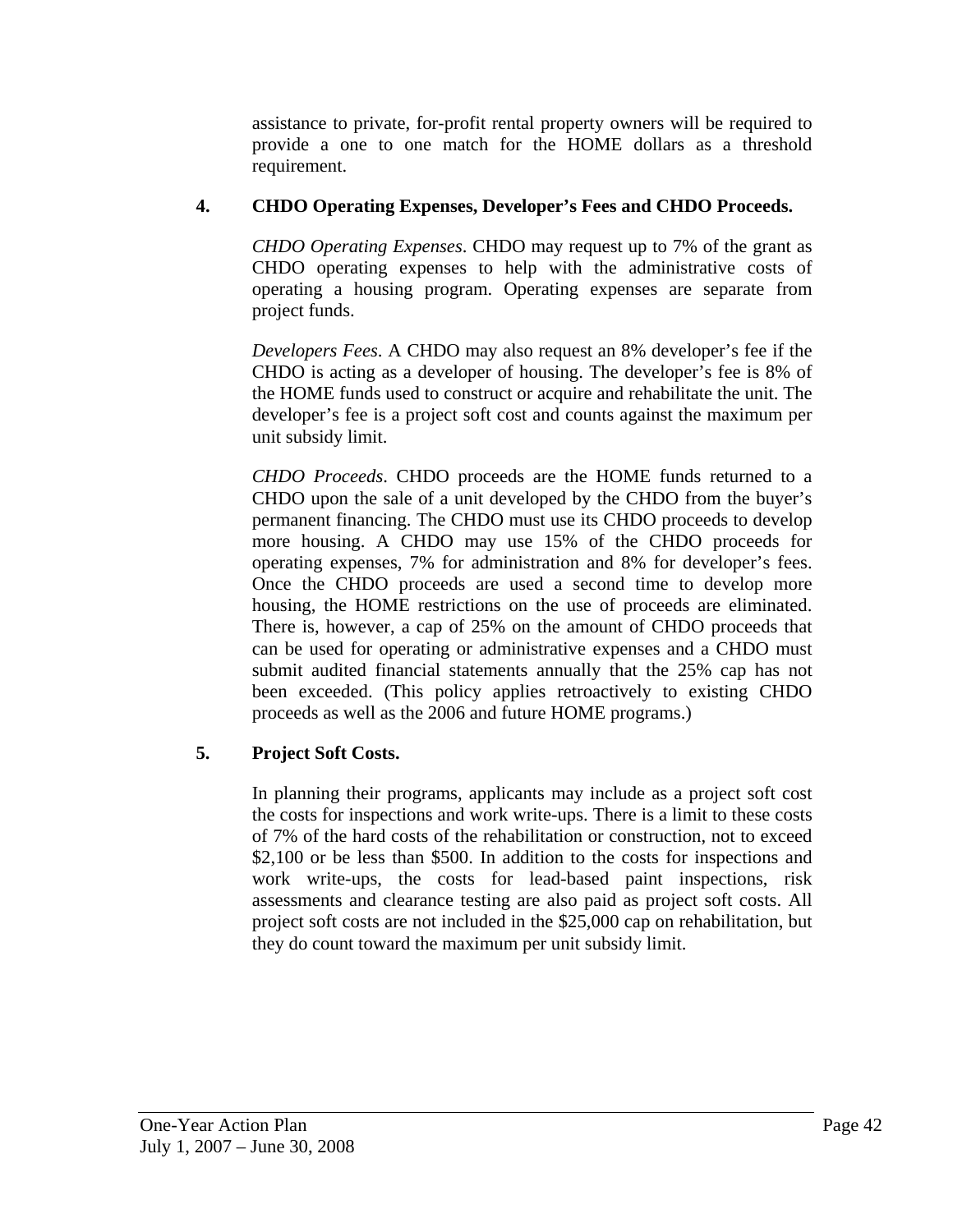### **D. PROHIBITED ACTIVITIES**

- 1. Provide project reserve accounts, or operating subsidies;
- 2. Provide tenant-based rental assistance for the special purposes of the existing Section 8 program, in accordance with Section 212(d) of the Act;
- 3. Provide non-federal matching contributions required under any other Federal program;
- 4. Provide assistance authorized under Section 9 of the 1937 Act (annual contributions for operation of public housing);
- 5. Carry out activities authorized under 24 CFR Part 968 (Public Housing Modernization);
- 6. Provide assistance to eligible low-income housing under 24 CFR Part 248 (Prepayment of Low Income Housing Mortgages;
- 7. Provide assistance (other than assistance to a homebuyer to acquire housing previously assisted with HOME funds) to a project previously assisted with HOME funds during the period of affordability established by HUD and THDA in the written agreement. However, additional HOME funds may be committed to a project up to one year after project completion, but the amount of HOME funds in the project may not exceed the maximum per-unit subsidy amount;
- 8. Pay for any cost that is not eligible under 24 CFR 92.206 through 92.209; and
- 9. Homeowner rehabilitation projects are not an eligible activity for a CHDO. A CHDO can only participate in the HOME program if they are the owner, sponsor or developer of a project.

## **E. LAYERING**

Layering is the combining of other federal resources on a HOME-assisted project that results in an excessive amount of subsidy for the project. Such activity is prohibited. Grantees will analyze each project to insure that only the minimum amount of assistance is allocated to the project. In no case may the amount of HOME funds exceed the Maximum Per Unit Subsidy Limit.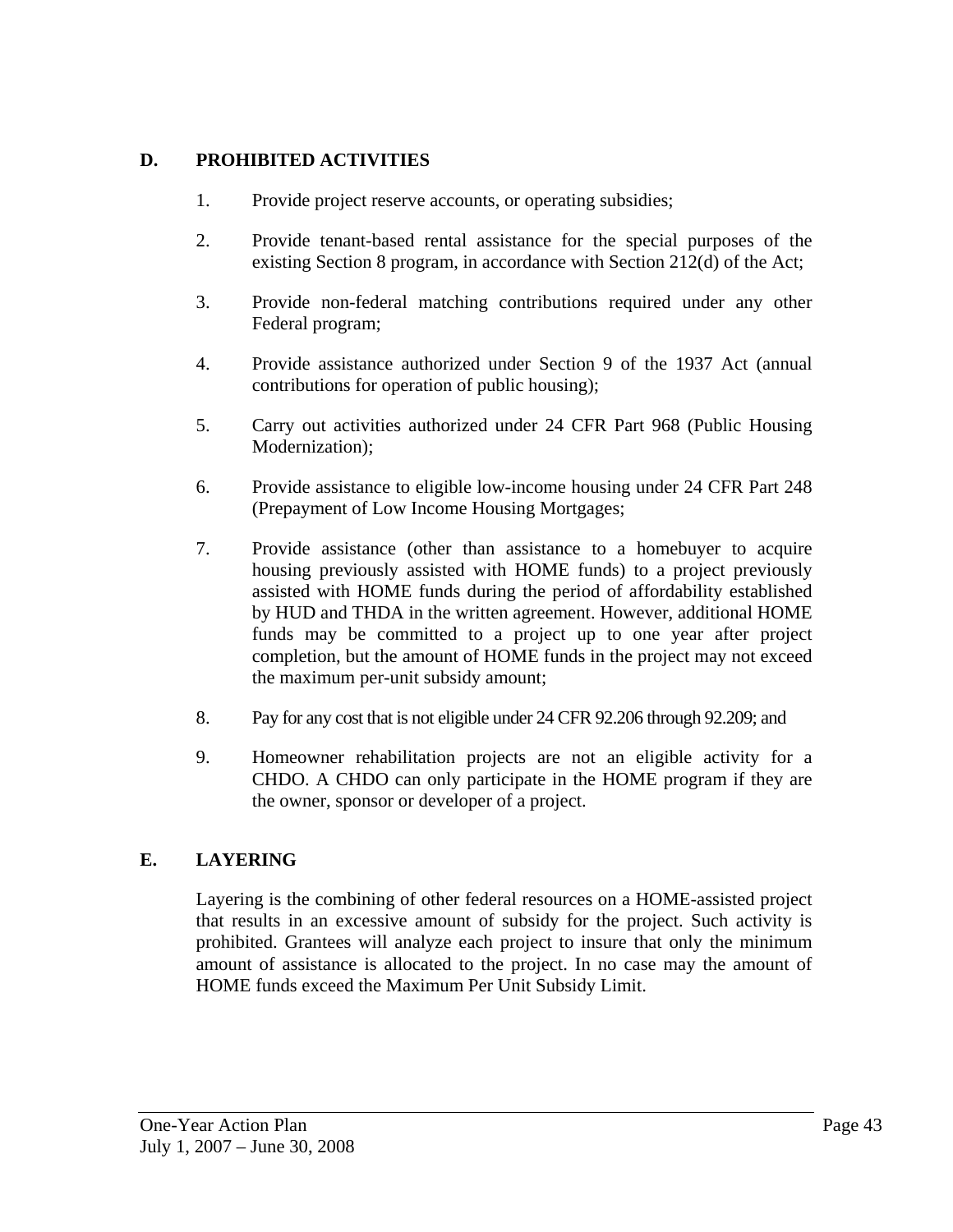## **F. MATCH AND LEVERAGE**

For the FY 2007 HOME program, THDA will continue to provide the required federal match. Although, no local match is required from applicants, THDA will count toward its matching requirement any non-federal project funds that qualify as match under the HOME rule.

In the scoring matrix, any project that has leveraged funds will receive additional points. Leveraged funds are funds provided by the local governments, grants from other sources and cash from program beneficiaries. Loan proceeds from a lending institution do not count as leverage. However, the savings generated from a below market interest rate will count as leverage. Administrative funds, anticipated fundraising revenues, THDA BUILD loan funds, and construction loans do not count toward leverage. Leveraged funds counted in one program year do not qualify again as leverage in subsequent years.

The value of donated labor, materials and land will count toward leverage. The value of unskilled labor is set at the current minimum wage, and the value of skilled labor is set at twice the current minimum wage. The value of land and/or a building donated or acquired for a project prior to the application will count as leverage, but there must be an appraisal or tax assessment included in the application to document its value. In order to count donated supplies or materials, only the documented value of the actual goods or materials will be considered and they must be legitimately required by the program. The donor must provide a letter to confirm the amount of the supplies or materials. Proposed discounts will not count as leverage.

In addition, for rental projects, HOME funds are to be used a gap funding, and the applicant must demonstrate a need for the HOME funds. If development costs require other financing, documentation must be provided that the other financing has been secured. If a rental project can support a debt, other financing will be a threshold requirement. For projects that provide assistance to private, for-profit owners of rental property, a dollar for dollar match of the HOME funds will be required as threshold.

# **G. HOME PROGRAM REQUIREMENTS**

## **1. INCOME LIMITS**

HOME funds may be used to benefit only low-income or very low-income households. "Low income households" means an individual or family unit whose income does not exceed 80% of the area median income, adjusted for family size. "Very low income household" means an individual or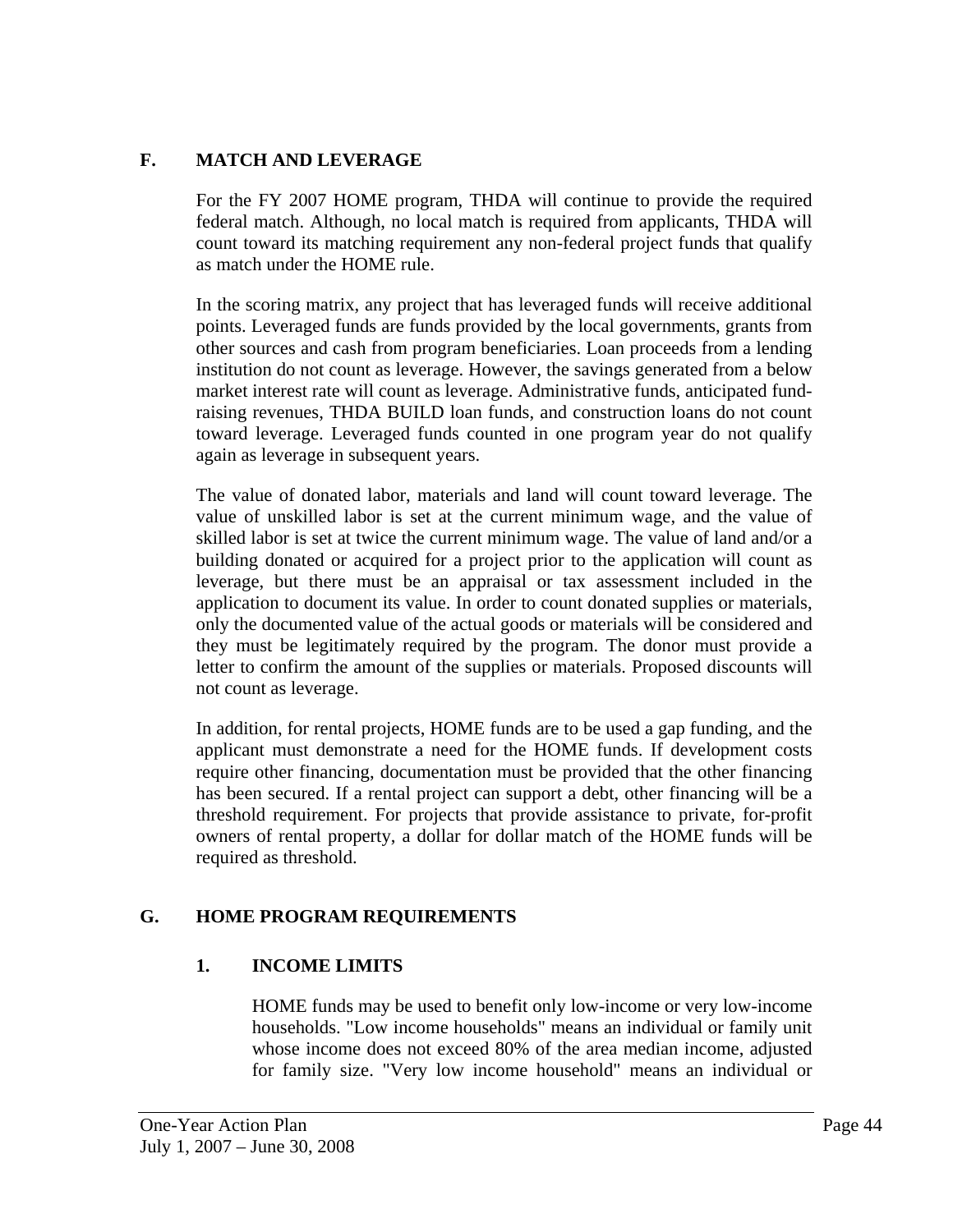family unit whose income does not exceed 50% of the area median income, adjusted for family size.

For rental property, the income limits apply to the incomes of the tenants, not to the owners of the property. At initial occupancy 90% of the tenant households must have incomes below 60% of the area median income, adjusted for family size. (Refer to Section H - Additional Requirements for HOME Rental Programs.)

The income of the household to be reported for purposes of eligibility is the sum of the annual gross income of the beneficiary, the beneficiary's spouse, and any other family member residing in the home or rental unit. Annual gross income is "anticipated" for the next 12 months, based upon current circumstances or known upcoming changes, minus certain income exclusions.

Median income for an area or the state shall be that median income estimate made by the Department of Housing and Urban Development. Median incomes change when HUD makes revised estimates.

# **2. FORMS OF ASSISTANCE**

*Homeowner rehabilitation and rental housing programs*. Assistance from grant recipients to program beneficiaries will be limited to forgivable grants that are completely forgiven after a specified period of time as long as the beneficiary adheres to the conditions of the grant.

*Homeownership programs*. Assistance from grant recipients to program beneficiaries as soft second mortgages will be limited to loans which are forgiven at the end of 5 years.

*Rental programs*. For small rental projects (those with less than 12 units) the HOME funds awarded to a successful applicant can be in the form of a loan or grant. For rental projects of 12 or more units, HOME funds will be awarded to successful applicants only in the form of a loan, subject to terms and conditions approved by THDA.

Applicants may request approval from THDA to provide loans which generate program income. During the time the HOME grant is active, drawn requests must be reduced by accumulated program income before drawing down "new" HOME funds. Once a HOME grant is closed out, program income must be accounted for and reported to THDA at least quarterly. A Grantee may also elect to return accumulated program income to THDA on a quarterly basis.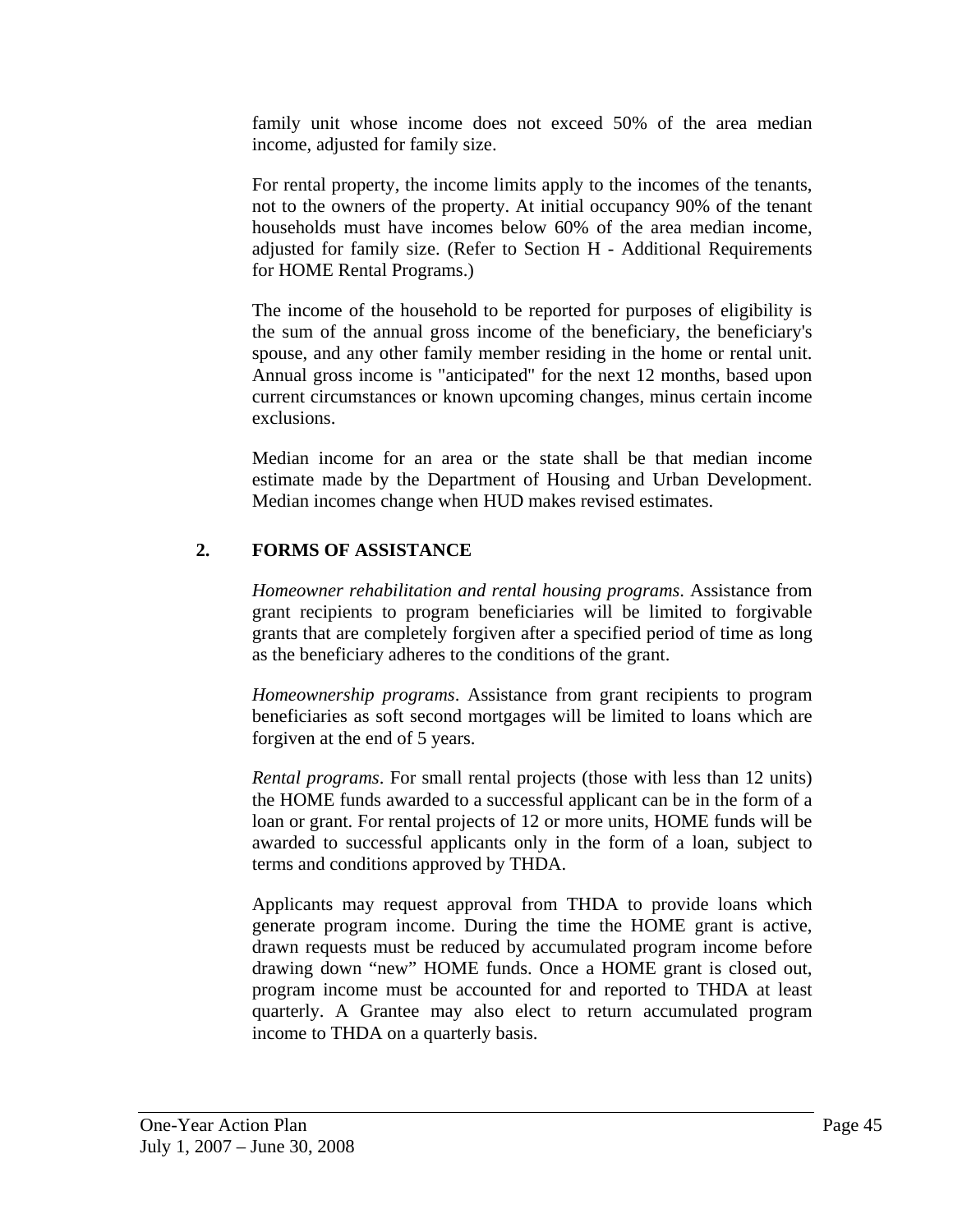## **3. COMPLIANCE PERIOD**

*Homeowner rehabilitation without reconstruction*. Grants for homeowner rehabilitation projects that do not involve reconstruction shall have a compliance period of at least five years with a forgiveness feature of 20% annually. In order to enforce the compliance period, THDA will require that homeowners sign both a grant note and a deed of trust.

*Homeowner rehabilitation with reconstruction*. Grants for homeowner rehabilitation projects involving reconstruction of substandard units will have a compliance period of 15 years with a forgiveness feature of 6.66% annually. In order to enforce the compliance period, THDA will require that homeowners sign both a grant note and a deed of trust.

If the homeowner of a property that has been rehabilitated or reconstructed dies during the compliance period and the property is inherited by heirs, the property may be rented without repaying the unforgiven portion of the HOME subsidy to THDA. However, if the house is sold by the heirs during the affordability period, the remaining unforgiven portion must be repaid to THDA. (This policy may be applied retroactively to prior HOME projects as needed.)

*Homeownership Programs***.** A CHDO must leave up to \$14,999 of HOME funds in the unit as a soft second mortgage necessary to qualify a household for permanent financing. There will be an affordability period of five years which is forgiven at the end of the  $5<sup>th</sup>$  year if the unit remains in compliance, i.e., remains the primary residence of the initial homebuyer and is not leased. If the unit remains in compliance but is sold during the affordability period, the amount of the HOME subsidy subject to recapture will be reduced by 20% per year. In order to enforce the compliance period, THDA will require that the homebuyer sign both a note and a deed of trust.

Under construction financing, the per unit amount of HOME funds and the affordability period they trigger are based upon the amount of HOME funding invested in the unit. In order to enforce the provisions of the Working Agreement, THDA will require that a restrictive covenant be recorded against the property.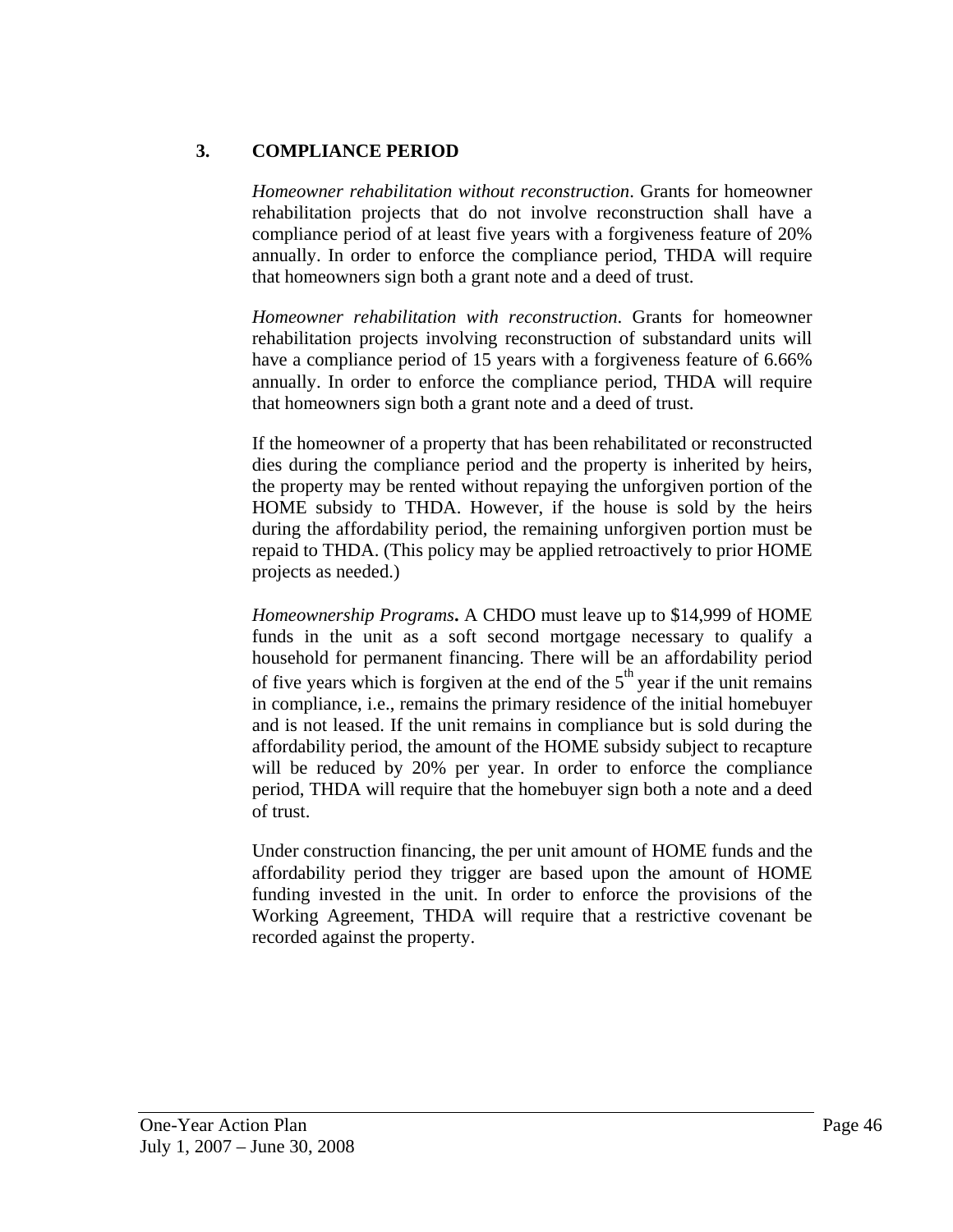| <b>HOMEOWNERSHIP</b><br><b>ASSISTANCE</b><br><b>HOME SUBSIDY PER UNIT</b> | <b>MINIMUM PERIOD OF</b><br><b>AFFORDABILITY</b> |  |
|---------------------------------------------------------------------------|--------------------------------------------------|--|
| Under \$15,000                                                            | 5 Years                                          |  |
| $$15,000 - $40,000$                                                       | 10 Years                                         |  |
| Over \$40,000                                                             | 15 Years                                         |  |

*Rental Housing Projects***.** Grants for rental housing projects will be subject to affordability requirements based upon the project type and the amount of HOME subsidy per unit. See Section H-4, Affordability Terms For Rental Projects. Prior to drawing down HOME funds, owners of rental projects will be required to sign a grant note, deed of trust and restrictive covenant to enforce the HOME affordability period.

| <b>MINIMUM HOME DOLLARS</b>           | \$1,000  | PER UNIT                     |
|---------------------------------------|----------|------------------------------|
| <b>MAXIMUM HOME</b><br><b>DOLLARS</b> | \$47,890 | 0-BEDROOM (EFFICIENCY) LIMIT |
|                                       | \$54,897 | 1-BEDROOM LIMIT              |
|                                       | \$66,755 | 2-BEDROOM LIMIT              |
|                                       | \$86,358 | <b>3-BEDROOM LIMIT</b>       |
|                                       | \$94,795 | 4-BEDROOM OR MORE LIMIT      |

#### **4. LEVEL OF SUBSIDY**

#### **5. PROPERTY STANDARDS**

Minimal property standards must be met when HOME funds are used for a project. Any housing constructed or rehabilitated with THDA grant funds under the HOME program must meet all applicable local codes, rehabilitation standards, and zoning ordinances at the time of project completion.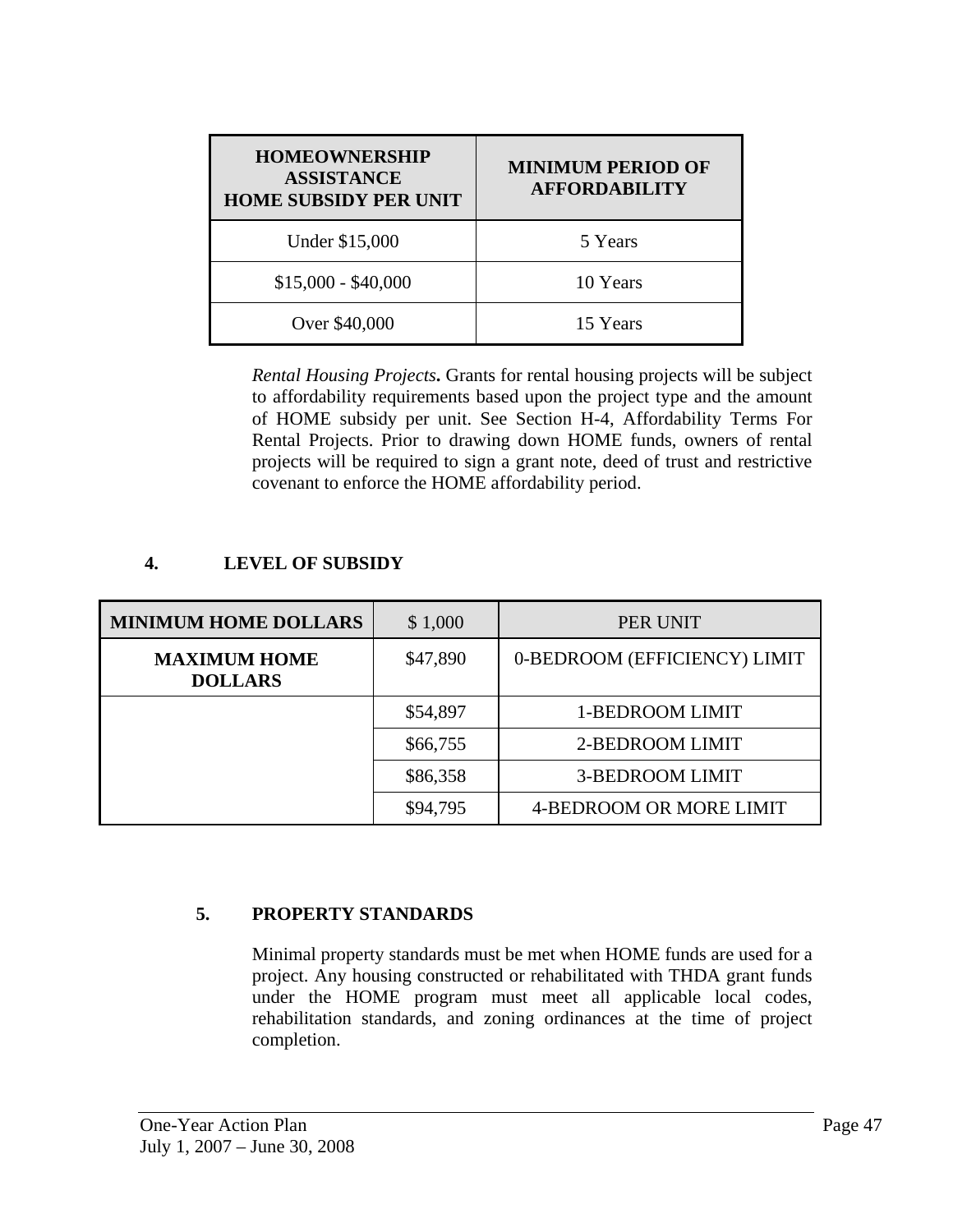In the absence of a local code, new construction of multi-family apartments of 3 or more units must meet the 2003 International Building Code; new construction or reconstruction of single-family units or duplexes must meet the 2003 International Residential Code for One- and Two-Family Dwellings; and rehabilitation of rental units or existing homeowner units must meet the 2003 International Property Maintenance Code. In addition, rental units must, at a minimum, continue to meet Section 8 Housing Quality Standards (HQS) on an annual basis.

The International Code books are available from:

International Code Council 4051 W. Flossmore Road Country Club Hills, IL 60478-5795 Telephone: (800) 786-4452 Fax: (866) 891-1695

Website: www.iccsafe.org

*Energy Code*. New construction projects must meet the 2003 International Energy Conservation Code. Copies of the Energy Code may also be obtained from the International Code Council at the address listed above.

*Section 504*. Section 504 of the Rehabilitation Act of 1973 prohibits discrimination in federally assisted activities and programs on the basis of handicap, and imposes requirements to ensure that qualified individuals with handicaps have access to these programs and activities.

For new construction of multi-family projects (five or more units), a minimum of 5% of the units in the project (but not less than one unit) must be accessible to individuals with mobility impairments, and an additional 2%, at a minimum, of the units (but not less than one unit) must be accessible to individuals with sensory impairments. The total number of units in a HOME-assisted project, regardless of whether they are all HOME-assisted, is used as the basis for determining the minimum number of accessible units. Also, in a project where not all the units are HOMEassisted, the accessible units may be either HOME-assisted or non-HOME-assisted.

The Section 504 definition of substantial rehabilitation for multi-family projects includes construction in a project with 15 or more units for which the rehabilitation costs will be 75% or more of the replacement cost. In such developments, a minimum of 5% of the units in the project (but not less than one unit) must be accessible to individuals with mobility impairments, and an additional 2%, at a minimum, (but not less than one unit) must be accessible to individuals with sensory impairments. As in the case of new construction, the total number of units in a HOME-assisted, regardless of whether they are all HOME-assisted, is used as the basis for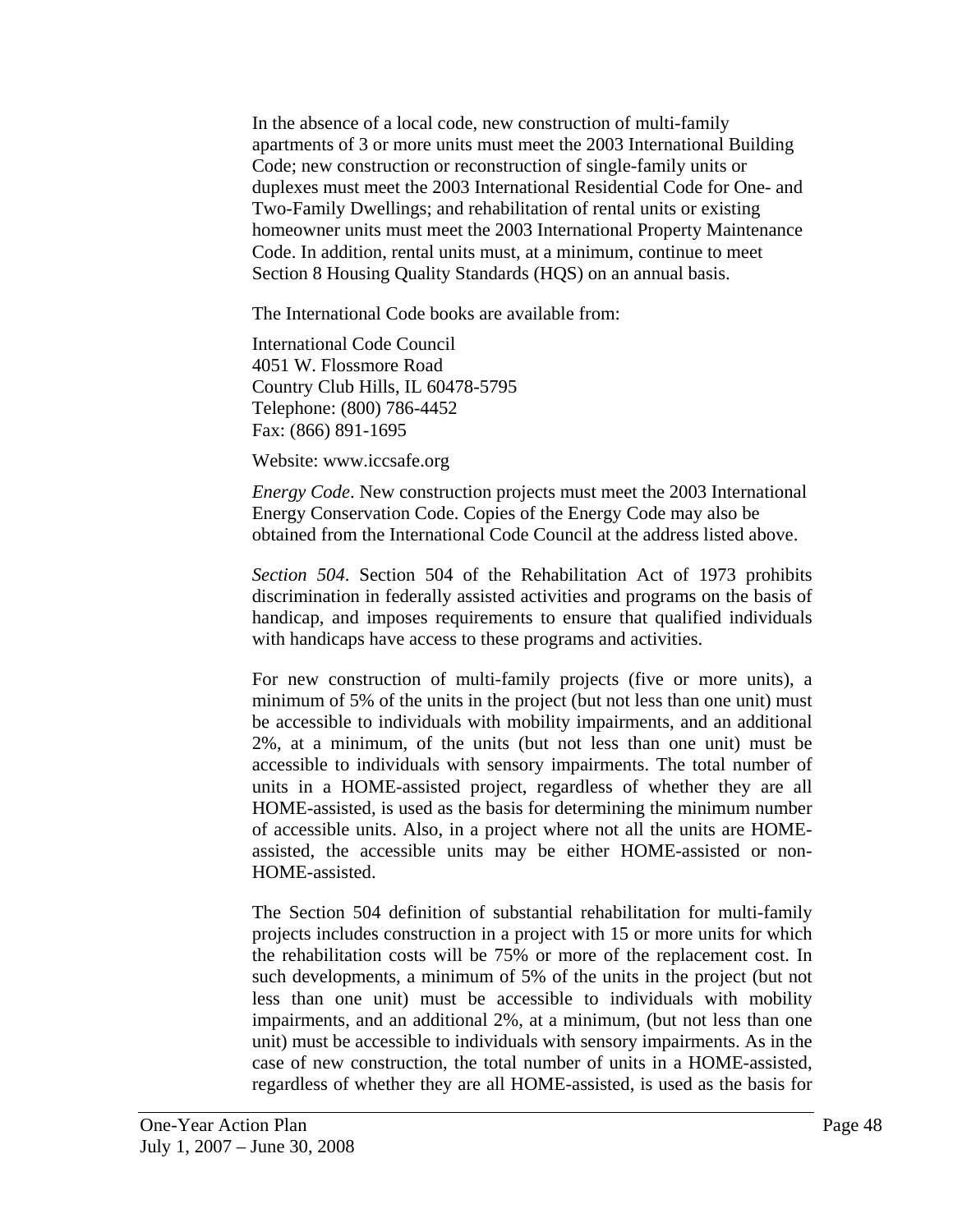determining the minimum number of accessible units, and, in a project where not all of the units are HOME-assisted, the accessible units may be either HOME-assisted or non-HOME-assisted.

When rehabilitation less extensive than substantial rehabilitation is undertaken in projects of 15 or more units, alterations must, to the maximum extent feasible, make the units accessible to and usable by individuals with handicaps, until a minimum of 5% of the units (but not less than one unit) are accessible to people with mobility impairments. For this category of rehabilitation, the additional 2% of units requirement for individuals with sensory impairments does not apply. Alterations to common spaces must, to the maximum extent feasible, make those areas accessible.

# **6. AFTER REHABILITATION PROPERTY VALUE**

For *homeowner rehabilitation projects*, the maximum after rehabilitation value permitted for the type of single-family housing (1-4 family residence, condominium, cooperative unit, combination manufactured home and lot) shall not exceed 95% of the median purchase price for the area as established by HUD. The after rehabilitation value is determined by adding the appraised value of the land and improvements from the county assessor's office and the cost of the rehabilitation (construction hard costs plus project soft costs). See **Attachment Three: Property Value Limits.** These limits are also the sales price limits for homeownership programs.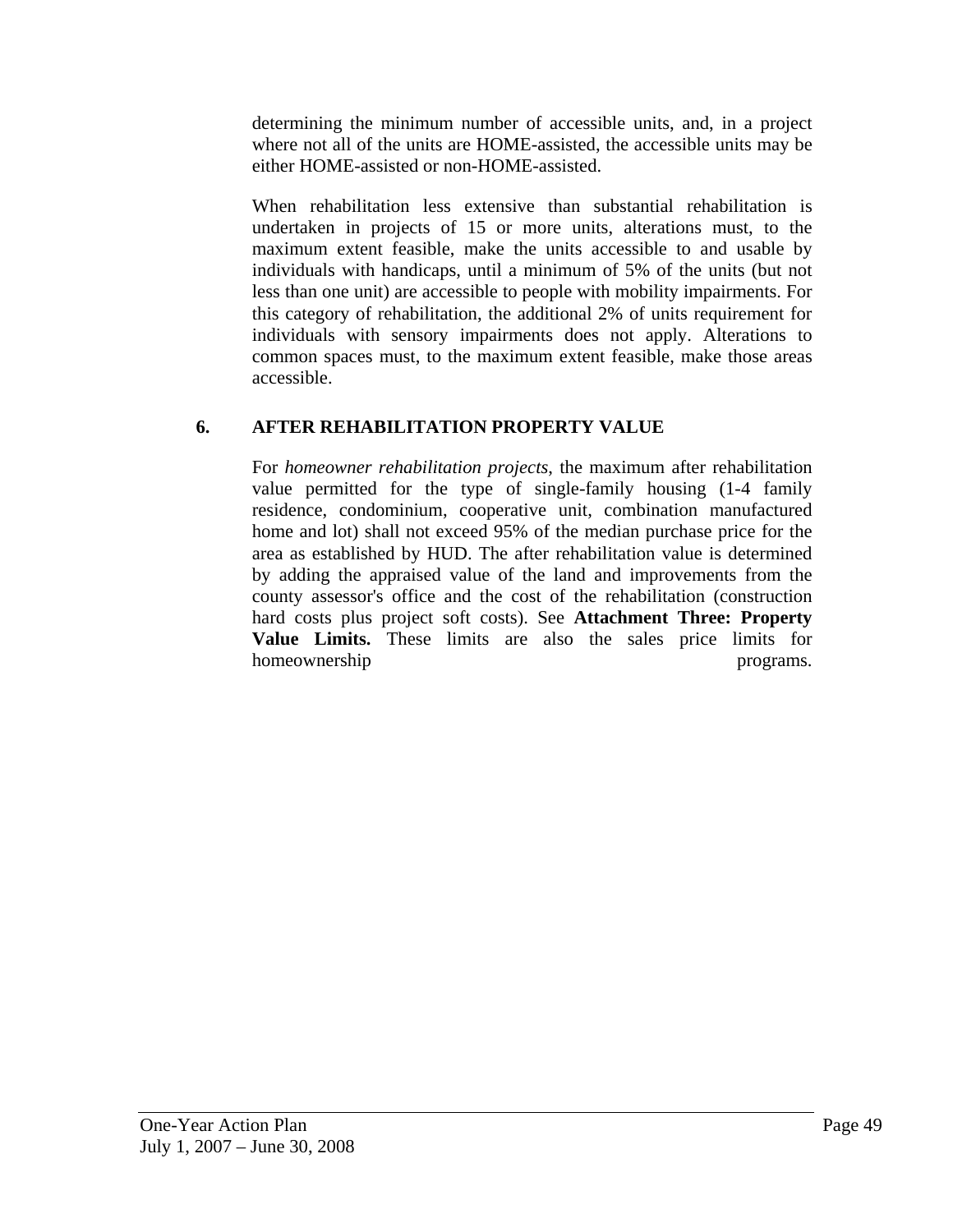#### **H. ADDITIONAL REQUIREMENTS FOR HOME RENTAL HOUSING PROGRAMS**

#### **1. INCOME AND RENT REQUIREMENTS FOR HOME TENANTS AT INITIAL OCCUPANCY**

Rental housing will qualify as affordable only if, INITIALLY, the income composition is as follows:

*Five or more units*. In the case of projects with five or more rental units or in the case of an owner of multiple one or two unit projects with a total of five or more rental units:

20% of the HOME-assisted rental units must be occupied by tenants who have annual incomes that are 50% or less of median income, adjusted for family size, and must pay the Low HOME rents;

70% of the HOME-assisted rental units must be occupied by tenants who have annual incomes that are 60% or less of median, adjusted for family size, and may pay the High HOME rents. (60% of median income is computed by multiplying the family income at 50% of the median, adjusted for family size, by 120%); and

The remaining 10% of the HOME-assisted rental units must be occupied by tenants who have annual incomes that are 80% or less of median income, adjusted for family size, and may pay the High HOME rents.

*Four or less units*. If the five or more unit rule does not apply to your project, then the tenants may pay the High HOME rents and the income composition at initial occupancy is:

10% of the HOME-assisted rental units must be occupied by tenants who have annual incomes that are 80% or less of median income, adjusted for family size; and

90% of the HOME-assisted rental units must be occupied by tenants who have annual incomes that are 60% or less of median income, adjusted for family size.

## **2. LONG TERM OCCUPANCY REQUIREMENTS FOR HOME TENANTS**

Owners of rental property are required to maintain occupancy of units by low income and very low income persons for an affordability period ranging from 5 to 20 years.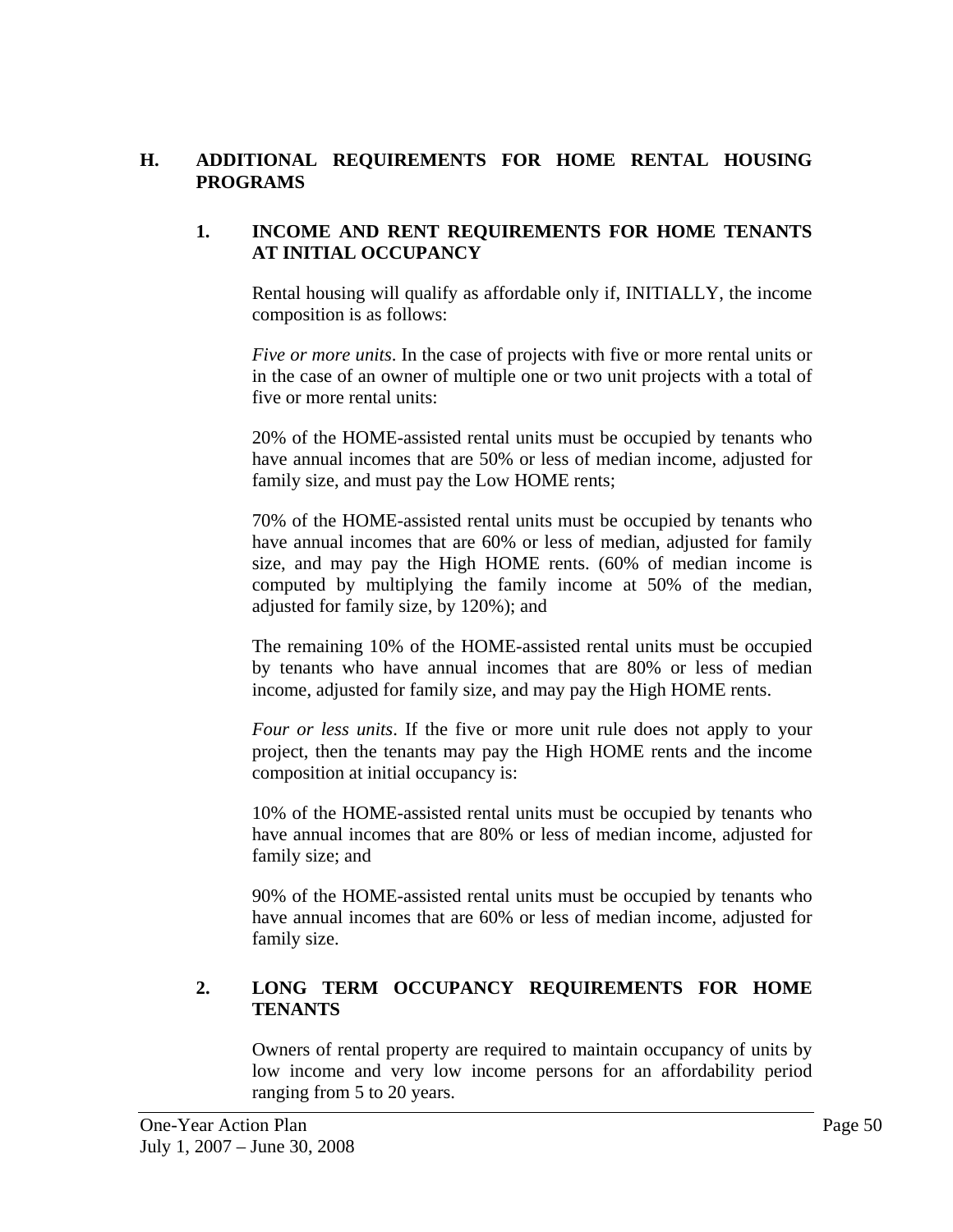*Five or more units*. In the case of projects with five or more rental units or in the case of an owner of multiple one or two unit projects with a total of five or more rental units:

During the applicable affordability period, 80 percent of the HOMEassisted units must be occupied by persons with incomes at or below 80 percent of median income, adjusted for family size, and may pay the High HOME rents;

20 percent of the HOME-assisted units must be occupied by households with incomes at or below 50 percent of median income, adjusted for family size, and pay the Low HOME rents.

*Four or less units*. In the case of projects with less than five rental units, all of the tenants may pay the High HOME rents and have incomes at or below 80 percent of area median income, adjusted for family size.

Tenants whose annual incomes increase to over 80 percent of median may remain in occupancy but must pay no less than 30 percent of their adjusted monthly income for rent and utilities.

HOME-assisted units retain their HOME designation for the entire period of affordability. However, units that are designated as Low HOME rent units and High HOME rent units can, but are not required to, "float" within the HOME-assisted units to maintain compliance with long-term occupancy requirements.

The owner shall make every effort to keep the project in compliance during the affordability period by leasing the next available unit to an individual at the income level needed for compliance.

# **3. RENT LEVELS**

Every HOME assisted unit is subject to rent controls designed to make sure that rents are affordable to low or very low-income households. These maximum rents may be referred to as HOME rents. Rents are controlled for the length of the applicable affordability period. These rents are determined on an annual basis by HUD. The owner will be provided with these rents, which include all utilities. **The cost of utilities paid by tenants must be subtracted (using applicable utility allowances) from the published HOME rents to determine the maximum allowable rents.** HOME rents are not necessarily representative of market conditions and HOME rents may increase or decrease from year to year. Regardless of changes in fair market rents and in median income over time, the HOME rents for a project are not required to be lower than the HOME rents for the project in effect at the time of project commitment. HOME rents represent the following: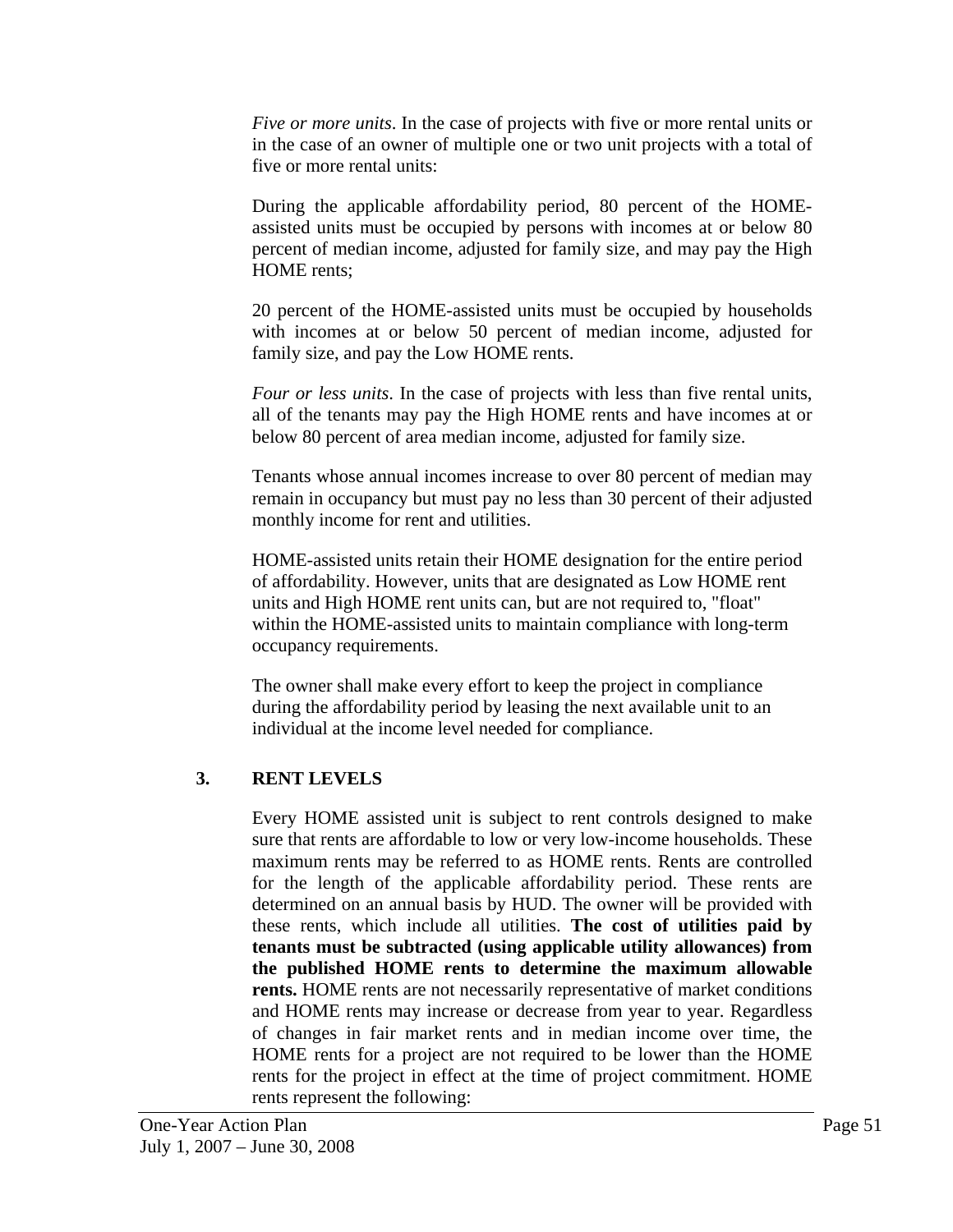HIGH HOME RENTS. The LESSER of Fair Market Rents for existing units as determined by HUD OR 30% of 65% of median income, adjusted for family size.

LOW HOME RENTS. This rent is equal to 30% of 50% of median income, adjusted for family size.

Each Grantee should be aware of the market conditions of the area in which the project is located. The High HOME rents and Low HOME rents are maximum rents which can be charged. Each project should show market feasibility not based upon the High and Low HOME rents, but rather upon area housing markets and HOME occupancy requirements which demand occupancy by low-income persons. Rents shall not exceed the published High and Low HOME rents, adjusted for utility arrangements and bedroom size. However, because these rents must also be attractive to lower income tenants, actual rents may be lower than the High and Low HOME rents. Programs should be designed so they take into consideration the market feasibility of projects funded.

# **4. A**F**FORDABILITY TERMS FOR RENTAL PROJECTS**

 HOME assisted Rental units are rent and income controlled for varying lengths of time depending upon the average amount of HOME funds invested per unit:

| <b>ACTIVITY</b>                                                                                 | <b>\$ PER HOME</b><br><b>UNIT</b> | <b>AFFORDABILITY</b><br><b>PERIOD</b> |
|-------------------------------------------------------------------------------------------------|-----------------------------------|---------------------------------------|
| Rehabilitation or Acquisition of existing<br>housing                                            | Less than $$14,999$               | 5 years                               |
| Rehabilitation or Acquisition of existing<br>housing                                            | $$15,000 - $40,000$               | 10 years                              |
| Rehabilitation or Acquisition of existing<br>housing or rehabilitation involving<br>refinancing | Over \$40,000                     | 15 years                              |
| New Construction or Acquisition of New<br>Housing                                               |                                   | 20 years                              |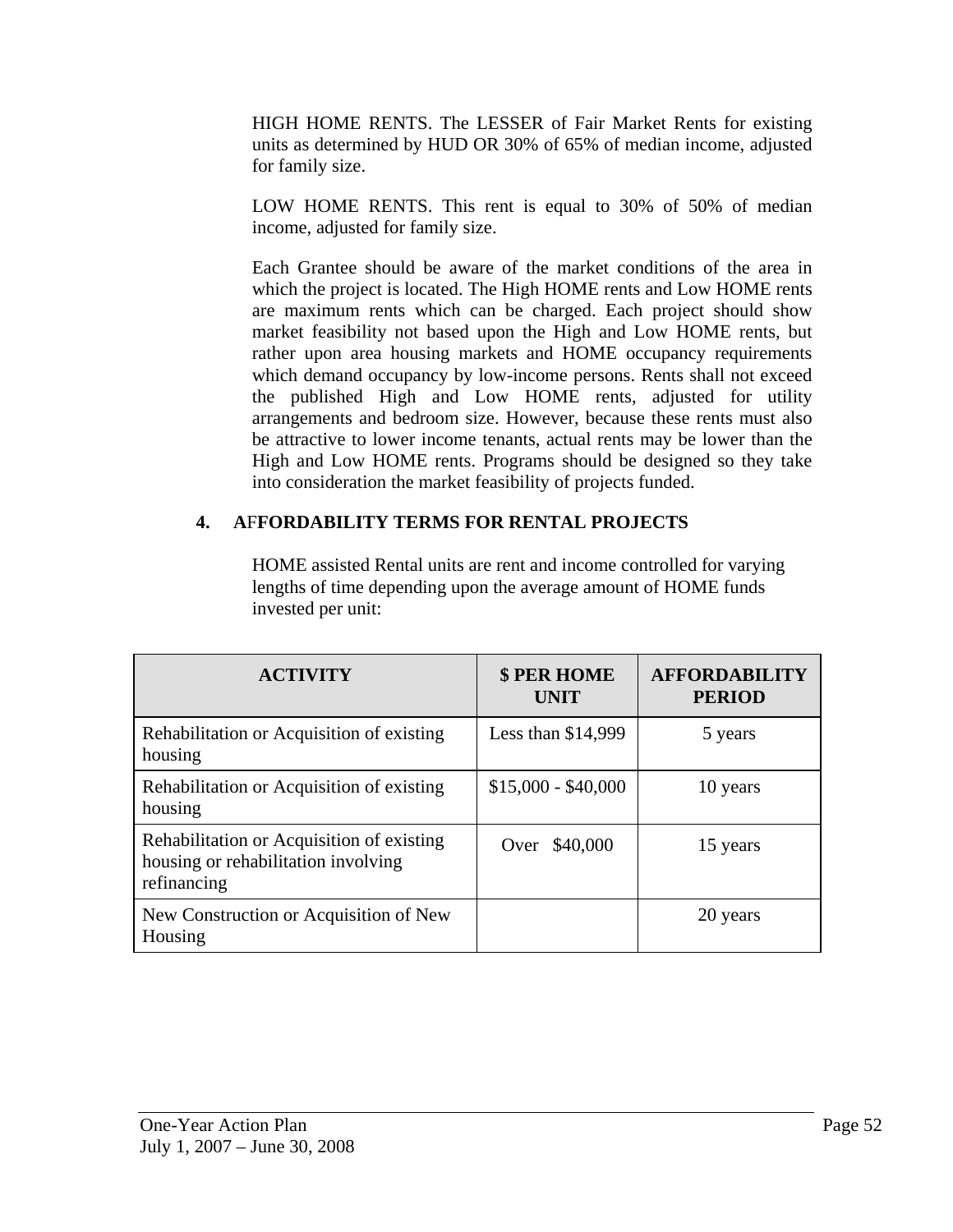#### **5. GRANTEE'S ON-GOING OBLIGATIONS FOR RENTAL PROPERTY**

After the project is officially closed out by letter to the Grantee, the record will be transferred to the Program Compliance Division of THDA for long-term compliance monitoring. The Program Compliance Division will provide Grantees with information on HOME Long Term Compliance. Each Grantee will be monitored annually to determine each project's compliance with the HOME Rules and Regulations. Each Grantee will also be monitored for adherence to its contract with THDA.

The rental housing long term monitoring requirements are the responsibility of the Grantees. They are responsible for:

a Annual income certification of tenants;

b. Adherence to the HOME rent and income composition guidelines;

c. Compliance with the Standard Housing Codes or Section 8 Housing Quality Standards;

d. Reporting to THDA.

# **I. HOME RELOCATION REQUIREMENTS**

#### **THDA DISCOURAGES PROJECTS INVOLVING DISPLACEMENT OR RELOCATION. PRIOR TO APPLICATION, CONTACT THDA IF YOU ARE PLANNING ANY PROJECT THAT MAY INVOLVE DISPLACEMENT OR RELOCATION.**

The Uniform Relocation Assistance and Real Property Acquisition Policies Act of 1970 (Uniform Act), and its implementing regulations, 49 CFR Part 24 requires relocation assistance where acquisition has occurred under the Uniform Act. In addition, the Uniform Act coverage was expanded in 1987 amendments to cover displacement of individuals resulting from rehabilitation, demolition or private acquisition carried out under a federally assisted project or program.

Section 104(d) of the Housing and Community Development Act ("The Barney Frank Amendments") and HUD's Residential Anti-Displacement and Relocation Assistance Plan include additional relocation requirements. This extra level of relocation protection may be triggered for low-income households when units are converted or demolished with CDBG, UDAG, or HOME funds. In addition, when Section 104(d) is triggered, jurisdictions may need to replace any low/moderate income dwelling units that are lost due to the conversion or demolition. This section refers only to residential relocation. If non-residential (commercial/industrial) relocation is involved, contact THDA.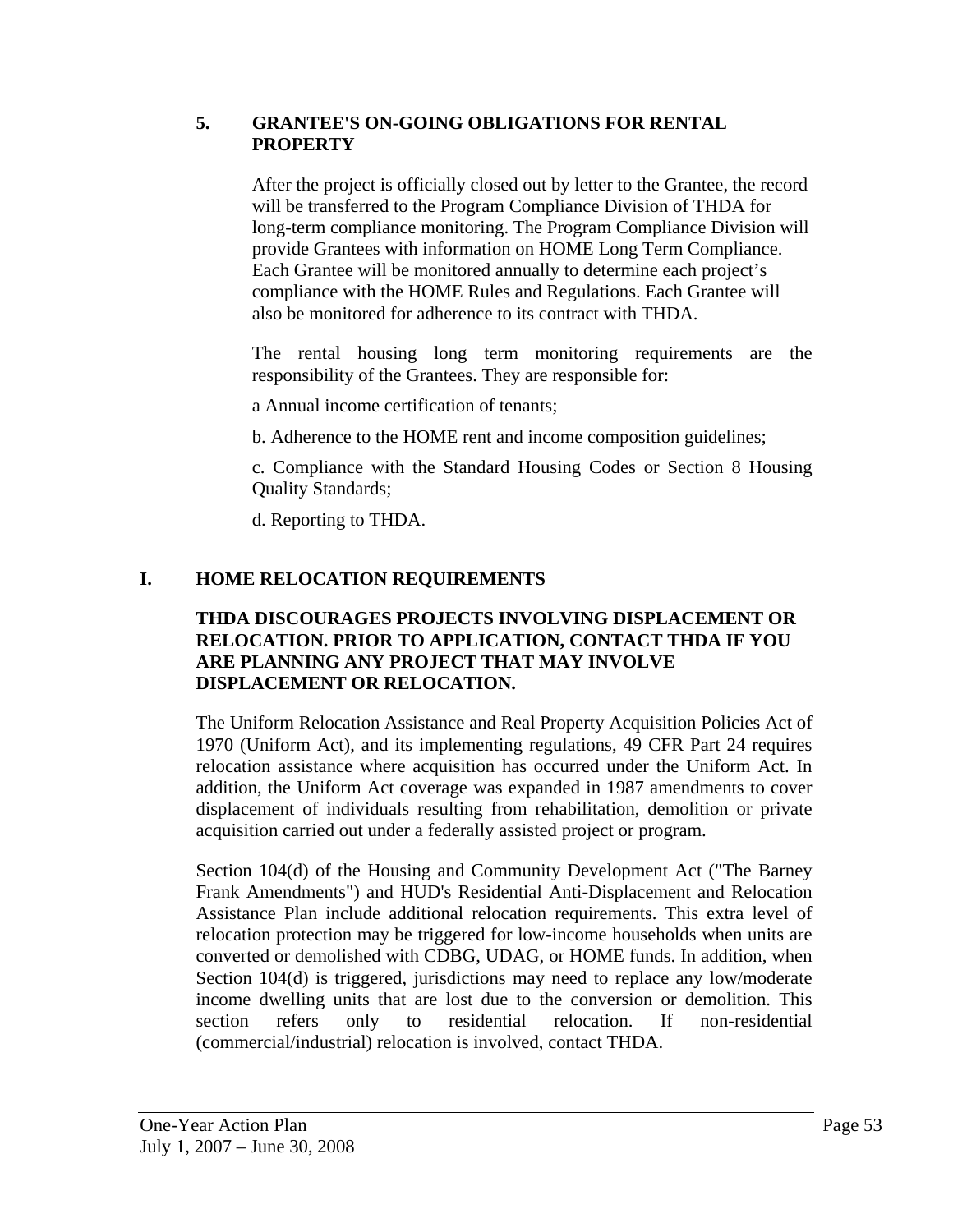Understanding how relocation requirements are triggered, alternate ways of meeting them, and the costs of the alternatives is essential in making HOME program decisions. Concerns about relocation may cause an administrator to consider establishing a preference for vacant buildings. However, administrators should also consider that vacant buildings are often very deteriorated. Rehabilitating an occupied building even with the cost of assisting tenants to remain or relocate, may be less costly than rehabilitating a vacant building. In occupied buildings, program administrators must consider whether occupants will be able to return after rehabilitation and whether Section 8 assistance is available to help meet relocation costs. Selecting vacant projects does not relieve all relocation concerns. Vacant buildings in good condition may have been recently occupied. If so, the program administrator must consider whether the owner removed the tenants in order to apply for HOME assistance for a vacant building. If so, these tenants are displaced persons.

Skilled staff can save the local program money and build goodwill with owners and tenants. Failure to understand and follow relocation requirements can result in unnecessary costs for the local program. It is possible for uninformed owners and staff to take steps that would obligate the local program to provide significant relocation benefits and services. Early briefings for owners and program staff on relocation rules are essential. Handbook 1378, Tenant Assistance, Relocation and Real Property Acquisition consolidates relocation requirements for HOME and other HUD programs in one document. It is available from HUD Field Offices or by contacting THDA. HUD informational booklets for persons who are displaced or whose property is to be acquired are also available from HUD Field Offices or from THDA.

URA requirements are triggered at the time the application is being prepared, and additional requirements are triggered at the time the working agreement is signed between the owner and the grantee and when rehabilitation is completed. Treatment of displaced persons depends upon whether the displaced person is (1) a tenant or owner; (2) a business or family; (3) has income above or below the Section 8 Lower Income Limit.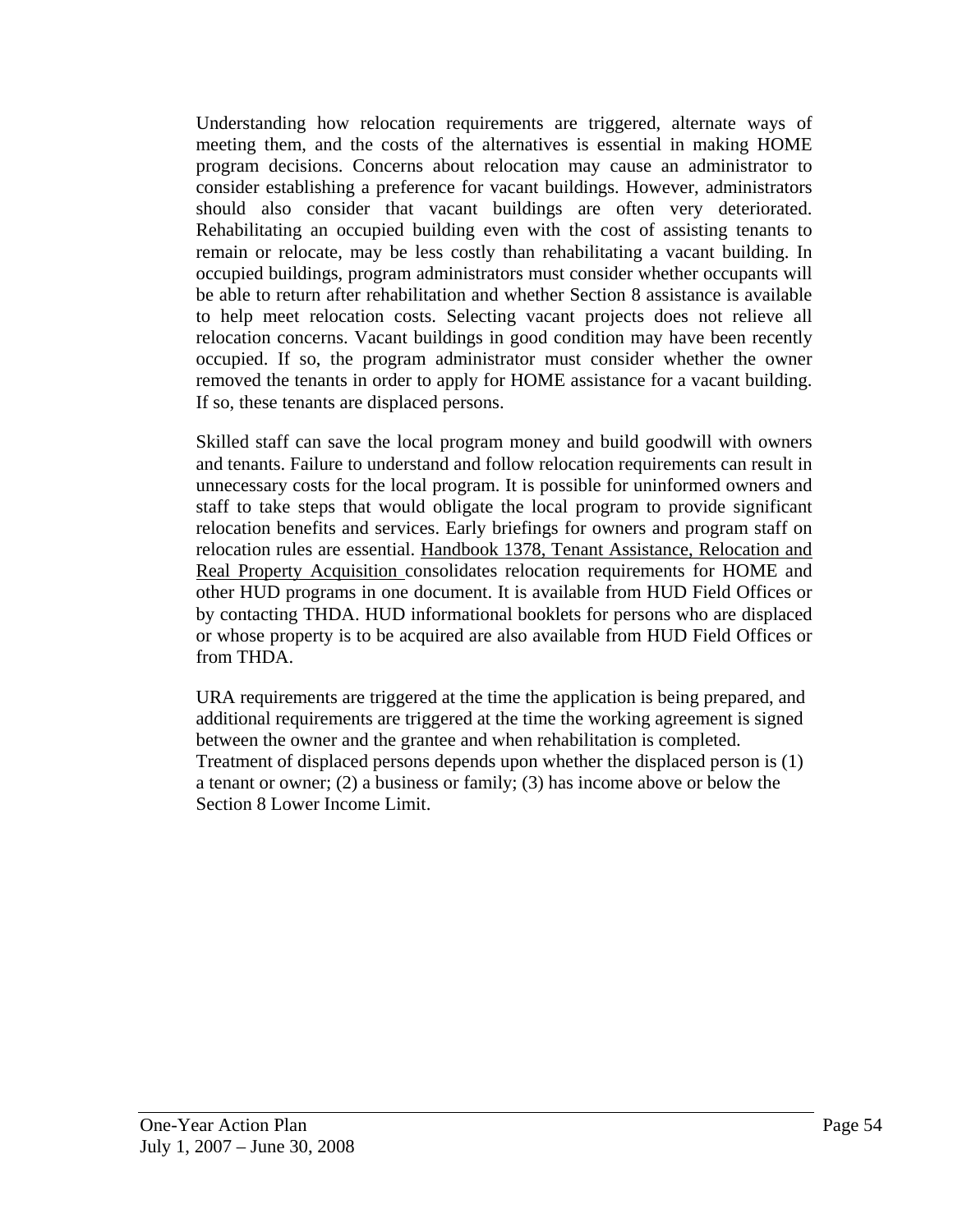**WHO IS A DISPLACED PERSON? -** Any person (family, individual, business, farm, or non-profit organization) that moves from the real property, permanently, as a direct result of rehabilitation, demolition, or acquisition for a project assisted with HOME funds. Relocation requirements apply to all occupants of a project/site for which HOME assistance is sought even if less than 100% of the units are HOME assisted.

**WHO IS NOT A DISPLACED PERSON?** - A tenant evicted for cause, assuming the eviction was not undertaken to evade URA obligations. A person with no legal right to occupy the property under State or local law (e.g., squatter). A tenant who moved in after the application was submitted but before signing a lease and commencing occupancy, was provided written notice of the planned project, its possible impact on the person (e.g., the person may be displaced, temporarily relocated, or experience a rent increase), and the fact that the person would not qualify as a "displaced person" (or for any assistance under URA) as a result of the project. A person, after being fully informed of their rights, waives them by signing a Waiver Form.

#### **HOW IS DISPLACEMENT TRIGGERED?**

*Before Application*. A tenant moves permanently from the property before the owner submits an application for HOME assistance **if** THDA or HUD determines that the displacement was a direct result of the rehabilitation, demolition, or acquisition for the HOME project. (e.g., THDA determines that the owner displaced tenants in order to propose a vacant building for HOME assistance.)

*After Application*. A tenant moves permanently from the property after submission of the application, or, if the applicant does not have site control, the date THDA or the local program administrator approves the site because: (1) the owner requires the tenant to move permanently; or (2) the owner fails to provide timely required notices to the tenant; or (3) the tenant is required to move temporarily and the owner does not pay all actual, reasonable out-of-pocket expenses or because the conditions of the move are unreasonable.

*After Execution of Agreement*. A tenant moves permanently from the project after execution of the agreement covering the acquisition, rehabilitation or demolition because the tenant is not provided the opportunity to lease a suitable, affordable unit in the project.

## **J. HOME RESIDENTIAL ANTI-DISPLACEMENT AND RELOCATION ASSISTANCE PLAN**

The Tennessee Housing Development Agency will replace all occupied and vacant occupiable lower income housing demolished or converted to a use other than as lower income housing in connection with a project assisted with funds provided under the HOME Investment Partnership Act.

All replacement housing will be provided within three years after the commencement of the demolition or conversion. Before entering into a working agreement committing Tennessee Housing Development Agency to provide funds for a project that will directly result in the demolition or conversion, the Tennessee Housing Development Agency will make public by and submit to HUD, Knoxville HOME coordinator certain information. Each applicant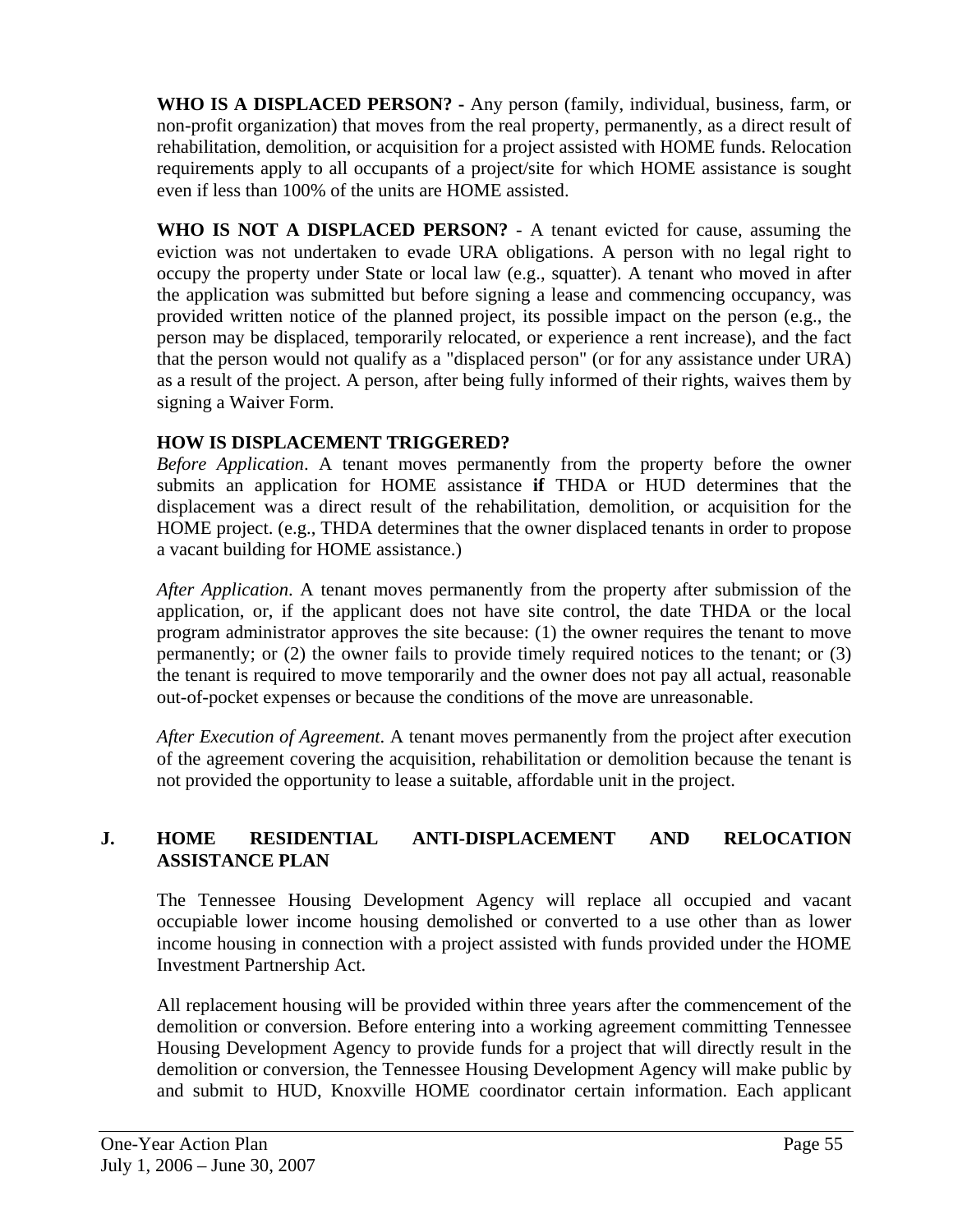proposing demolition or any reduction in lower income housing units must submit the following information to THDA:

1. A description of the proposed assisted project;

2. The address, number of bedrooms, and location on a map of lower income housing that will be demolished or converted to a use other than as lower income housing as a result of an assisted project;

3. A time schedule for the commencement and completion of the demolition or conversion;

4. To the extent known, the address, number of bedrooms and location on a map of the replacement housing that has been or will be provided;

5. The source of funding and a time schedule for the provision of the replacement housing;

6. The basis for concluding that the replacement housing will remain lower income housing for at least 10 years from the date of initial occupancy; and

7. Information demonstrating that any proposed replacement of housing units with smaller dwelling units (e.g., a 2-bedroom unit with two 1-bedroom units), or any proposed replacement of efficiency or single-room occupancy (SRO) units with units of a different size, is appropriate and consistent with the housing needs and priorities identified in the approved Consolidated Plan.

## **K. EQUAL OPPORTUNITY AND FAIR HOUSING**

No person in the United States shall on the grounds of race, color, national origin, religion, age, disability, familial status, or sex be excluded from participation, denied benefits or subjected to discrimination under any program funded in whole or in part by HOME funds. The following Federal requirements as set forth in 24 CFR 5.105(a), Nondiscrimination and equal opportunity, are applicable to HOME projects:

Fair Housing Act 24 CFR 100

Executive Order 11063, as amended 24 CFR 107 (Equal Opportunity in Housing)

Title VI of the Civil Rights Act of 1964 24 CFR 1 (Nondiscrimination in Federal programs)

Age Discrimination Act of 1975 24 CFR 146

Section 504 of the Rehabilitation Act of 1973 24 CFR 8

Executive Order 11246, as amended 41 CFR 60 (Equal Employment Opportunity Programs)

Section 3 of the Housing & Urban Development Act of 1968 24 CFR 135

Section 3 requires that the employment and other economic opportunities generated by Federal financial assistance for housing and community development programs shall, to the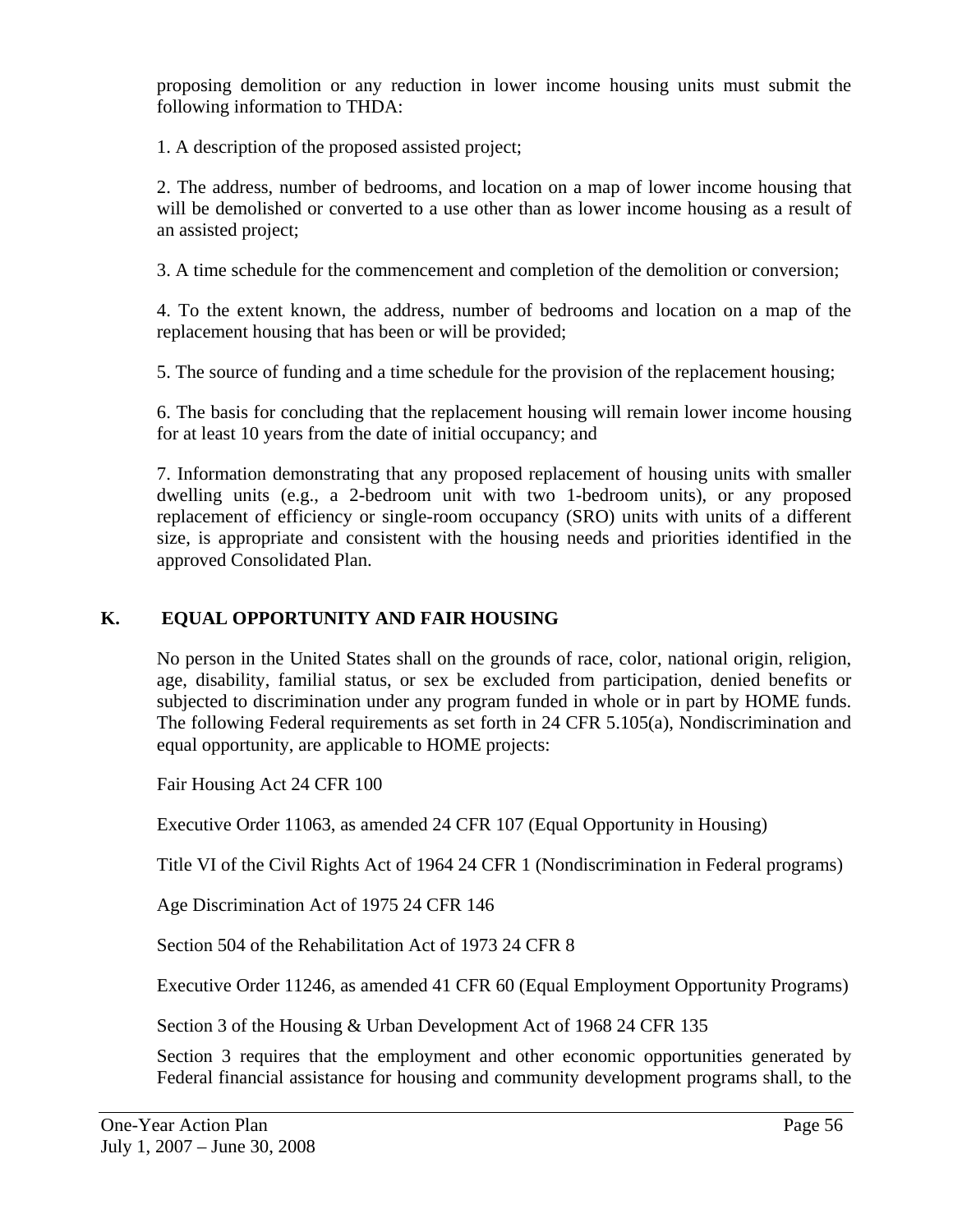greatest extent feasible, be directed toward low-income persons, particularly those who are recipients of government assistance for housing.

Executive Order 11625, as amended (Minority Business Enterprises)

Executive Order 12432, as amended (Minority Business Enterprise Development)

Executive Order 12138, as amended (Women's Business Enterprise)

Executive Orders 11625, 12432, and 12138 (Minority/Women's Business Enterprise) require that PJs and local programs must prescribe procedures acceptable to HUD for a minority outreach program to ensure the inclusion, to the maximum extent possible, of minorities and women and entities owned by minorities and women in all contracts. Local programs must also develop acceptable policies and procedures if their application is approved by THDA.

In addition to the above requirements, the PJ and local programs must assure that its Equal Opportunity and Fair Housing policies in the HOME Program are consistent with its current Consolidated Plan.

# **L. SITE AND NEIGHBORHOOD STANDARDS**

*General*. Housing provided through the HOME program must be suitable from the standpoint of facilitating and furthering full compliance with the applicable provisions of Title VI of the Civil Rights Act of 1964, the Fair Housing Act, Executive Order 11063, and HUD regulations issued pursuant thereto; and promotes greater choice of housing opportunities.

*New rental housing*. In carrying out the site and neighborhood requirements with respect to new construction of rental housing, the grantee is responsible for making the determination that proposed sites for new construction meet the requirements in 24 CFR 983.6(b) which places limiting conditions on building in areas of "minority concentration" and "racially mixed" areas.

These rules are complex and subject to interpretation. Several common sense actions will help in deciding on projects. Avoid action which would ultimately increase the racial segregation in your communities. Review rental new construction plans with your HUD field office. Try to get input from the Fair Housing person and the program person. Identify and address community concerns about projects to the greatest extent possible before committing funds.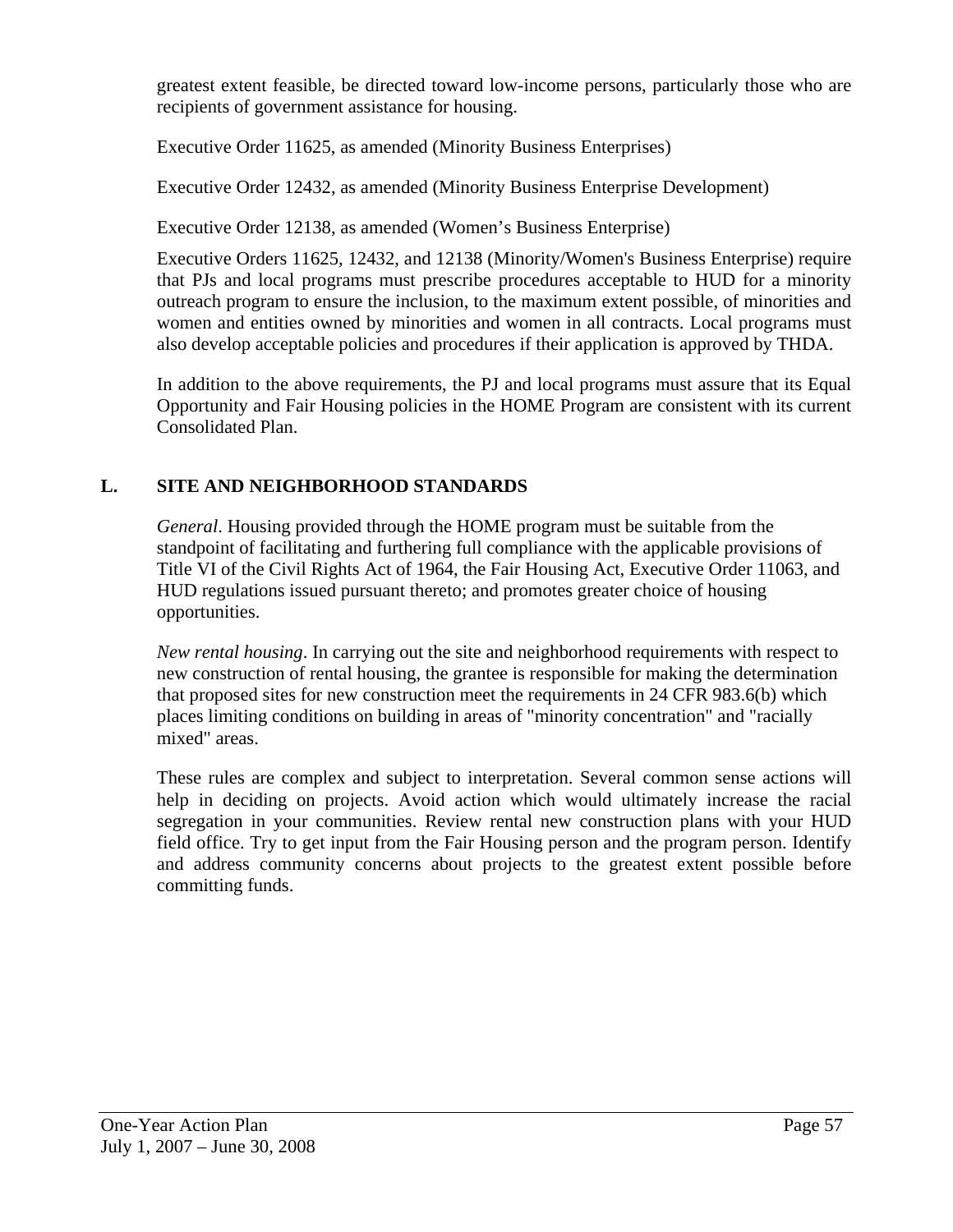#### **M. AFFIRMATIVE MARKETING**

Local programs must adopt affirmative marketing procedures and requirements for all HOME rental housing with five or more units. These must be approved by THDA prior to any HOME funds being committed to a project. Requirements and procedures must include:

1. Methods for informing the public, owners and potential tenants about fair housing laws and the local program's policies;

2. A description of what owners and/or the program administrator will do to affirmatively market housing assisted with HOME funds;

3. A description of what owners and/or the program administrator will do to inform persons not likely to apply for housing without special outreach;

4. Maintenance of records to document actions taken to affirmatively market HOMEassisted units and to assess marketing effectiveness; and

5. Description of how efforts will be assessed and what corrective actions will be taken where requirements are not met.

#### **N. ENVIRONMENTAL REVIEW**

In implementing the HOME program, the environmental effects of each activity must be assessed in accordance with the provisions of the National Environment Policy Act of 1969 (NEPA) and the related authorities listed in HUD's regulations at 24 CFR Parts 50 and 58.

THDA as the Participating Jurisdiction and the units of local government funded by THDA will be responsible for carrying out environmental reviews. THDA will approve the release of funds for local governments and must request the release of funds from HUD for any projects of CHDOs or non-profit organizations. The CHDOs and non-profit organizations will be responsible for gathering the information required for the environmental reviews. HOME funds cannot be committed until the environmental review process has been completed. Commitments for expenditures made prior to the approval of the environmental review cannot be reimbursed with HOME funds.

#### **O. LEAD-BASED PAINT**

Housing assisted with HOME funds is subject to the Lead-Based Paint Poisoning Prevention Act (42 U.S.C. 4821 et seq.) and 24 CFR Part 35, Subparts C through M. The lead-based paint provisions of 982.401(j) also apply, irrespective of the applicable property standard under 24 CFR 92.251. The Lead-Based Paint regulations are available at www.hud.gov/lea or by contacting 1-800-424-LEAD (5323). In a rental project in which not all units are assisted with HOME funds, the lead-based paint requirements apply to all units and common areas in the project.

#### **P. LABOR STANDARDS**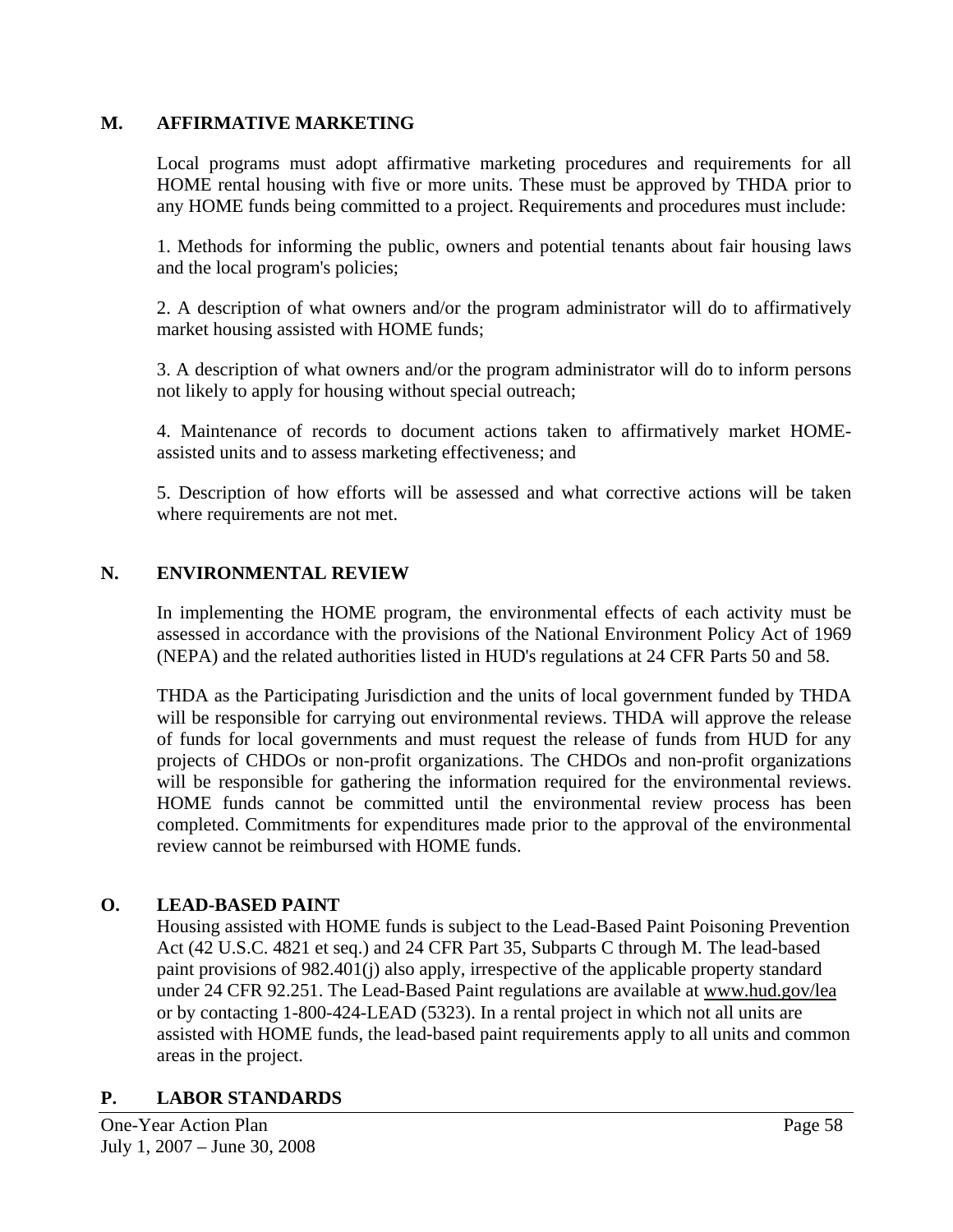Davis-Bacon wage compliance and other Federal laws and regulations pertaining to labor standards apply to all contracts for rehabilitating or constructing 12 or more units assisted with HOME funds. The contract for construction must contain the applicable wage provisions and labor standards. Davis-Bacon does not apply to projects using volunteer labor or to sweat equity projects.

## **Q. DEBARMENT AND SUSPENSION**

Local programs must require participants in lower-tier transactions covered by 24 CFR 24 to certify that neither it nor its principals are presently debarred, suspended, proposed for debarment, declared ineligible or voluntarily excluded from the covered transaction.

## **R. FLOOD PLAINS**

HOME funds may generally not be invested in housing located in an area identified by the Federal Emergency Management Agency as having special flood hazards. THDA discourages projects located in special flood hazard areas, but in a few instances and with written permission from THDA, houses located in a floodplain may be assisted. The community must be participating in the National Flood Insurance Program and flood insurance must be obtained on the units.

## **S. CONFLICT OF INTEREST**

In the procurement of property and services, the conflict of interest provisions in 24 CFR 85.36 and 24 CFR 84.42, respectively, apply. In all cases not governed by 24 CFR 85.36 and 24 CFR 84.42 the conflict of interest provisions of the HOME Rule apply.

The conflict of interest provisions of the HOME program are more strict than those of other federal programs. The HOME conflict of interest provisions apply to any person who is an employee, agent, consultant, officer, elected official or appointed official of THDA, a State recipient or subrecipient receiving HOME funds. No person listed above who exercises or has exercised any functions or responsibilities with respect to activities assisted with HOME funds or who is in a position to participate in a decision-making process or gain inside information with regard to these activities may obtain a financial interest or benefit from a HOME-assisted activity, or have an interest in any contract, subcontract or agreement with respect thereto, or the proceeds thereunder, either for themselves or those with whom they have family or business ties, during their tenure or for one year thereafter.

No owner, developer or sponsor of a project assisted with HOME funds (or officer, employee, agent or consultant of the owner, developer or sponsor) whether private, for profit or non-profit (including a CHDO when acting as an owner, developer or sponsor) may occupy a HOME-assisted affordable housing unit in a project. This provision does not apply to an owner-occupant of single-family housing or to an employee or agent of the owner or developer of a rental housing project who occupies a HOME-assisted unit as the project manager or maintenance worker.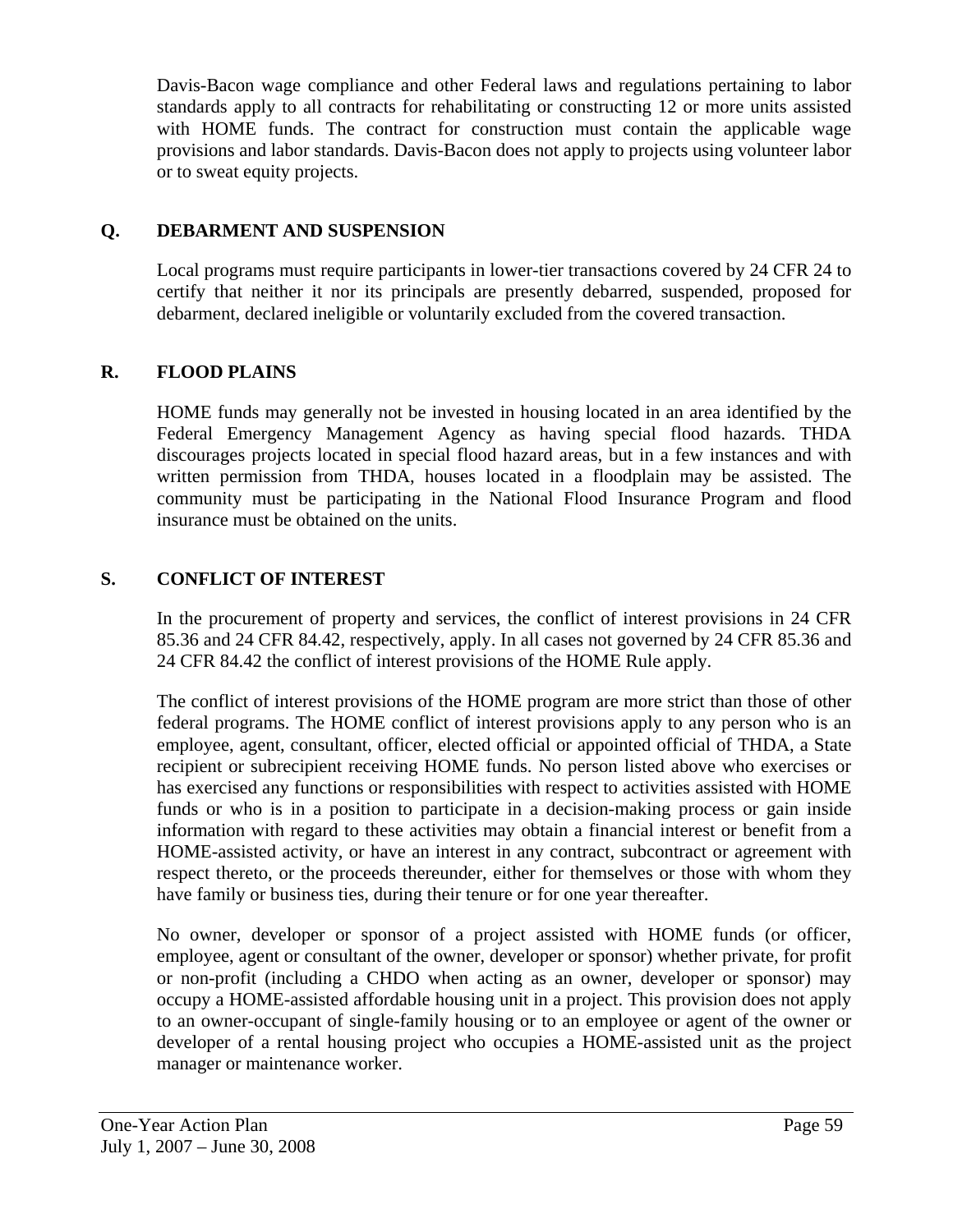THDA no longer routinely considers requesting exceptions to the conflict of interest provisions from HUD.

## **T. PROCUREMENT**

It is important to keep the solicitation of bids for goods and services as well as professional services contracts open and competitive. Cities, counties and non-profit organizations must follow their procurement policies and meet state and federal requirements. At a minimum, cities and counties must comply with 24 CFR 85.36 and non-profits (including CHDOS) must comply with 24 CFR 84.40 – 84.48.

Applicants should obtain 3 to 5 bids using formal advertising or requests for proposals for the procurement of professional services such as grant administration, inspections and work write-ups. There must be an established selection procedure and a written rationale for selecting the successful bid or proposal.

#### **U. APPLICATION AND EVALUATION PROCEDURE**

THDA will evaluate each application to determine if the proposal meets threshold criteria. Threshold criteria includes: submission of a complete application; proposal of an eligible activity; proposal of a project that in the opinion of THDA is physically, financially and administratively feasible; proposal of a project that meets the requirements of 24 CFR Part 92, as amended; and documentation of an approved growth plan and the formation of a Joint Economic and Community Development Board (JECDB) prior to the submission of the 2007 HOME application. Threshold requirements for special needs applications includes documentation that funding for support services for program beneficiaries has been secured.

Additional requirements for non-profit organizations, including CHDOs, are listed on **Non-Profit Checklist/CHDO Designation**. Documentation must be submitted along with the completed Checklist to demonstrate that the organization meets threshold requirements and has the capacity to provide affordable housing for low income households, including the administration of the proposed project.

Applications meeting the threshold criteria will be scored and ranked in descending numerical order within the nine regional rounds, the special needs round or the CHDO round, based on the following categories: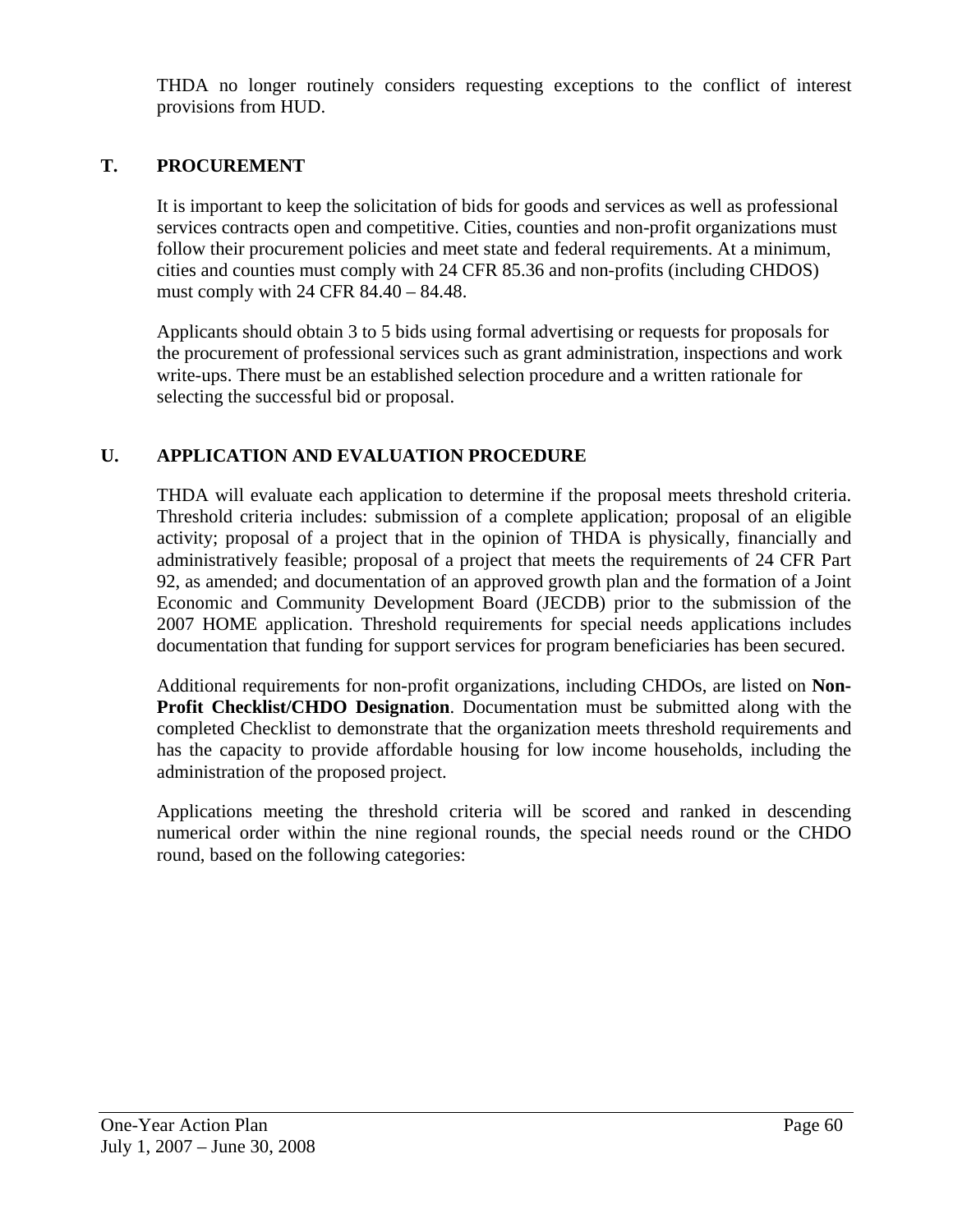*REGIONAL AND SPECIAL NEEDS MATRICES Up to 190 Points* 

#### **1.** CAPABILITY Up to 50 points

 $\triangleright$  The proposed program demonstrates exceptional planning, readiness and administrative capability. Up to 20 points

- The program design is complete and all necessary components to accomplish the project are identified in the application.
- Program administrators have been identified.
- Individuals/firms providing architectural, construction management and/or inspection services have been identified.
- Local government is involved in the administration of the project.
- The lead inspector/risk assessor has been identified, if applicable.
- For rental projects, potential sites have been identified.
- For rental projects, there is a demonstrated capability to secure financial arrangements which exceeds threshold requirements.
- $\triangleright$  THDA assessment of the qualifications, training and previous performance of the consultant, applicant (if administering own project) and the inspector. Up to 20 points
	- General knowledge of grants administration.
	- Ability to administer housing programs.
		- Number of projects underway.
		- Number of successfully completed projects.
	- Qualifications of the individual or firm completing the work write-ups and inspections.
	- Available resources and staff to assist in the administration of the project.

## ¾ Amount of program administrator's relevant experience. Up to 10 points

- If previous experience under HOUSE or HOME, the ability to draw down funds; the ability to complete a project in a timely manner; monitoring findings; and response to client concerns or complaints.
- If no previous experience under HOUSE or HOME, relevant training, partnerships or mentoring arrangements with experienced administrators
- Oversight of rental housing programs.

THDA has calculated need factors using housing statistics for counties. Factors are based on percentages rather than absolute numbers. For homeowner projects, the need factors used are the percentage of owner households that are low income; the percentage of low

# **2.** NEED Up to 50 points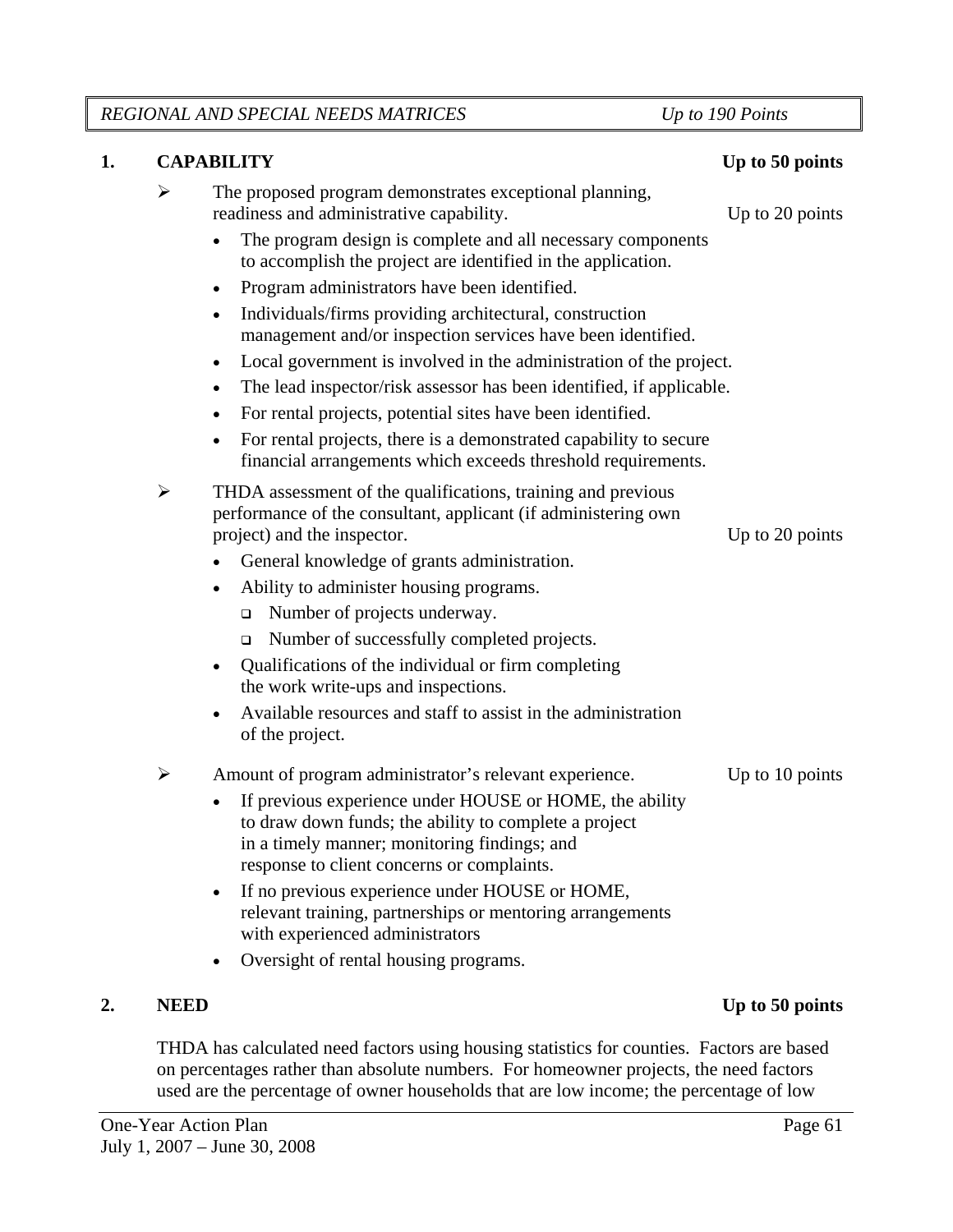income owner households with cost burden or other problems; and the percent of affordable owner units built before 1960. Scores to be used in the evaluations are shown in 2007 HOME Need Scores for Homeowner Projects.

For rental projects, the county need factors used are the number of affordable units per 100 low income households; the percentage of low income households with cost burden or other problems; and the percentage of affordable units built before 1960. Scores to be used in the evaluation of rental projects are shown in 2007 HOME Need Scores for Rental Projects.

For multi-county projects, the need score is calculated proportionately according to the number of units proposed for each county.

# 3. NOT PROPORTIONALLY SERVED Up to 50 points

THDA shall award up to 50 additional points to applications submitted from areas where the amount of THDA and HOME funding is below the state average. The formula for awarding these points is based on the percentage of 2004, 2005, and 2006 HOME dollars awarded in each county. These calculations are shown in HOME Program Not Proportionally Served. For multi-county projects, this score is calculated proportionately according to the number of units in each county.

# **4. DISASTER AREAS. 10 points**

 THDA shall award 10 additional points to applications for projects located in counties that have been declared a presidential disaster area under the Robert T. Stafford Disaster Relief and Emergency Assistance Act in the year prior to the application due date. See Disaster Counties for the current disaster areas.

# **5. LEVERAGE. Up to 10 points**

THDA shall award up to 10 additional points to applications that include the use of funds from other sources. THDA will award points in this category based on the actual percentage of other funds in the project. Leveraged funds counted in one program year do not qualify again as leverage in subsequent years. In order to receive points, there must be written documentation of the leveraged funds in the application.

# **6. ENERGY CONSERVATION. Up to 10 points**

THDA shall award up to 10 additional points to applications that contain energy conservation measures which exceed conservation measures required by local codes or the international codes.

# **7. THREE-STAR PROGRAM. Up to 10 points**

THDA shall award up to 10 additional points to applications from communities participating in the Department of Economic and Community Development's Three-Star Program with a housing component. In order to receive the points, there must be written documentation of the activity(ies) the community initiated to further affordable housing in the application.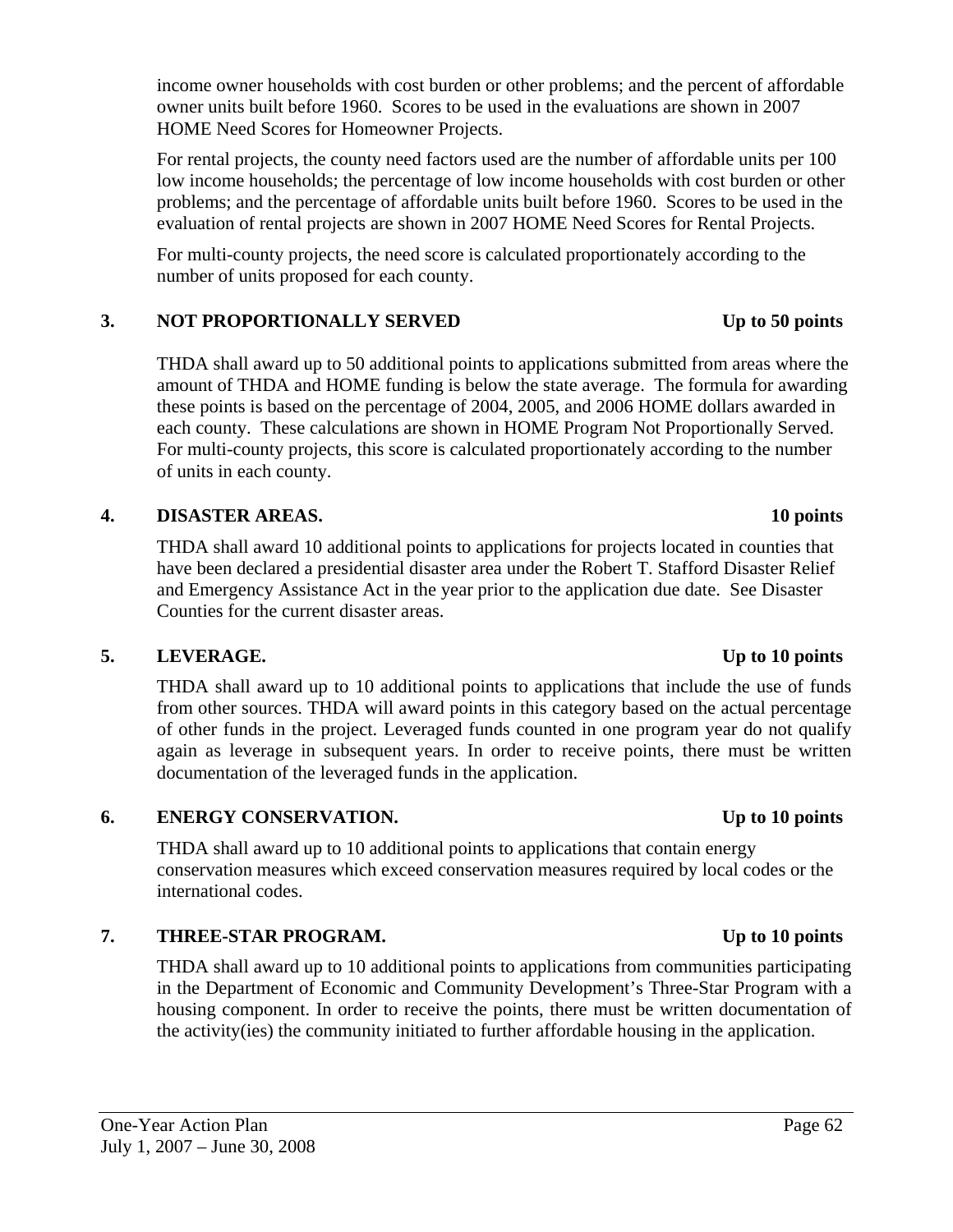## **1.** CAPABILITY Up to 50 points

The proposed project demonstrates exceptional

planning and readiness. Up to 25 points

- The program design is complete and all necessary components to accomplish the project are identified in the application.
- Sites have been identified and CHDO has site control.
- Feasibility worksheet is complete and demonstrates need for HOME funds.
- CHDO has the capacity to secure other funding for the project. Commitment letters are included in the application.
- $\triangleright$  The organization demonstrates sufficient capacity beyond threshold. Up to 25 points
	- The organization has produced successful affordable housing projects.
	- The organization has a demonstrated capacity to manage rental or homeownership programs, if applicable.
	- The agency's budget reflects multiple sources of funding.
	- If previous experience under HOUSE or HOME, the ability to draw down funds; the ability to complete a project in a timely manner; monitoring findings; and response to client concerns or complaints.

## **2.** NEED Up to 50 points

 THDA has calculated need factors using housing statistics for counties. Factors are based on percentages rather than absolute numbers. For homeowner projects, the need factors used are percentage of owner households that are low income; the percentage of low income owner households with cost burden or other problems; and the percent of affordable owner units built before 1960. Scores to be used in the evaluations are shown in 2007 HOME Need Scores for Homeowner Projects.

For rental projects, the county need factors used are the number of affordable units per 100 low income households; the percentage of low income households with cost burden or other problems; and the percentage of affordable units built before 1960. Scores to be used in the evaluation of rental projects are shown in 2007 HOME Need Scores for Rental Projects.

For multi-county projects, the need score is calculated proportionately according to the number of units proposed for each county.

# **3.** NOT PROPORTIONALLY SERVED Up to 50 points

THDA shall award up to 50 additional points to applications submitted from areas where the amount of THDA and HOME funding is below the state average. The formula for awarding these points is based on the percentage of 2004, 2005 and 2006 HOME dollars awarded in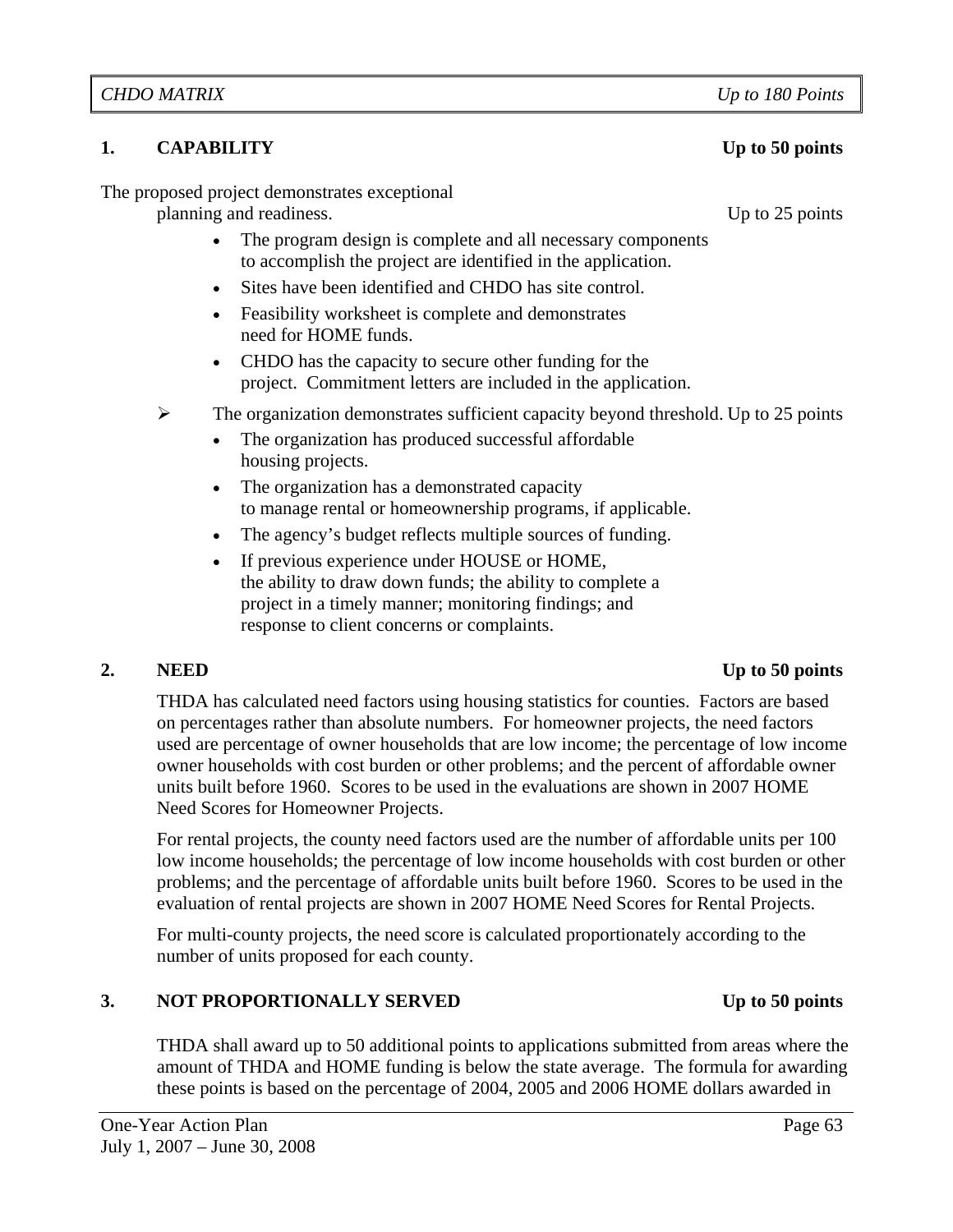each county. For multi-county projects, this score is calculated proportionately according to the number of units in each county.

## **4. DISASTER AREAS. 10 points**

THDA shall award 10 additional points to applications for projects located in counties that have been declared a presidential disaster area under the Robert T. Stafford Disaster Relief and Emergency Assistance Act in the year prior to the application due date.

### **5. LEVERAGE. Up to 10 points**

THDA shall award up to 10 additional points to applications that include the use of funds from other sources. THDA will award points in this category based on the actual percentage of other funds in the project. Leveraged funds counted in one program year do not qualify again as leverage in subsequent years. In order to receive points, there must be written documentation of the leveraged funds in the application.

#### **6. ENERGY CONSERVATION. Up to 10 points**

THDA shall award up to 10 additional points to applications that contain energy conservation measures which exceed conservation measures required by local codes or the international codes.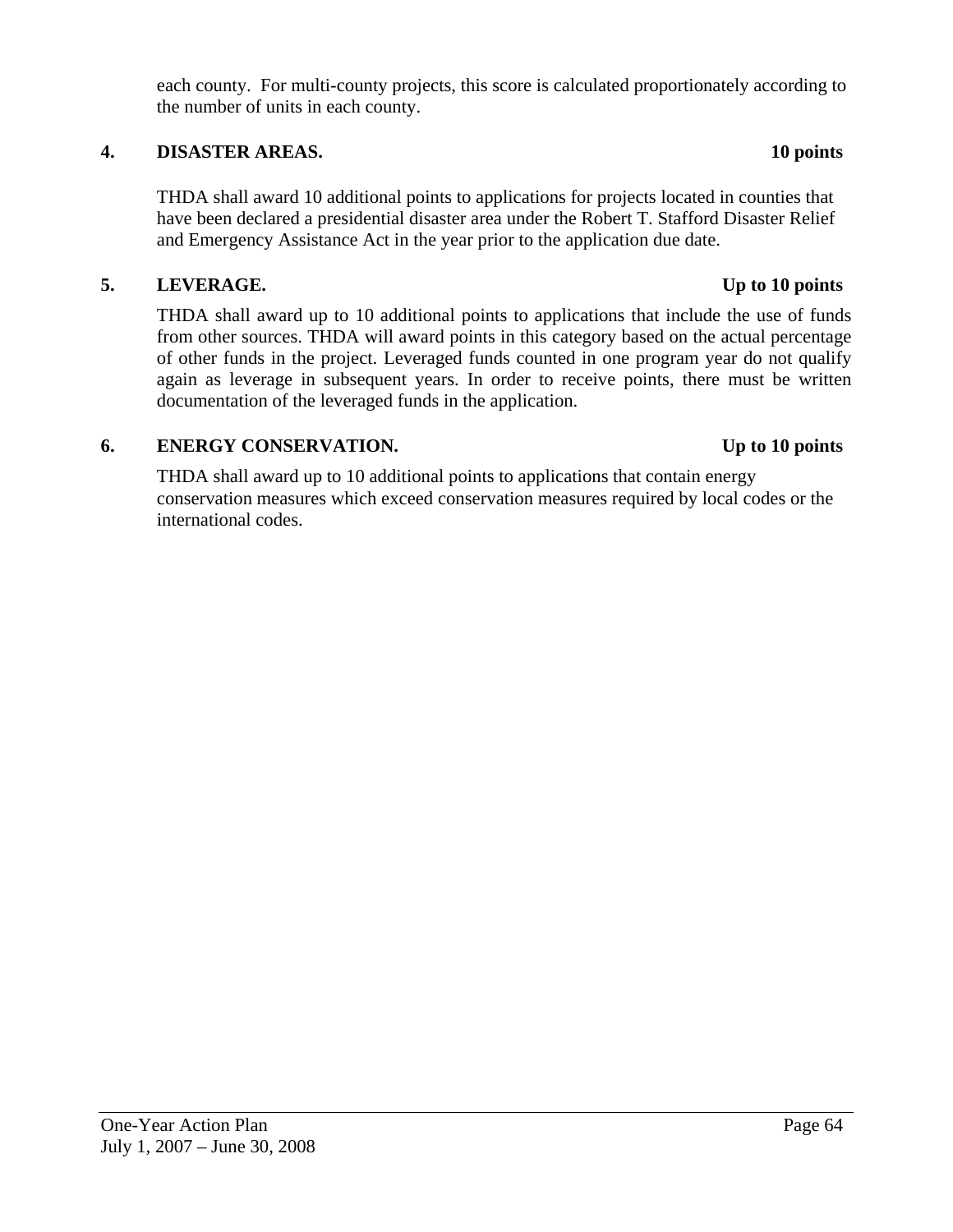#### **TENNESSEE HOUSING DEVELOPMENT AGENCY THE AMERICAN DREAM DOWNPAYMENT INITIATIVE (ADDI)**

### **INTRODUCTION**

For the coming year, THDA will make \$235,000 available to assist first-time home buyers with down payment and closing cost assistance. THDA's Board of Directors decided to round the HUD allocation to the nearest \$5,000, thus adding \$995 from THDA funds, to assist 47 first-time homebuyers. ADDI funds will be available to eligible applicants who are purchasing homes in areas outside the local participating jurisdictions of Memphis, Knoxville, Chattanooga, Shelby County, Knox County, Nashville-Davidson County, and the Northeast Consortium of Bristol, Johnson City, Bluff City, Kingsport, Sullivan County and Washington County (excluding the City of Jonesborough). These participating jurisdictions receive their own ADDI funds directly from HUD. The goal of ADDI is to increase homeownership rates, especially among lower income and underserved populations, and to revitalize and stabilize communities.

#### **PARTNER AGENCIES AND APPLYING FOR ADDI FUNDS**

In partnership with non-profit agencies, public housing agencies and other public agencies, the Tennessee Housing Development Agency will provide \$5,000 for downpayment and closing cost assistance directly to eligible applicants for the purchase of single-family housing. THDA continues to invite new partner agencies to submit their Intent to Participate to THDA. A list of current participating partner agencies is available on the THDA website. (Current ADDI partner agencies need not resubmit an Intent to Participate.) THDA reserves the right to request documentation of the agency's status as a qualifying partner in the ADDI program.

The partner agencies can apply to THDA, on behalf of qualified applicants, to reserve ADDI funds for up to 120 days prior to closing. THDA will provide and maintain on its website an indicator, updated weekly, of the available, uncommitted balance of ADDI funds. In preparation for closing, the partner agencies will submit required documentation to THDA. Upon review and approval by THDA, a check for ADDI funds and the required legal documents securing the homebuyer's obligations will be sent to the closing attorney.

#### **ADDI PRIORITY STATUS FOR PROGRAM MARKETING**

All persons residing in the identified THDA jurisdiction, who meet the income and first-time homebuyer requirements, are eligible to apply for ADDI assistance. However, THDA recognizes that there are persons who are in critical need of downpayment assistance in order to achieve homeownership. THDA will directly market the ADDI program to these populations who will be encouraged to contact the partner agencies to assist with obtaining ADDI assistance through THDA. The priority target populations are as follows:

- Section 8 Homeownership Voucher participants;
- Tenants in Public Housing or manufactured homes;
- Families transitioning from Public Housing to Homeownership; and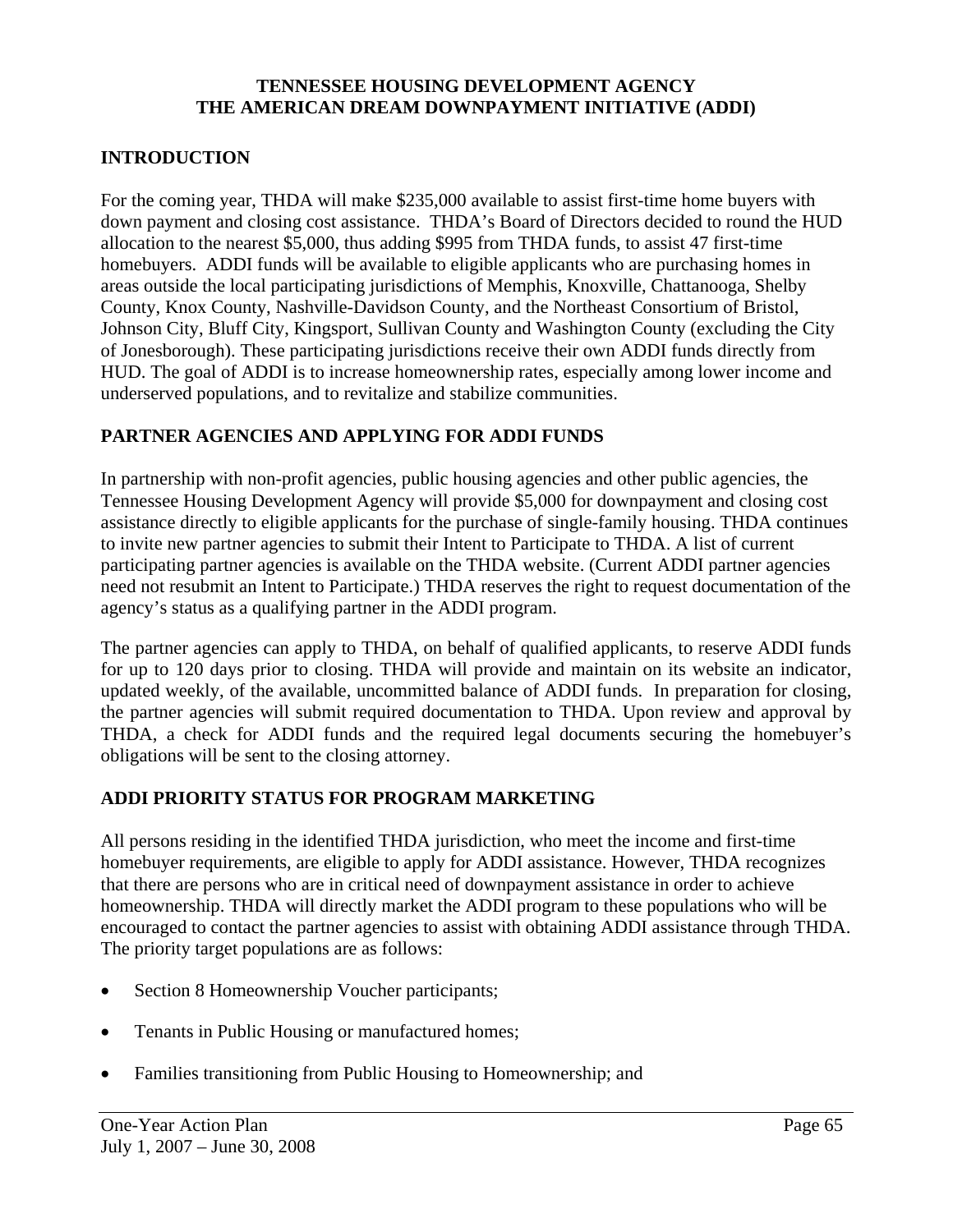• Special Needs populations (the developmentally disabled; the mentally ill; and the physically disabled.)

## **HOMEBUYER ELIGIBILITY**

Applicants must meet all of the following requirements:

- The family income must be at or below 80% of area median income as defined by the Section 8 Rental Assistance Program.
- The family must be a first-time homebuyer (not having owned a home within the past three (3) years).
- The family must occupy the property as his/her principal residence.
- The family must complete a THDA approved homeownership education program prior to closing.
- The family must obtain fee simple title to the property.

# **PROPERTY REQUIREMENTS**

Property to be purchased using ADDI funds must meet all of the following requirements:

- The property must be a single-family (1-4 family residence, condominium unit, or combination manufactured home and lot).
- Homes that are tenant-occupied are not eligible properties (unless the tenant is the buyer).
- The sales price may not exceed the ADDI sales price limits as posted by Community Programs Division on the THDA website.
- The property being purchased must meet local codes, or in the absence of local codes, newly constructed units must meet the 2003 International Residential Code for One- and Two-Family Dwellings, and existing units must meet the 2003 International Property Maintenance Code.
- All homes built before 1978 must pass a visual lead-based paint assessment. Under HUD's lead-based paint regulations (24 CFR Part 35, et seq.), there must be no deteriorated paint in the dwelling at the time of the visual lead-based paint assessment (i.e., chipping, cracking, chalking, damaged, separated from substrate). The property being purchased must receive a passing leadbased visual assessment by a housing professional who has at a minimum completed HUD's Lead Based Paint Visual Assessment Training Course. This one hour course may be completed on HUD's web-site at http://www.hud.gov/offices/lead/training/visualassessment/h00200.htm.
- Should a home fail a visual assessment, it would be the responsibility of a willing seller to bring the home into compliance with all HUD lead based paint regulations using approved methods, workers, and clearance testing as more fully detailed under (24 CFR Part 35, et seq.)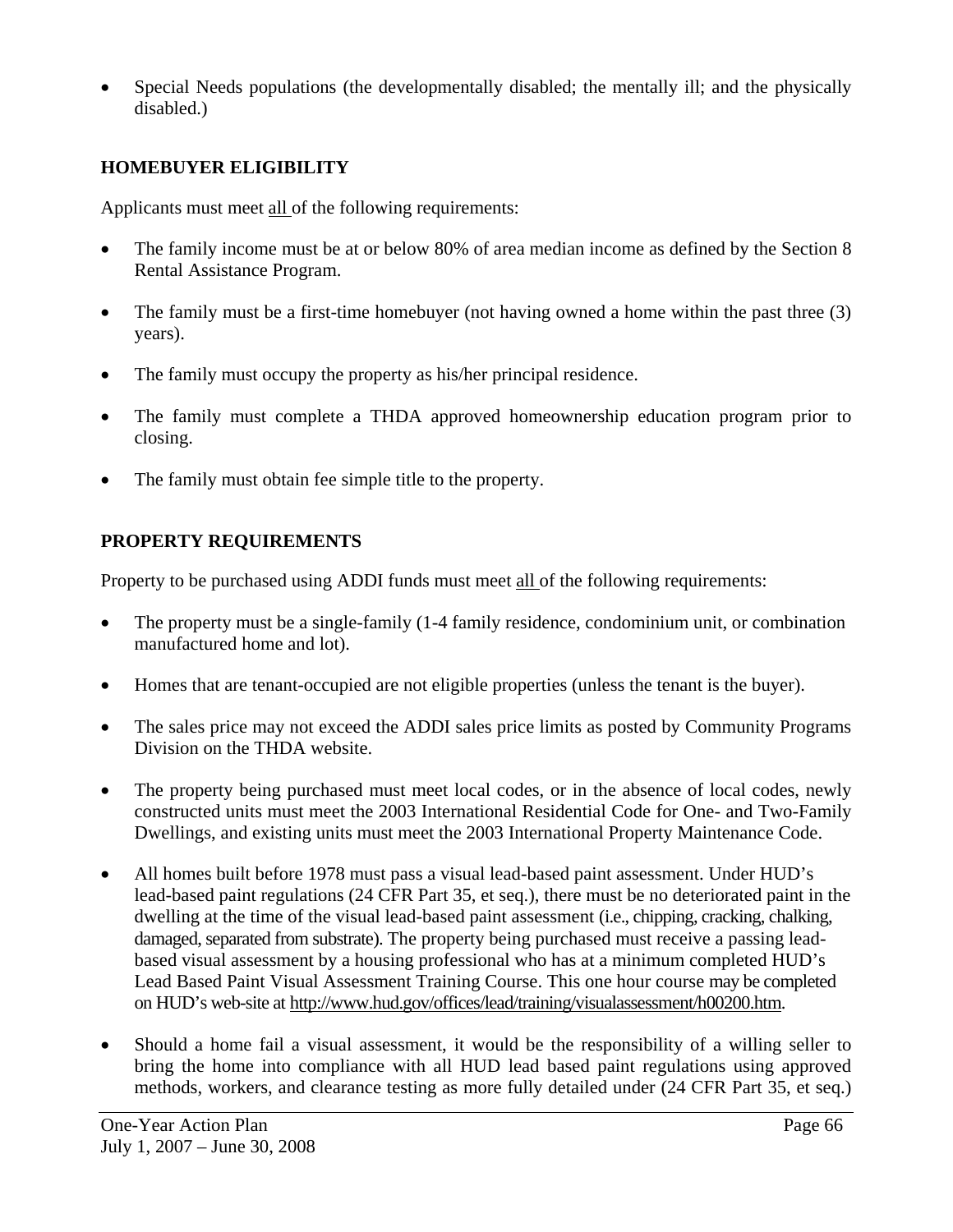if the transaction were to proceed utilizing ADDI funds. ADDI funds cannot be used to pay for any rehabilitation activities.

# **ADDI HOME PROGRAM REQUIREMENTS**

- THDA ADDI funds cannot be combined with other HOME funds.
- UNIFORM RELOCATION AND PROPERTY ACQUISITION. Under the Uniform Act, the seller of the property to be acquired with ADDI funds must be informed of the fair market value of the property. The seller must also be informed that the power of condemnation or eminent domain is not being utilized in the purchase of the property.
- CONFLICT OF INTEREST. The strict conflict of interest provisions of the HOME program apply to employees or other persons related to THDA.
- ENVIRONMENTAL REVIEW. A limited Environmental Review covering flood plains, airport clear zones or runway clear zones of civil or military airports is required.

## **ADDI ASSISTANCE**

- \$5,000 per household which may be applied as follows:
	- ¾ ADDI funds can be applied to the downpayment, closing costs (as specified below) and to reduce the principal balance of the loan.
	- $\triangleright$  The closing costs and prepaids charged to the borrower must not exceed 5% of the purchase price of the property.
	- $\triangleright$  THDA reserves the right to evaluate the appropriateness of any Partner Agency fees charged to the borrower. Complex and time intensive transactions which advance homeownership for priority target populations, i.e. Section 8 homeownership voucher participants, may merit additional closing costs.
	- ¾ Homebuyer Education reimbursement to the partner agency will be limited to \$150 per ADDI household.
	- $\geq$  Closing costs may include a \$100 processing fee for the partner agencies working directly with the applicant who receives the ADDI assistance.
	- $\triangleright$  Closing costs of \$100 per ADDI recipient may be included for lead-based paint visual assessment, if required.
	- $\triangleright$  No funds shall be disbursed to the borrower at closing. If a settlement statement inadvertently shows any amounts to be paid to the borrower, such amounts must, instead, be applied as a prepayment of principal for the permanent loan.
- ADDI funds cannot be used for rehabilitation or repair work.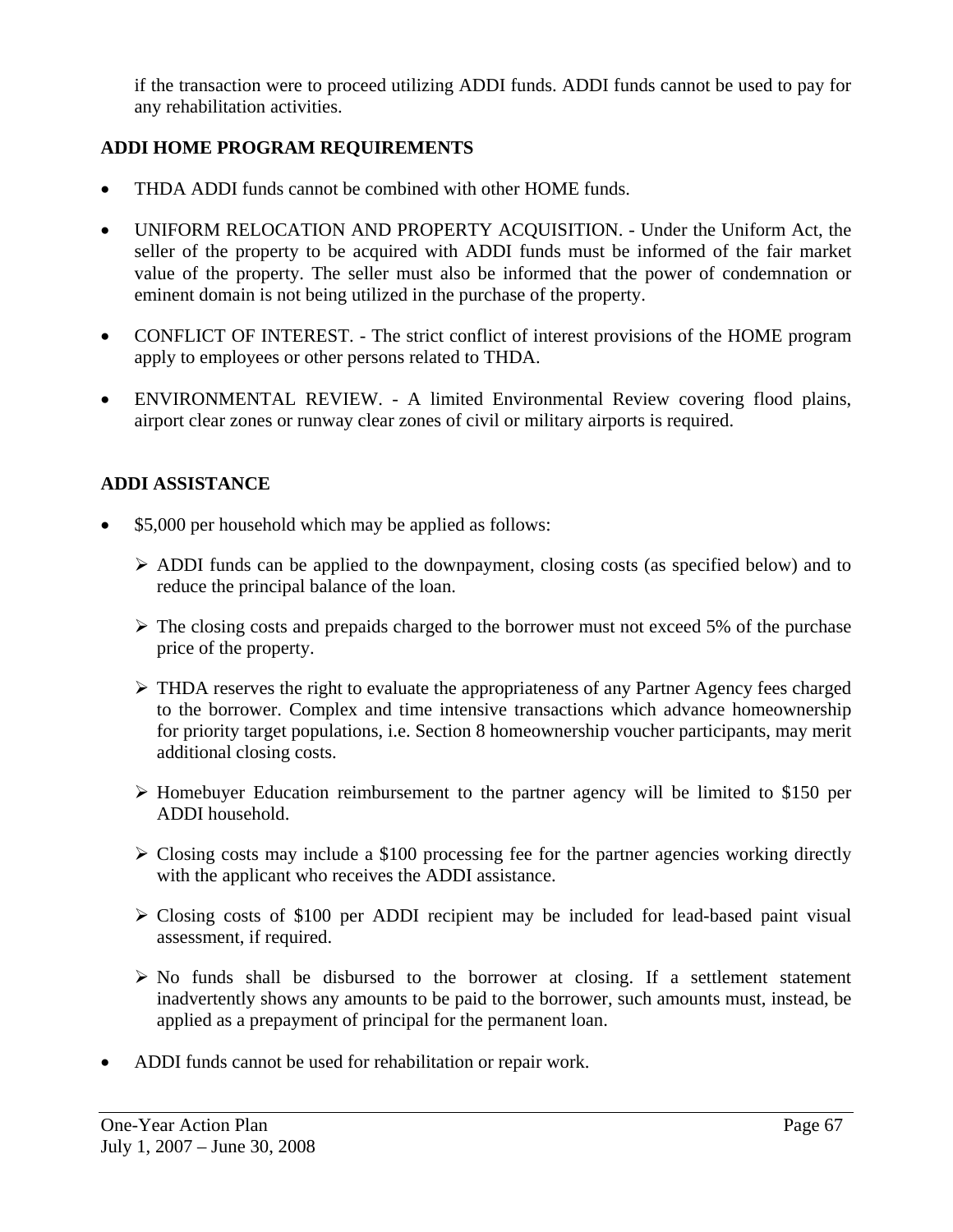- To ensure that mortgage loans used in conjunction with ADDI go through sound underwriting procedures with appropriate predatory lending safeguards and that borrowers obtain lower than market interest rates, all ADDI mortgage loans must be either THDA Great Rate loans, or direct USDA Rural Development loans.
- The HOME recapture regulations apply to downpayment assistance provided under ADDI.
	- $\triangleright$  If the property stays in compliance with the HOME regulations, i.e. it remains the principal residence of the purchasing household for five years, the amount of the ADDI grant is forgiven at the end of the five year period. If the property is rented or otherwise does not remain the principal residence of the purchasing household during the five year period, the full amount of the ADDI grant must be repaid. If the property is sold within the five-year term, the amount of the ADDI grant is reduced by 20% per year and net proceeds are shared.
	- $\triangleright$  Net proceeds of the sale are the sales price minus closing costs and any non-HOME/ADDI loan repayments.
	- $\triangleright$  All recaptured funds are returned to THDA.
- Refinancing the first mortgage at any time during the ADDI five year compliance period will require repayment of the full \$5,000 of ADDI funds to THDA.

# **DOCUMENTATION REQUIRED TO RESERVE ADDI FUNDS**

- THDA Application for ADDI funds from prospective homebuyer.
- ADDI Partner Agency Certification of the following:
	- $\triangleright$  The purchase of the property is a voluntary transaction between the buyer and seller, and the seller is the owner-occupant of the property; and
	- $\triangleright$  The unit was not occupied by a tenant at the time the offer to purchase the property was made (unless the tenant is the buyer); and
	- $\triangleright$  The prospective homebuyer is a first-time homebuyer and is income eligible; and
	- $\triangleright$  The Good Faith Estimate does not include closing costs and prepaids charged to the borrower in excess of 5% of the purchase price of the property; and
	- $\triangleright$  The permanent financing is a THDA Great Rate loan or a direct Rural Development loan; and Certification that home buyer has made a 1% out of pocket contribution toward the purchase price of the property. (This amount may include earnest money, credit report, and appraisal fee.)
- Copy of the signed contract for Sale of Real Estate.
- Copy of the signed Eminent Domain Disclosure to the Seller.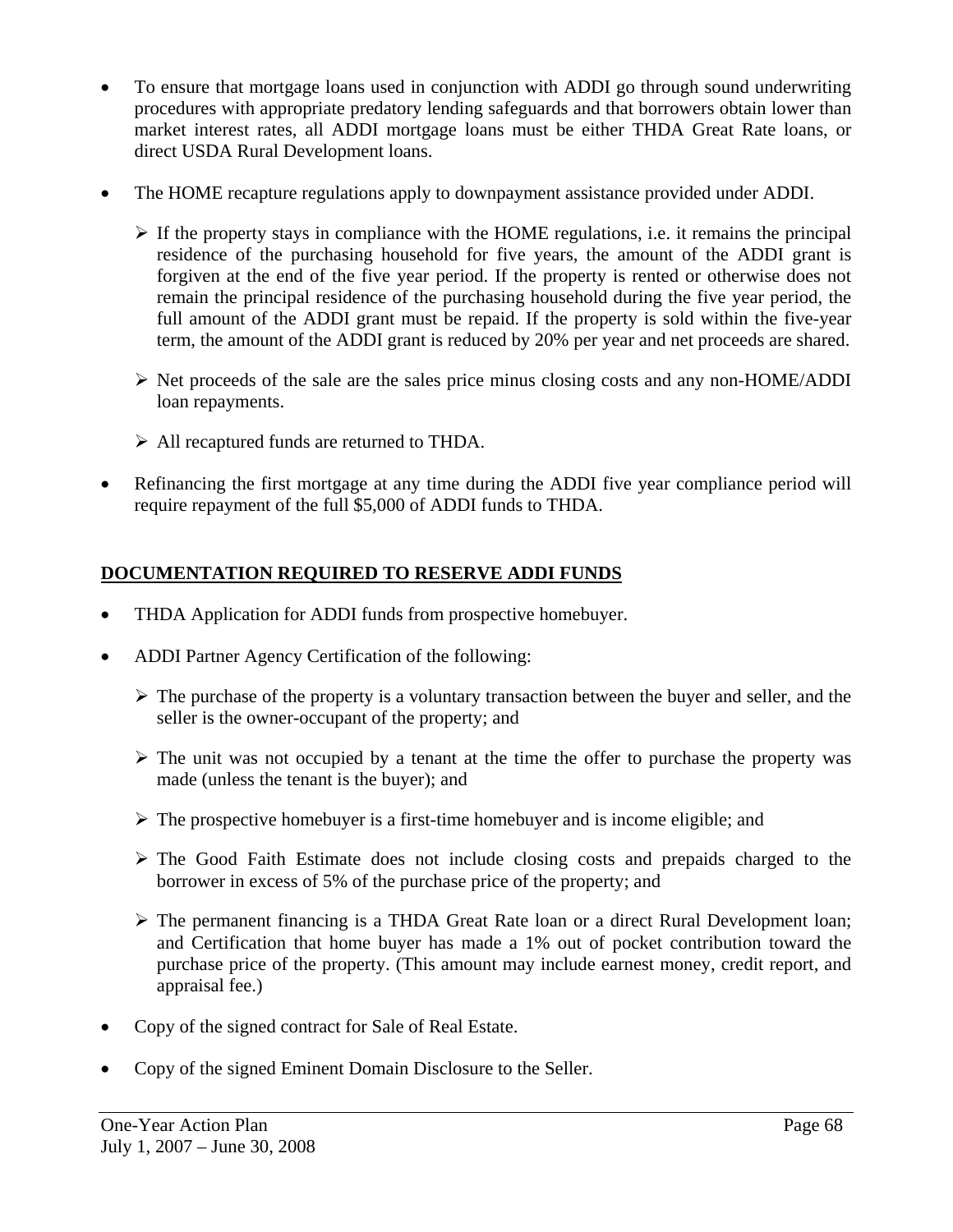- Copy of Commitment Letter from lender for permanent financing.
- Copy of Environmental Review.

### **DOCUMENTATION REQUIRED TO DRAW DOWN ADDI FUNDS**

- The ADDI Invoice for Payment with the following required supporting documentation shall be received by THDA no later than five (5) working days prior to the desired closing date:
	- $\triangleright$  Name, address and telephone number of the closing agent;
	- $\triangleright$  A copy of the property appraisal;
	- $\triangleright$  Date of the scheduled closing;
	- $\triangleright$  Certification of visual lead-based paint assessment and supporting invoice for \$100, if required;
	- $\triangleright$  Certification of codes compliance;
	- $\geq$  Copy of the Homebuyer Education Certificate and supporting invoice for \$150 for homebuyers education counseling; and
	- $\triangleright$  Invoice for Partner Agency processing fee of \$100.
- Upon approval by THDA, a copy of the ADDI Invoice, the check for the ADDI funds, and the Note and Deed of Trust will be sent to the closing agent.

## **DOCUMENTATION REQUIRED POST CLOSING**

- The Partner Agency will ensure that the closing agent forwards the following documents to THDA following the closing:
	- ¾ Fully executed Note and Settlement Statement, and
	- ¾ Fully executed and recorded Deed of Trust to THDA.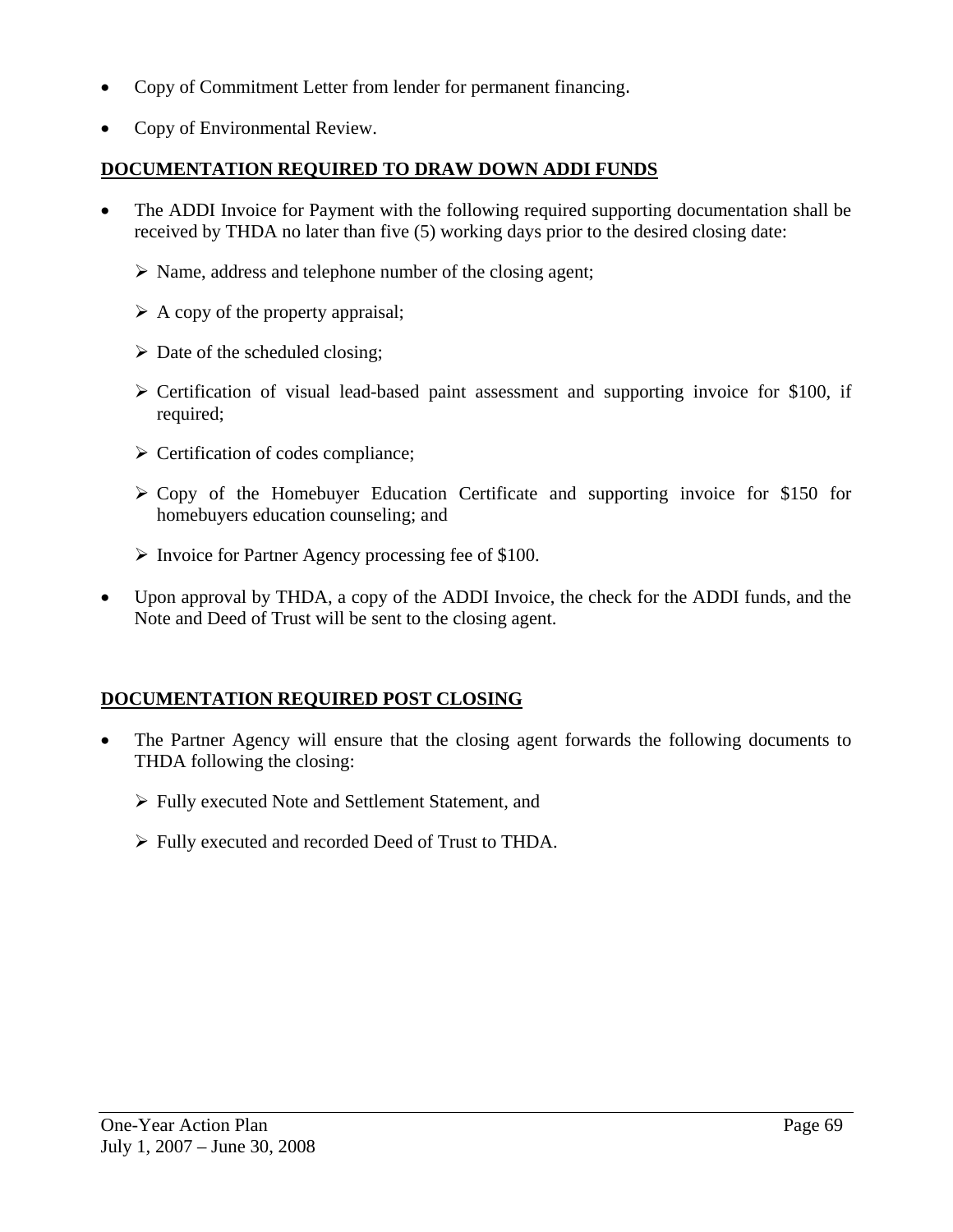#### **Method of Distribution of Funds and Program Description Emergency Shelter Grant (ESG) Program 2007-2008**

The State of Tennessee anticipated an allocation of \$1,428,306 from HUD for the State Fiscal Year 2007-2008 ESG program. Funds will be allocated through small cities set-aside, statewide prevention project, and statewide competition mechanisms.

Core activities for the year are focused on helping meet the operational expenses of emergency homeless shelters and programs in under-served areas of the State outside of Entitlement Cities. The State is particularly interested in developing and expanding shelter programs in rural areas that lack ready access to other homeless funds. The State is also placing a priority on shelter programs serving families and on transitional living shelters which provide an array of supportive services in addition to living arrangements for a period of at least six months.

The state proposes to review and rank applications, and make final awards, based on:

- 1. The final award to the state;
- 2. The rating instrument contained in the application;
- 3. Development of new homeless shelters in un-served areas of the State;
- 4. Provision of services to the most critically homeless populations;
- 5. Provision of services to prevent utility cut-offs and potential eviction resulting in homelessness;
- 6. Provision of supportive services in a transitional housing setting;
- 7. An assessment of options for receipt of other ESG funds from Entitlement Cities in their jurisdiction;
- 8. An assessment of other local resources available to the applicant to support the activities for which ESG funds are requested;
- 9. An assessment of the sources of funds and in-kind support available to meet the required match amount.
- 10. An assessment of the applicant's performance in meeting the requirements of the grant contract during the prior fiscal year (if applicable), especially in the timely submission of reports and expenditure of contract funds.

The State will use the rating instrument contained in the Department of Human Services (DHS) application package to establish threshold criteria for consideration for funding. Final funding decisions will be based on a review of the other areas of consideration noted above.

Those awarded funds must meet the following requirements:

The scope of allowable activities includes the provision of certain prevention activities, certain essential services, certain renovation activities, and the payment of certain costs of operation.

Recipients must maintain assisted shelters for either a three or ten year period (if renovation activities are undertaken) while providing on-going assistance to homeless clients.

Recipients must provide an amount of local funds or allowable in-kind contributions equal to the ESGP funds requested, to meet the match requirement for the program.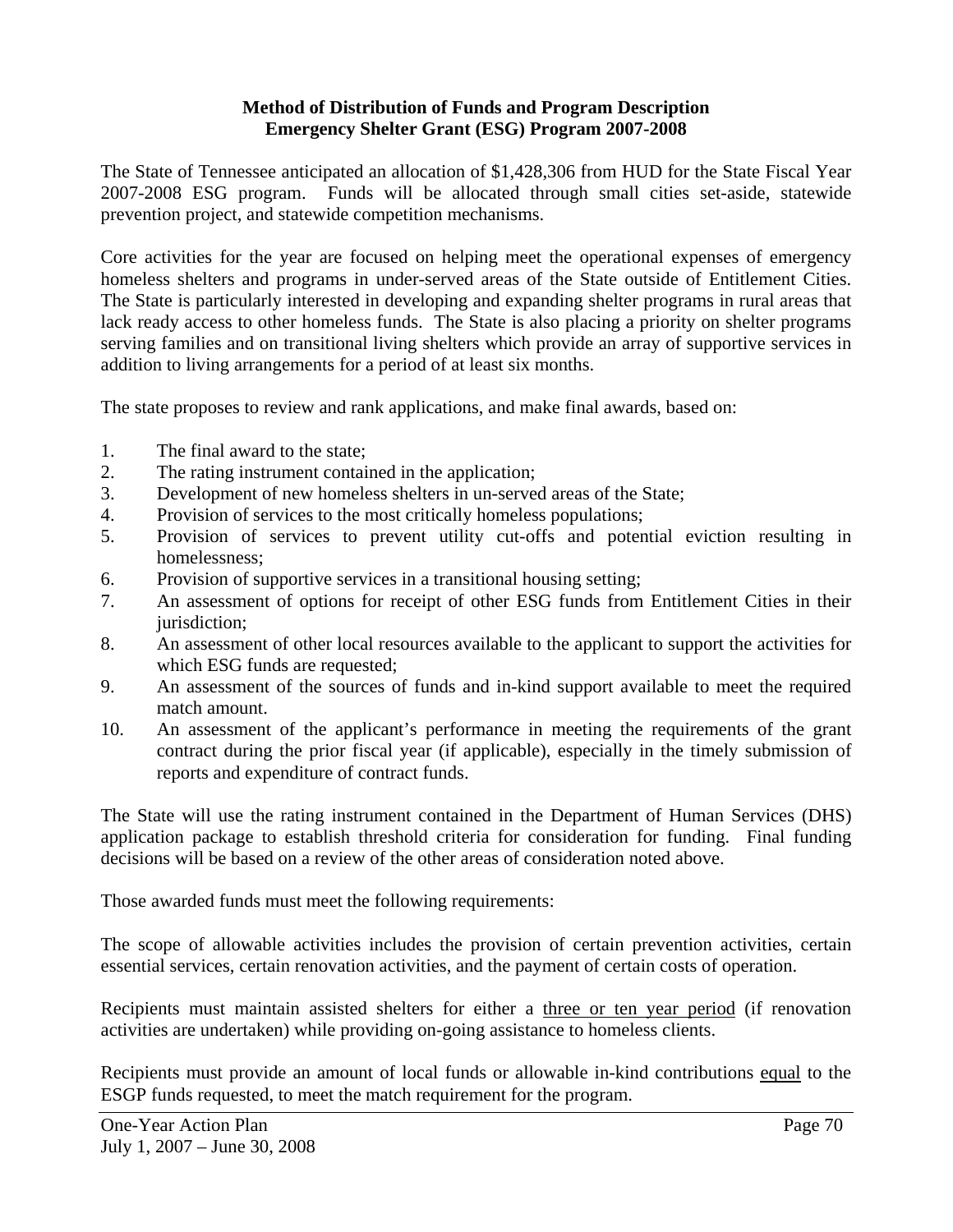Local government recipients may distribute all or parts of their grant amounts to eligible private, nonprofit organizations for allowable ESGP activities within 180 days; and

Recipients must execute an ESGP agreement with the State for the period of July 1, 2007 through June 30, 2008; and, recipients will be reimbursed for eligible activities conducted during this period.

Other allocation considerations include:

- 1. The State will allocate \$343,000 on a formula basis to the seven CDBG entitlement cities that do not receive ESG formula funds, but are expected to address homelessness through the "Continuum of Care" described in their Consolidated Plans.
- 2. The State of Tennessee Department of Human Services is committed to ensuring that State funded shelters offer guests a safe, clean environment, with committed staff, sensitive to the special needs of homeless persons. DHS will make every effort to fund activities that support voluntary compliance with the Emergency Shelter Standards included in the ESG State Plan.
- 3. To meet the discharge planning guidelines, the state will use the \$100,000 unmatched portion of ESG funds for Prevention activities through an established network of Housing agencies providing services to clients being discharged from medical and mental health facilities in require assistance in housing options and other supportive services.

#### **Emergency Shelter Grants Program 2007-2008**

| <b>Available for Competitive Applications</b> |          | \$913,891   |
|-----------------------------------------------|----------|-------------|
| Small Cities Set-aside <sup>1</sup>           |          |             |
| <b>Bristol</b>                                | \$37,000 |             |
| Clarksville                                   | \$78,000 |             |
| Jackson                                       | \$67,000 |             |
| <b>Johnson City</b>                           | \$48,000 |             |
| Kingsport                                     | \$43,000 |             |
| Murfreesboro                                  | \$46,000 |             |
| Oak Ridge                                     | \$24,000 |             |
| <b>Total Small City Set-aside</b>             |          | \$343,000   |
| <b>Prevention Discretionary Project</b>       |          | \$100,000   |
| State Administration (5%)                     |          | \$71,415    |
| TOTAL                                         |          | \$1,428,306 |

l

<sup>&</sup>lt;sup>1</sup> No set aside is available for Memphis, Chattanooga, Knoxville, or Nashville as they receive direct ESG formula funds. Set aside formula is based on population, poverty rate, unemployment, and number of homeless described in most recent Consolidated Plan.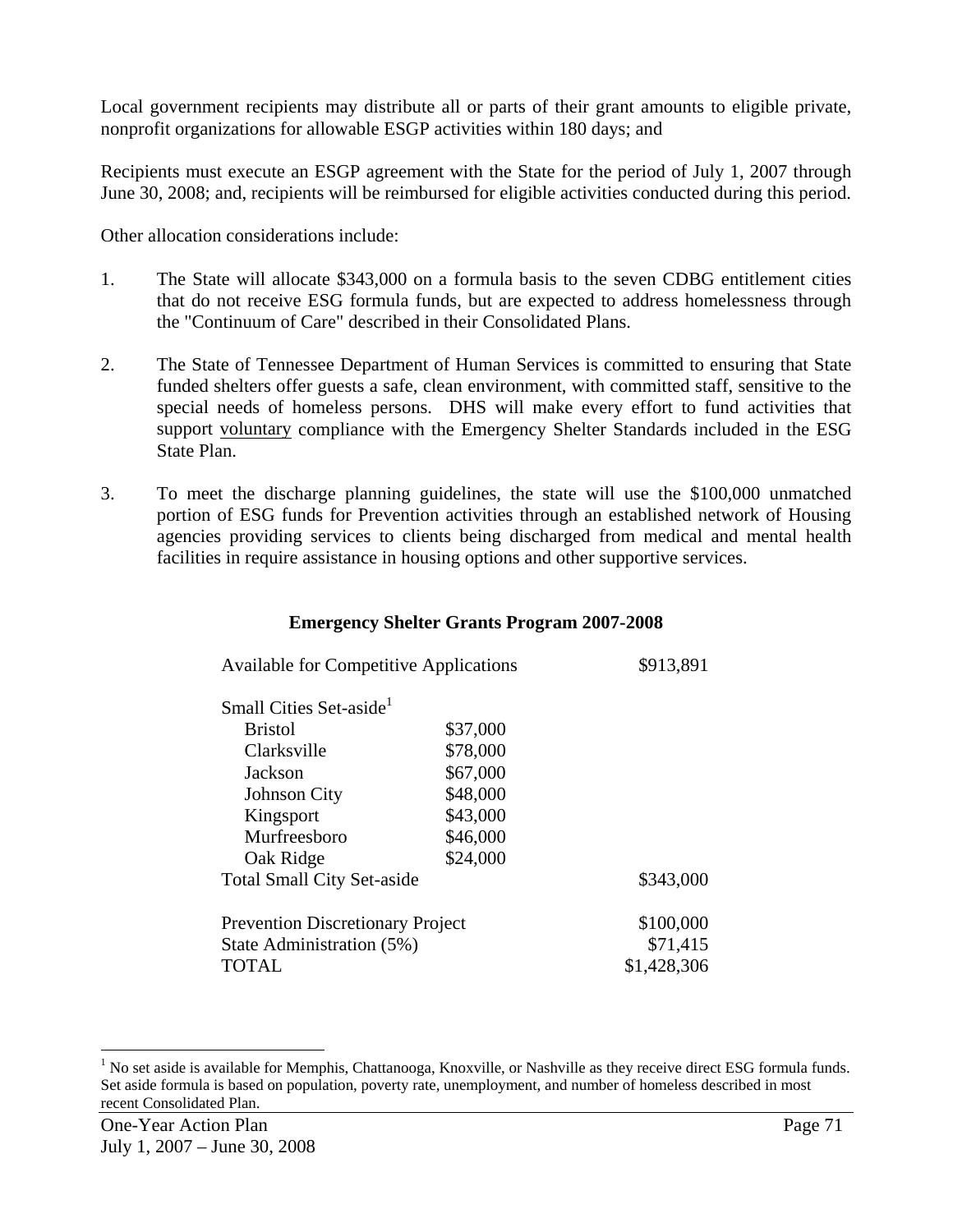## **Method of Distribution of Funds and Program Description Housing Opportunities for Persons with Aids Program (HOPWA) Fiscal Year 2007-2008**

#### **I. Introduction**

The State of Tennessee has been allocated \$756,000 in federal funds for the Housing Opportunities for Persons with AIDS (HOPWA) program in State of Tennessee 2007-2008 fiscal year. Two metropolitan areas of the state receive direct HOPWA funds from HUD. The state will administer funds to the remainder of Tennessee. No more than 3% of the State's award will be retained by the Department of Health, HIV/AIDS/STD Section for administrative costs. The remaining 97% will be contracted to the seven project sponsors across the state who were originally selected using a request for grant proposal (RFGP) process for not-for-profit, AIDS Community-Based Organizations (CBOs).

During the 1996 grant year, the State was notified that two of its metropolitan regions (Memphis and Nashville) qualified as eligible metropolitan statistical areas (EMSAs) for HOPWA formula allocations beginning in FY1997. At that time, the State revised the geographic breakdown for HOPWA into seven regions, which include every county in the state not included in the two EMSAs. Each of the seven (7) regions has one CBO that is the project sponsor for HOPWA for that region. The CBOs were selected using the RFGP process.

In the winter of 2003 OMB released an update to service areas and HOPWA formula jurisdictions based on the 2000 Census. Counties cut from the State's service area include Cannon, Hickman, Macon, Smith and Trousdale. All of these counties went to the metropolitan statistical area of Nashville, thereby changing the State's responsibility to these counties but having very little impact. Each of these counties has small numbers of AIDS cases reported therefore this change does not impact the percentage formula in the State award process.

The RFGP process for HOPWA is based on a five-year cycle, which was last issued in 2005. We are now approaching the third year of that RFGP and retain the project sponsors originally selected. As usual, the contracts for these agencies are renewed annually for five years. The State reserves the right to cancel contracts based on the performance of the project sponsors and solicit new agency proposals.

The Department of Health is contracting with established not-for-profit agencies who continually show both the plan and the ability to provide direct intervention and housing assistance to eligible individuals and their families. Recommended minimum or maximum requests will not be given. Each proposal was evaluated on the scope of the proposed activities and the amount of funding required. Funding of the initial RFGP was awarded as available to agencies that submitted proposals that best met the required criteria and provided a detailed budget. Renewal is based on acceptable meeting of expectations.

In preparation for the development of the 2005 RFGP, the HIV/AIDS/STD Section staff reviewed the previous RFGP and incorporated revisions and changes that have occurred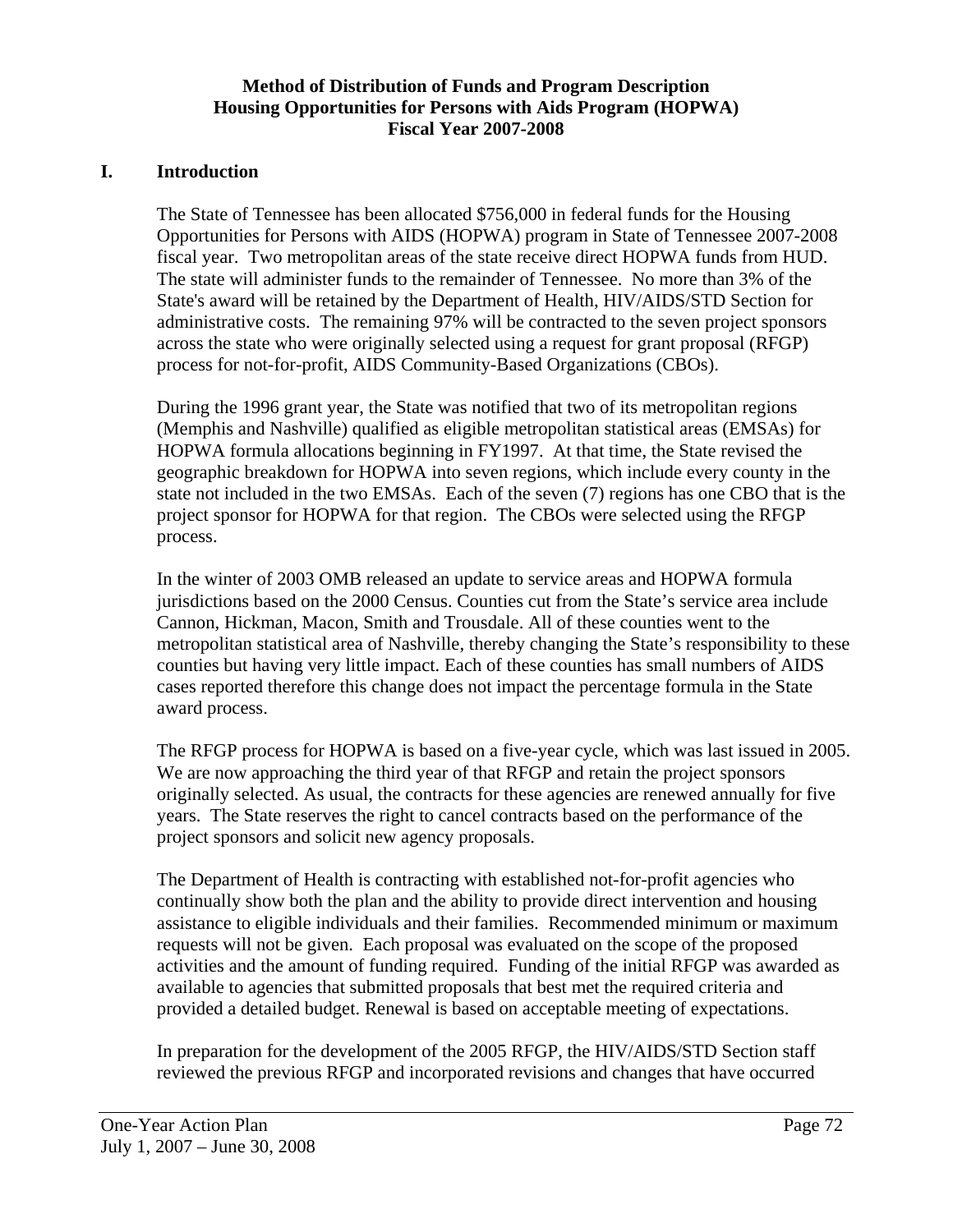since the original submission. The RFGP proposes to use the HOPWA funds for projects that address needs in these areas:

A. Housing information services including, but not limited to, counseling, information, and referral services to help eligible individuals to locate, acquire, finance, and maintain housing. This may also include fair housing counseling for eligible beneficiaries who may encounter discrimination based on race, color, religion, sex, age, national origin, familial status, or disability.

B. Short-term rent, mortgage, and utility payments to prevent homelessness of the tenant or mortgagor of a dwelling.

C. Supportive services including, but not limited to, health, mental health, assessment, drug and alcohol abuse treatment and counseling, day care, nutritional services, intensive care when required, and assistance in gaining access in local, state, and federal government benefits and services, except that health services may only be provided to individuals with AIDS or related diseases and not to family members of these individuals.

D. Permanent Housing Placement During the current fiscal year HUD separated out Permanent housing placement from Supportive Services. Permanent housing placement services may be used to help eligible persons establish a new residence where on-going occupancy is expected to continue.

The AIDS Program issued an RFGP in 2005 for the three named activities which HUD has now separated into four activities; encouraging the maximum use of HOPWA funds for HIV infected individuals and their family members threatened with homelessness. Proposals were reviewed by a panel of persons with expertise in AIDS health care, housing, and homelessness issues. Evaluators adhered to all aspects of the federal regulations governing HOPWA. Additional evidence considered includes the level of local or regional networking among area HIV service organizations; plans to identify HIV positive persons who are homeless but not part of any HIV support system; plans to serve both rural and urban residents; and the development of emergency housing plans for HIV positive persons.

## **II. Program Plan**

## A. Background and Need

Each plan includes a "background and need" section that: (a) identifies the applicant's HIV-specific program to date, concentrating heavily on specific clientrelated service, (b) analyzes the applicant's client caseload, concentrating specifically on data to show the need for HIV housing related services and activities, (c) documents how other HIV specific agencies have been consulted to decide local needs for housing related services, (d) for previous HOPWA grant recipients, a demographic breakdown of HOPWA clients, including the three low income categories, will be detailed.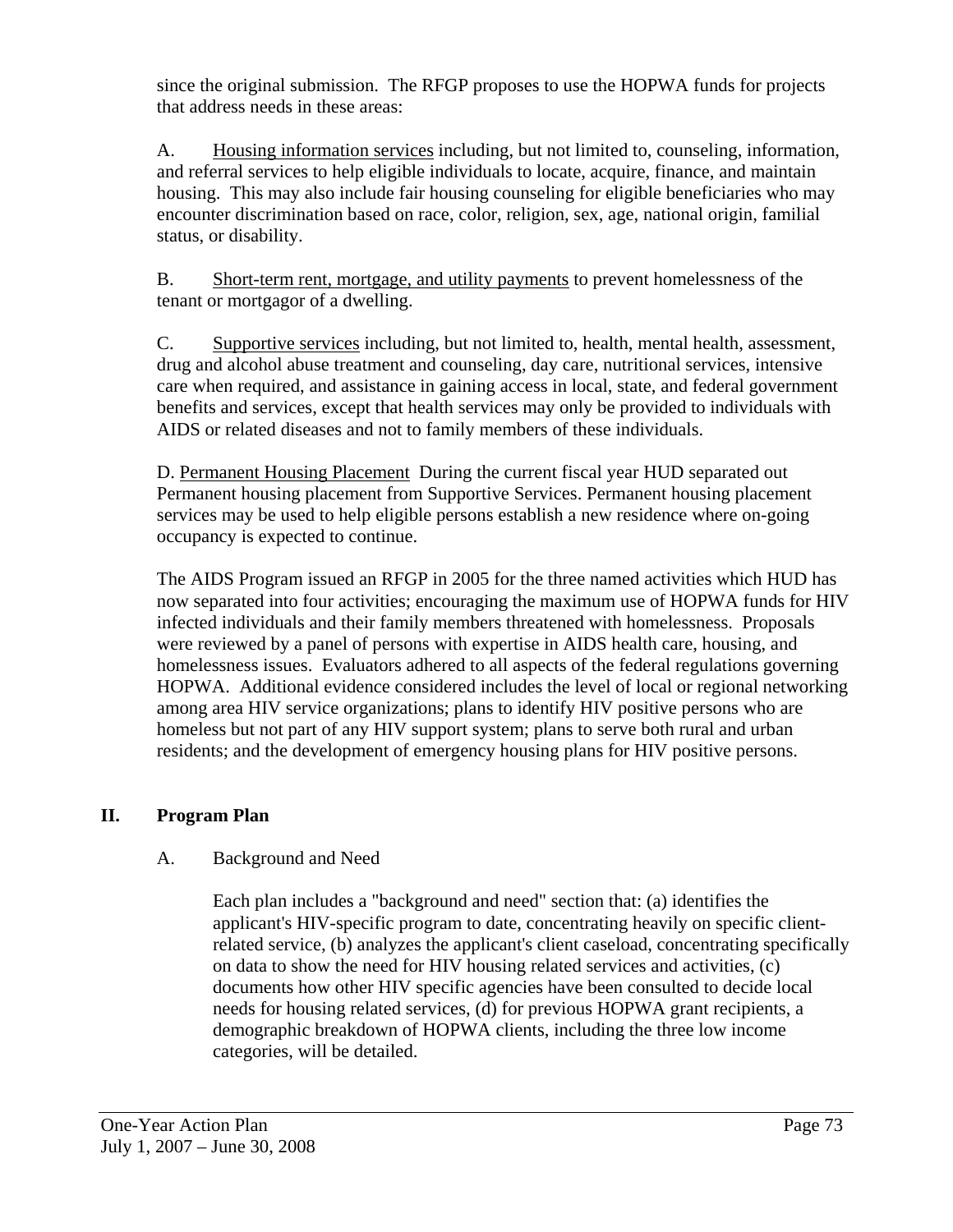#### B. Program Plan

Based upon the information identified in the "Background and Need" section, each proposal provides a "program plan" that identifies each activity selected for inclusion in the proposal and an estimate of the number of individuals expected to be served. The program plan outlines procedures expected to be initiated within each selected activity: (a) initial client referral; (b) intake and determination of eligibility; (c) provision of services; (d) reviews of client situation for additional needs and/or continuation of assistance and; (e) discharge from the program.

In the 2005-2006 program year, the project sponsors received additional funds based on roll-over funds within the State HOPWA budget. The amendments were drawn up and submitted for approval but were not allocated with sufficient time to spend it down in the 2005-2006 program year. The funds that were not used from these amendments were amended to the 2006-2007 contract budgets after the base contracts were approved. These additional funds were used to assist clients with Supportive Services such as job counseling, household budget management, etc.

#### C. Outreach and Networking

Each plan includes a means through which potentially eligible applicants and recipients are notified of the availability of housing assistance. The plan also addresses individuals in need in the surrounding rural areas, as appropriate, as well as individuals who may be HIV infected and homeless, but not part of any existing HIV support system.

Each applicant includes a local and/or regional networking plan involving agencies that provide HIV related services that will be used for service referrals. Organizations participating in this network included local and regional health department AIDS programs, other HIV-related community-based organizations, alcohol and drug abuse HIV outreach agencies, HIV specific clinics, counseling and testing sites, homeless shelters and soup kitchens, local social service agencies, local Red Cross and Planned Parenthood organizations, and other agencies involved in a specific area.

All plans develop and describe procedures for interagency referral and follow-up documentation to ensure other needed services are discussed and information on application for such services is made available to clients in need.

#### D. Definition of "Family Member"

HUD defines "family" as a household composed of two or more related persons. The term "family" also includes one or more eligible persons living with another person or persons who are determined to be important to their care or well being, and the surviving member or members of any family described in this definition who are living in a unit, helped under the HOPWA program, with the person with AIDS at the time of his or her death. This definition gives consideration to relationships outside traditional marriage between opposite sexes, but is specific enough to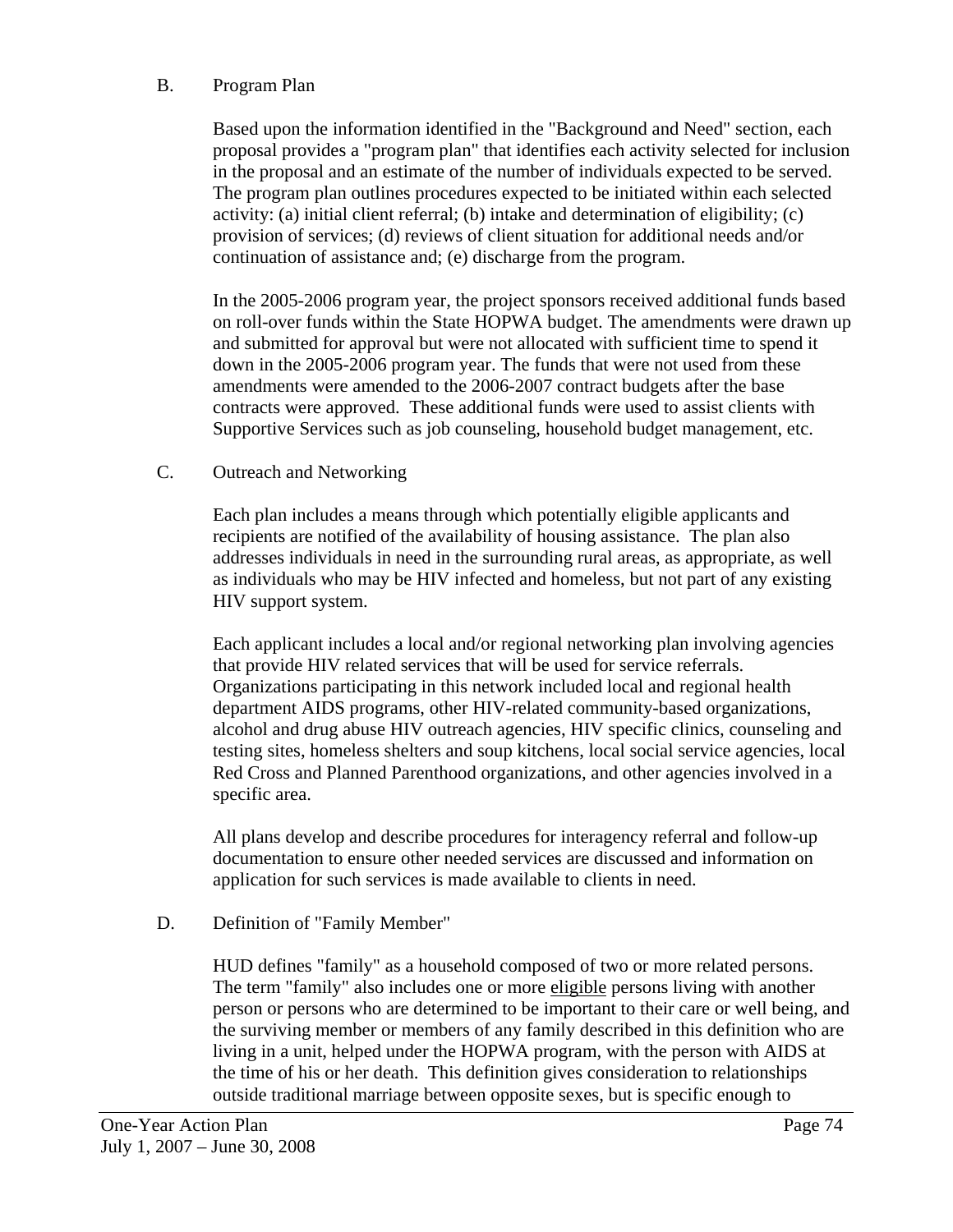prevent situations where an individual receives housing assistance and subsequently provides a place to live for one or more friends or acquaintances.

E. Geographic Target Area

The geographic target area to be covered under funds awarded is detailed by each applicant. In the event the target area was limited to a metropolitan city, the plan addresses how needs/inquiries from individuals in surrounding rural areas would be handled. All Tennessee counties not served by HOPWA EMSAs will be served by the State HOPWA program in FY 2007-2008.

F. Plan to Address the CPD Outcome System

The State envisions the use of STRMU services to enhance the Availability and Sustainability through Enhance Suitable Living Environment through the prevention of homelessness in our client population. The seven project sponsors across the State will implement supportive services of various types depending on the availability of funds, but at present we are primarily capable of only addressing the prevention of homelessness.

## **HOPWA Methodology for Formula Distribution**

For the HOPWA program, the State is divided into seven regions. Sponsors wishing to receive HOPWA funds may submit applications to the HOPWA program when an RFGP is released. Total funding awards will not exceed the amount available for distribution within the region.

The formula for regional distribution of funds was determined by the ratio of HIV/AIDS cases reported in each region to the total cases reported statewide. Prior to regional distribution, \$25,000 is set aside to assist sponsors in the Upper Cumberland and South Central regions in the provision of a full time case manager in each of these two extreme rural regions, previously without case management. Although each of these two regions contains less than 10% of Tennessee's HIV/AIDS population, access to benefits must be available in over 10 extremely rural counties in each region. The remaining funds were then distributed for housing and support services in accordance with the funding formula. Total funding awards will not exceed the amount available for distribution within the region. Funding is rounded up to the nearest or next hundred for accounting facility, and distributed as follows: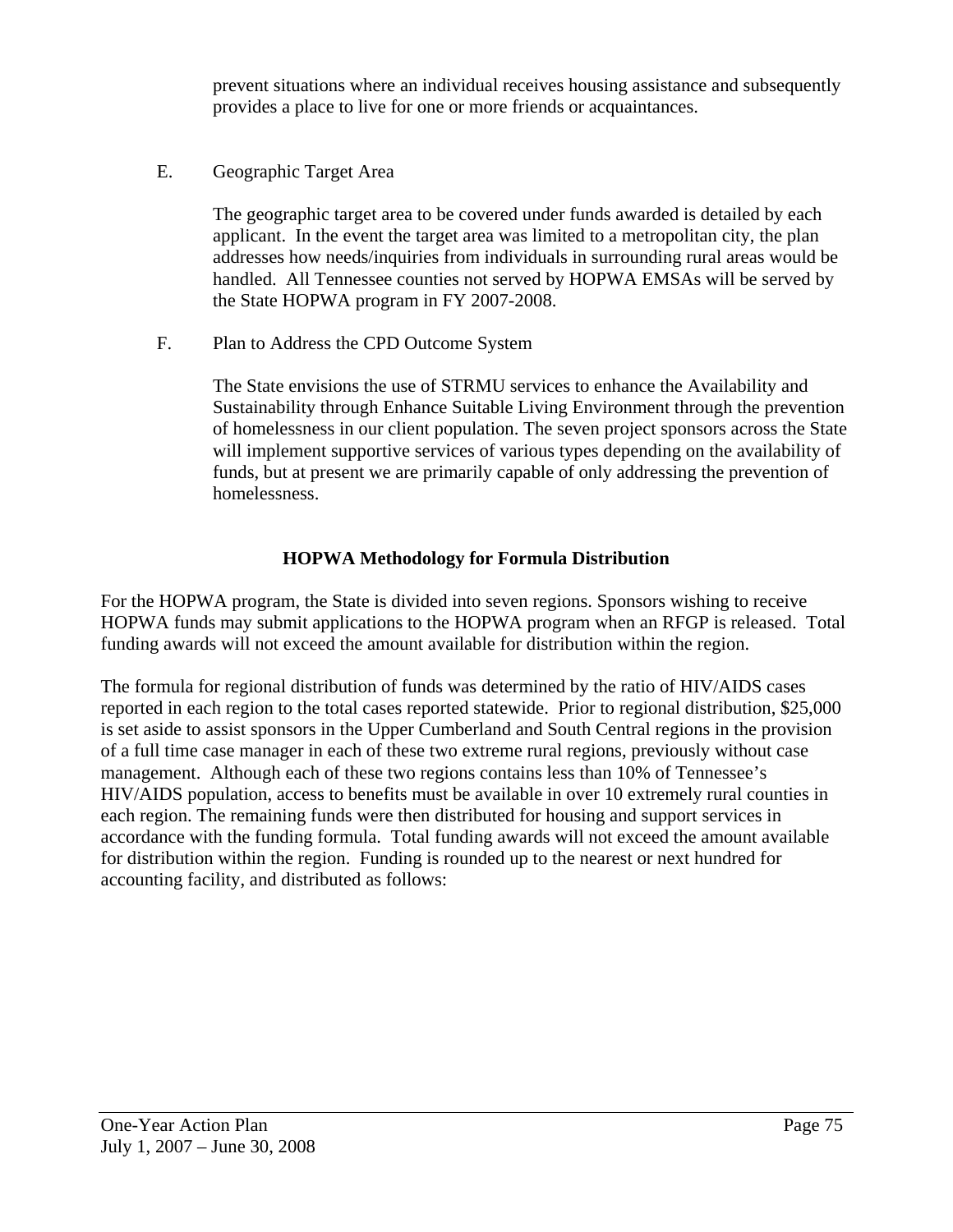| <b>Access to Benefits Extreme Rural</b> |      | \$25,000  |
|-----------------------------------------|------|-----------|
| <b>Upper Cumberland/South Central</b>   |      |           |
| <b>Regional Distribution:</b>           |      |           |
| <b>East Tennessee</b>                   | 30%  | \$212,800 |
| Northeast Tennessee                     | 11%  | \$78,000  |
| <b>Upper Cumberland</b>                 | 6%   | \$42,600  |
| Mid Cumberland                          | 4%   | \$28,400  |
| (Houston, Humphreys,                    |      |           |
| Montgomery, Stewart Counties)           |      |           |
| South Central Tennessee                 | 7%   | \$49,700  |
| Southeast Tennessee                     | 26%  | \$184,400 |
| <b>West Tennessee</b>                   | 16%  | \$113,500 |
| <b>Total Regional Distribution</b>      | 100% | \$709,400 |
|                                         |      |           |
|                                         |      |           |
|                                         |      |           |
|                                         |      |           |

| Grantee Administration( $\langle 3\% \rangle$ ) | \$21,600  |  |
|-------------------------------------------------|-----------|--|
| <b>TOTAL</b>                                    | \$756,000 |  |

Percentages of incidence have changed slightly due to the movement of service areas and jurisdictions based on the OMB designations and changing disease incidence by region. The 2005 RFGP was revised to reflect these changes in percentage. Adjustments in the contract amounts will be made each year to reflect changes in the percentage of AIDS cases in each region.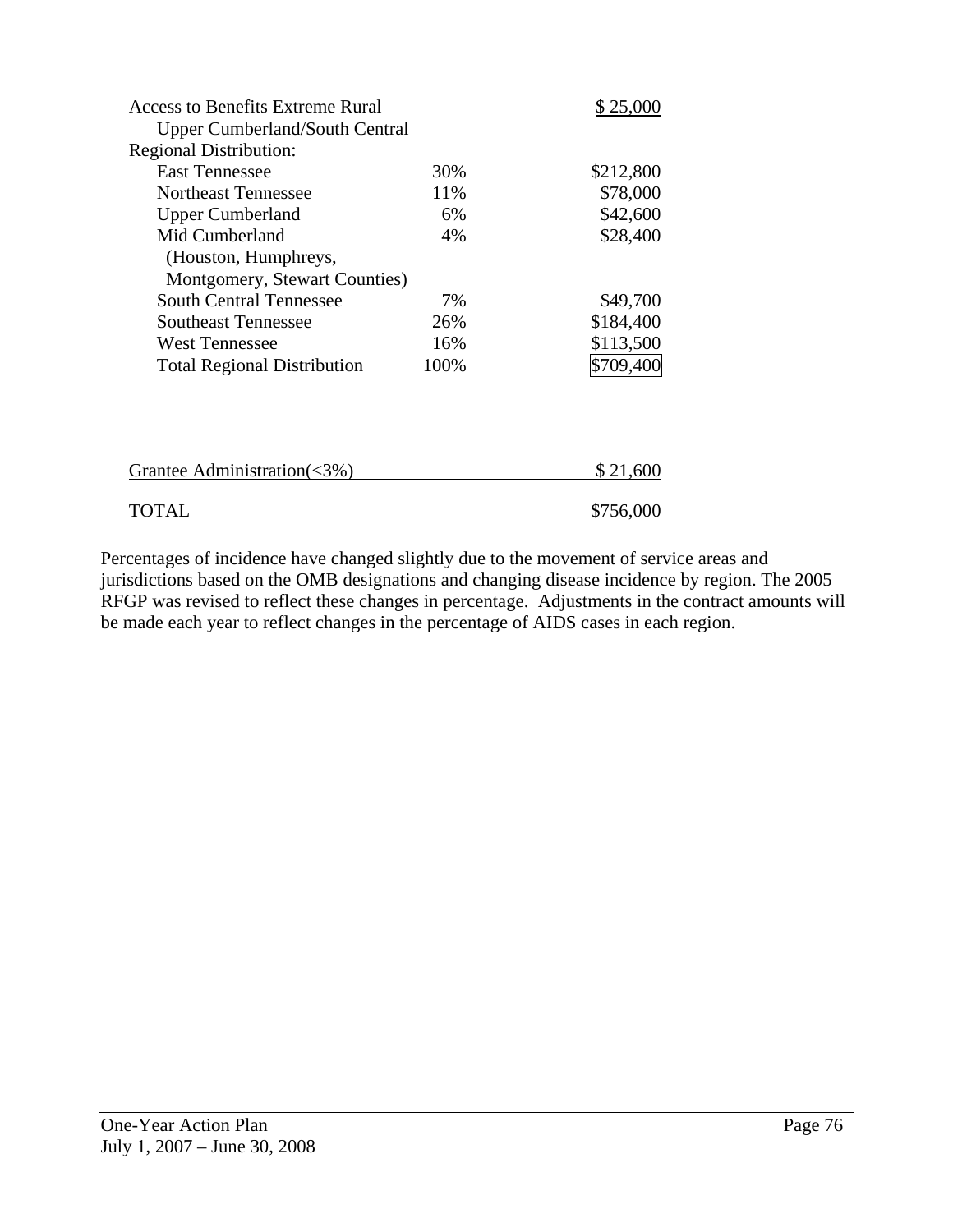#### **Method of Distribution of Funds Other Federal and Non-Federal Resources**

#### **HUD Section 8 Tenant-Based and Project-Based Rental Assistance Program**

While several agencies throughout the State administer the Section 8 Tenant Based program, the THDA program is authorized to operate in all counties, and is administered through nine Field Offices located in Cookeville, Covington, Erin, Knoxville, Lewisburg, Milan, Nashville, Selmer, and Tullahoma. Each Field Office serves area counties, maintains a waiting list of potential recipients, and receives an allocation of vouchers based on the area served. Issuing of Section 8 vouchers is a continual process and occurs throughout the year.

Since 2000, the THDA Contract Administration division has had the responsibility for administration of Section 8 Project Based contracts throughout the state. As of the end of calendar year 2006 the Division has 381 contracts representing 29,511 units, and monthly Housing Assistance Payments (HAP) averaged approximately \$9.8 million per month. The Division expects the number of contracts, number of units, and amount of HAPs per month to be the similar for calendar year 2007.

## **Low Income Housing Tax Credit Program**

As tax credit authority is made available to the State from the Internal Revenue Service, tax credits are offered on a competitive basis to eligible applicants throughout the State. THDA administers this program and offers one or more application cycles based on level of tax credit authority, demand, and quality of applications submitted. A minimum of ten percent of the total state authority is reserved for qualified nonprofit applicants. Scoring criteria for tax credit applications gives preference to developments that:

- ♦ have marketing plans, lease-up plans, or operating policies and procedures which will give a priority to persons on current Public Housing waiting lists or to persons with Section 8 Housing Choice Vouchers in counties with high Section 8 voucher turnover;
- ♦ plan to develop housing designed for large families, elderly, persons with disabilities, or single-room occupancy;
- ♦ include extended use restrictions for low income occupancy beyond 15 years; or
- ♦ elect to set aside a minimum of 20% of the units for households with income no higher than 50% of area median income.

## **THDA Homeownership Program**

Through the issuance of tax exempt mortgage revenue bonds, THDA makes homeownership funds available for first-time, low- and moderate-income homebuyers. THDA does not serve as a direct lender, but works with approximately 95 originating agents (OAs) throughout the state. The originating agents prepare and package the application along with other required documentation. The package is then sent to THDA for underwriting. THDA then issues a commitment of funding, usually within one to two weeks, to the originating agent, and the loan goes to closing. Each time a bond issue occurs, the agency notifies originating agents as well as real estate agents.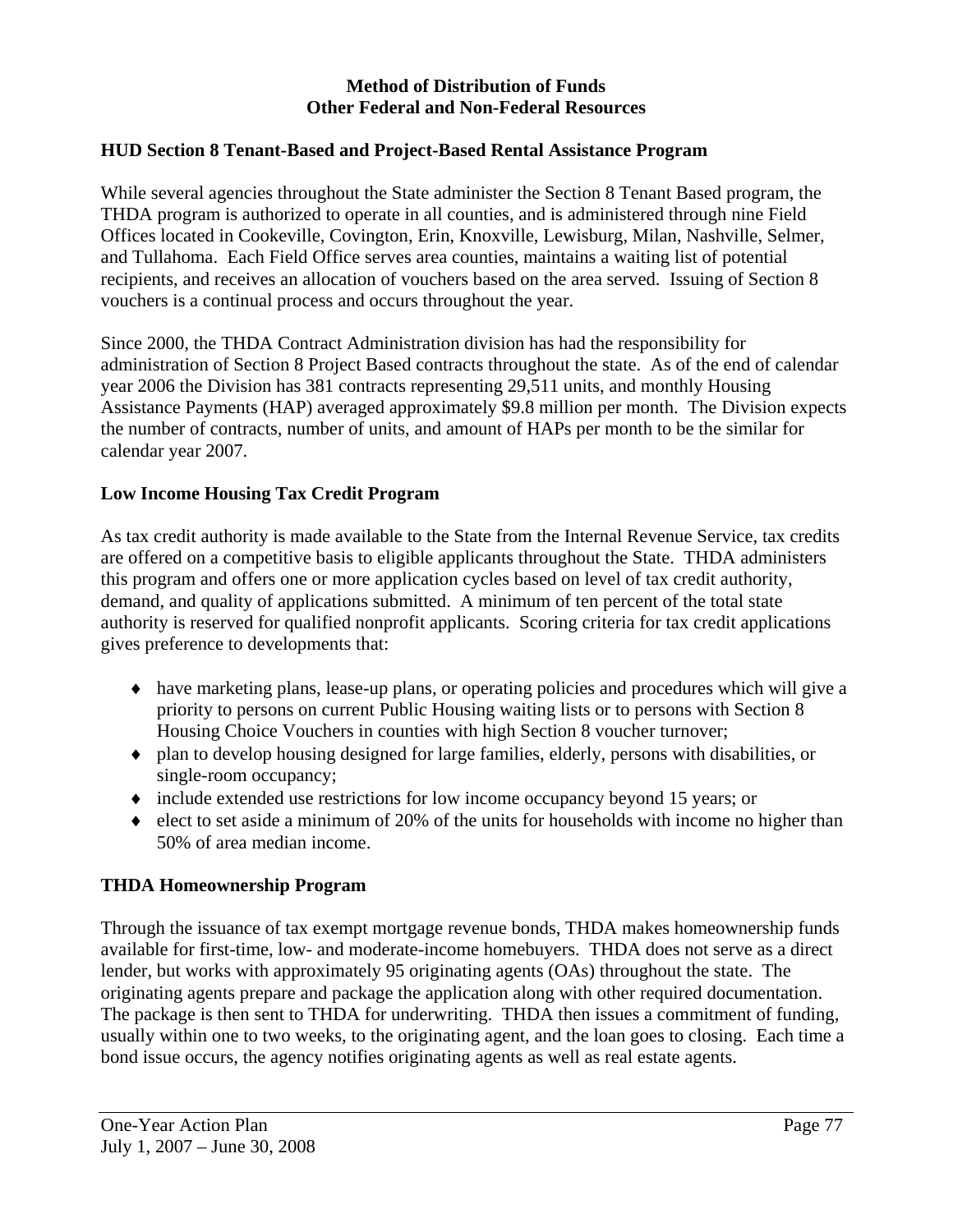At present, the agency has three Homeownership programs. Income limits and acquisition limits apply to each.

In the Great Rate program, the interest rate as of March 30, 2007 is 5.4%. Income limits vary by county and by household size. The lowest household income rates, which occur in the rural nonmetro counties, are \$51,200 for a household of one or two persons and \$58,880 for a household of three or more persons. The highest household income rates occur in Nashville MSA counties and are \$61,600 for households of one or two persons, and \$70,840 for households of three or more persons. Acquisition cost limits are \$200,160 for all counties except those in the Nashville MSA, where the limit is \$226,100. Income and acquisition cost limits are *subject to change*. In addition, homebuyer education is not required for this program.

The newest mortgage program, Great Advantage, offers a 2% down payment and closing cost assistance on FHA and VA loans to qualified buyers. The interest rate for this program, as of March 30, 2007 is 5.9%. To help the new home buyer avoid delinquent payments or foreclosure, homebuyer education or counseling is required. The income and acquisition cost limits of the Great Rate program apply to Great Advantage also.

Great Start offers a 4% down payment and closing cost assistance on FHA and VA loans to qualified buyers. The interest rate for this program, as of March 30, 2007 is 6.4%. To help the new home buyer avoid delinquent payments or foreclosure, homebuyer education or counseling is required. The income and acquisition cost limits of the Great Rate program apply to Great Start program also.

The New Start 0% Mortgage Loan Program, designed to promote the construction of new homes for very low-income Tennesseans, is delivered through non-profit organizations with established programs for the construction of single family housing for low and very low income households. The non-profit is responsible for selecting the homebuyer, determining eligibility, constructing the home, providing homebuyer education, and originating and servicing the New Start Loan. THDA currently works with approximately 36 non-profit partners. Effective in January 2006, the New Start Program is delivered in two tiers:

Tier I- The maximum household income limit is \$30,720 which is 60% of the statewide median income. The interest rate for the Tier 1 Program is 0%. The maximum loan amount cannot exceed 75% of the appraised value.

Tier II – The maximum household income limit for the Tier II program cannot exceed \$35,840 which is 70% of the statewide median income. The interest rate for the Tier II program is one half (1/2) of the current interest rate for the THDA Great Rate Program. Currently the interest rate on our Great Rate Program is 5.4%, therefore, the interest rate on the Tier II program would be 2.7%. The Tier II interest rate will fluctuate with changes in the interest rate for THDA's Great Rate Program. The maximum loan amount cannot exceed 75% of the appraised value.

## **Community Investment Tax Credit**

The Community Investment Tax Credit (CITC) was authorized by a bill signed into law by Governor Phil Bredesen in June 2005. The program is administered by THDA in cooperation with the Tennessee Department of Revenue. The Law allows any financial institution a credit against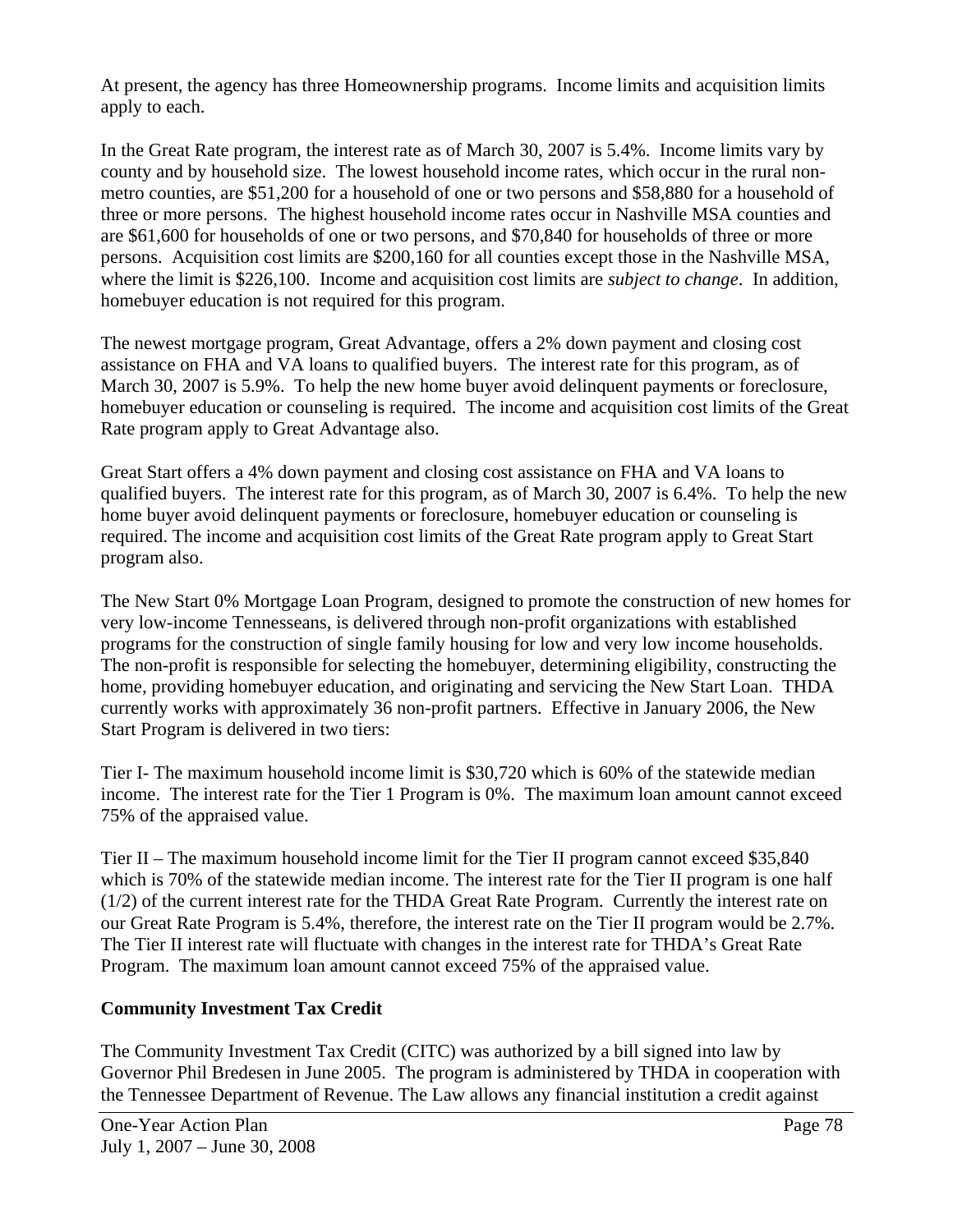franchise and excise tax liability when that institution makes a qualified loan, investment, grant or contribution to an eligible housing entity that engages in activities which are eligible low income housing activities. Qualified housing entities include Tennessee nonprofit organizations, development districts, public housing authorities, and THDA. Qualified activities include those that create or preserve affordable housing, activities that assist in obtaining affordable housing, activities that help build the capacity of a nonprofit to provide affordable housing, and any other activity as approved the THDA Executive Director and the Commissioner of the Department of Revenue.

## **BUILD Loan Program**

In November 2005, THDA initiated the BUILD Loan Program to build the capacity of nonprofit organizations to provide affordable housing to low income Tennesseans. The \$5.0 million loan program supports the production of affordable housing by providing low interest short term loans to eligible nonprofit organizations. BUILD loan funds may be used for new construction or rehabilitation of units for homeownership or rental housing, land acquisition, pre-development activities, site preparation, program or operating expenses.

## **Emergency Repair Program for the Elderly**

In January 2007, THDA combined \$1 million appropriated by the State Legislature with \$1 million in Agency funds to create a \$2 million state-wide Emergency Repair Program for the Elderly. The program will provide grants to low income, elderly homeowners who are 60 years or older to correct, repair, or replace an essential system and/or a critical structural problem. The purpose of the program is to stabilize the elderly homeowner's residence by making rapid, essential repairs to make the home livable. This is not a comprehensive homeowner rehabilitation program.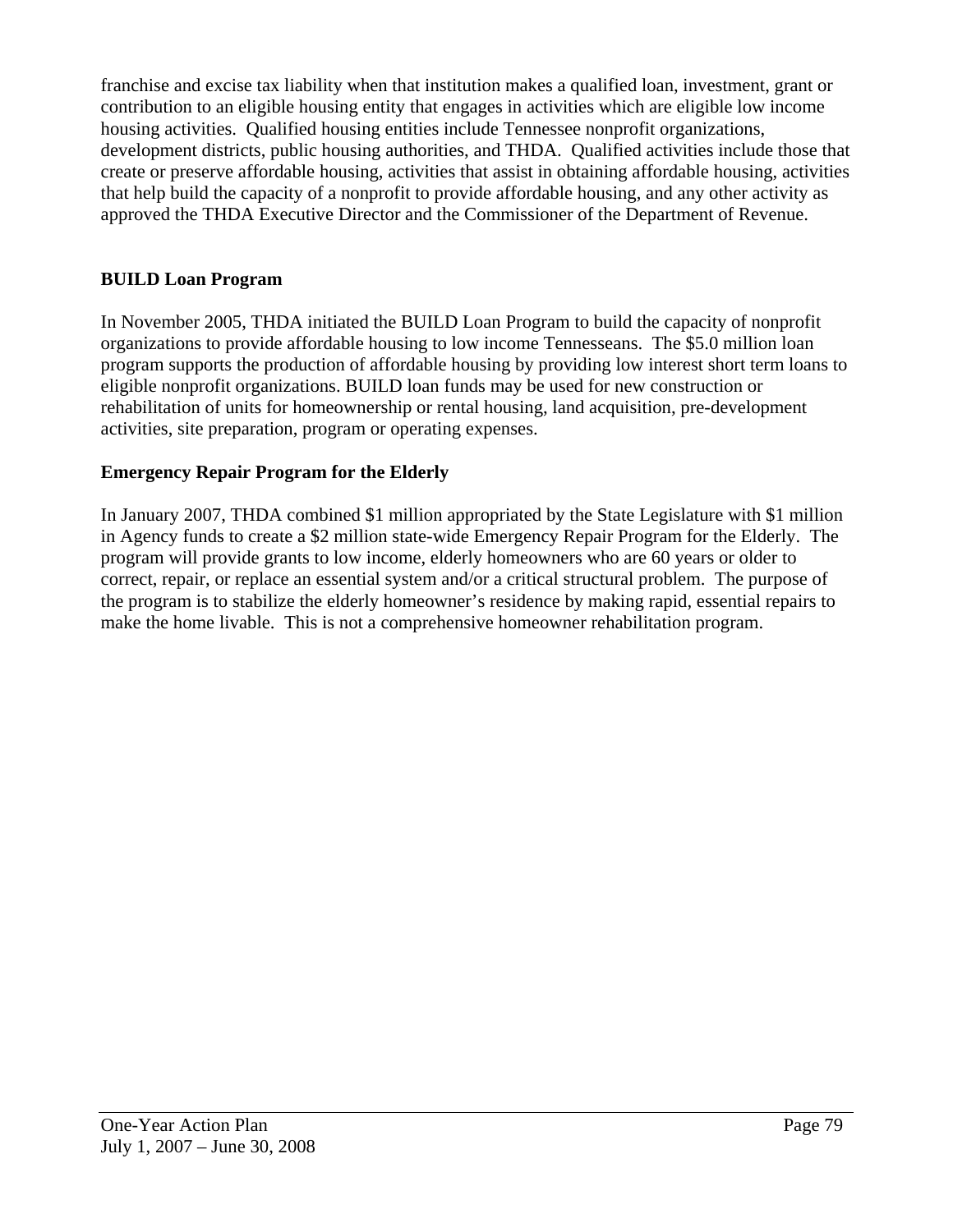# **Method of Distribution**

| <b>CDBG</b>                            |                |                |
|----------------------------------------|----------------|----------------|
|                                        | Min Amt.       | Max Amt.       |
| Competitive                            | 26,098,757     | 26,098,757     |
| Formula                                | $\overline{0}$ | $\theta$       |
| <b>Retained for State Project</b>      | $\overline{0}$ | ()             |
| Non-Competitive                        | 1,000,000      | 1,000,000      |
| <b>State Administration of Program</b> | 638,241        | 638,241        |
|                                        |                |                |
| <b>Total</b>                           | \$27,736,998   | \$27,736,998   |
|                                        |                |                |
| <b>ESG</b>                             |                |                |
|                                        | Min Amt.       | Max Amt.       |
| Competitive                            | 913,891        | 913,891        |
| Formula                                | 343,000        | 343,000        |
| <b>Retained for State Project</b>      | $\overline{0}$ | $\overline{0}$ |
| Non-Competitive                        | 100,000        | 100,000        |
| <b>State Administration of Program</b> | 71,415         | 71,415         |
|                                        |                |                |
| <b>Total</b>                           | \$1,428,306    | \$1,428,306    |
| <b>HOME</b>                            |                |                |
|                                        | Min Amt.       | Max Amt.       |
| Competitive                            | 15,673,311     | 15,673,311     |
| Formula                                | 0              | O              |
| <b>Retained for State Project</b>      | $\overline{0}$ | $\Omega$       |
| Non-Competitive ADDI                   | 234,005        | 234,005        |
| <b>State Administration of Program</b> | 484,742        | 484,742        |
|                                        |                |                |
| <b>Total</b>                           | \$16,392,058   | \$16,392,058   |
|                                        |                |                |
| <b>HOPWA</b>                           |                |                |
|                                        | Min Amt.       | Max Amt.       |
| Competitive                            | 0              | 0              |
| Formula                                | 734,400        | 734,400        |
| <b>Retained for State Project</b>      | $\overline{0}$ | O              |
| Non-Competitive                        | $\overline{0}$ | $\theta$       |
| <b>State Administration of Program</b> | 21,600         | 21,600         |
| <b>Total</b>                           | \$756,000      | \$756,000      |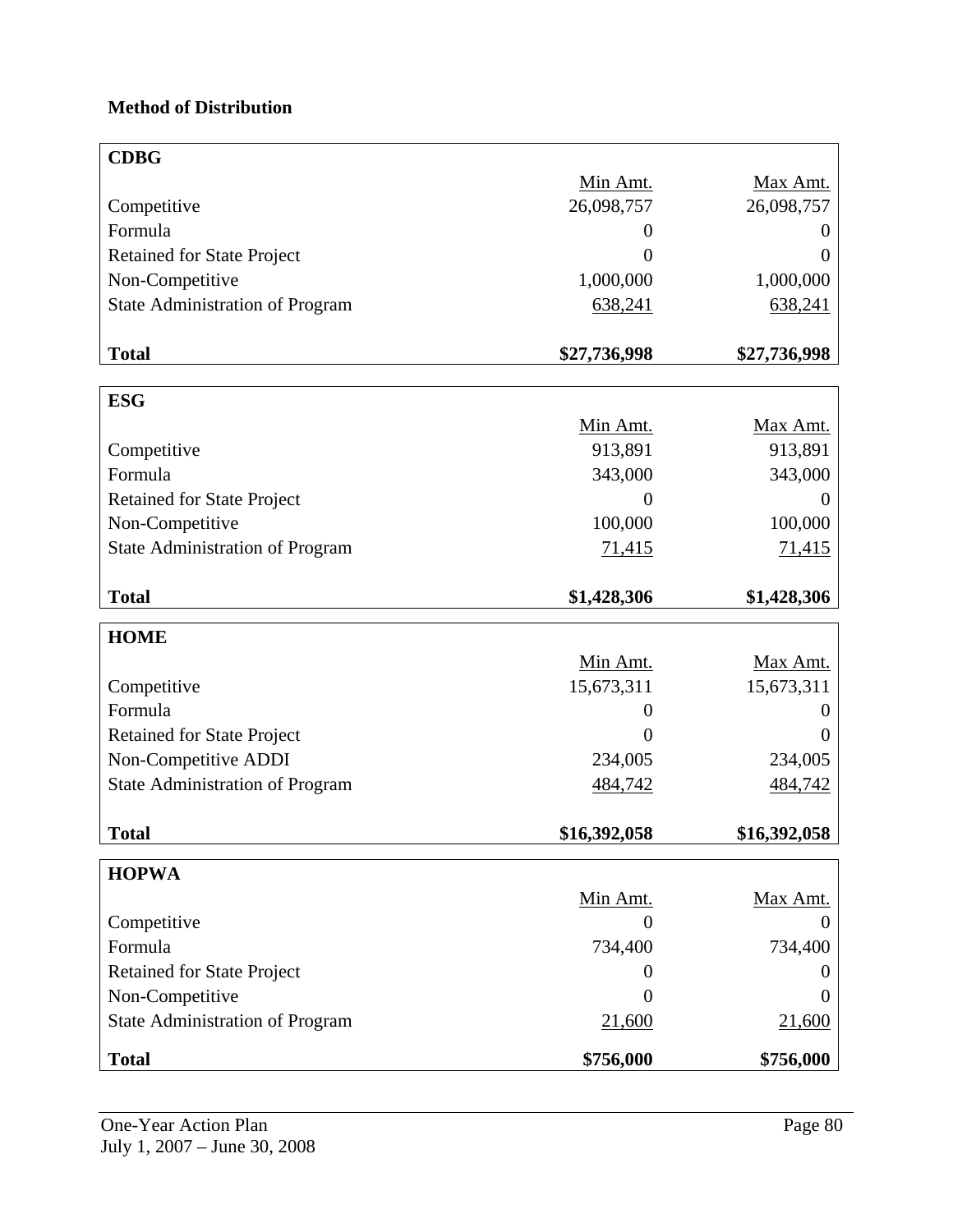## **HOW THE PROPOSED DISTRIBUTION OF FUNDS WILL ADDRESS THE PRIORITY NEEDS AND SPECIFIC OBJECTIVES DESCRIBED IN THE CONSOLIDATED PLAN AND THE HUD OUTCOME SYSTEM OBJECTIVES**

The new HUD Outcome System lists the following three objectives: Suitable Living Environment, Decent Housing, and Economic Opportunity. A review of the state's priorities as listed below, indicate how they fit within the HUD Outcome System Priorities. The State of Tennessee Consolidated Plan 2005-2010, as approved by HUD, establishes the priorities listed below

## **Housing**

## **Increase the Amount of Affordable Housing and Preserve the Affordable Housing Stock.**

Action Steps

- ♦ Preserve affordable housing stock through housing rehabilitation targeted toward low- very lowand moderate-income populations in the state.
- ♦ Encourage the production of multifamily housing to serve low-income individuals in the state.
- ♦ Target funds toward housing for elderly in the state with emphasis on handicapped accessibility.
- ♦ Encourage the preservation of 2-3 bedroom affordable housing for low-income families in the state.
- ♦ Increase/Maintain the number of housing facilities in the state for homeless individuals.
- ♦ Increase the homeownership rates, especially among lower income and minority households.

#### **Non-Housing Community Development Needs**

## **Provide for the viability of communities through insuring infrastructure, community livability, health and safety, and economic development.**

Action Steps

- ♦ Provide for the safety and well-being of low- and moderate-income families in the state by improving the quality and quantity of water in areas which do not have safe, reliable water sources.owater and sewer-related services to under served areas of the state
- ♦ Provide safe, reliable wastwater services to low- and moderate-income families in underserved areas of the state.
- ♦ Provide economic development opportunities through infrastructure development, industrial buildings and equipment.
- ♦ Provide economic development opportunities through the financing of infrastructure development, manufacturing facilities, and equipment, that support job creation for low and moderate income people.
- ♦ General enhancement of quality of life in low- and moderate-income neighborhoods throughout the state.

#### **Provide for the housing and supportive services needs of homeless individuals and other special needs populations.**

Action Steps

- ♦ Support the acquisition or rehabilitation of facilities to house homeless persons.
- ♦ Provide funds to assist persons at risk for homelessness.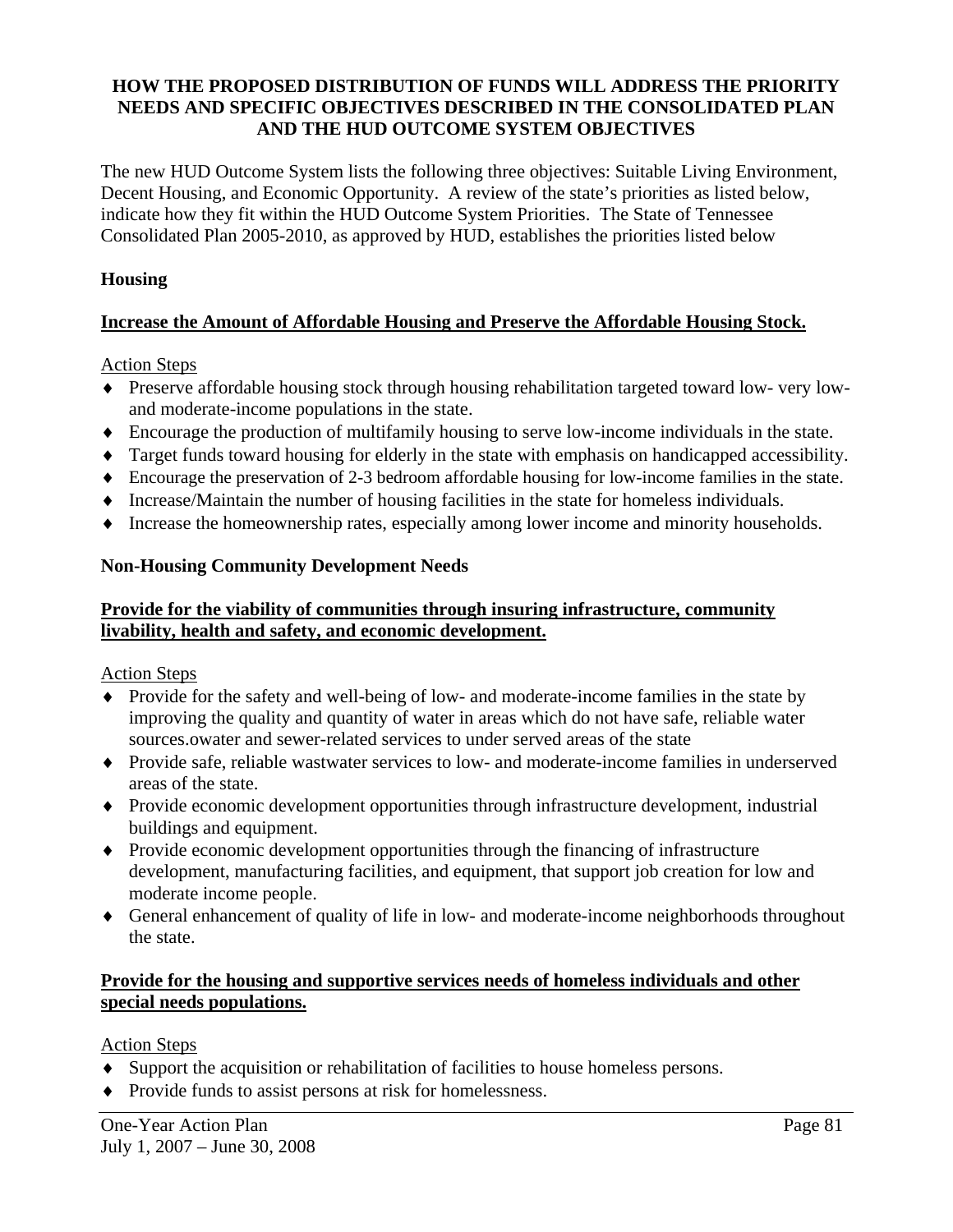- ♦ Encourage the development of resource directories to assist homeless persons.
- ♦ Increase the amount of services provided to mentally ill homeless.
- ♦ Encourage programs to support children in homeless facilities to receive preventive and emergency medical care as well as other developmental or cognitive services.
- ♦ Provide supportive services and housing-related services for persons diagnosed with HIV/AIDS.

#### **Affirmatively further fair housing and assure access to business opportunities in the state for women and minority owned business .**

#### Action Steps

- ♦ Convene fair housing workshops in the state for local governments, grantees, housing providers, advocates, and citizens
- ♦ Provide public service announcements to the media throughout the state informing citizens of their housing rights
- ♦ Encourage reporting of fair housing violations by making citizens aware of their rights and providing information on access to fair housing advocates and organizations in the state

This One-Year Action Plan includes a Listing of Proposed Projects at the end of this section that details each funding category within each of the four HUD programs. By regulation, the State is not required to establish quantitative goals for these projects.

The funding categories shown in the Listing of Proposed Projects are very general but encompass all of the Priorities listed by the state. CDBG will be used to fund Acquisition, Public Facilities, Clearance and Demolition, Relocation, Housing Rehabilitation, and Economic Development. HOME funds will be used to fund Acquisition, New Construction, and Housing Rehabilitation. HOME American Dream Downpayment Initiative (ADDI) funds are used to assist first time homebuyers purchase a home. HOPWA funds will be used to fund Operating Costs of programs for persons with AIDS, and ESG funds will be used to fund Homeless Facilities and Operating Costs of Homeless Prevention programs. Other federal and non-federal funding sources also add to the accomplishment of the goals.

During this year, both CDBG and HOME Program funds will be used to provide housing rehabilitation by preserving the affordable housing stock and revitalizing deteriorated neighborhoods. CDBG funds will be used for Public Facilities projects by providing water and sewer services to low-income areas, thereby improving the safety and livability of neighborhoods and communities. CDBG funds will be used for Economic Development activities that increase access to capital and increase the accessibility to jobs.

HOME funds will be used for new construction of both single-family units and multifamily units. Tax Credits will be used for other projects that incorporate other federal, local, and private funding sources outside of those administered by the State. The program will address the issue of providing multifamily affordable housing, preserving the affordable housing stock, increasing the supply of supportive housing for persons with special needs, and revitalizing deteriorating neighborhoods and communities.

The HOPWA and ESG programs will fund services for AIDS patients, homeless persons, and persons at risk of becoming homeless. HOPWA provides numerous housing services including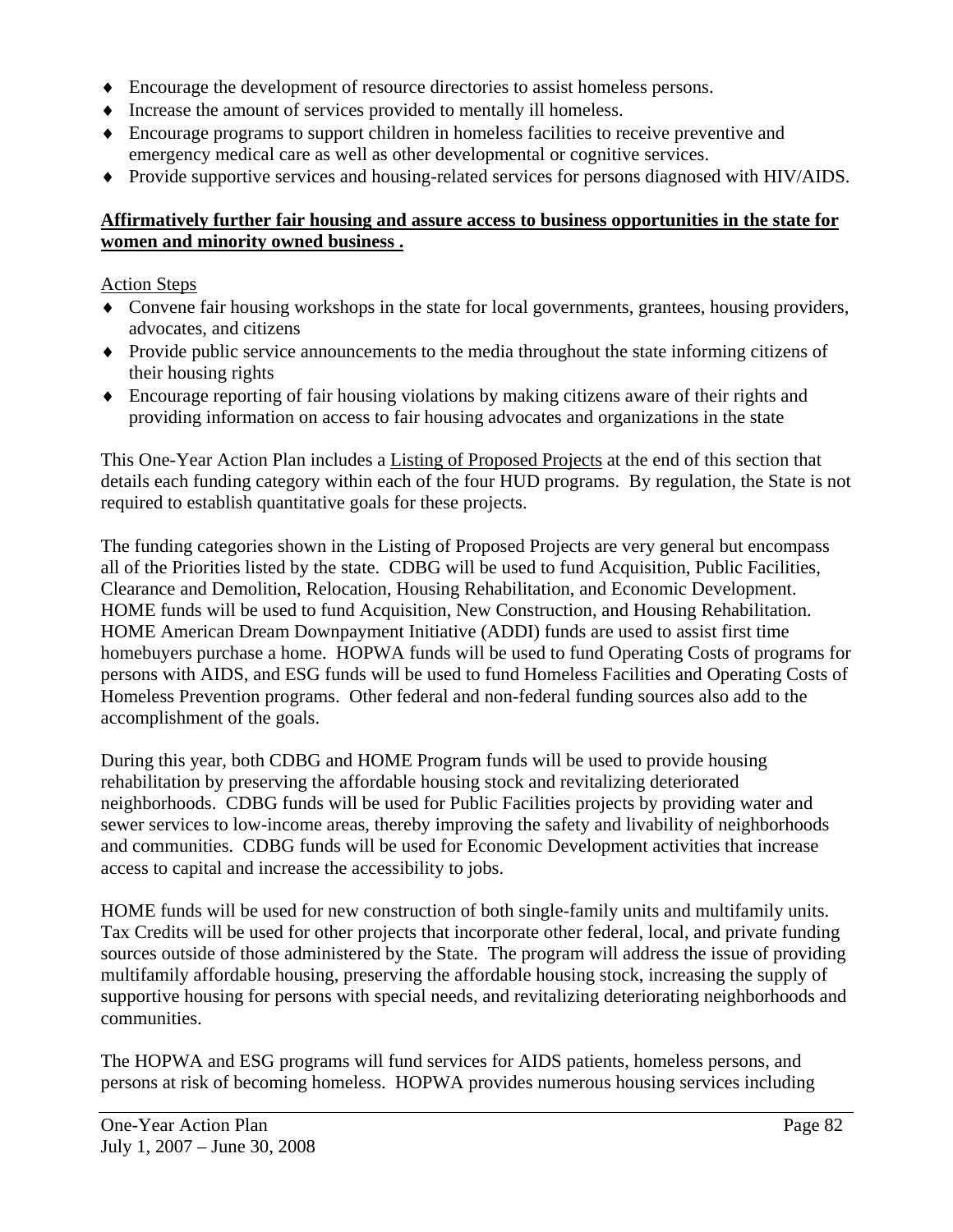counseling, information and referral, resource identification, short terms rent, mortgage, and utility payments, and supportive services relating to health, mental health, permanent housing placement, drug and alcohol abuse treatment and counseling, day care, nutritional services, and assistance in accessing other benefits and services. ESG will fund renovations or expansions of homeless facilities, as well as services relating to homelessness. These activities address priorities related to decent housing and a suitable living environment, helping homeless persons and persons at risk of becoming homeless to obtain appropriate housing, and increasing the supply of supportive housing for persons with special needs.

The Section 8 program provides rental assistance and incorporates the Family Self-Sufficiency program into its operations. Family Self-Sufficiency provides for a five-year plan for Section 8 tenants that helps direct them to the skills, services, and jobs they need to eventually reduce or eliminate the need for public assistance. The Section 8 to Homeownership program allows eligible voucher participants to utilized the voucher to pay a portion of their mortgage.

The THDA Homeownership program provides low interest loans to low- and moderate-income borrowers. This activity increases the availability of affordable housing and makes mortgage financing available at reasonable rates.

The THDA Homebuyer Education Initiative (HBEI) provides training into areas of the state where homebuyer educational resources are limited or non-existent. THDA has provided Train the Trainer sessions and serves as a clearinghouse for homebuyer education resources and information. THDA has added a mentoring program to the HBEI designed to provide HBEI providers an opportunity to received direct training and technical assistance on homebuyer education program marketing, implementation and sustaining program viability. The program brings together successful providers directly with those providers who are either initially starting or require additional technical assistance.

The Governor's Interagency Council on Homelessness, created by Executive Order in December 2004, brings together a number of state agencies including THDA, the Departments of Human Services, Health, Mental Health, and other state agencies dealing with children, corrections, education, persons with disabilities, mental health, veterans affairs, to "develop a long term plan to effectively address the homelessness challenge in Tennessee."

The Tennessee Reentry Collaborative (TREC) was created in the fall of 2004 to provide a continuum of services for all offenders reentering society. Led by the Tennessee Department of Correction and the Tennessee Board of Probation and Parole, the collaborative includes state agencies involved in housing, mental health, human services, veterans affairs, education, finance, workforce development, safety. Three non-profit, community based organizations are also involved. The collaborative intends to enhance public safety through improving the successful transition of offenders from prison to community and family through a collaborative effort of state agencies, community resources and the offender.

The THDA programs, CITC and BUILD, will both provide opportunities for the development of affordable housing throughout the state.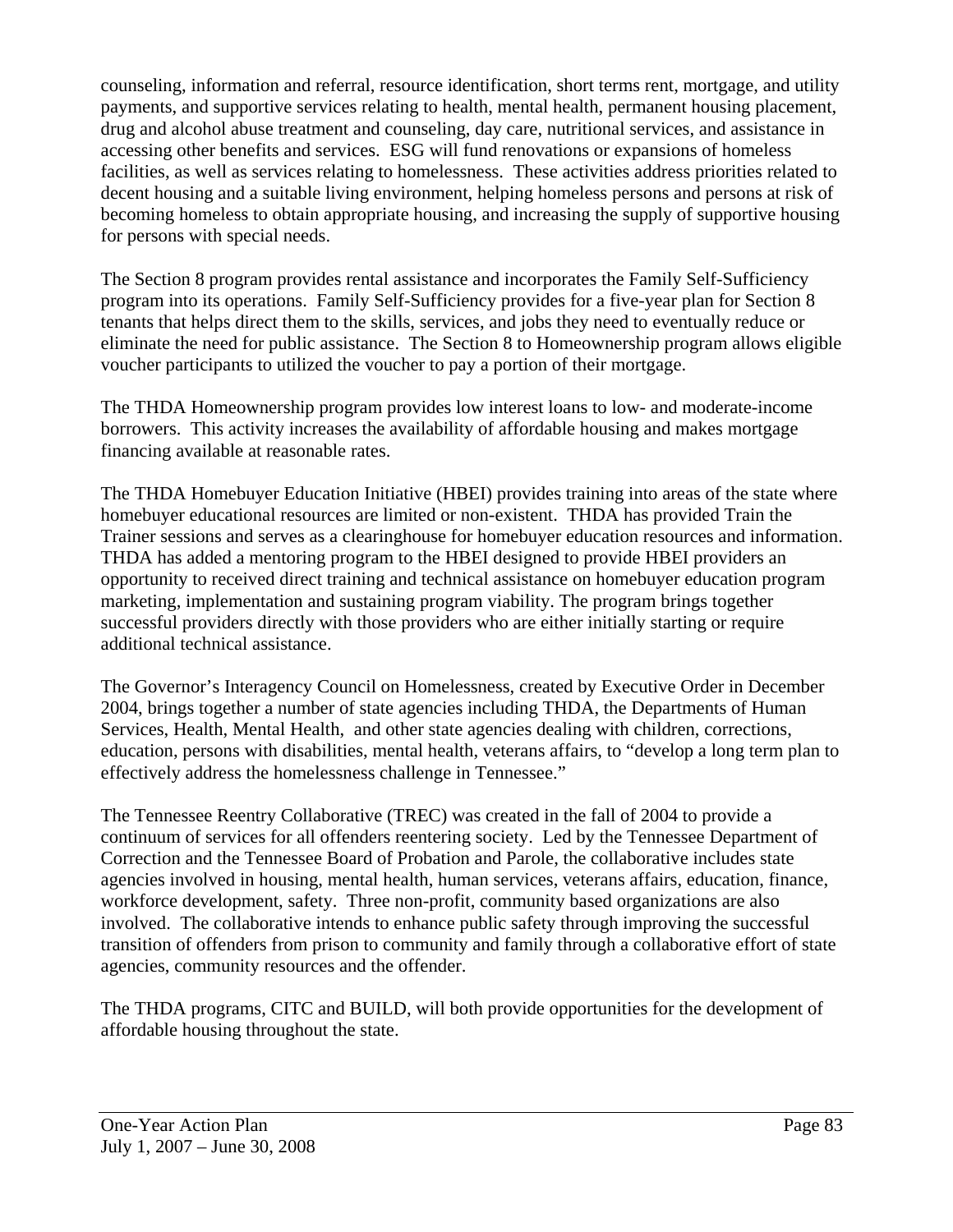## **GEOGRAPHIC DISTRIBUTION**

The programs described in this One-Year Action Plan reach all areas of the State of Tennessee, and specific targeting of HUD funds is to non-entitlement areas. There are, however, some exceptions to statewide distribution. Each program's geographic distribution is explained below:

## **CDBG**

The State CDBG program is competitive for all city and county governments in Tennessee except for those CDBG entitlement cities which receive funding from HUD. Local governments excluded from the state-administered CDBG program include: the cities of Bristol, Chattanooga, Clarksville, Cleveland, Franklin, Jackson, Johnson City, Kingsport, Knoxville, Memphis, Morristown, Murfreesboro, Oak Ridge, the Metropolitan Government of Nashville-Davidson County, and the counties of Knox and Shelby.

#### **ESG**

The State ESG program makes funds available on a formula basis to seven CDBG entitlement cities that do not receive ESG funding directly from HUD. The remaining State ESG funds are made available to all non-entitlement local governments and eligible nonprofits on a competitive basis. The State will use the unmatched portion of ESG funds for Prevention activities.

#### **HOME**

The State HOME program is competitive within certain categories. As explained in the method of distribution narrative, HOME funds are made available for competition as follows: 15% to CHDO Set-aside, 10% to Special Needs set-aside, and 65% allocated regionally based upon the percentage of low-income households in the non-entitlement areas. Any funds allocated to a specific region and not fully utilized may be reallocated within that grand division, and un-funded applicants from the other two regions may compete for the remaining funds in that grand division. ADDI funds will be awarded across the state to eligible applicants with consideration to Section 8 to Homeownership participants, Special Needs clients, and minorities.

#### **HOPWA**

The State HOPWA program allocates funds by region in the state. Providers may apply for those regional funds as part of a competitive application process. The regions cover all counties in the State not covered by the HOPWA entitlements.

#### **OTHER PROGRAMS**

The remaining programs, including Section 8, Homeownership, LIHTC, BUILD, CITC, and Emergency Repair are all available statewide.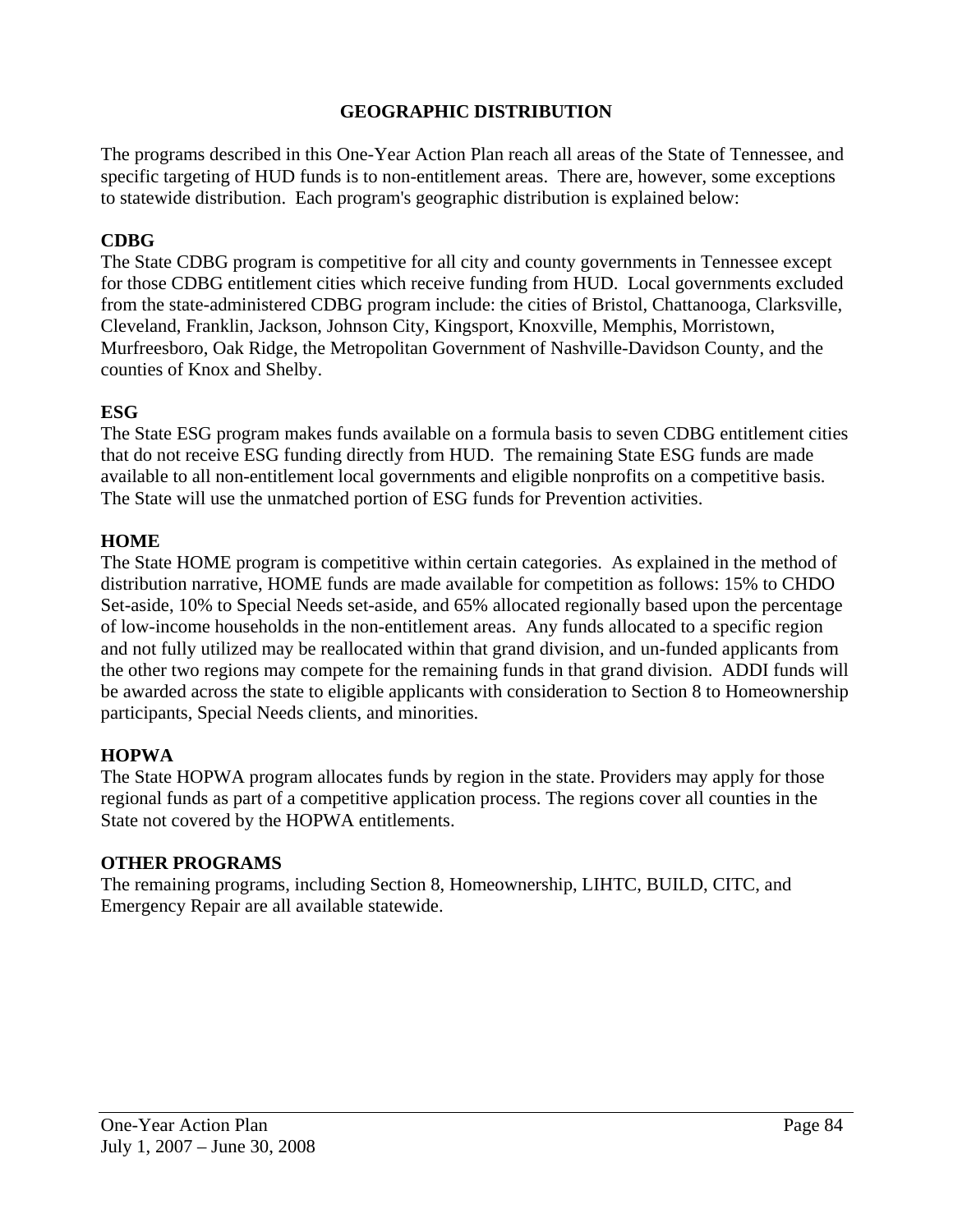#### **AFFORDABLE HOUSING GOALS**

Each of the four state agencies that carry out the four Consolidated Plan programs make funds available to sub recipients, who in turn propose to carry out certain activities that will address affordable housing and/or services to the homeless or those threatened with homelessness, or those requiring special services. At this time, the number of affordable housing units or the number of homeless, non-homeless, and special needs persons who may benefit from these programs cannot be accurately predicted until such time as awards are made to sub-recipients. The number of units or the number of individuals are dependant upon the amount of funding received by each of the four agencies, and the subsequent awarding of funds to sub recipients and the activities proposed by the sub recipients.

#### **HOMELESS AND OTHER SPECIAL NEEDS ACTIVITIES**

There are several activities mentioned in the previous section which address homeless and other special needs activities. The ESG program will provide funds to local governments and nonprofits to renovate, expand, or convert structures for use as homeless shelters. In most cases, these shelters serve as transitional housing for homeless individuals and families due to the services that are also provided. The services offered also help homeless persons make the transition to independent living.

HOPWA is a homeless prevention program for low income individuals who are HIV positive or have AIDS, and their families, through assistance with rent, mortgage, and utility payments. In addition, the HOPWA program addresses the special needs of persons who are not homeless by providing counseling and supportive services including health, mental health, drug and alcohol abuse counseling and treatment, day care, nutritional services, intensive care, and assistance in gaining access to other local, state, and federal benefits and services. HOPWA also provides assistance with permanent housing placement.

THDA recognizes special needs populations through the HOME program. Ten percent of the total allocation will be reserved for eligible Applicants proposing special need projects. These projects include, but are not limited to, housing designed for persons with an unusual need due to a condition that can either be permanent or temporary. Permanent conditions may include a physical, emotional or mental impairment that substantially limits one or more major life activities, such as walking, caring for oneself, learning or working. Temporary conditions may include homelessness, recovering from addiction or alcoholism, battered spouses, or teens referred by the court.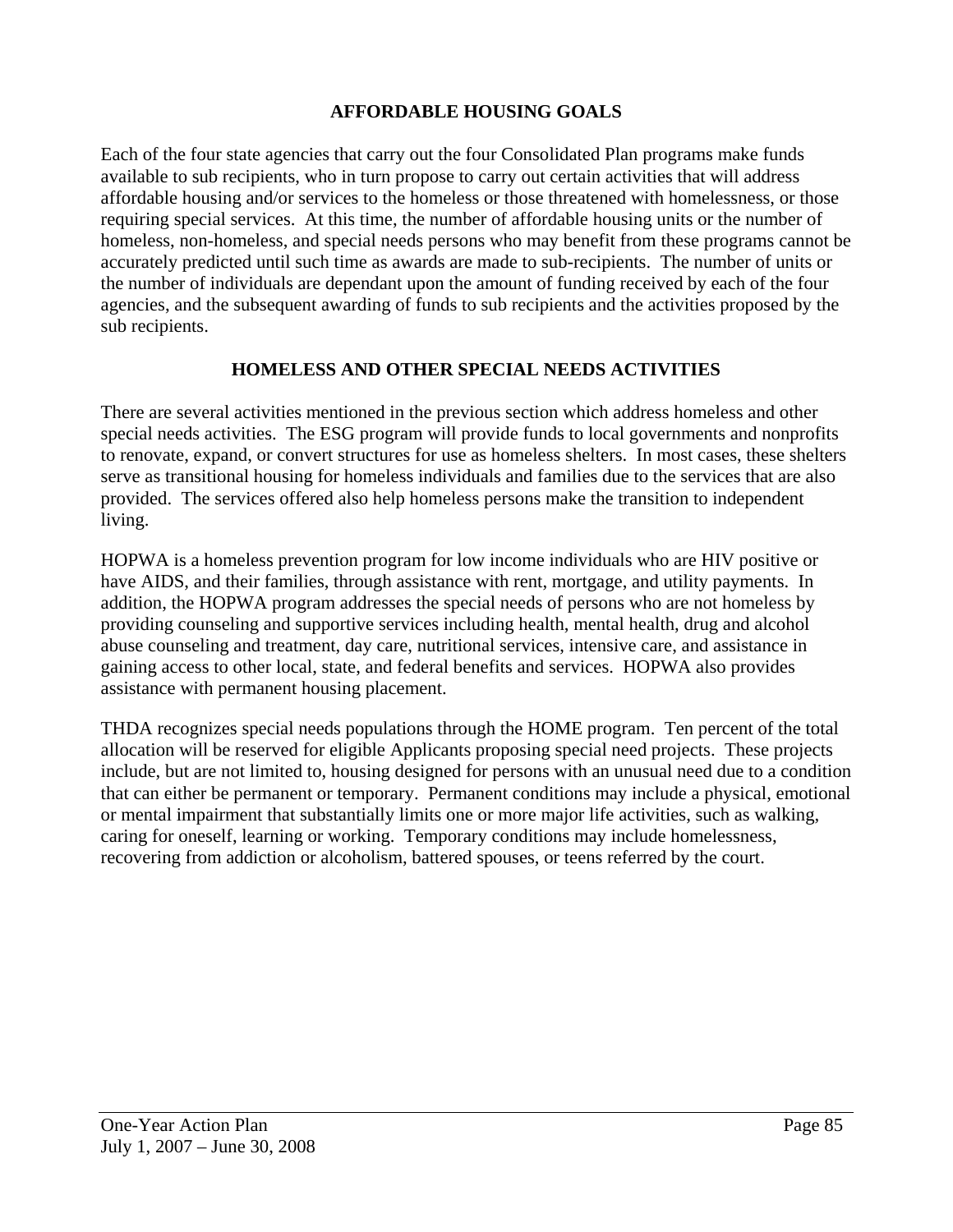## **OTHER ACTIONS**

#### **Lead Based Paint**

The State of Tennessee addresses hazards of lead based paint in the state through the following programs/initiatives:

The Tennessee Department of Health, Childhood Lead Poisoning Prevention Program, provides lead poisoning facts such as lead sources and prevention tips for parents and health care professional. The Prevention Programs requires TennCare, the state health system for uninsured persons, to test children enrolled in the program. The department links with the Tennessee Department of Environment and Conservation's information on lead assessment and abatement programs.

In May 1999, by state legislation, the Tennessee Department of Environment and Conservation (TDEC) was given the necessary authority to have lead-based paint training in the state. The legislation also gave TDEC the authority to monitor lead abatement in the state to assure that contractors and owners of units comply with applicable laws. The division of solid waste management of TDEC received authorization from the Environmental Protection Agency (EPA) on January 17,2001, to administer the program in the state. The state has established guidelines for training of lead-abatement contractors and their workers in the state.

Lead-based paint policies are also in effect for the CDBG and HOME programs in the state. Specifically, grantees must give participants notice of possible lead hazards within the unit when the house is pre-1978, informing them of possible lead dangers.

For families with children under age seven, grantees must inspect units that might have lead contamination and provide the necessary abatement or encapsulation activities. Families must be given a federally approved pamphlet on lead poisoning prevention.

#### **Low Income Housing Tax Credits**

The Low-Income Housing Tax Credit (LIHTC) program is administered by THDA. The tax credits are allocated through an application cycle that includes a selection process, determination of credit amounts, reservations, and carry-over allocation. Ten percent of the total state authority is reserved for qualified not-for-profit applicants. The goal of the allocation strategy is to utilize the tax credits allocated to Tennessee to the fullest extent possible to create, maintain, and preserve affordable rental housing for low-income households.

The specific strategy for coordinating the LIHTC program with the development of housing affordable to low-and moderate-income families consists of the following:

- 1. Develop rental units affordable to households with as low an income as possible and for the longest time period possible.
- 2. Encourage the construction or rehabilitation of rental units in the areas of Tennessee with the greatest need for affordable housing.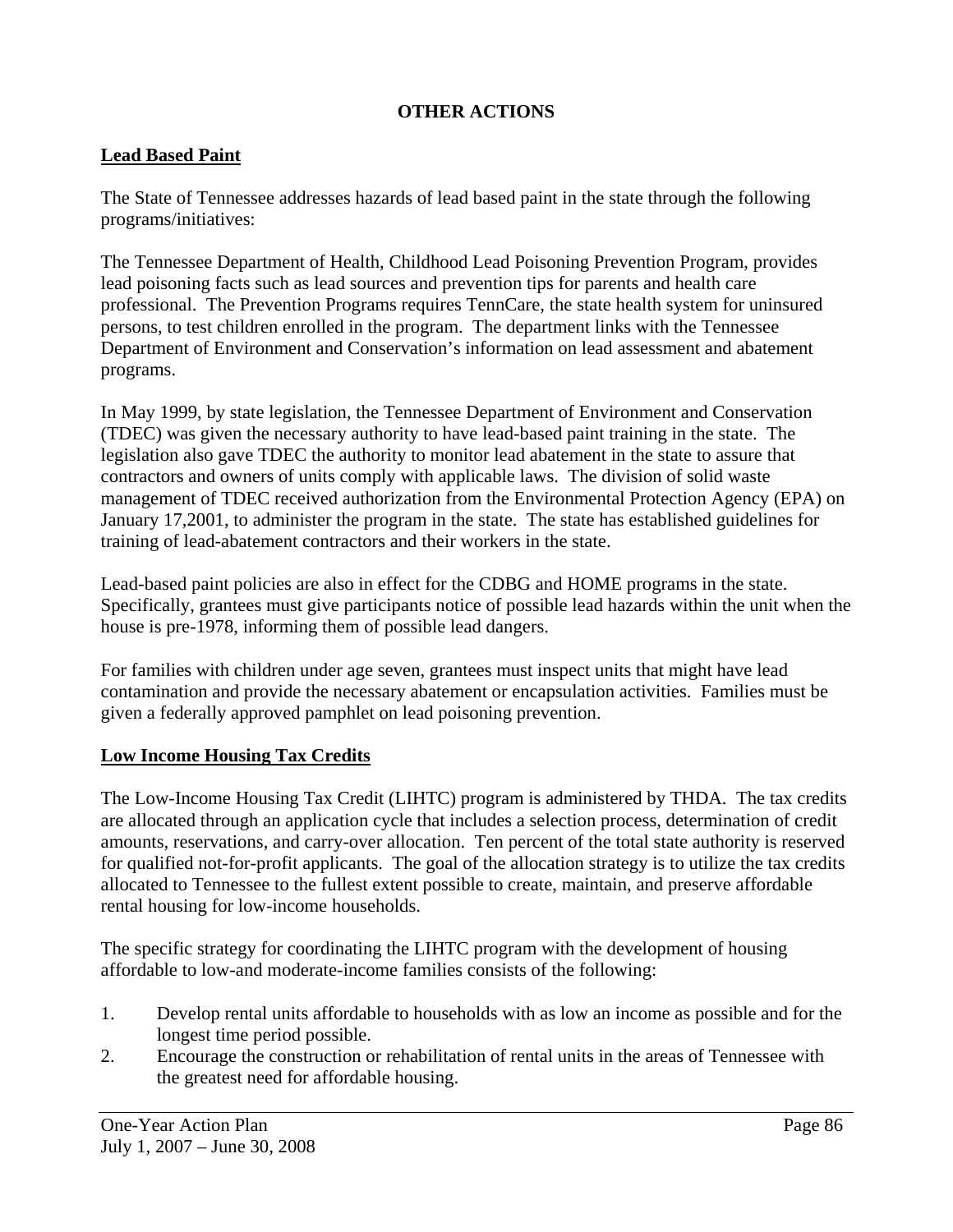- 3. Encourage the development of appropriate housing units for persons with special needs, including the elderly and persons who are homeless or have disabilities.
- 4. Discourage allocation of tax credits to developments for which tax credits are not necessary to create, improve or preserve rental housing for low-income persons.
- 5. Allocate only the minimum amount of tax credits necessary to make a development financially feasible and to ensure its viability as a qualified low –income development throughout the credit period.
- 6. Encourage non-profit entities to develop rental housing for low-income households.
- 7. Encourage energy efficient construction and rehabilitation.
- 8. Encourage fair distribution of Tax Credits amoung counties and developers or related parties.
- 9. Improve distribution among developments of varying sizes to ensure that developments with a smaller number of housing units receive fair consideration.
- 10. Allocate Tax Credits fairly.

# **Public Housing Resident Initiatives**

The state, through the Section 8 Rental Assistance program, encourages public housing residents to become involved in management and participate in homeownership.

The THDA Section 8 to Homeownership Program offers a mortgage subsidy to low income families that are not able to afford a mortgage payment for a home in the area where they reside without some financial assistance. In the Housing Choice Voucher program, families typically pay 30% of their monthly-adjusted income (or the family's Total Tenant Payment) toward homeownership expenses, and THDA pays the difference between the family's Total Tenant Payment and the actual monthly mortgage payment. The mortgage assistance payment must be paid directly to the lender or loan servicing company, and not to the family.

With the passage of the Quality Work Responsibility Act and the requirement of the Public Housing Authorities (PHA) to develop a five-year plan has altered the relationship between the state and the public housing authorities. In some cases, we continue to search for a delicate balance between the priorities and regulations governing public housing and the affordable housing issues facing the state, especially lower income residents of the state.

The state is currently required to sign off on the Public Housing Authority five-year plan and attempts to support PHAs by streamlining the review process. The state also tries to assure that residents have been informed of the impact that such plans have on them. Of special concern are those instances when Public Housing Authorities request to tear down viable public housing units. The state recognizes that in some cases demolition of units is necessary in order to have safe and financially viable public housing. The state, however, does not provide a "rubber stamp" approach to such requests for demolition. In an effort to minimize loss of much needed affordable housing the state has specified guidelines in place for proposals to demolish or reduce public housing units. These guidelines give public housing authorities flexibility to demolish units in extreme circumstances, but also give the state the needed flexibility to request additional information. A determination can then be made by the state regarding whether the specific request is consistent with the Consolidated Plan. A copy of the guidelines for the consistency with the state's plan is located in Appendix 4 of the Plan and on line at www.state.tn.us/thda click on the Research and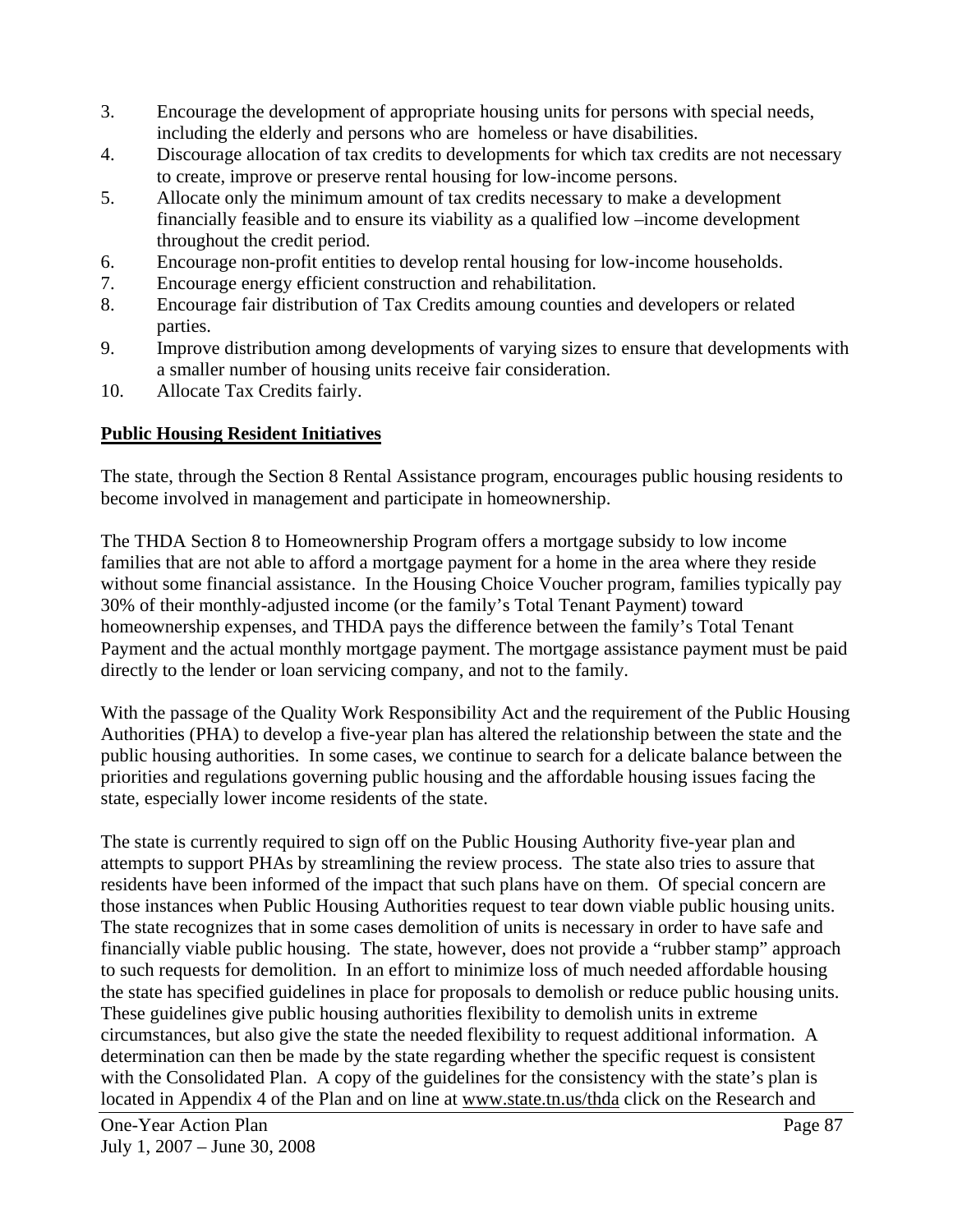Planning Section to view the guidelines.

The state supports local PHA initiatives that provide self-sufficiency assistance to residents, encourages literacy, and provides safe places for children of public housing. The state further supports initiatives that serve the elderly and those with disabilities in public housing. The state does not assign priority to these populations over other poor families, rather the local PHAs assess their community needs and assign priorities.

## **Affirmatively Furthering Fair Housing**

The state, working with local governments, is beginning an update of the analysis of impediments, which helps to determine actions that can overcome the effects of identified impediments. Actions to be taken are as follows: education about fair housing rights and responsibilities through workshops for local government officials, grantees, housing providers, advocates, and consumers; informing citizens of their housing rights; encourage reporting of fair housing violations by making citizens aware of their rights and providing information on access to fair housing advocates and organizations in the state.

The state will continue to look at additional data to determine possible levels of discrimination using data provided by the Tennessee Human Rights Commission for the periods indicated.

| Tennessee Human Rights Commission | July 1, 2005-June 30, 2006 |
|-----------------------------------|----------------------------|
| <b>THRC Only cases</b>            |                            |
| Filed by HUD                      | 117                        |
| Reactivated by HUD                | 24                         |
| <b>Total Complaints Filed</b>     | 143                        |

#### Filing Summary by Agency

The following information reflects housing cases resolved by issue.

| Race (black)                                       | 27                          |
|----------------------------------------------------|-----------------------------|
| Race (white)                                       | 32                          |
| Race (association with blacks)                     | 5                           |
| <b>Multiple Bases</b>                              | 29                          |
| Handicap (physical)                                | 16                          |
| Familial status (presence of children in household |                             |
| under 18/pregnant female)                          | 13                          |
| Handicap (mental)                                  |                             |
| National Origin (Hispanic or Latino)               | $\mathcal{D}_{\mathcal{L}}$ |
| Sex (female)                                       |                             |
| Retaliation                                        |                             |
| <b>TOTAL</b>                                       |                             |

#### Housing Cases Resolved By Bases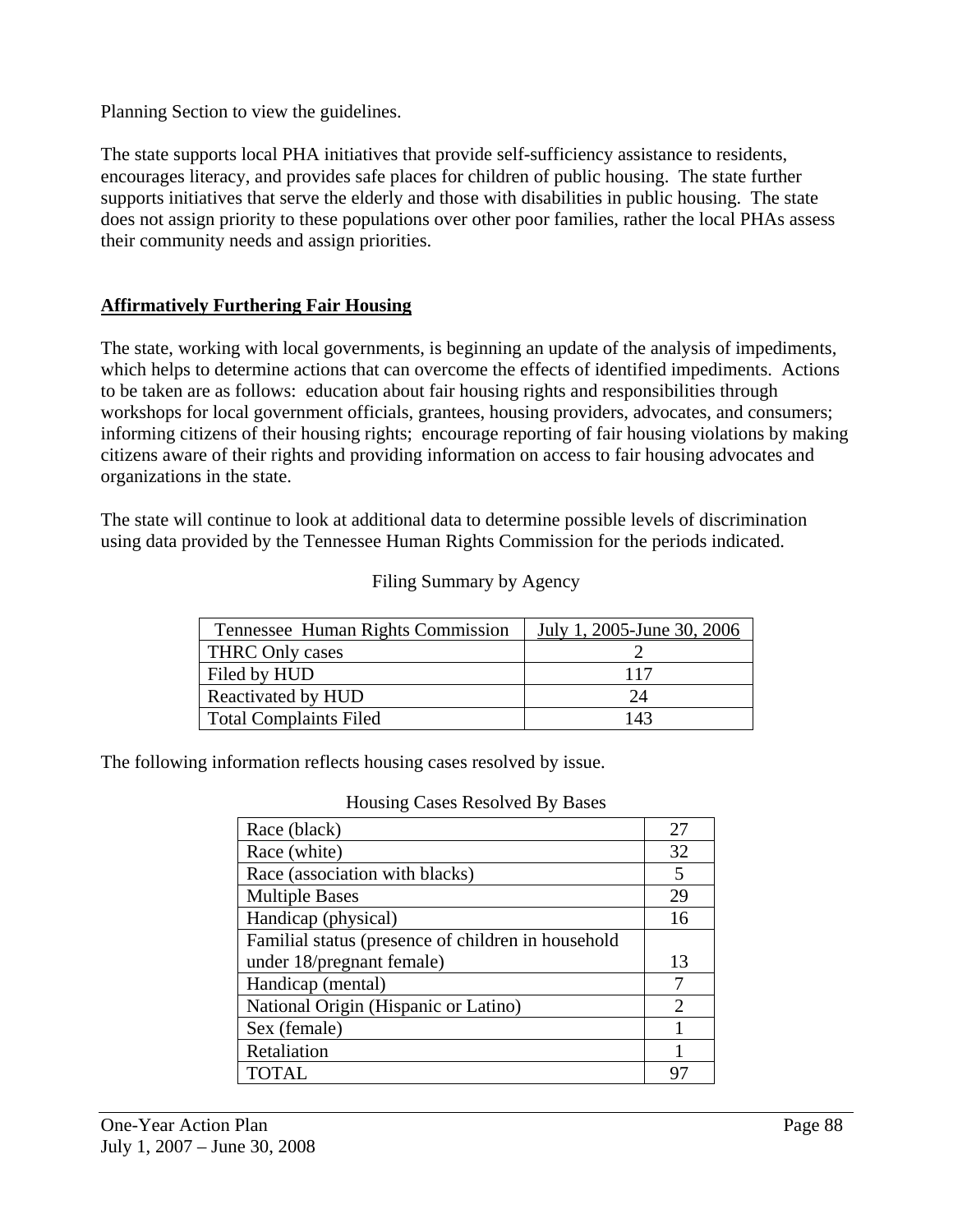| <b>Multiple Issues</b>                              | 36                          |
|-----------------------------------------------------|-----------------------------|
| Terms and conditions (rental)                       | 14                          |
| Refuse to rent                                      |                             |
| Terms and conditions or services in facilities      |                             |
| Failure to make reasonable accommodations           |                             |
| Discriminatory advertising (rental)                 | 6                           |
| Intimidation, coercion, interference, threats, etc. | 6                           |
| Terms and conditions (eviction notices)             | 2                           |
| Discriminatory financing                            | $\mathcal{D}_{\cdot}$       |
| Refuse to sell                                      |                             |
| Design and construction                             |                             |
| Adverse action against an employee                  | $\mathcal{D}_{\mathcal{L}}$ |
| TOTAL                                               |                             |

Housing Cases Resolved By Issues

| <b>Summary of Resolutions</b> |  |  |  |
|-------------------------------|--|--|--|
|-------------------------------|--|--|--|

| Probable Cause                              | 12 |
|---------------------------------------------|----|
| No Probable Cause                           | 58 |
| <b>Conciliation Agreements</b>              | 17 |
| Settlement Agreement                        |    |
| <b>Administrative Closures (Complainant</b> |    |
| failed to cooperate with investigation)     |    |
| Complaint withdrawn without resolution      | 2  |
| Complaint dismissed due to lack of          |    |
| jurisdiction                                |    |
| <b>Administrative Hearing</b>               |    |
| <b>TOTAL</b>                                |    |

In order to continue affirmatively furthering fair housing, the State will continue to work with local governments and will provide and encourage educational activities, especially in schools.

Under the HOME program, local governments are required to ensure that its Equal Opportunity and Fair Housing policies are consistent with their own or this Consolidated Plan. The State's site and neighborhood standards for HOME state that housing provided through the HOME program must promote greater choice of housing opportunities and must be in full compliance with the Fair Housing Act.

The HOPWA program includes, as one of its activities, Housing Information Services, which assists HIV/AIDS individuals and their families with counseling, information, and referral services to locate, acquire, finance, and maintain housing. This includes fair housing counseling for beneficiaries who may encounter discrimination based on race, color, religion, sex, age, national origin, familial status or disability.

Representatives of the four HUD funded programs (ESG, HOPWA, CDBG, and HOME) continue to confer regularly to track progress of fair housing initiatives. The agencies will collaborate on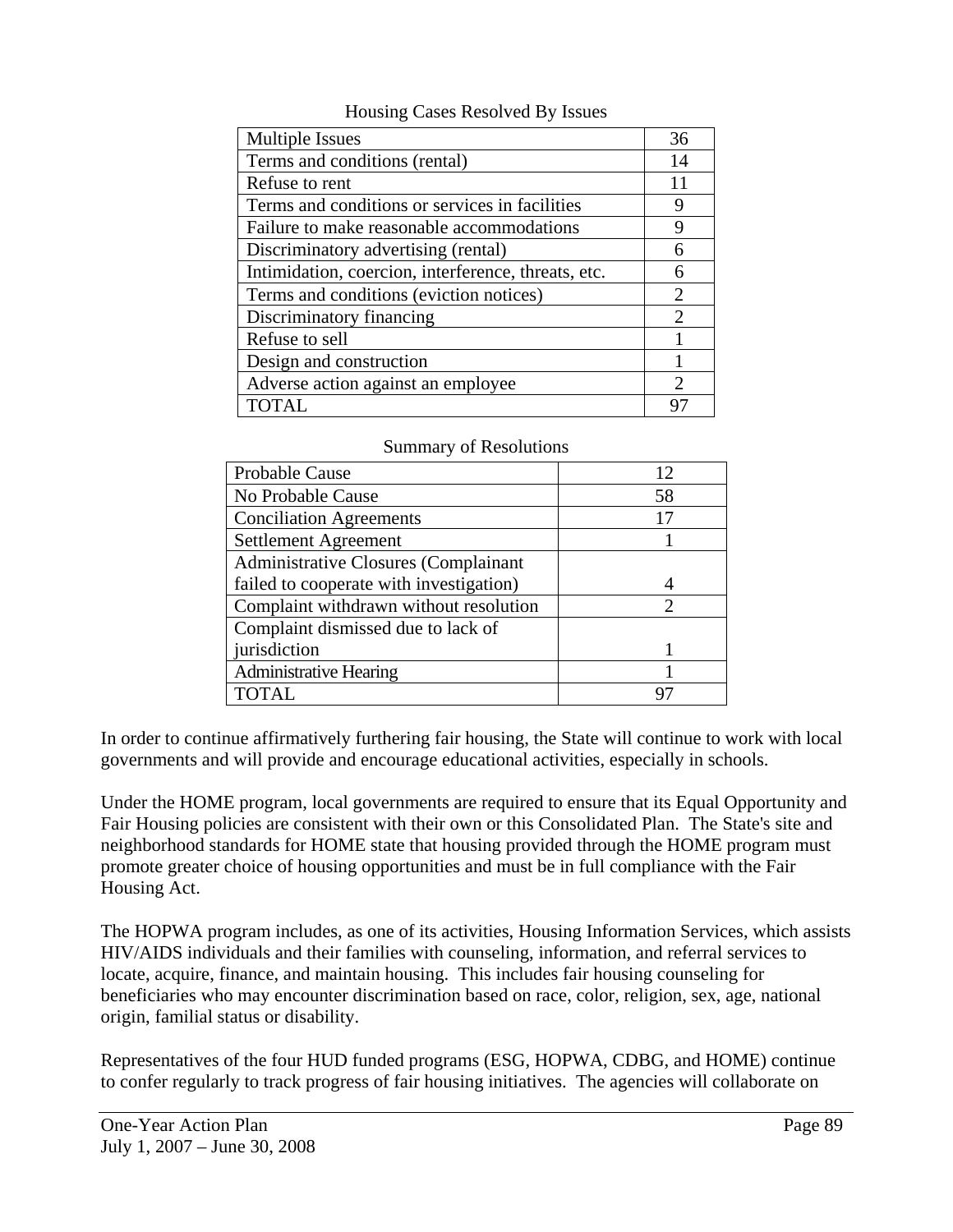designing and conducting workshops and educational opportunities in order to educate and inform both housing providers and consumers. Also continuing will be efforts to advise citizens about their rights, about procedures for reporting fair housing violations, and how to access fair housing advocates and organizations in the state.

## **Barriers to Affordable Housing**

The state addresses affordable housing barriers through the following goals:

- ♦ Increase the amount of affordable housing stock.
- ♦ Rehabilitate the current housing stock to maintain affordable and decrease the number of deteriorated units.
- ♦ Provide infrastructure improvements to encourage the construction of affordable homes and rehab of existing homes.
- ♦ Encourage the preservation of existing affordable housing units.
- ♦ Use housing subsidies to make housing more affordable to low-income families.

## **Anti-Poverty Strategy**

The anti-poverty strategy is designed to examine how both the CDBG and the HOME programs address the needs of individuals in the state with incomes below 30% of the median. While both the HOME program and the CDBG program serve persons up to 80% of the AMI, it is important to note that both programs recognize the special circumstances faced by extremely –low or very-low income individuals and families.

It is imperative that programs in the state pay special attention to the plight of these individuals in the use of funds designed to benefit disadvantaged populations in the state. The state addresses these areas in the following way:

HOME Program: HOME program data for the past two years indicate that 62% of the total households served were below 30% of the median income range, while 38% were in the 30%-50% of median income range. The HOME scoring mechanism awards additional points to applicant communities who serve census tracts that have a higher percentage of persons in poverty. THDA recommends that successful grantees use a formula to assure that those households with the greatest need based on income and family size be served first. To date, grantees in the state continue to use this formula assuring that persons below 30% of the AMI are served first. Additionally, the THDA Board of Directors has expressed concern that extremely low-income persons be served. In addition, as part of the rating system for ranking of qualified applicants,

CDBG: For several years the CDBG program did not separate low-and moderate- income beneficiary data to show participants below 30% of the AMI. That office is now collecting that data on program beneficiaries. Also, as a part of its scoring mechanism for housing rehabilitation, project need points are awarded based on the number of persons with higher poverty levels in the state, specifically persons 62 years of age or above, and/or female heads-of-household, and/or disabled individuals.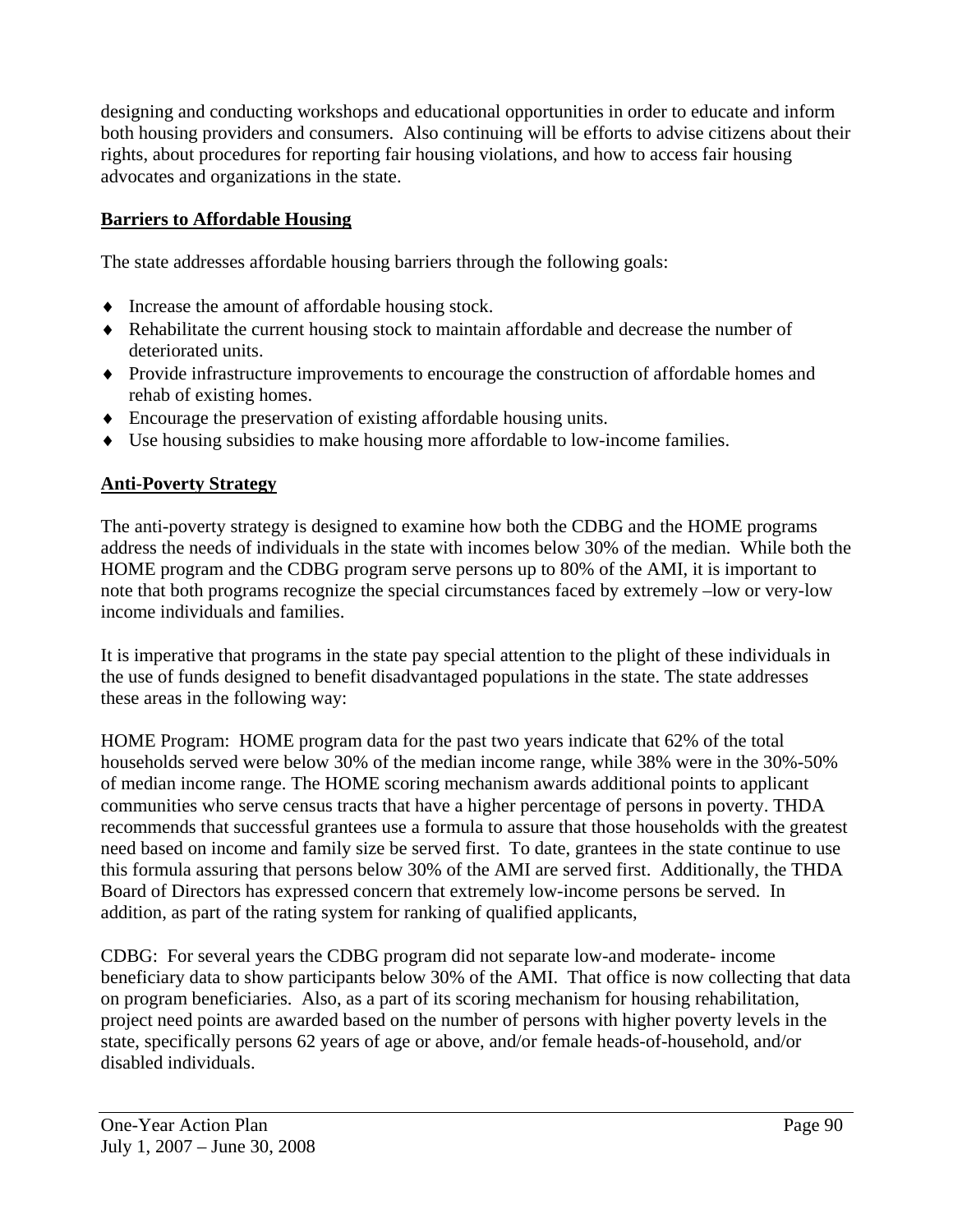In addition to the HOME and CDBG program, the state's anti-poverty strategy is addressed through other initiatives in the state, such as Workforce Development/Investment which involves a consortium of agencies in the state working together to assist persons in poverty find employment. Family Self Sufficiency Programs, Welfare to Work, and the Temporary Assistance for Needy Families (TANF) programs provide child care, help with transportation, as well as a number of other services to assist poor families in finding and maintaining employment.

## **Coordination of Public and Private Housing and Social Service Agencies**

The four HUD programs applied for with this One-Year Action Plan are carried out by entities other than the State. Funds are awarded by the State to these entities, which include local governments and nonprofit organizations, who conduct the actual activities. Of the other federal and non-federal resources discussed in this plan, Section 8 is the only program directly administered in its entirety by the State. The Low-Income Housing Tax Credit program is awarded to other entities, and the Homeownership program is carried out by local lenders. Coordination with social service agencies occurs primarily at the local level with the exception of the Section 8 program. THDA, who administers Section 8, works very closely with other State agencies including the State Department of Human Services, the State Department of Health, and the Department of Mental Health and Developmental Disabilities. This coordinated effort is expected to continue.

The State will continue to support applications from other entities for HUD program funds for both formula/entitlement programs and competitive programs.

## **MONITORING AND COMPLIANCE**

Each state department responsible for the administration and delivery of the four programs addressed in this action plan has developed the standards and procedures for monitoring the activities through the development of program guidelines and through ongoing monitoring of program recipients, such as regular monitoring visits and required progress reports. These activities insure that the ultimate recipients of program funds are carrying out the objectives of the program as described in the consolidated plan and annual action plans.

## **CITIZEN PARTICIPATION**

In accordance with the guidelines of the Consolidated Plan 2005, the notice describing the Action Plan is placed in major distribution newspapers throughout the state. The notice advises that copies of the Action Plan are available for citizen review and may be viewed at any of the nine development district offices in the state, at the offices of THDA, and on the THDA web site, which also provides for online comment. The Consolidated Plan specifies a 15 day comment period will be provided for citizen review and comment. Therefore the Action Plan for the State Fiscal Year 2008 was presented for citizen comment from April 9, 2007 through April 24, 2007.